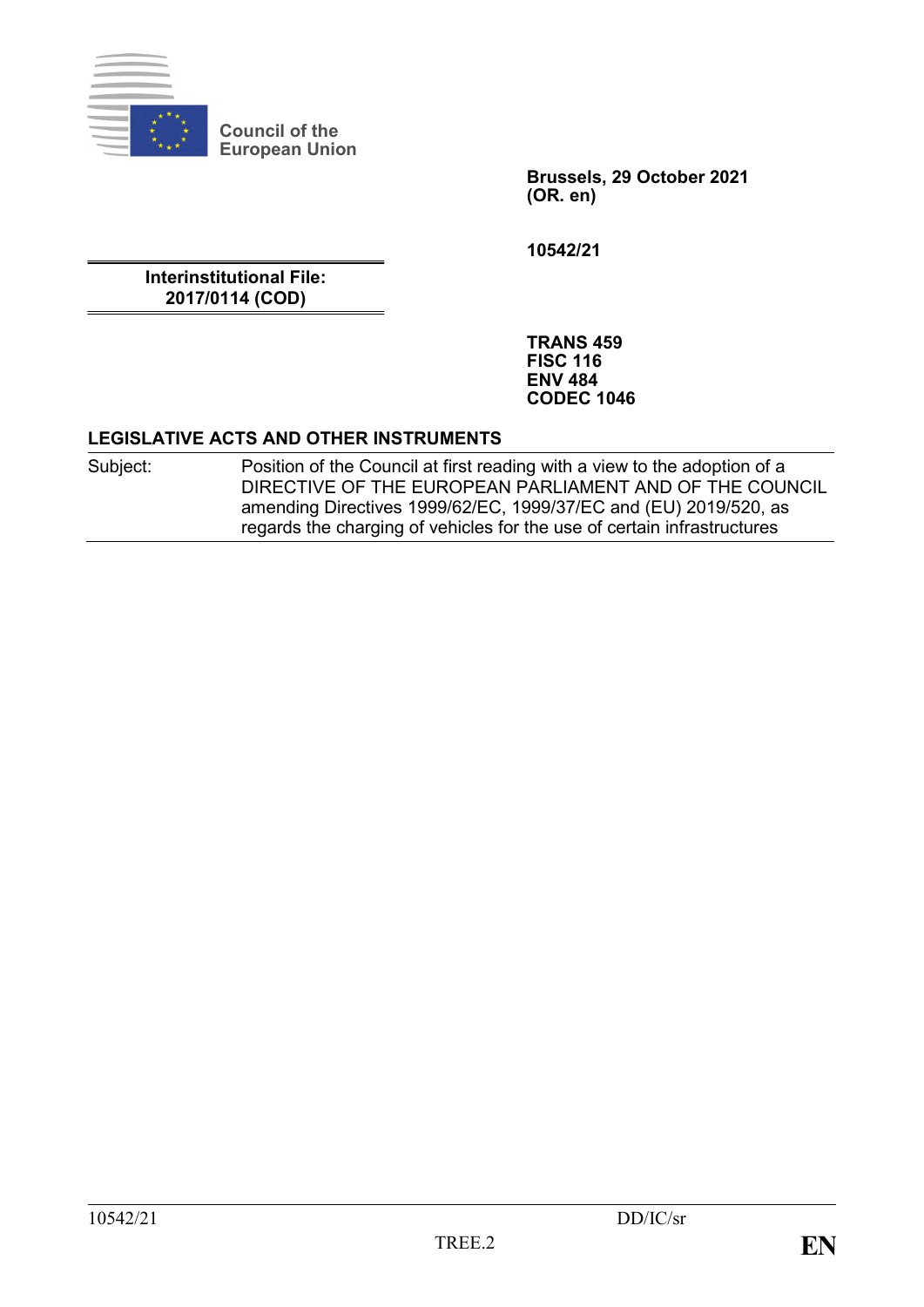# **DIRECTIVE (EU) 2021/… OF THE EUROPEAN PARLIAMENT AND OF THE COUNCIL**

**of …**

# **amending Directives 1999/62/EC, 1999/37/EC and (EU) 2019/520, as regards the charging of vehicles for the use of certain infrastructures**

## THE EUROPEAN PARLIAMENT AND THE COUNCIL OF THE EUROPEAN UNION,

Having regard to the Treaty on the Functioning of the European Union, and in particular Article 91(1) thereof,

Having regard to the proposal from the European Commission,

After transmission of the draft legislative act to the national parliaments,

Having regard to the opinion of the European Economic and Social Committee**<sup>1</sup>** ,

Having regard to the opinion of the Committee of the Regions**<sup>2</sup>** ,

Acting in accordance with the ordinary legislative procedure**<sup>3</sup>** ,

<sup>1</sup> OJ C 81, 2.3.2018, p. 188.

<sup>&</sup>lt;sup>2</sup> OJ C 176, 23.5.2018, p. 66.<br><sup>3</sup> Position of the European Pa

**<sup>3</sup>** Position of the European Parliament of 25 October 2018 (not yet published in the Official Journal) and position of the Council at first reading of … (not yet published in the Official Journal). Position of the European Parliament of … (not yet published in the Official Journal).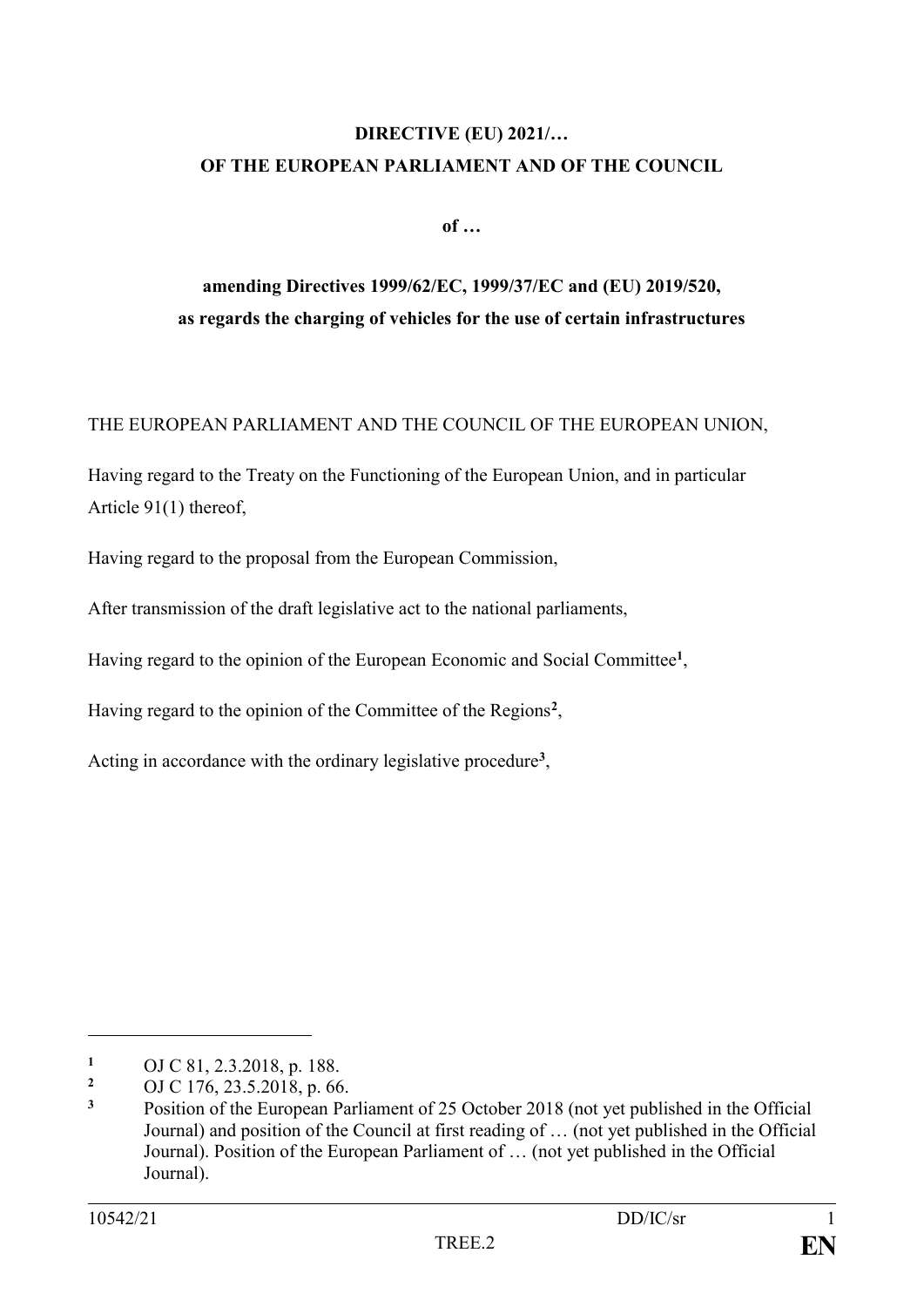#### Whereas:

- (1) Progress towards achieving the goal set by the Commission in its White Paper of 28 March 2011 entitled 'Roadmap to a Single European Transport Area – Towards a competitive and resource efficient transport system', namely to move towards the full application of the 'polluter pays' and 'user pays' principles, to generate revenue and ensure financing for future transport investments, has been slow and inconsistencies persist in the application of road infrastructure charging across the Union.
- (2) In that White Paper, the Commission advocates proceeding 'to the full and mandatory internalisation of external costs (including noise, local pollution and congestion on top of the mandatory recovery of wear and tear costs) for road and rail transport'.
- (3) The movement of goods and passenger vehicles is a factor that contributes to the release of pollutants into the atmosphere. Such pollutants, which have a very serious impact on people's health and lead to the deterioration of ambient air quality in the Union, include PM<sub>2.5</sub>, NO<sub>2</sub>, and O<sub>3</sub>. In 2018, prolonged exposure to those three pollutants caused 379 000, 54 000, and 19 400 premature deaths, respectively, in the Union, according to European Environment Agency estimates, produced in 2020.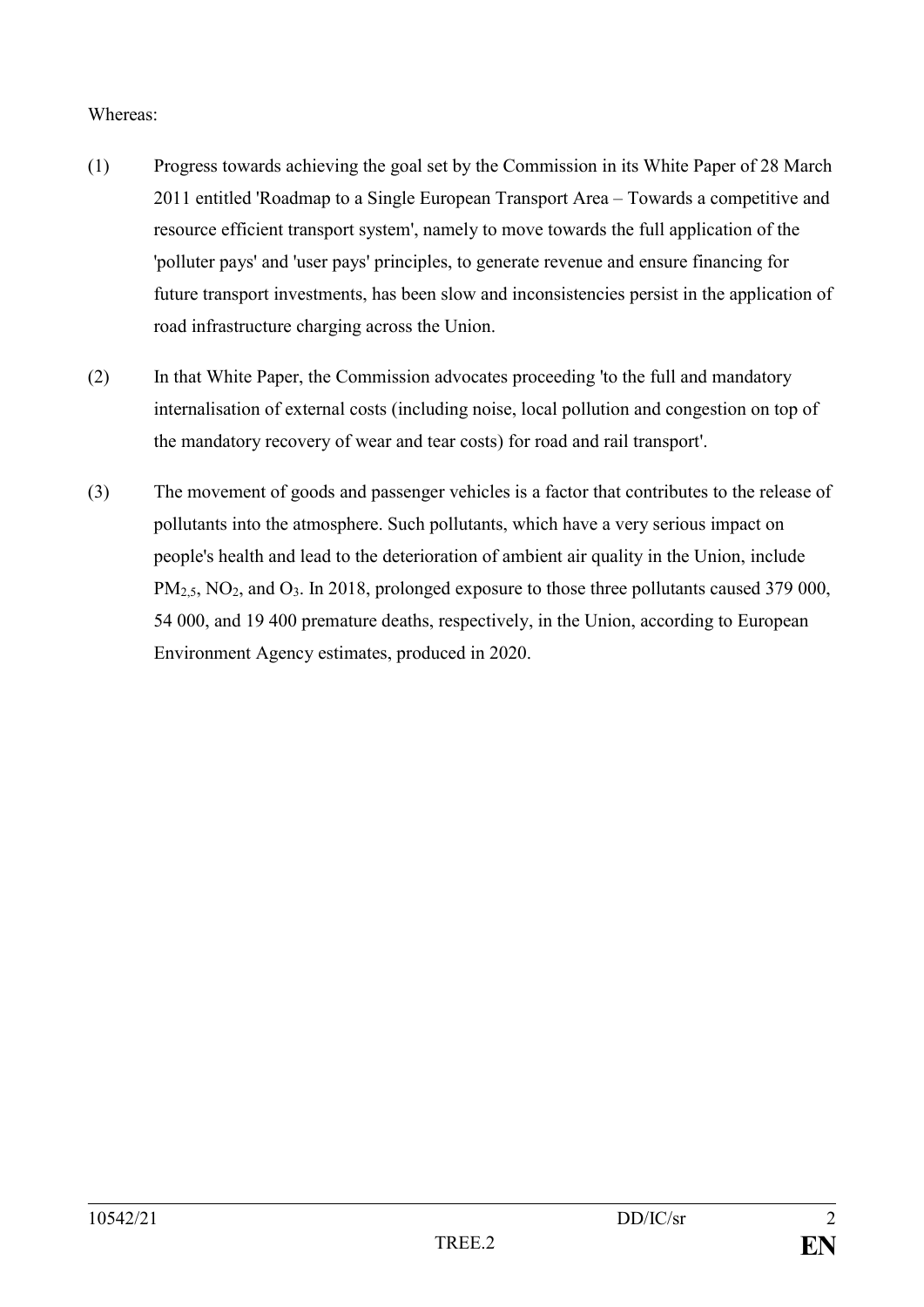- (4) According to the World Health Organization, noise from road traffic alone ranks second among the most harmful environmental stressors in Europe, exceeded only by air pollution. At least 9 000 premature deaths a year can be attributed to heart disease caused by traffic noise.
- (5) According to the European Environment Agency's 2020 report on air quality in Europe, road transport, in 2018, was the sector with the highest  $NO<sub>x</sub>$  emissions and the second largest emitter of black carbon pollution.
- (6) In its communication of 20 July 2016 entitled 'A European Strategy for Low-Emission Mobility', the Commission announced that it would propose the amendment of Directive 1999/62/EC of the European Parliament and of the Council**<sup>1</sup>** to enable charging also on the basis of  $CO<sub>2</sub>$  differentiation, and the extension of some of its principles to buses and coaches as well as to passenger cars and light commercial vehicles.

**<sup>1</sup>** Directive 1999/62/EC of the European Parliament and of the Council of 17 June 1999 on the charging of heavy goods vehicles for the use of certain infrastructures (OJ L 187, 20.7.1999, p. 42).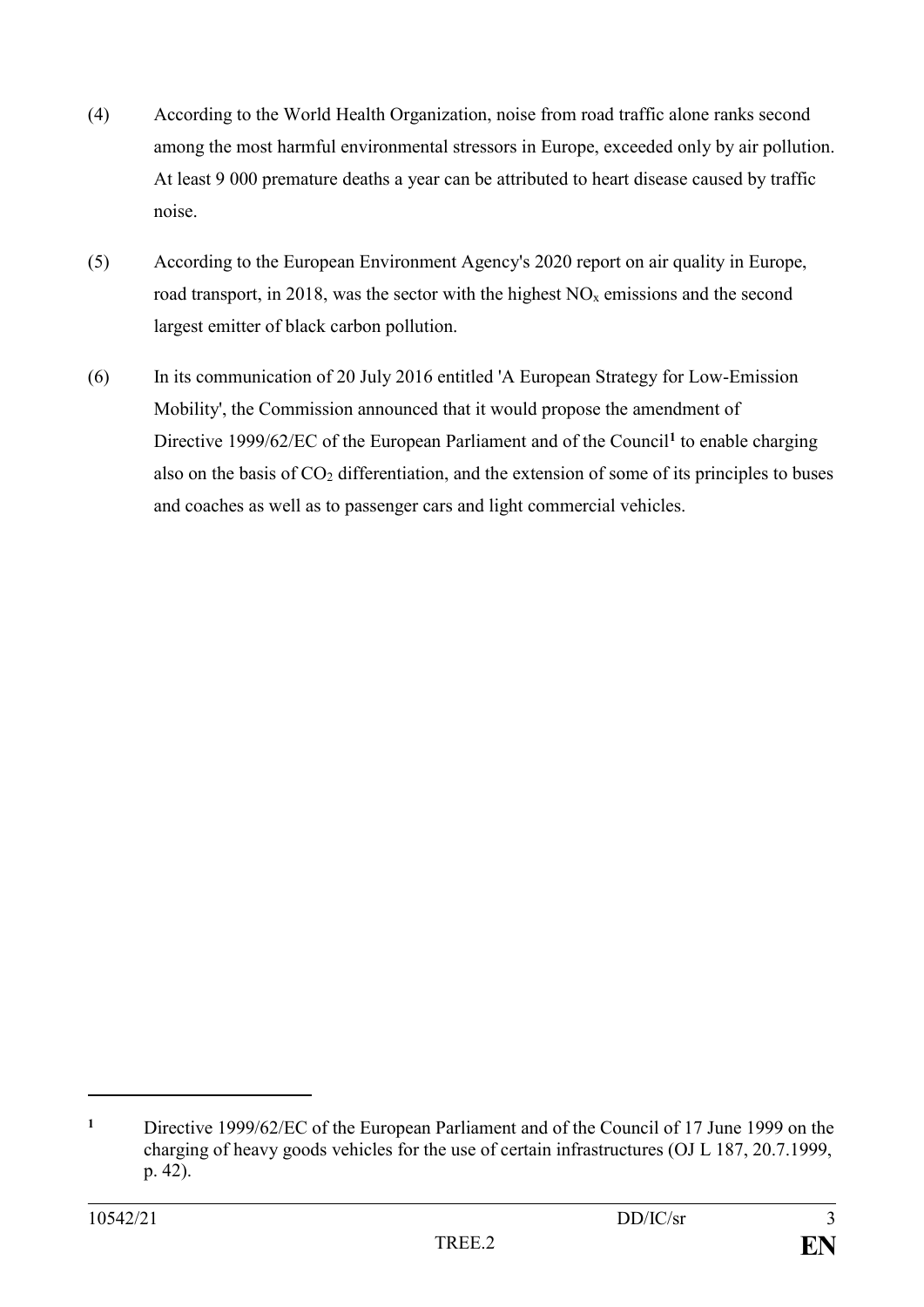- (7) Taking into account the vehicle fleet renewal time and the need for the road transport sector to contribute to the Union climate and energy targets for 2030 and beyond, Regulation (EU) 2019/1242 of the European Parliament and of the Council<sup>1</sup> set the CO<sub>2</sub> emission reduction targets for new heavy-duty vehicles for 2025 and 2030 at 15 % and respectively 30 % lower than an established average of  $CO<sub>2</sub>$  emissions.
- (8) To establish an internal market in road transport with a level playing field, rules should be applied uniformly. One of the main aims of this Directive is to eliminate distortions of competition between users.
- (9) Notwithstanding the importance of the road transport sector, all heavy-duty vehicles have a significant impact on road infrastructure and contribute to air pollution. In spite of their economic and social importance, light-duty vehicles are at the origin of the majority of the negative environmental and social impacts from road transport related to emissions and congestion. In the interest of equal treatment and fair competition, it should be ensured that vehicles so far not covered by the framework set out in Directive 1999/62/EC, in respect of tolls and user charges, are included in that framework. The scope of that Directive should therefore be extended to heavy-duty vehicles other than those intended for the carriage of goods and to light-duty vehicles, including passenger cars.

**<sup>1</sup>** Regulation (EU) 2019/1242 of the European Parliament and of the Council of 20 June 2019 setting CO2 emission performance standards for new heavy-duty vehicles and amending Regulations (EC) No 595/2009 and (EU) 2018/956 of the European Parliament and of the Council and Council Directive 96/53/EC (OJ L 198, 25.7.2019, p. 202).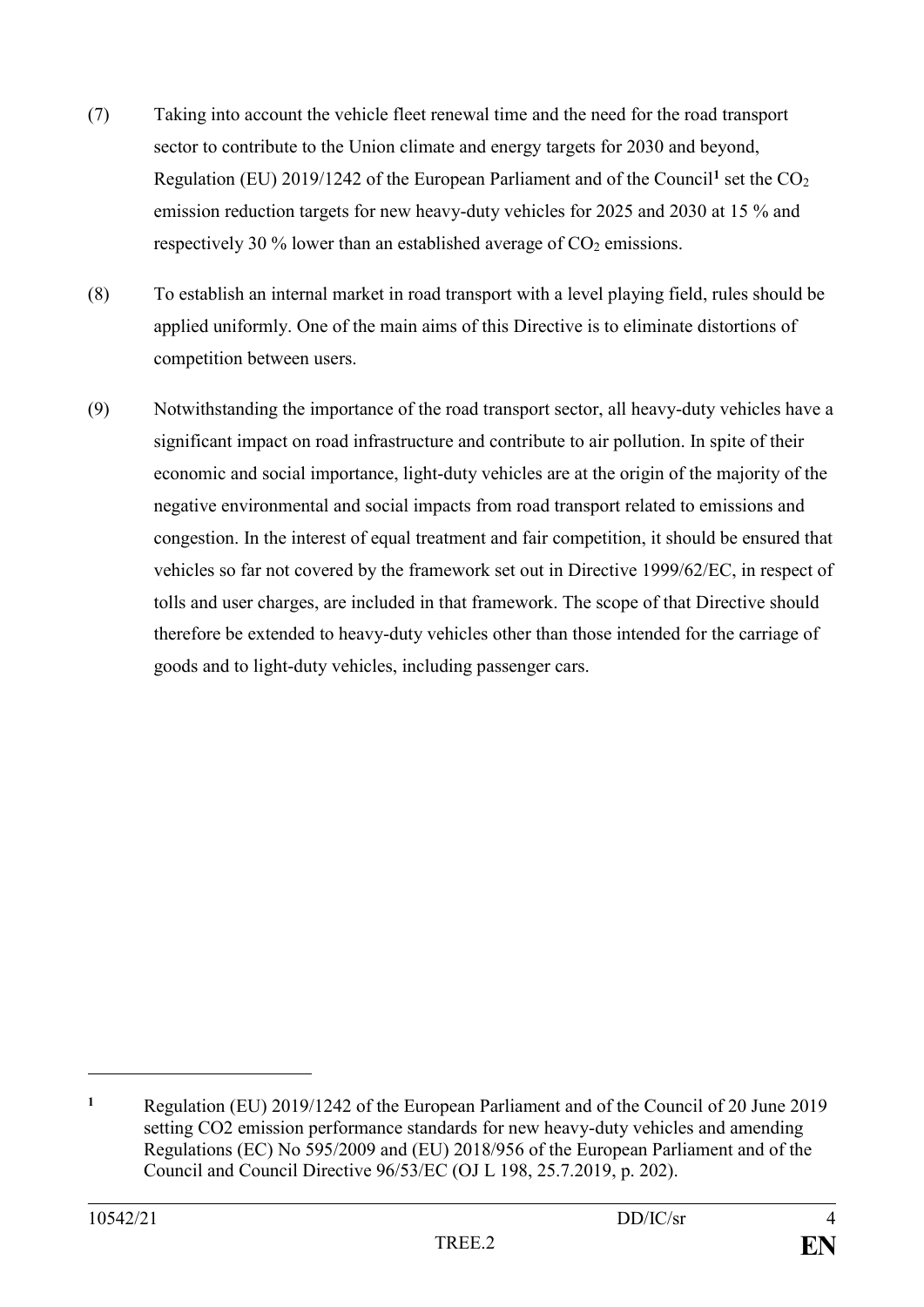- (10) In order to prevent traffic from switching to toll-free roads, which may have a serious impact on road safety and the optimum use of the road network, Member States should be able to levy tolls on all sections of their network of motorways.
- (11) In order to ensure the consistent, harmonised application of the infrastructure charging system across the Union and a level playing field for the freight transport market, it is important that different tolling arrangements calculate costs in a similar way. Taking into account the fact that existing concession contracts may contain different arrangements than the ones set out in this Directive, Member States should, in order to ensure the financial viability of existing concession contracts, be allowed to exempt them from certain obligations set out in this Directive, until those contracts are substantially amended. Member States may equally opt to seek to bring existing concession contracts into line with changes to the Union or national regulatory framework or to assess the possibility of applying an external-cost charge for  $CO<sub>2</sub>$  and for air pollution and/or discounts related to those emissions, where concession tolls are not varied in accordance with this Directive.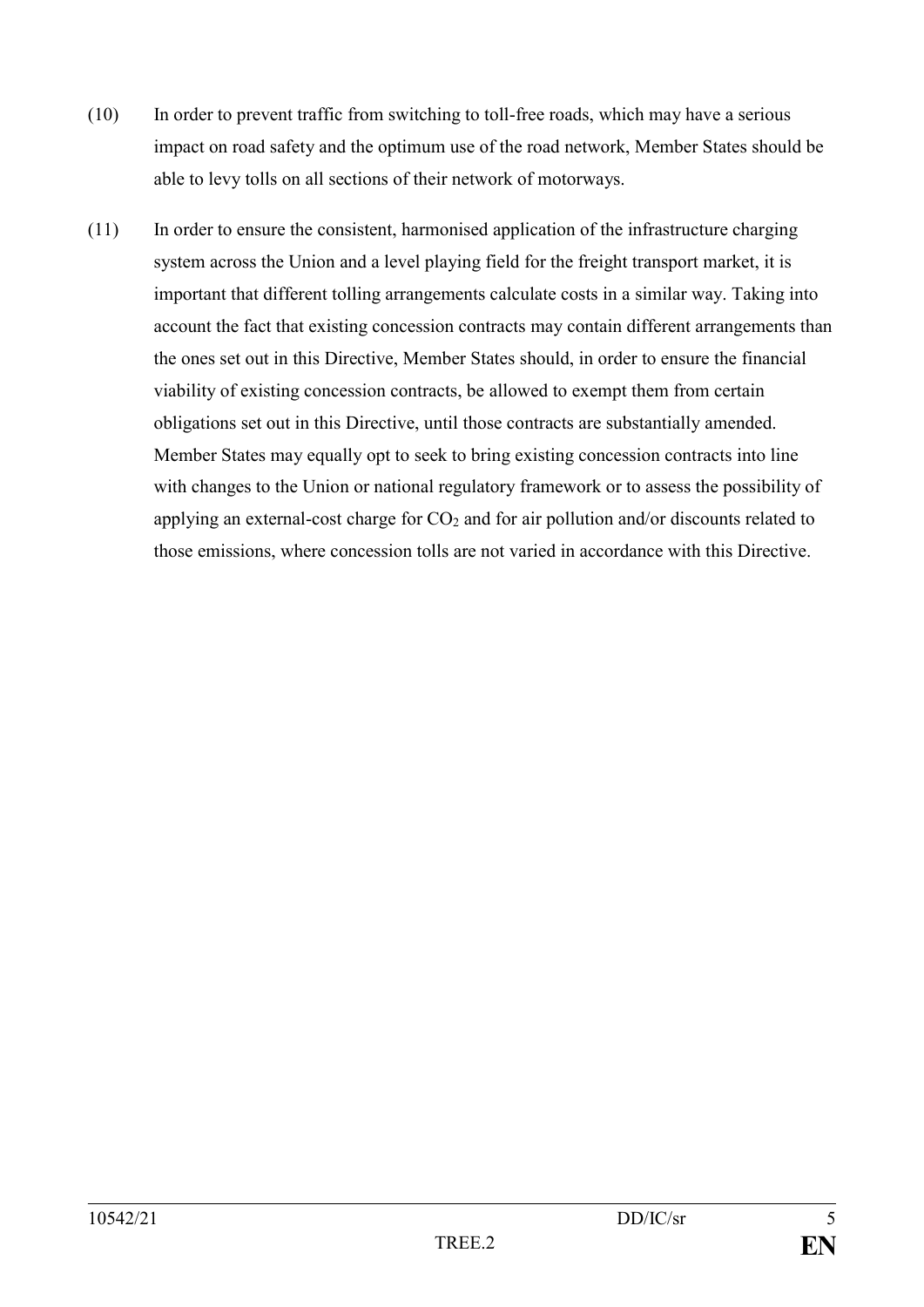(12) Time-based user charges do not, by nature, accurately reflect the real costs of road use and, for similar reasons, are not effective when it comes to incentivising cleaner and more efficient operations, or reducing congestion. Nevertheless, in order to secure user acceptance of future road charging schemes, Member States should be allowed to introduce adequate systems for the collection of charges as part of a wider package of mobility services. Such systems should ensure a fair distribution of infrastructure costs and reflect the 'polluter pays' principle. Any Member States introducing such a system should ensure that it complies with the provisions of Directive (EU) 2019/520 of the European Parliament and of the Council<sup>1</sup>. Due to the significant impact that they have on road infrastructure and their contribution to air pollution, the targeting of heavy-duty vehicles by accurate charging systems should be prioritised. In particular, in order to promote cleaner and more efficient transport operations, time-based user charges should, in principle, be gradually phased out on the core trans-European transport network, since that network contains the strategically most important nodes and links in the trans-European transport network.

**<sup>1</sup>** Directive (EU) 2019/520 of the European Parliament and of the Council of 19 March 2019 on the interoperability of electronic road toll systems and facilitating cross-border exchange of information on the failure to pay road fees in the Union (OJ L 91, 29.3.2019, p. 45).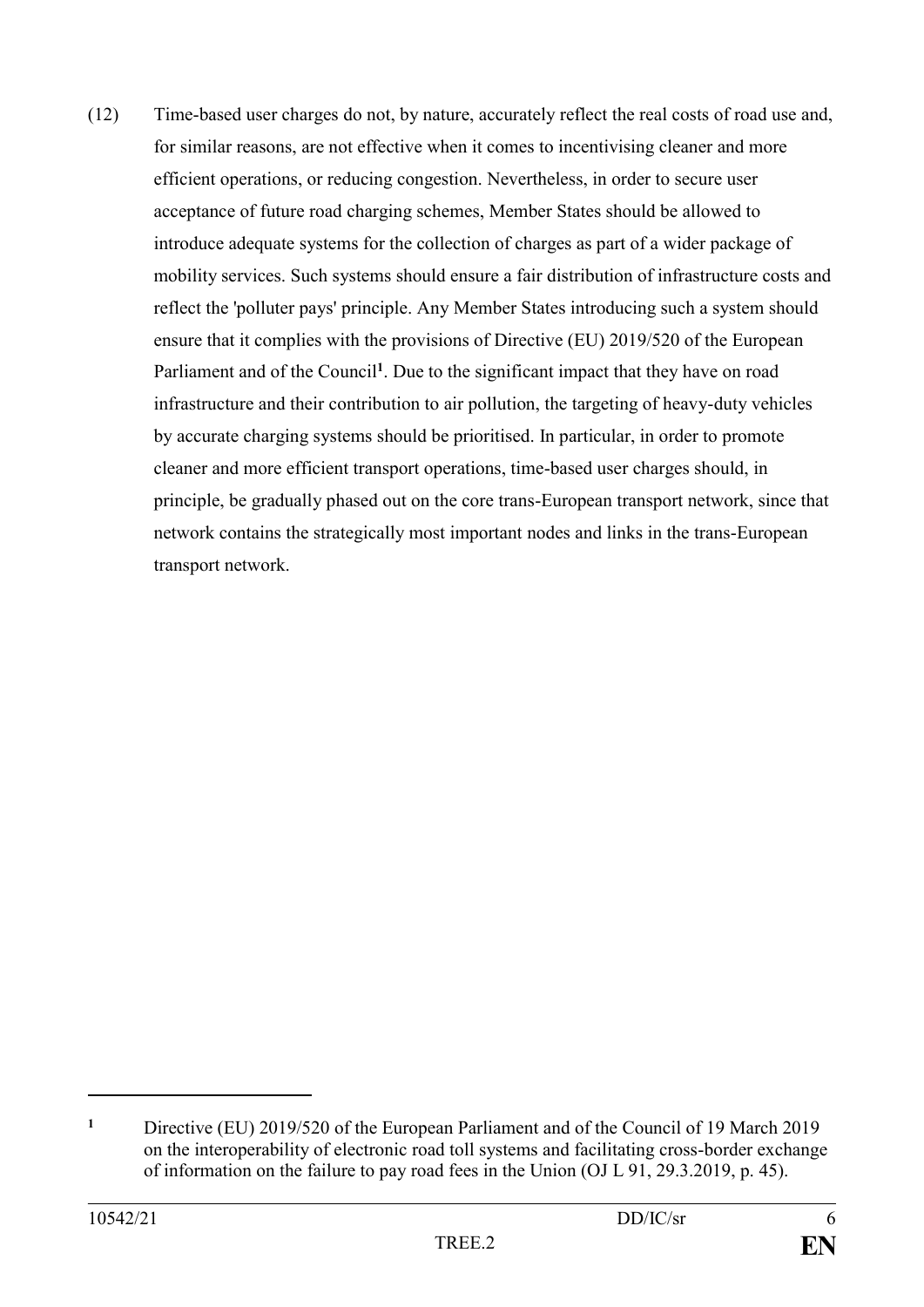In light of the historical circumstances and taking into account the challenges and significant administrative burdens associated with introducing tolls, Member States should benefit from a sufficiently long transitional period during which they should be able to introduce or maintain time-based user charges. Following that transitional period, Member States should only have the possibility of applying wholly time-based user charges for heavy-duty vehicles on sections of their core trans-European transport network in duly justified cases. Such duly justified cases should be limited to cases where the application of a toll on heavy-duty vehicles would involve disproportionate administrative, investment and operating costs compared to the expected revenue or benefits generated, for example due to the limited length of the road sections concerned or the relatively low population density or the relatively low traffic, or where the application of a toll would lead to the diversion of traffic with negative impacts on road safety or on public health. That possibility for Member States in duly justified cases is necessary for key considerations of public interest, such as taking into account the difficult situation and isolation of areas having a low population density, road safety or public health. In addition, the application of time-based user charges in these duly justified cases should be subject to compliance with procedural requirements: an obligation to assess the need for such a system and an obligation to notify the Commission of its application. Such notification should include reasons detailing the specific circumstances related to the sections of the core trans-European transport network where time- based user charges are applied.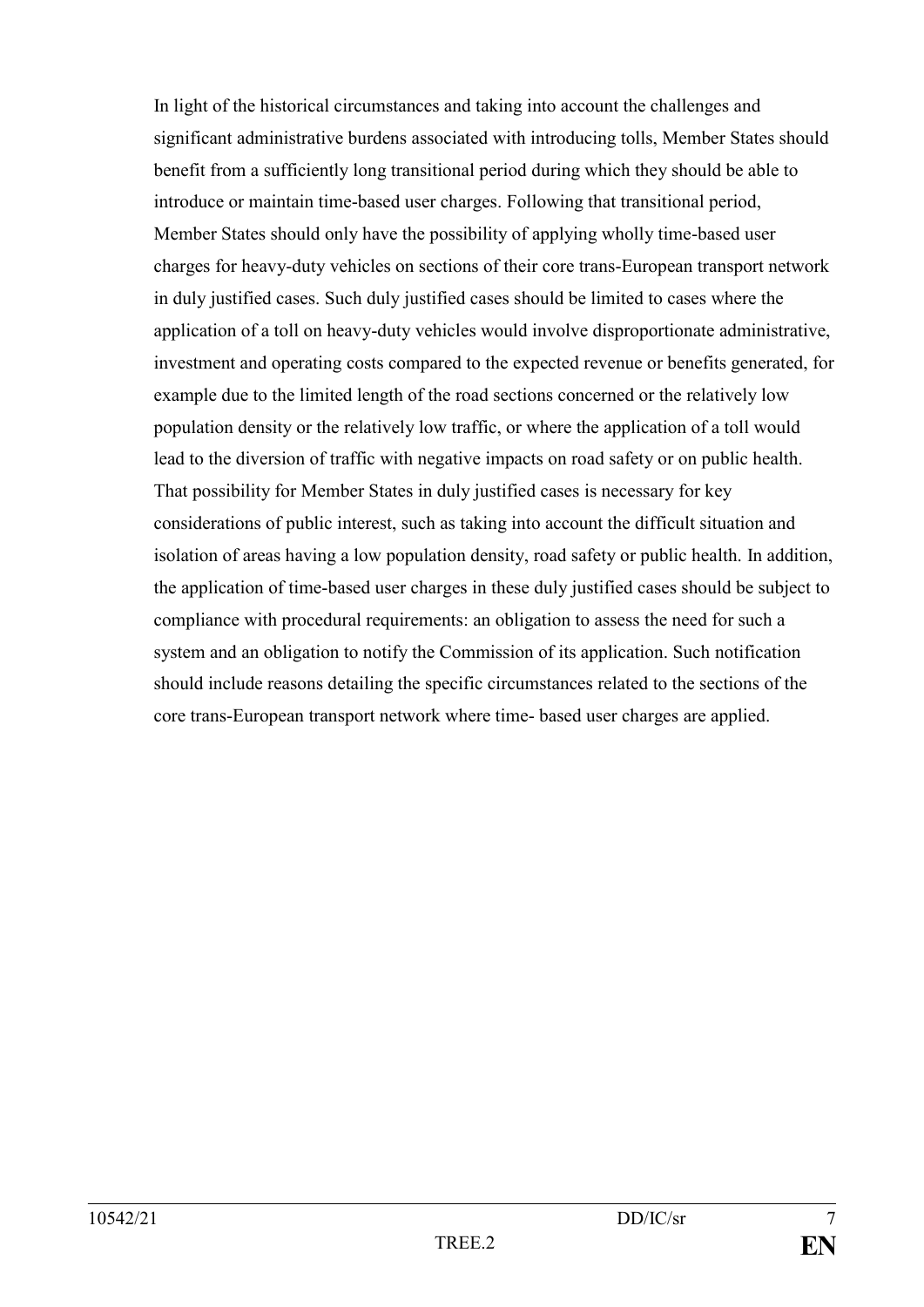(13) Member States that, at the entry into force of this Directive, apply tolls on their core trans-European transport network or on part of it should be able to establish a combined charging system for all heavy-duty vehicles or for some types of heavy-duty vehicles. However, that option should only be open as a continuation of and supplementary to a tolling system on the core trans-European transport network where the strategically most important nodes and links of the trans-European transport network are located, or on part of it. That system would allow the Member States to extend and broaden the implementation of the 'user pays' and 'polluter pays' principles beyond the tolled network, by applying user charges on those sections of the core trans-European transport network which are not covered by tolls or to some types of heavy-duty vehicles, such as those falling under a specific tonnage, that are not subject to tolls. The combined charging system would thus help Member States make further progress and ensure greener road transport, in particular where no charging system is in place and where tolls are not an economically viable or socially acceptable option. Additionally, in order to fully respect sustainable mobility principles, the maximum amount of those user charges should vary according to both the Euro emission class and the  $CO<sub>2</sub>$  emission class of the vehicle. Based on all those considerations, it is undeniable that the application of such system combining a time-based and a distance-based approach would entail many benefits; therefore, its application should be possible also after the end of the transitional period for wholly time-based systems. At the latest five years after the entry into force of this Directive, Member States should, when imposing road charges on heavy goods vehicles, impose tolls or user charges on all heavy goods vehicles.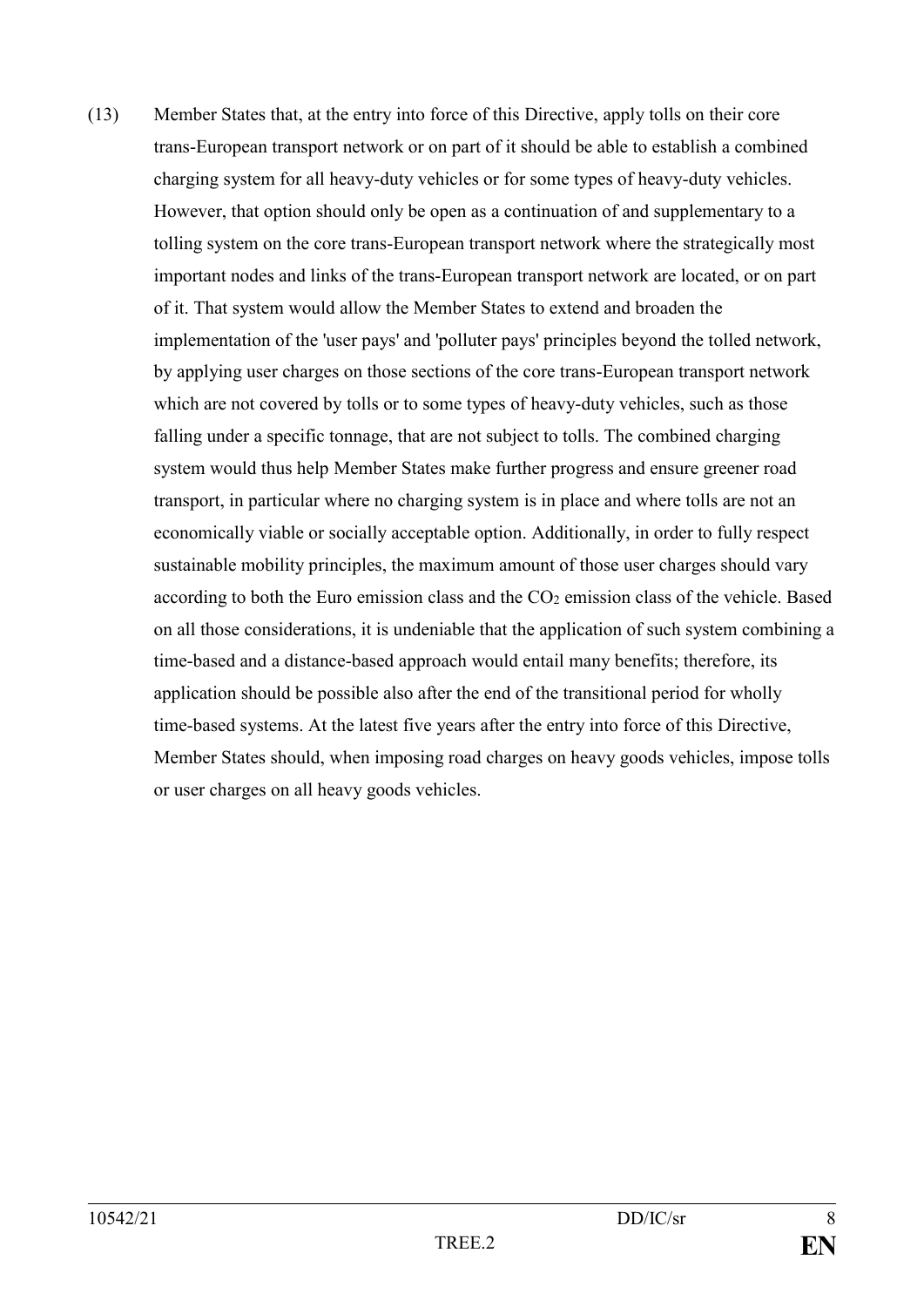(14) When strengthening the user and polluter pays principles, certain characteristics of the Member States or their tolling and user charge systems should be taken into consideration. For example, in respect of particularly sparsely populated areas or a particularly large network of tolled or charged roads, the option of providing for exemptions of road sections should be available.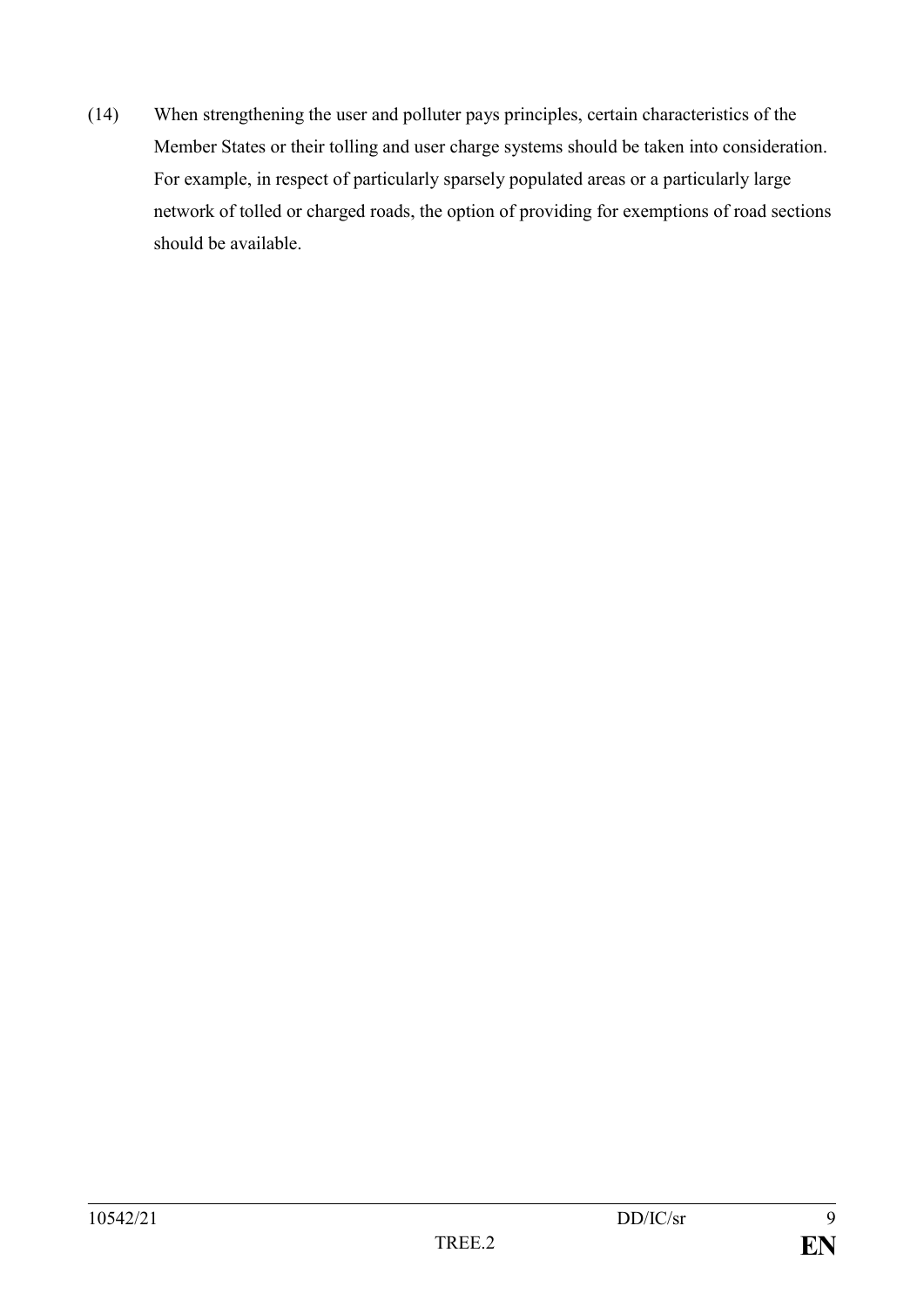(15) Some Member States have large toll networks that include many more motorways and roads than just the ones which are part of the trans-European transport network. Applying tolls or user charges to all heavy goods vehicles would therefore result in significantly more extensive burdens, especially for small and medium-sized craft businesses (many of which are involved in construction work, and which typically do not provide transport services). Those burdens would in turn lead to higher prices for example in the area of construction. Price increases could mean that future investments in particular, such as the energetic renovation of houses and apartments as well as the modernisation of house technology, are postponed or even cancelled. Also, craft businesses sometimes travel long distances with vehicles in order to provide their services, and those journeys cannot easily be carried out using other modes of transport. In addition, companies from rural regions, which due to the reduced population density and demand in those regions, are dependent on their ability to provide services and construction activities in metropolitan areas, find themselves in a competitive disadvantage compared to companies operating in large cities or on the outskirts of metropolitan areas. Therefore, Member States should be given the option to provide for certain charging exemptions, such as that on vehicles used for carrying materials, equipment or machinery for the driver's use in the course of the driver's work or used for the delivery of goods produced on a craft basis.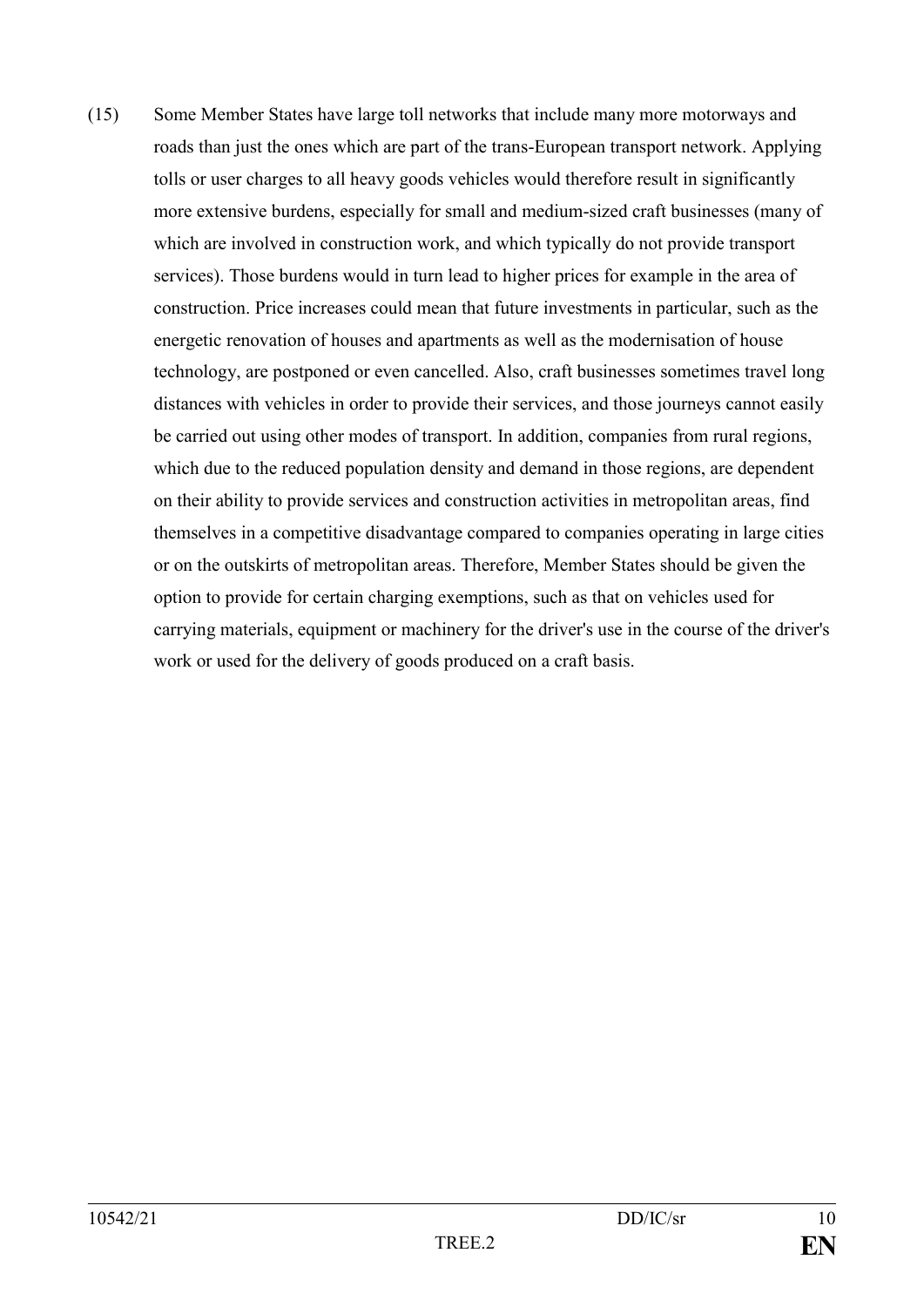- (16) The possibility to use roads subject to road charging, such as motorways, tunnels or bridges, instead of challenging local roads can be important for persons with disabilities. In order to allow persons with disabilities to use roads subject to road charging without an additional administrative burden, Member States should be allowed to exempt vehicles of persons with disabilities from the obligation to pay a toll or user charge.
- (17) Member States should be encouraged to take into account socioeconomic factors when applying road infrastructure charging schemes for passenger cars. For example, charges for passenger cars could be adjusted so as to avoid excessive penalisation of frequent users.
- (18) It is of particular importance that the Member States establish a fair charging system, and in particular one which does not penalise users of private vehicles which, due to their place of residence in the countryside or in areas that are difficult to access or isolated, are forced to make more regular use of roads subject to charging.
- (19) As in the case of heavy-duty vehicles, it is important to ensure that, if Member States introduce any time-based charges applied to light-duty vehicles, they are proportionate, including in respect of periods of use shorter than one year. In that regard, account needs to be taken of the fact that light-duty vehicles have a use pattern that differs from the use pattern of heavy-duty vehicles. The calculation of proportionate time-based charges could be based on available data on trip patterns.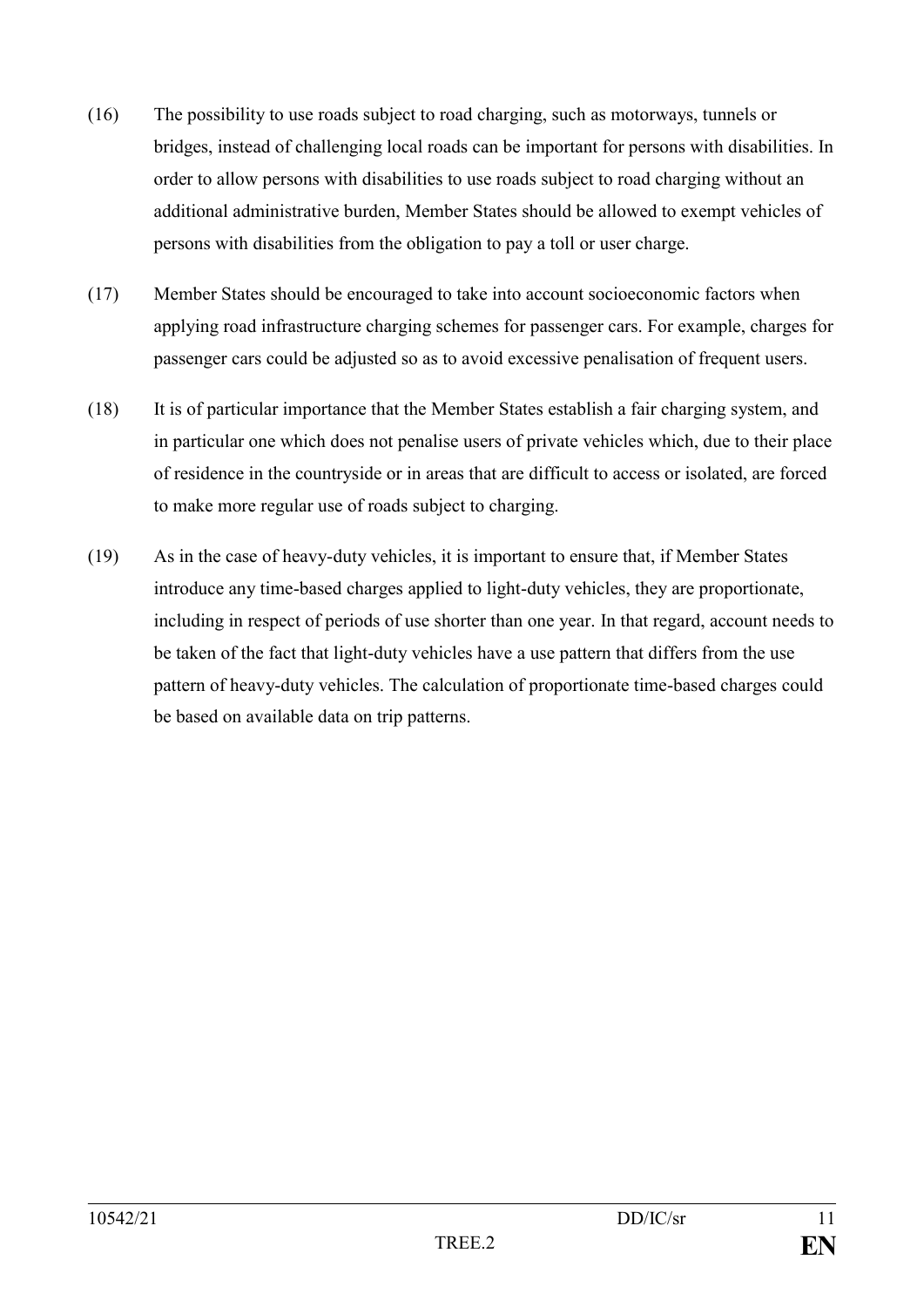- (20) Pursuant to Directive 1999/62/EC, an external-cost charge may be imposed at a level close to the social marginal cost of the usage of the vehicle in question. That method has proven to be the fairest and most efficient way to take account of negative environmental and health impacts of air pollution and noise generated by heavy-duty vehicles, and would ensure that heavy-duty vehicles make a fair contribution to meeting air quality standards for Europe set out by Directive 2008/50/EC of the European Parliament and of the Council**<sup>1</sup>** and any applicable noise limits or targets. The application of such charges should therefore be facilitated. External-cost charging should be applied more systematically. To help the move towards the full application of the 'polluter pays' principle, Member States should apply external-cost charging to heavy-duty vehicles at least for air pollution, on networks covered by an infrastructure charge.
- (21) To that end, the maximum weighted average external-cost charges should be replaced by readily applicable reference values updated in light of inflation, the scientific progress made in estimating the external costs of road transport and the evolution of the fleet composition.

**<sup>1</sup>** Directive 2008/50/EC of the European Parliament and of the Council of 21 May 2008 on ambient air quality and cleaner air for Europe (OJ L 152, 11.06.2008, p. 1).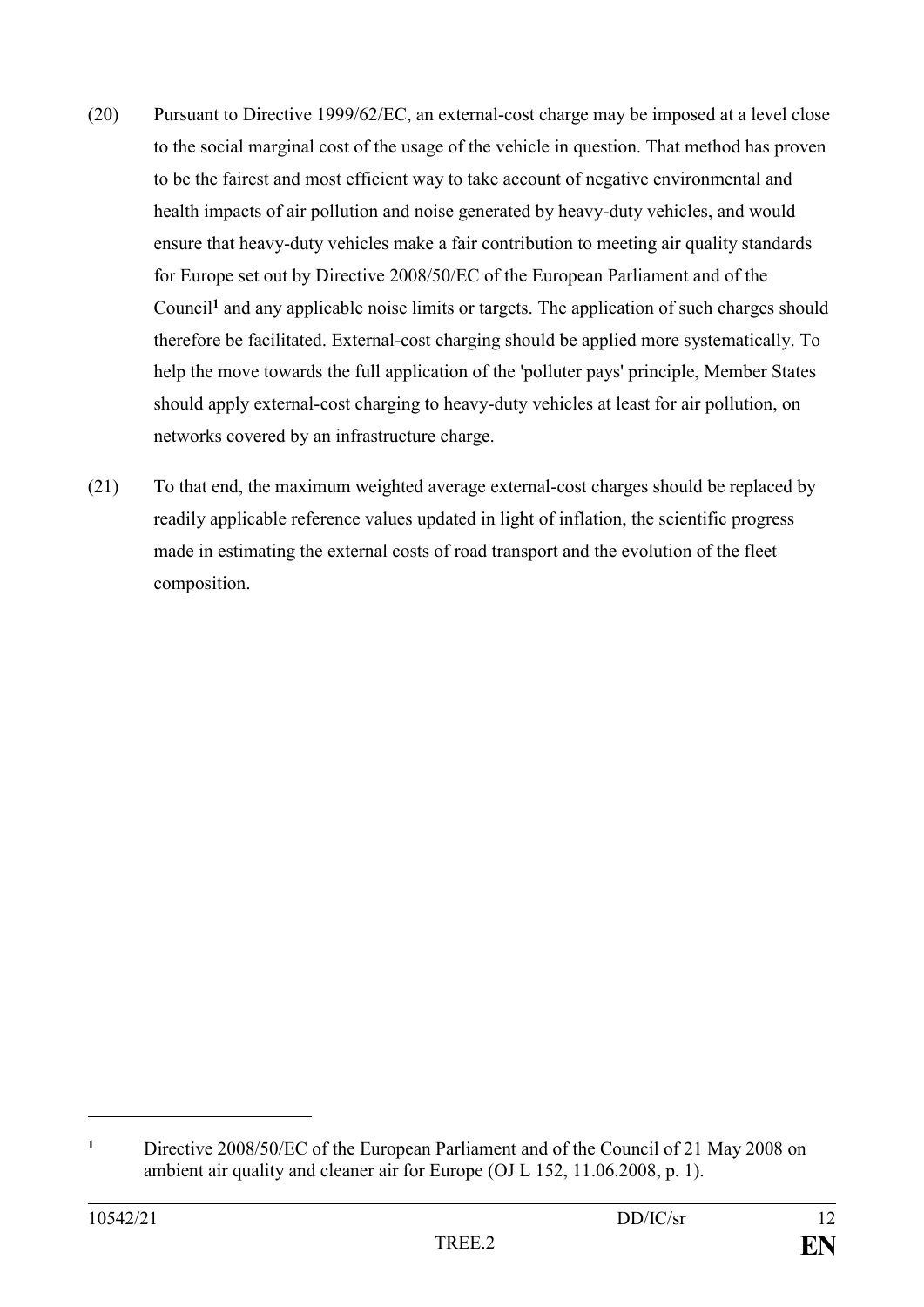- (22) Varying the infrastructure charges according to the Euro emission class has contributed to the use of cleaner vehicles. However, with the renewal of vehicle fleets, the variation of charges on that basis on the inter-urban network is expected to become less effective in the medium-term. Member States should therefore be allowed to discontinue toll variation on that basis.
- (23) At the same time, since the share of  $CO<sub>2</sub>$  emissions from heavy-duty vehicles is increasing, a variation of infrastructure charges and user charges according to the  $CO<sub>2</sub>$  emission class, should be introduced that is capable of contributing to improvements in that area. In the case of common systems of user charges, which could contribute to further harmonisation, the implementation of the variation is more complex, notably because of the conditions to be fulfilled by such common systems. Since participating Member States have to agree on the distribution of the revenues accruing from the user charge, while its levels are limited by the provisions introduced by this Directive, as well as amend international agreements, allowing additional time for the implementation of the variation according to  $CO<sub>2</sub>$  emission is justified in such a specific case. In all cases, the variation should be designed in a way that is consistent with Regulation (EU) 2019/1242.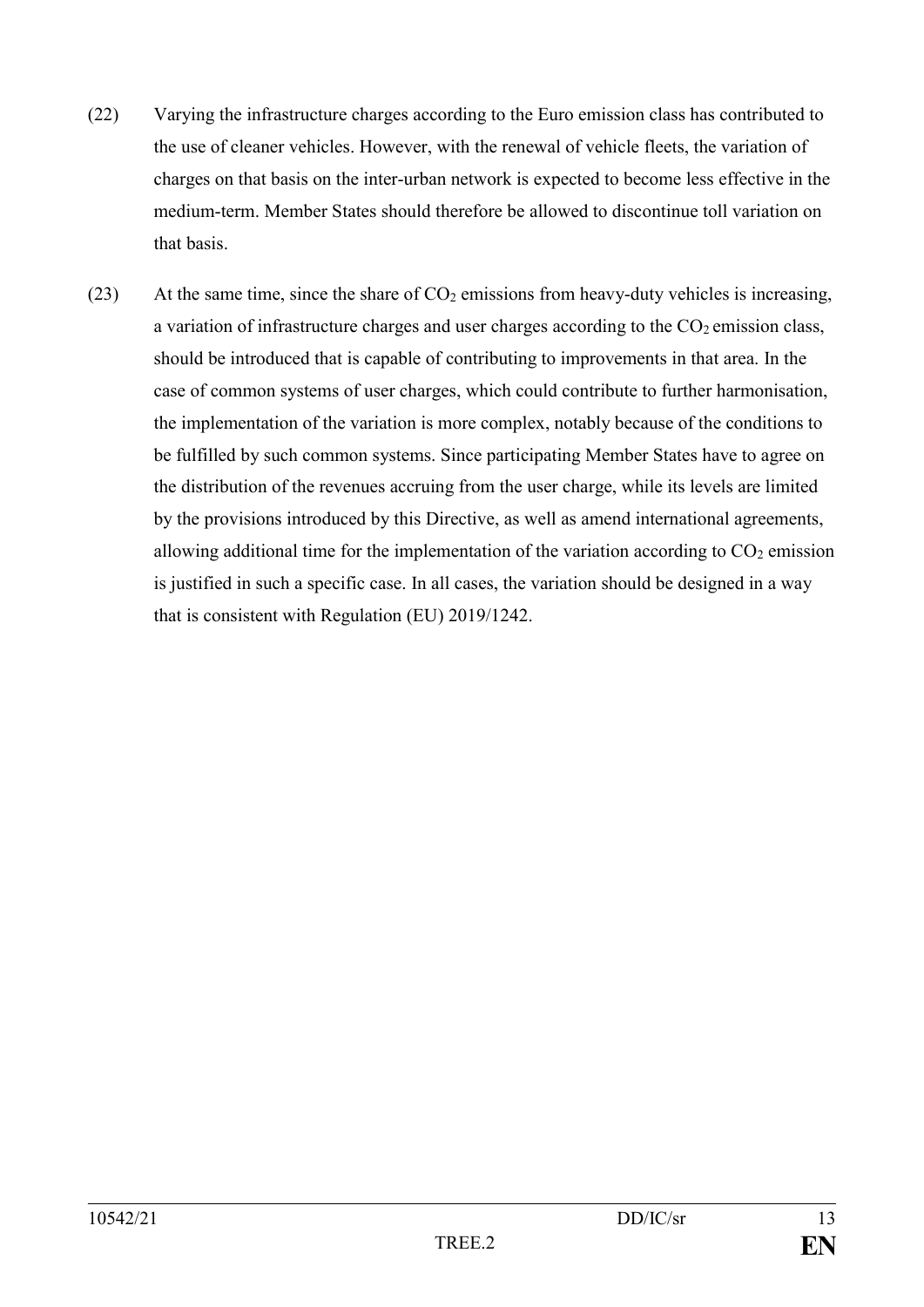- (24) Until  $CO<sub>2</sub>$  emissions are addressed by more suitable instruments, such as harmonised fuel taxes including a carbon component or until road transport is covered by an emission trading system, Member States should also be allowed to apply an external-cost charge reflecting the cost of CO<sub>2</sub> emissions. Where justified by scientific evidence, Member States should have the possibility to apply higher external-cost charges for  $CO<sub>2</sub>$  emissions than the reference values set out in this Directive.
- (25) In order to promote the move towards a cleaner vehicle fleet of heavy-duty vehicles, the variation of the infrastructure and user charges according to their  $CO<sub>2</sub>$  emissions should be mandatory, except where an external-cost charge for CO<sub>2</sub> emissions is applied.
- (26) In order to reward the best performing heavy-duty vehicles, Member States should be allowed to apply the highest level of reductions in charges to vehicles operated without tailpipe emissions. To further promote the rollout of zero-emission vehicles, Member States should be allowed to temporarily exempt them from road charges. For the same reasons and to ensure that the share of vehicles benefitting from toll reduction remains stable throughout the years, guaranteeing long-term planning certainty for Member States in terms of toll revenue, new vehicles should be allocated to  $CO<sub>2</sub>$  emission classes based on their performance against the linear emission reduction trajectory between 2021 and 2030, as defined in Regulation (EU) 2019/1242.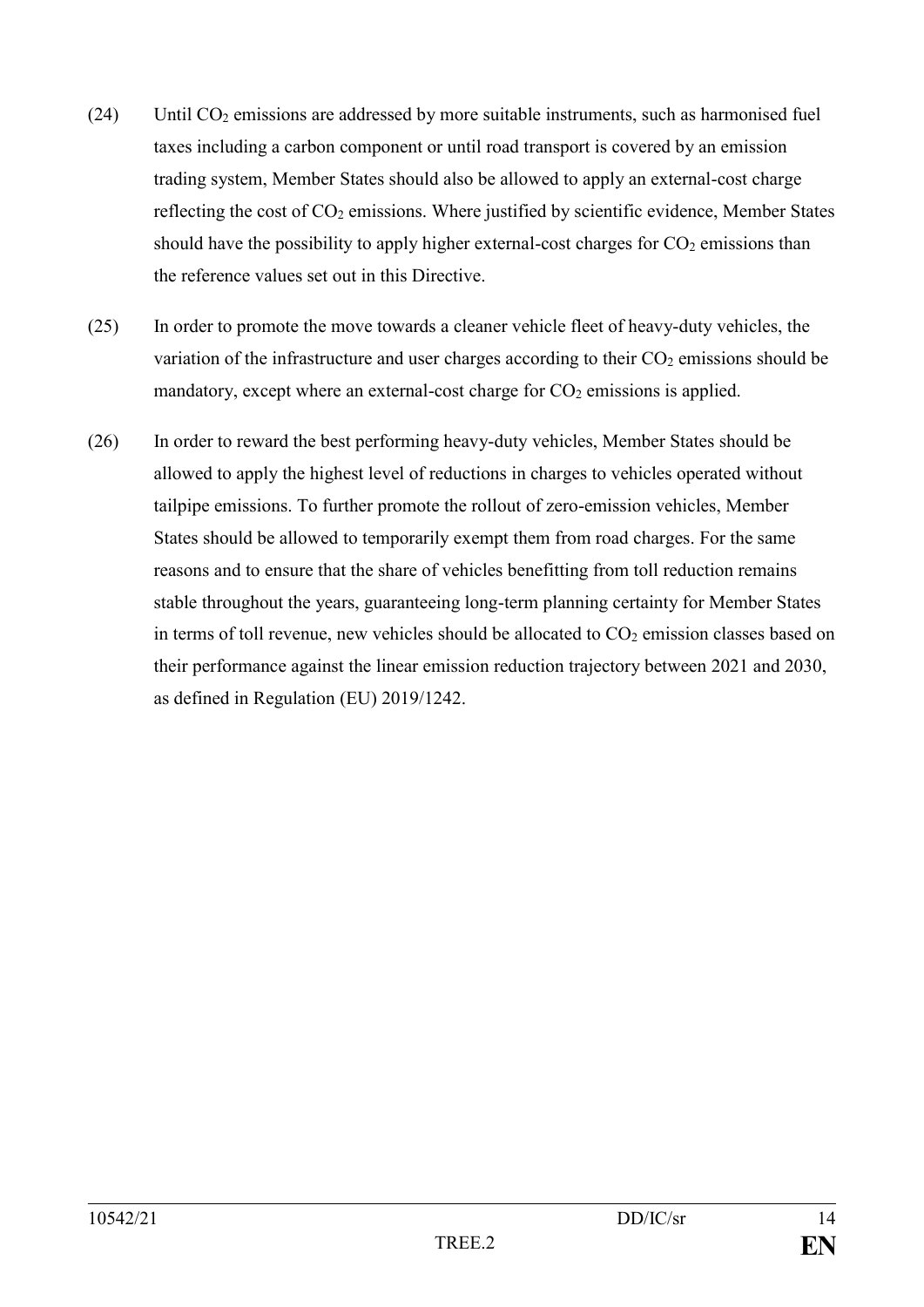(27) In order to ensure the effectiveness and coherence of the variation of charges according to  $CO<sub>2</sub>$  emissions and of external-cost charging for  $CO<sub>2</sub>$  emissions, which are both meant to unlock the deployment of low- and zero-emission vehicles, as well as to ensure a coherent application of Directive 1999/62/EC with any other carbon-pricing instrument related to road transport that is adopted in the future, the Commission should evaluate their effectiveness and necessity in a timely manner. Based on that evaluation, the Commission should, where appropriate, propose the amendment of provisions on variation of charges according to  $CO<sub>2</sub>$  emissions and of external-cost charging for  $CO<sub>2</sub>$  emissions, in order to prevent double charging through different carbon-pricing instruments. While the future measure should ensure legal certainty and the coherent application of the different rules, this Directive should clarify that the Member States should not be obliged to apply the CO<sup>2</sup> variation system provided for in this Directive beyond the date of application of another carbon-pricing instrument applicable to road transport, that might be adopted at Union level, for example on the basis of the proposal for a Directive of the European Parliament and of the Council amending Directive 2003/87/EC, Decision (EU) 2015/1814 and Regulation (EU) 2015/757 [COM(2021) 551 final]. In the event that another carbonpricing instrument applicable to road transport is adopted in the meantime, the level of external-cost charges for  $CO<sub>2</sub>$  emissions should be limited to what is necessary to internalise those external costs, and the Commission should be empowered to adjust, by means of delegated acts, the reference values set out in Annex IIIc.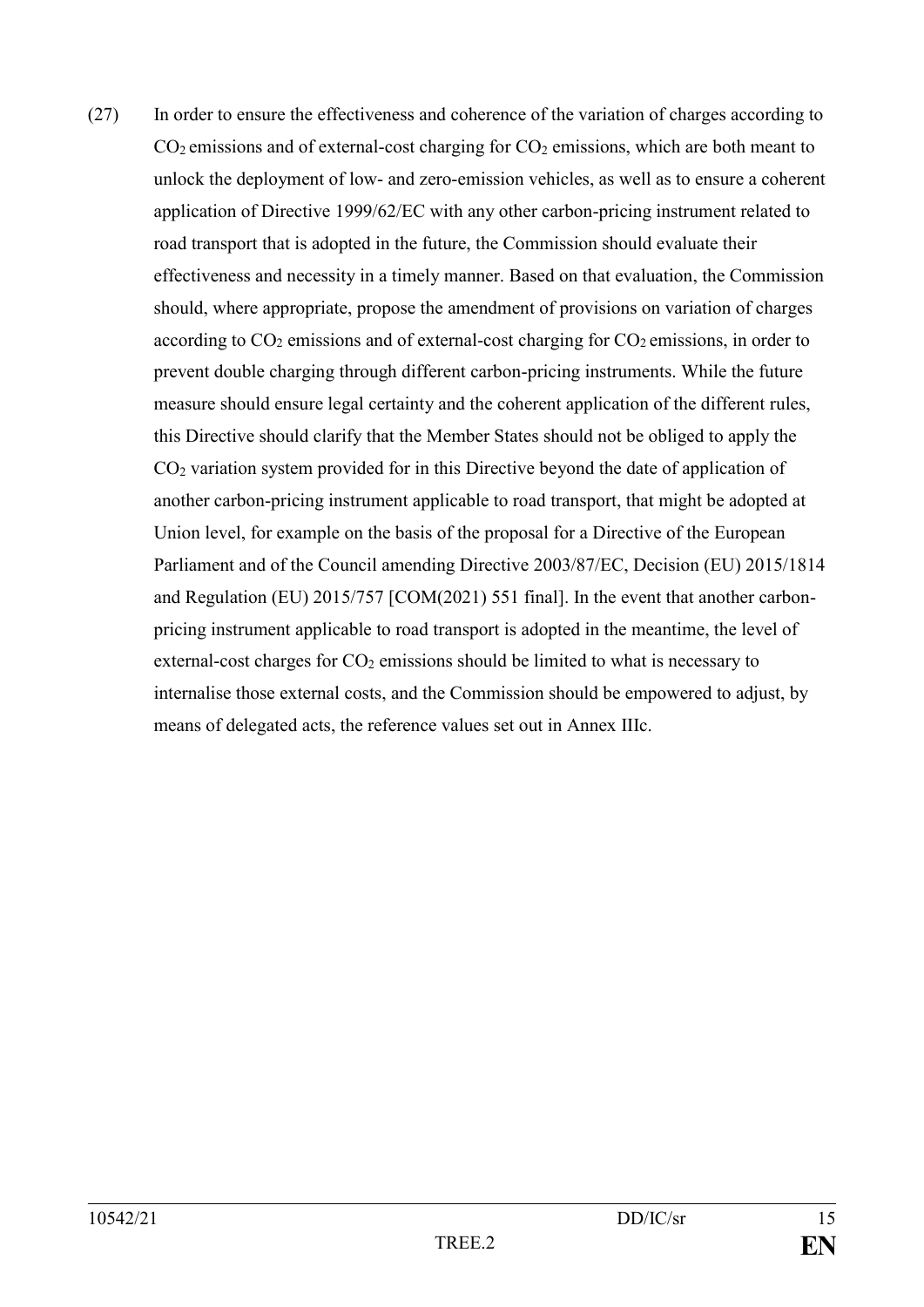- (28) To help safeguard the Union's automobile heritage, Member States should be able to place vehicles of historical interest in a special category for the purposes of adjusting the various charges payable under this Directive.
- (29) Currently, Regulation (EU) 2019/1242 does not define emission reduction trajectories for groups of heavy-duty vehicles not covered by Article 2(1), points (a) to (d), of that Regulation. In light of its Article 15, it is possible that that Regulation will be amended in the future and that emission reduction trajectories will be defined for such groups of vehicles. If such an amendment is adopted, the variation of infrastructure charges and user charges for heavy-duty vehicles according to  $CO<sub>2</sub>$  emission classes 2 and 3 should apply also to those groups of vehicles. If such an amendment is not adopted, the variation for those groups of vehicles should only be made for  $CO<sub>2</sub>$  emission classes 1, 4 and 5.
- (30) The Commission should consider proposing, where appropriate, an amendment to Directive 1999/62/EC introducing  $CO<sub>2</sub>$  emission classes 2 and 3 for all heavy-duty vehicles following the principles applied for heavy-duty vehicles currently regulated by Regulation (EU) 2019/1242 for their  $CO<sub>2</sub>$  emissions if the scope of that Regulation is extended to other heavy-duty vehicles.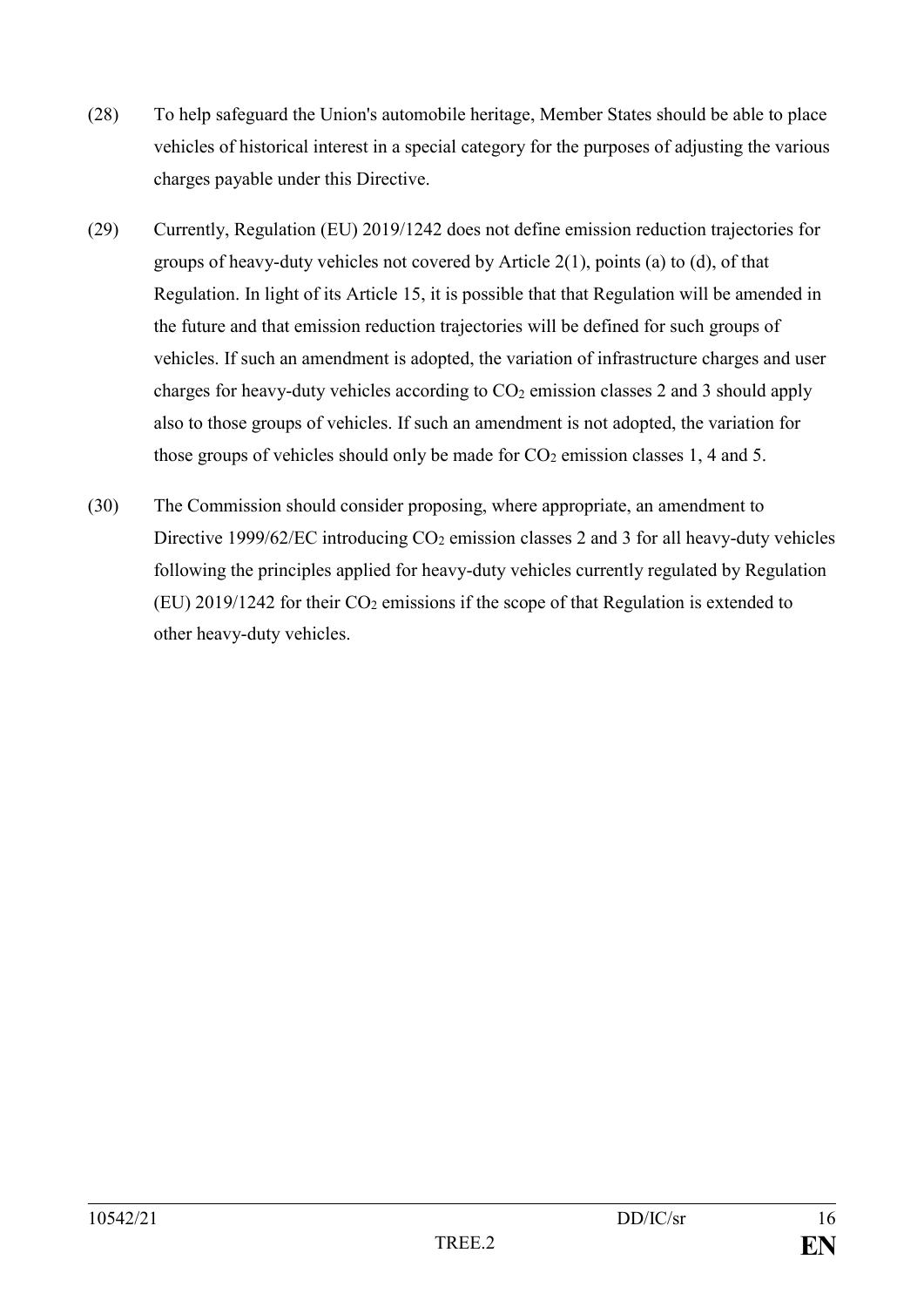- (31) This Directive should promote the reduction of  $CO<sub>2</sub>$  emissions through technical improvements of combinations of heavy goods motor vehicles and their trailers and semitrailers. Therefore, this Directive provides for a reduction of road charges of heavy goods motor vehicles with low  $CO<sub>2</sub>$  emissions. For full regulatory consistency, once legally certified values for the effect of trailers and semi-trailers on the  $CO<sub>2</sub>$  emissions of heavy goods vehicle combinations are available, the Commission should, where appropriate, submit a legislative proposal to amend Directive 1999/62/EC to include such certified values when determining the reduction of road charges provided for by this Directive.
- (32) In order to continue to promote the renewal of the fleet and to avoid the distortion of the second-hand market of heavy-duty vehicles, the classification of vehicles belonging to CO<sup>2</sup> emission classes 2 and 3 should be reassessed every six years from their first registration. In order to minimise the administrative burden, the validity of user charges valid before the date of reclassification should not be affected.
- (33) As regards the entry into force of the reclassification in the user charge systems, the choice of an appropriate model depends on specific considerations concerning the administrative consequences of that reclassification and its effects on revenue. Therefore, the decision on how to implement the reclassification in the user charge systems should be left to the Member States (or, in the case of common systems, to the group of Member States concerned).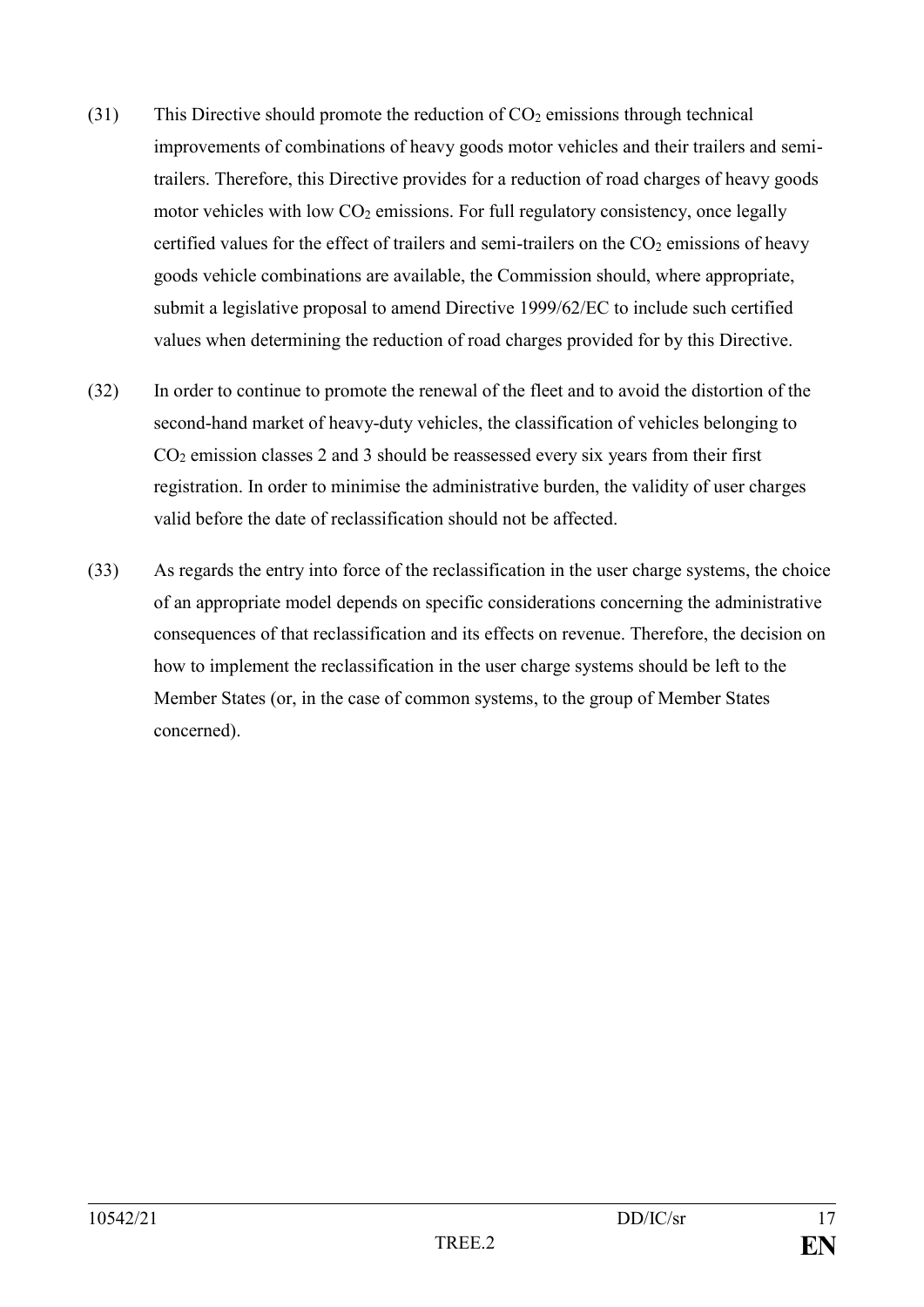(34) In order to ensure the coherent application of toll variation according to  $CO<sub>2</sub>$  emissions, it is necessary to amend Council Directive 1999/37/EC**<sup>1</sup>** to require, where available on their certificate of conformity, that the specific  $CO<sub>2</sub>$  emissions of heavy-duty vehicles be indicated on their registration certificate. If Regulation (EU) 2019/1242 is amended in a way that affects the accounting of  $CO<sub>2</sub>$  emissions resulting from the use of low-carbon fuels, it might be appropriate for the Commission to assess the need to enhance coherence between this Directive and those amendments. It is important to ensure that on-board equipment used as part of a toll service contains the data relating to the  $CO<sub>2</sub>$  emissions and the CO2 emission class of heavy-duty vehicles, and that such data are available for the exchange of information between Member States, as set out in Directive (EU) 2019/520.

**<sup>1</sup>** Council Directive 1999/37/EC of 29 April 1999 on the registration documents for vehicles (OJ L 138, 1.6.1999, p. 57).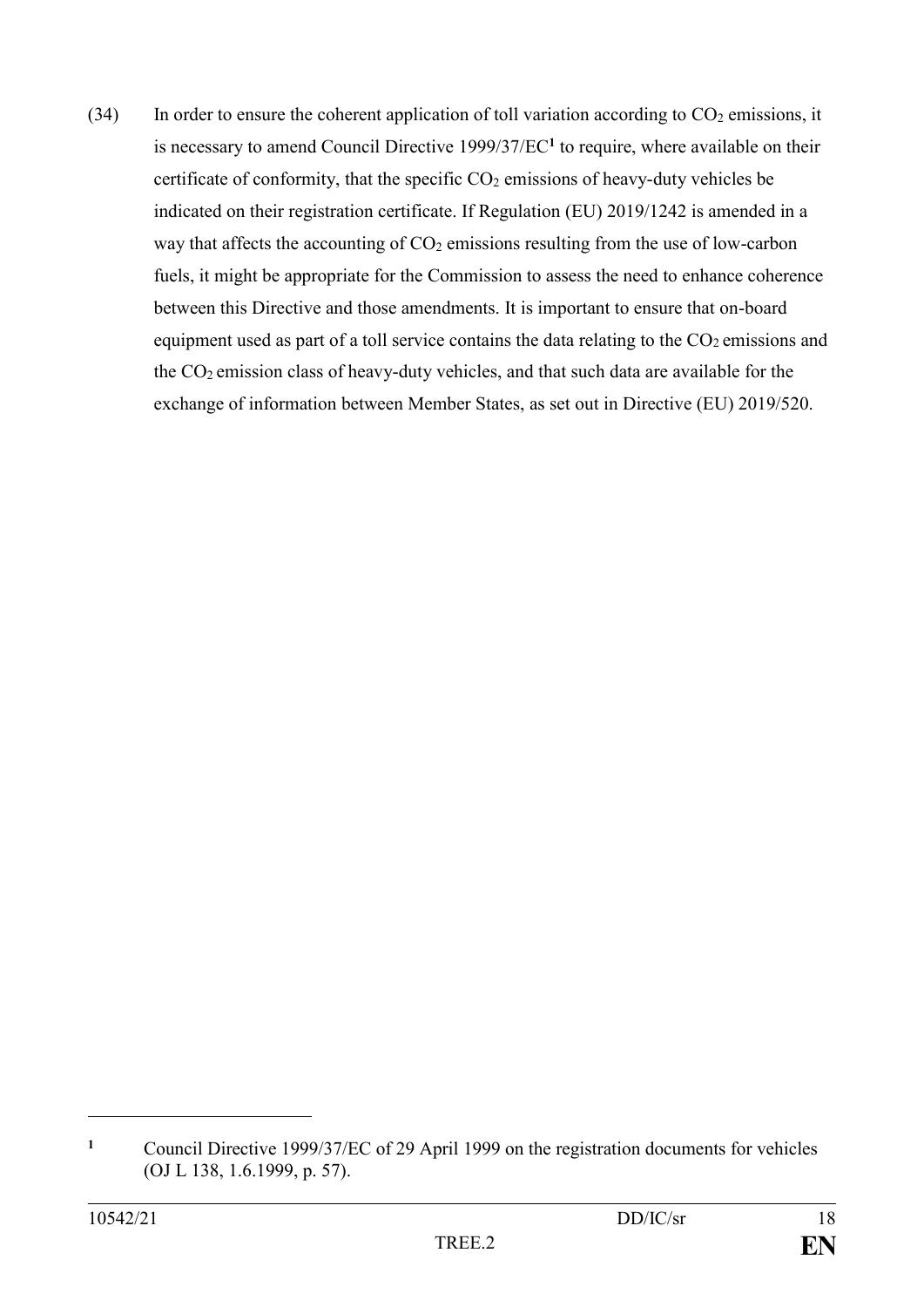(35) Light-duty vehicles generate two thirds of the negative environmental and health impacts of road transport. It is therefore important to promote the use of the cleanest and most fuelefficient vehicles through the differentiation of road charges according to their specific CO2 emissions and their pollutant emissions determined in accordance with Commission Regulation (EU) 2017/1151**<sup>1</sup>** and in relation to Regulation (EU) 2019/631 of the European Parliament and of the Council**<sup>2</sup>** . In order to promote the use of the cleanest and most efficient vehicles, Member States should be allowed to apply significantly reduced road tolls and user charges to such vehicles. Member States should be allowed to take into account the improvement of the environmental performance of the vehicle, which is linked to its conversion to alternative fuels. While doing so, Member States should be allowed to exclude fuels produced from high indirect land-use change (ILUC)-risk feedstock for which a significant expansion of the production area into land with high-carbon stock is observed. A standing subscription or any other mechanism approved by the toll system's operator should allow users to benefit from a variation in tolls or user charges corresponding to the improved environmental performance of the vehicle, after conversion.

**<sup>1</sup>** Commission Regulation (EU) 2017/1151 of 1 June 2017 supplementing Regulation (EC) No 715/2007 of the European Parliament and of the Council on type-approval of motor vehicles with respect to emissions from light passenger and commercial vehicles (Euro 5 and Euro 6) and on access to vehicle repair and maintenance information, amending Directive 2007/46/EC of the European Parliament and of the Council, Commission Regulation (EC) No 692/2008 and Commission Regulation (EU) No 1230/2012 and repealing Commission Regulation (EC) No 692/2008 (OJ L 175, 7.7.2017, p. 1).

**<sup>2</sup>** Regulation (EU) 2019/631 of the European Parliament and of the Council of 17 April 2019 setting CO<sub>2</sub> emission performance standards for new passenger cars and new light commercial vehicles, and repealing Regulations (EC) No 443/2009 and (EU) No 510/2011 (OJ L 111, 25.4.2019, p. 13).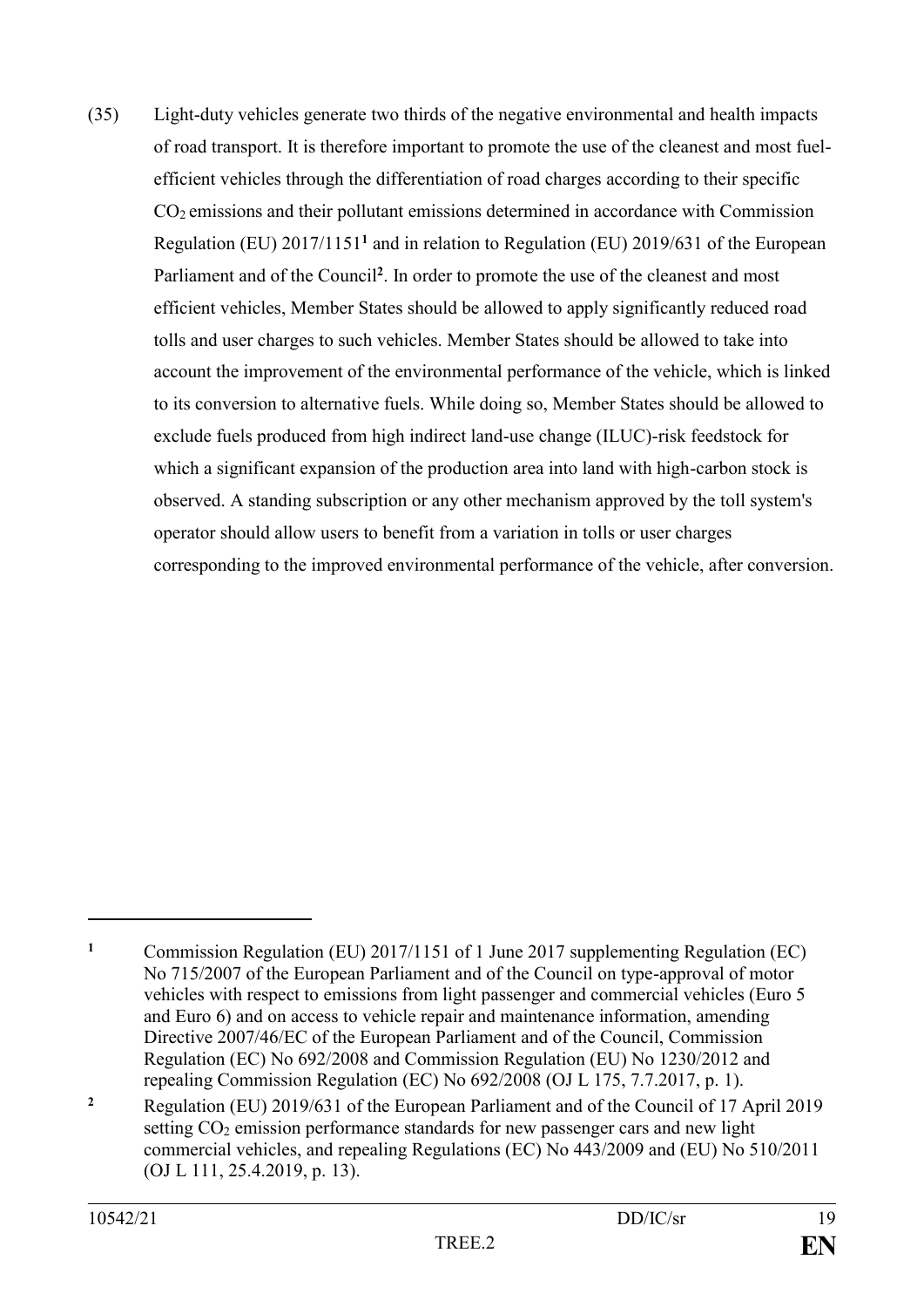- (36) In order not to penalise the development and use of zero-emission light-duty vehicles because of the additional weight related to the zero-emission technology, Member States should be allowed to apply reduced rates or exemptions in respect of such vehicles.
- (37) Road congestion, to which all motor vehicles contribute in different proportions, represents a cost of about 1 % of GDP. A significant part of that cost can be attributed to interurban congestion. A specific congestion charge should therefore be allowed, on condition that it is applied to both heavy and light vehicle categories. In view of their potential contribution to reducing congestion, Member States may exclude collective means of transport, namely minibuses, buses and coaches, from such a congestion charge. In order to be effective and proportionate, the charge should be calculated on the basis of the marginal congestion cost and differentiated according to location, time and vehicle category.
- (38) Road charges can mobilise resources that contribute to the financing of the maintenance and development of high quality transport infrastructure. It is therefore appropriate to require Member States to adequately report on the use of such revenues. That should in particular help to identify possible financing gaps, and increase public acceptance of road charging. In the interests of transparency, it would be appropriate for Member States to disclose to road users certain information on tolls and user charges levied on their territory, such as, information concerning the use of revenues generated by applying Directive 1999/62/EC, the variation of infrastructure charges, external-cost charges and the total revenue raised through congestion charges per category of vehicle.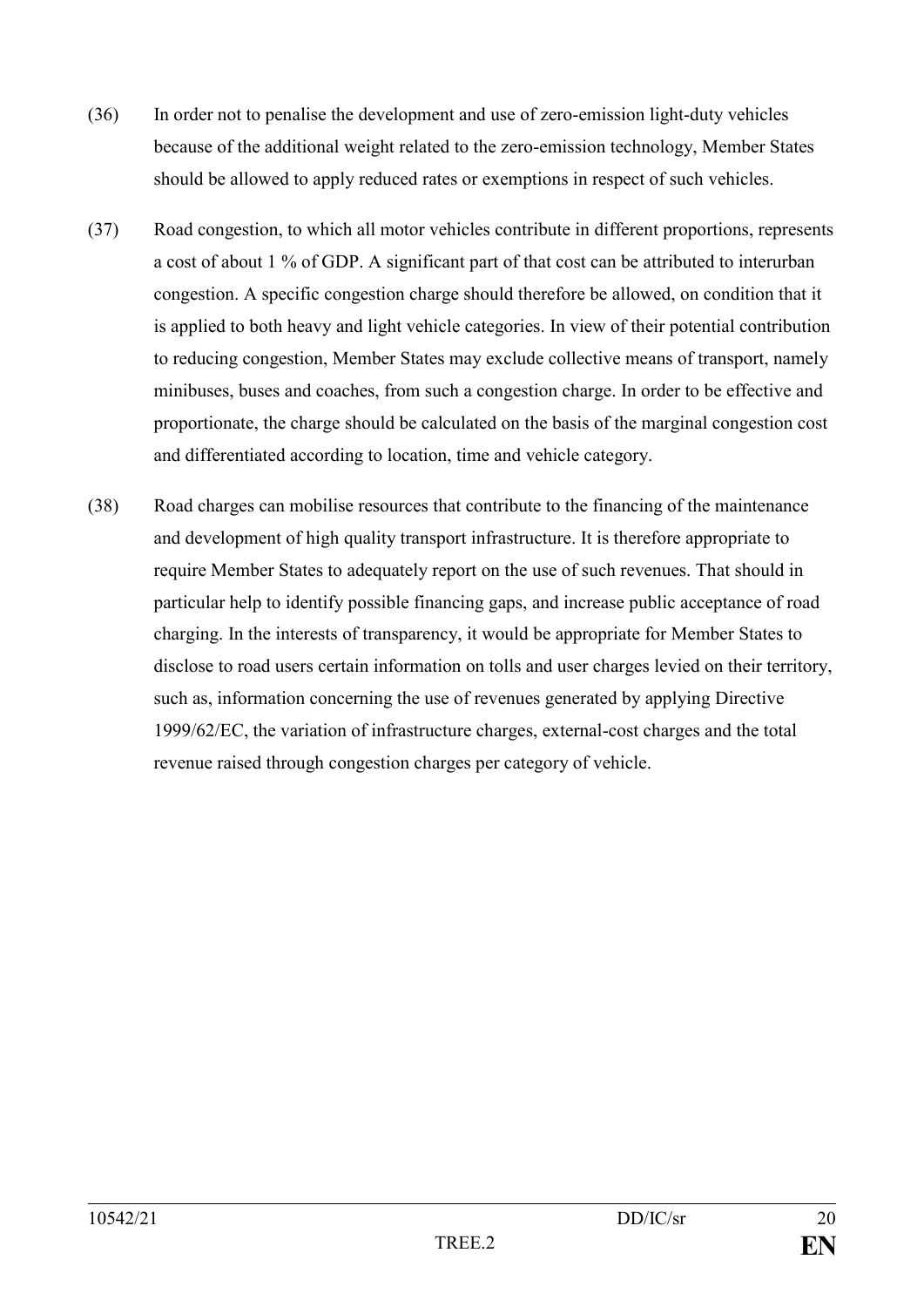- (39) Congestion charges should reflect the actual costs imposed by each vehicle directly on other road users, and indirectly on society at large, in a proportionate manner. In order to prevent them from disproportionately hindering the free movement of people and goods, they should be limited to specific amounts reflecting marginal social costs of congestion in near capacity conditions, namely when traffic volumes approach road capacity. For the same reason, a congestion charge should not be applied in combination with an infrastructure charge that varies in accordance with the time of day, type of day or season for the purpose of reducing congestion. In order to maximise the positive effect of congestion charges, the revenues that they raise should be allocated to projects that address the sources of congestion.
- (40) Taking into account the fact that existing concession contracts may contain different arrangements than the ones set out in this Directive and in order to ensure their financial viability, it is appropriate to require existing concession contracts to comply with the requirement of varying the infrastructure charge only once they are substantially amended.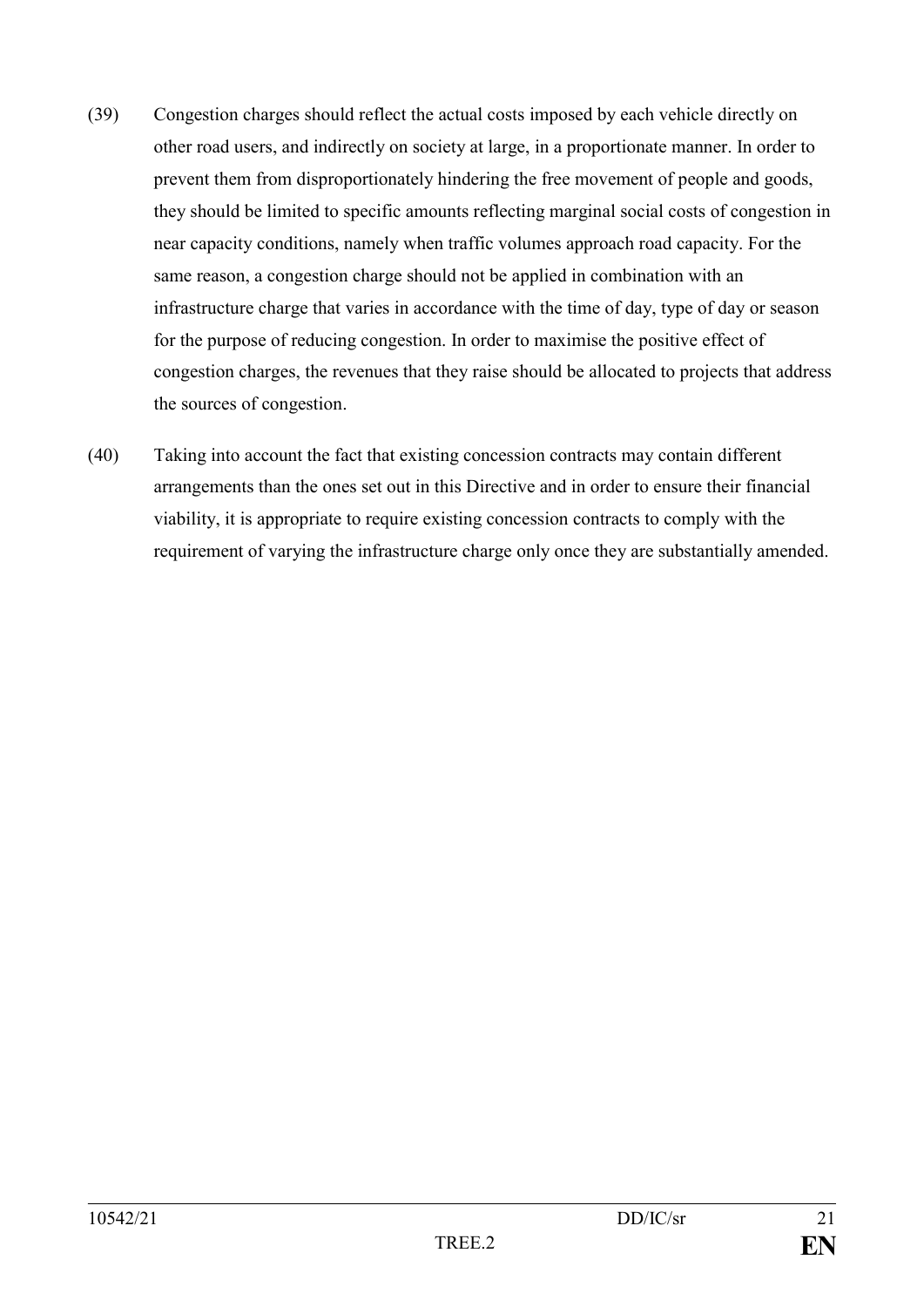(41) Mark-ups added to the infrastructure charge could also make a useful contribution to addressing problems related to significant environmental damage or congestion caused by the use of certain roads, not only within mountainous areas. The current restriction, which limits the use of mark-ups to such areas, should therefore be removed. In the case of two or more Member States levying higher mark-ups in the same corridor, it is necessary to take into account that those mark-ups might have negative effects on other Member States on the same corridor. In addition, in order to avoid double charging of users, mark-ups should be excluded on road sections on which a congestion charge is applied. To that end, in order to avoid adverse effects on the economic development of peripheral regions and to ensure uniform conditions for the implementation of this Directive, implementing powers should be conferred on the Commission to reject or request amendment to the plans, submitted by the Member State, to add a mark-up to the infrastructure charge levied on specific road sections which are regularly congested, or of which the use by vehicles causes significant environmental damage. Those powers should be exercised in accordance with Regulation (EU) No 182/2011 of the European Parliament and of the Council**<sup>1</sup>** .

**<sup>1</sup>** Regulation (EU) No 182/2011 of the European Parliament and of the Council of 16 February 2011 laying down the rules and general principles concerning mechanisms for control by Member States of the Commission's exercise of implementing powers (OJ L 55, 28.2.2011, p. 13).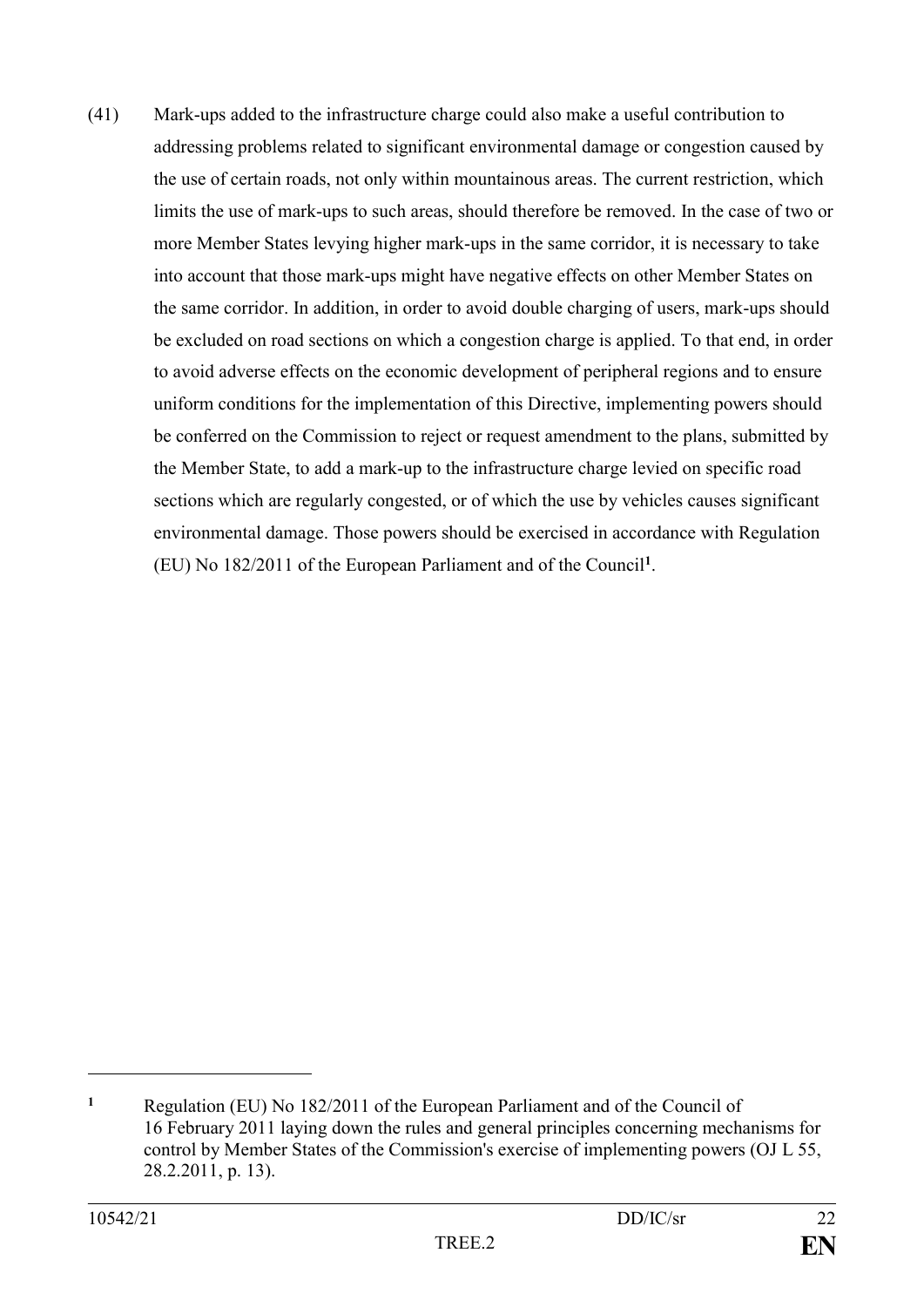- (42) In order to ensure uniform conditions for the implementation of this Directive, implementing powers should be conferred on the Commission to adopt implementing acts to specify the reference  $CO_2$  emissions for the sub-groups of heavy-duty vehicles not covered by Article 2(1), points (a) to (d), of Regulation (EU) 2019/1242. The Commission should reproduce the data relevant for such vehicle groups published in the report referred to in Article 10 of Regulation (EU) 2018/956 of the European Parliament and of the Council**<sup>1</sup>** . In light of the limited nature of the implementing powers conferred on the Commission, it is not necessary to provide for control by a committee composed of Member State representatives prior to their adoption.
- (43) Where a Member State introduces a system of road charging, compensations granted could in certain cases result in the discrimination of non-resident road users. The possibility of granting compensation should therefore be limited to the cases of tolls and should no longer be available in the case of user charges.
- (44) In order to exploit potential synergies among existing road charging systems, and to reduce operating costs, the Commission should be fully involved in the cooperation among Member States intending to introduce common road charging schemes.

**<sup>1</sup>** Regulation (EU) 2018/956 of the European Parliament and of the Council of 28 June 2018 on the monitoring and reporting of  $CO<sub>2</sub>$  emissions from and fuel consumption of new heavy-duty vehicles (OJ L 173, 9.7.2018, p. 1).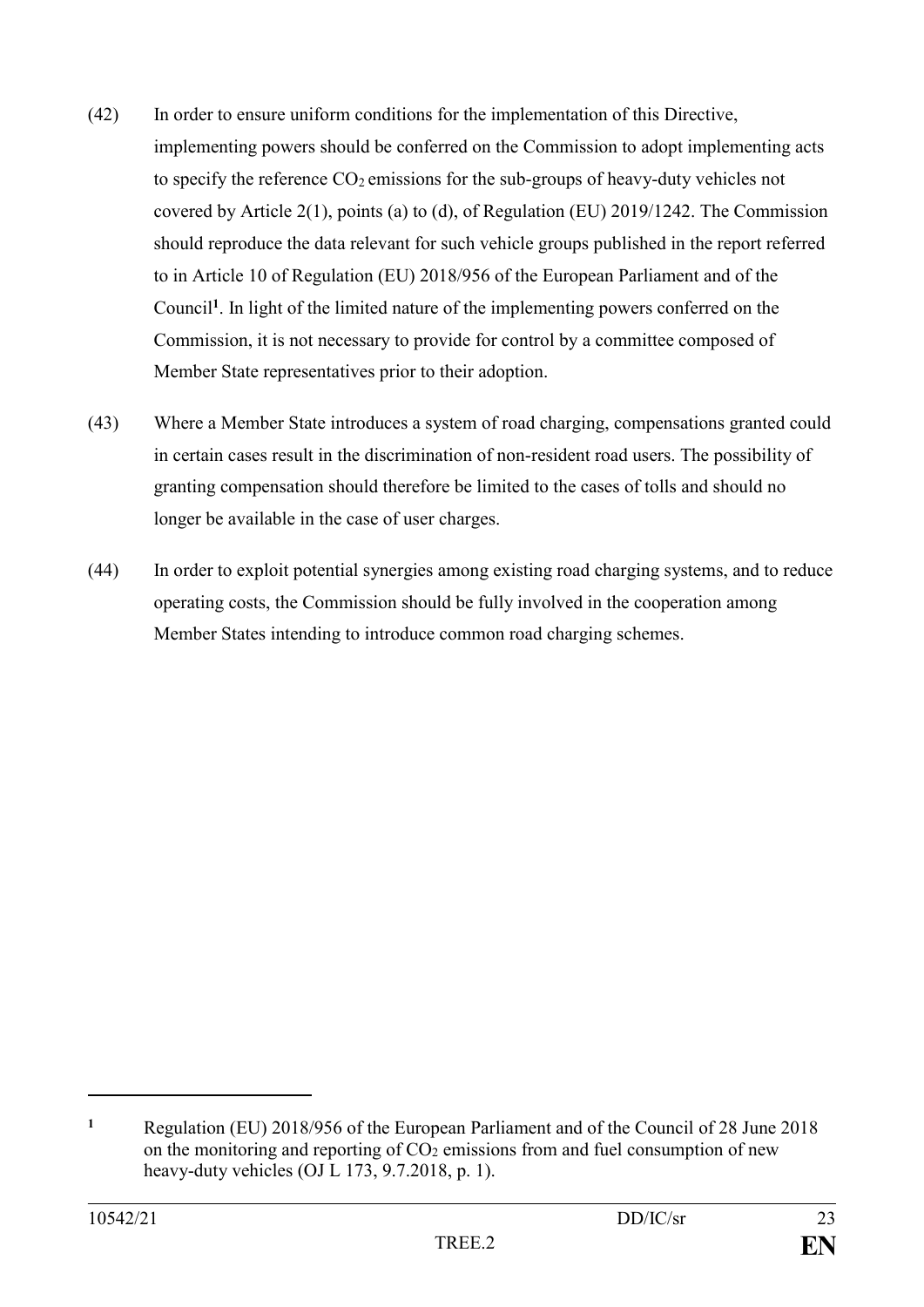- (45) It is necessary to allow Member States to finance the construction, operation, maintenance, and development of installations for energy or fuel to low- and zero-emission vehicles, with a view to facilitate road electrification. In particular, where a Member State intends to finance these electrical installations independent of the financing of road infrastructure, this Directive should not prevent that Member State from levying charges for the use of such installations.
- (46) Since the objective of this Directive, namely to ensure that national charges of vehicles for the use of certain infrastructure are applied within a coherent framework that secures equal treatment across the Union, cannot be sufficiently achieved by the Member States but can rather, by reason of the cross-border nature of road transport and of the problems this Directive is intended to address, be better achieved at Union level, the Union may adopt measures, in accordance with the principle of subsidiarity as set out in Article 5 of the Treaty on European Union. In accordance with the principle of proportionality, as set out in that Article, this Directive does not go beyond what is necessary to achieve that objective.
- (47) It is necessary to ensure that external-cost charges continue to reflect the cost of air pollution, noise and climate change generated by heavy-duty vehicles as accurately as possible without rendering the charging scheme excessively complex, in order to promote the use of the most fuel-efficient vehicles, and to keep the incentives effective and the differentiation of road charges up-to-date.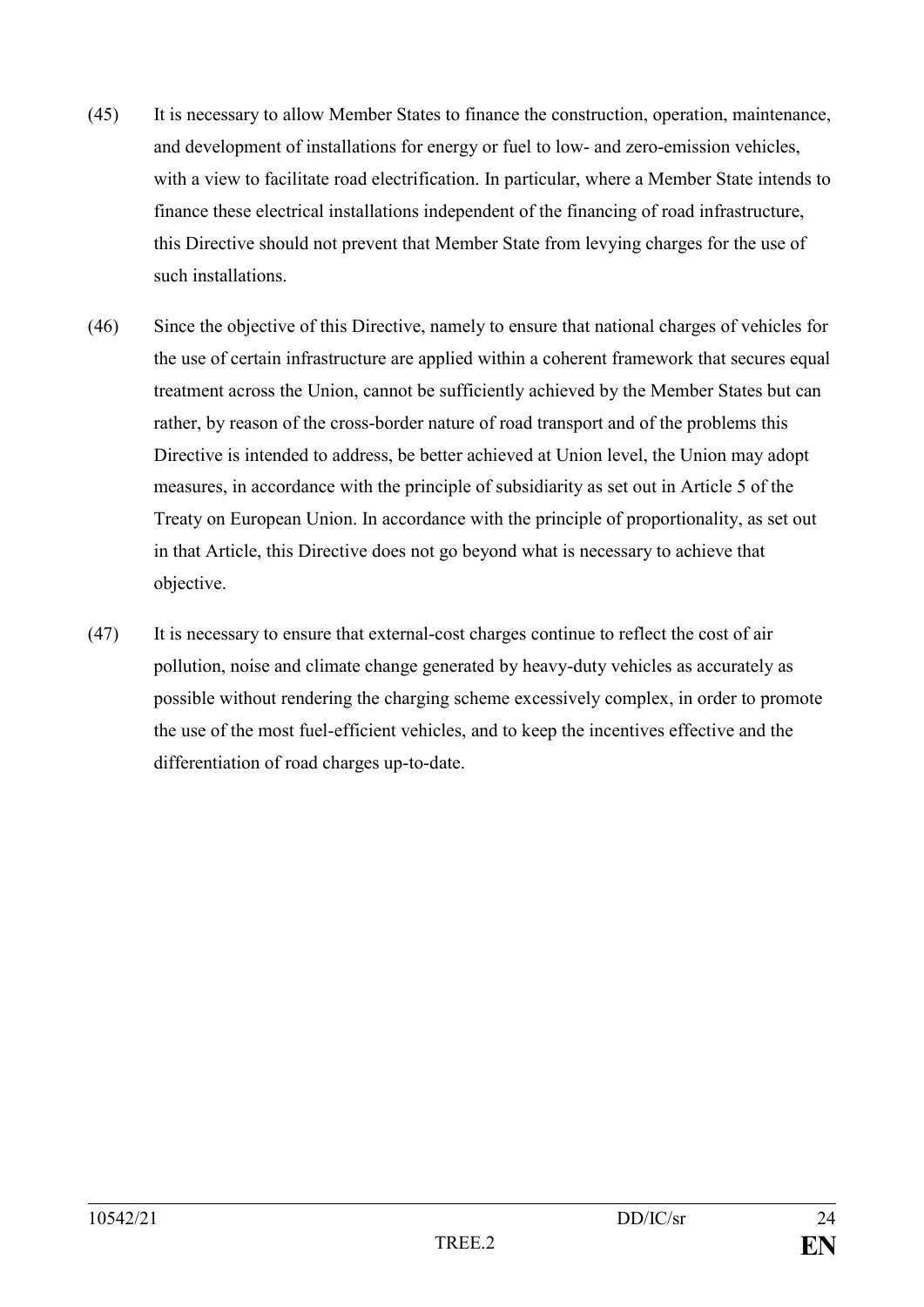- (48) Therefore, the power to adopt acts in accordance with Article 290 of the Treaty on the Functioning of the European Union (TFEU) should be delegated to the Commission to adapt the reference values for external-cost charging set out in Annexes IIIb and IIIc to Directive 1999/62/EC to scientific and technical progress. It is of particular importance that the Commission carry out appropriate consultations during its preparatory work, including at expert level, and that those consultations be conducted in accordance with the principles laid down in the Interinstitutional Agreement of 13 April 2016 on Better Law-Making**<sup>1</sup>** . In particular, to ensure equal participation in the preparation of delegated acts, the European Parliament and the Council receive all documents at the same time as Member States' experts, and their experts systematically have access to meetings of Commission expert groups dealing with the preparation of delegated acts.
- (49) Directives 1999/62/EC, 1999/37/EC and (EU) 2019/520 should therefore be amended accordingly,

HAVE ADOPTED THIS DIRECTIVE:

1

**<sup>1</sup>** OJ L 123, 12.5.2016, p. 1.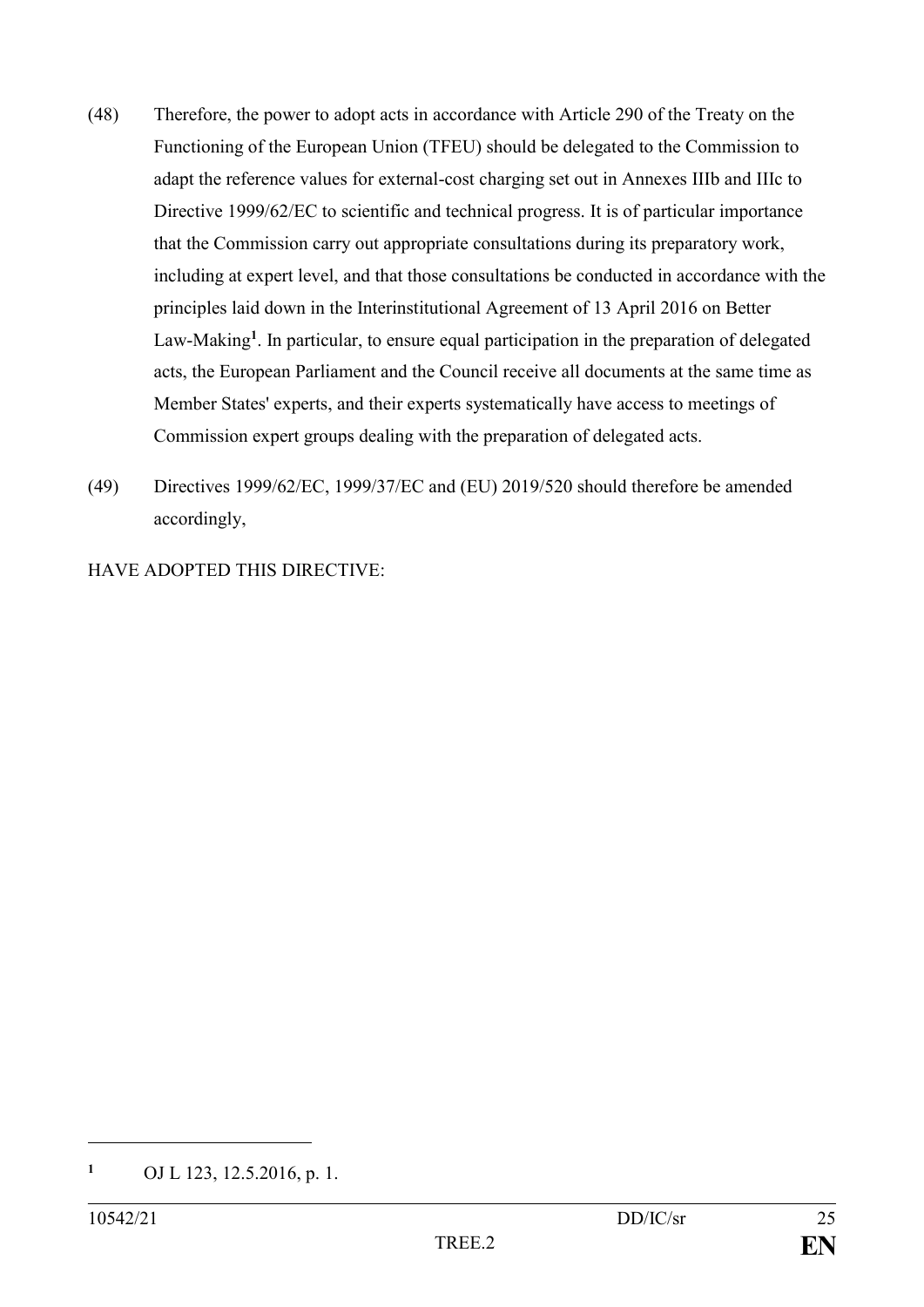# *Article 1 Amendments to Directive 1999/62/EC*

Directive 1999/62/EC is amended as follows:

(1) the title is replaced by the following

'Directive 1999/62/EC of the European Parliament and of the Council of 17 June 1999 on the charging of vehicles for the use of road infrastructures';

(2) Articles 1 and 2 are replaced by the following:

### '*Article 1*

- 1. This Directive applies to:
	- (a) vehicle taxes imposed on heavy goods vehicles;
	- (b) tolls and user charges imposed on vehicles.
- 2. This Directive shall not apply to vehicles used exclusively in the non-European territories of the Member States.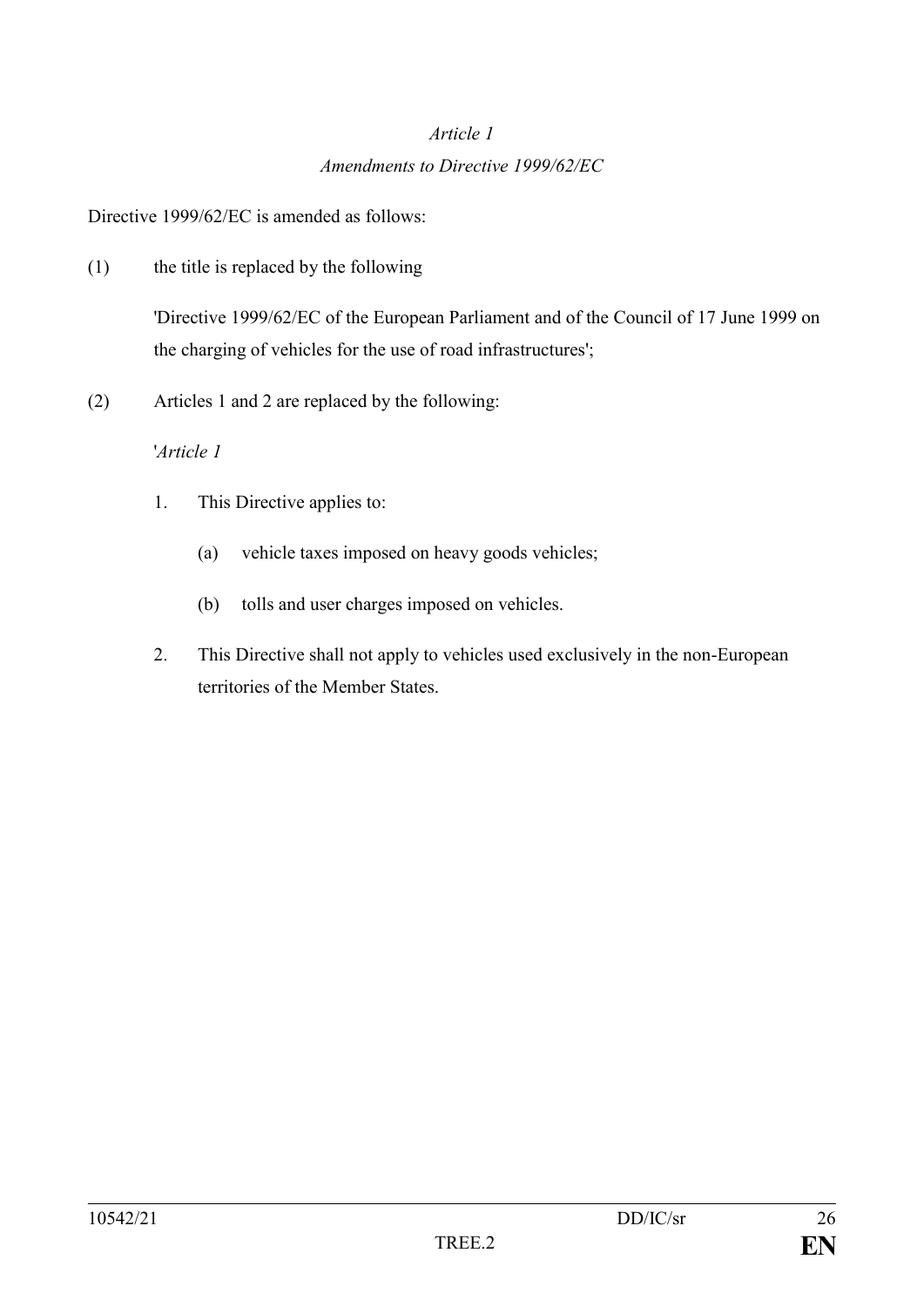3. This Directive shall not apply to vehicles registered in the Canary Islands, Ceuta and Melilla, the Azores or Madeira carrying out transport operations exclusively in those territories or between those territories and, respectively, mainland Spain and mainland Portugal.

### *Article 2*

- 1. For the purposes of this Directive:
	- (1) "trans-European road network" means the road transport infrastructure referred to in Chapter II, Section 3, of Regulation (EU) No 1315/2013 of the European Parliament and of the Council**\*** , as illustrated by maps in Annex I to that Regulation;
	- (2) "core trans-European transport network" means the transport infrastructure identified in accordance with Chapter III of Regulation (EU) No 1315/2013;
	- (3) "construction costs" means the costs related to construction, including, where appropriate, the financing costs, of any of the following:
		- (a) new infrastructure or new infrastructure improvements, including significant structural repairs;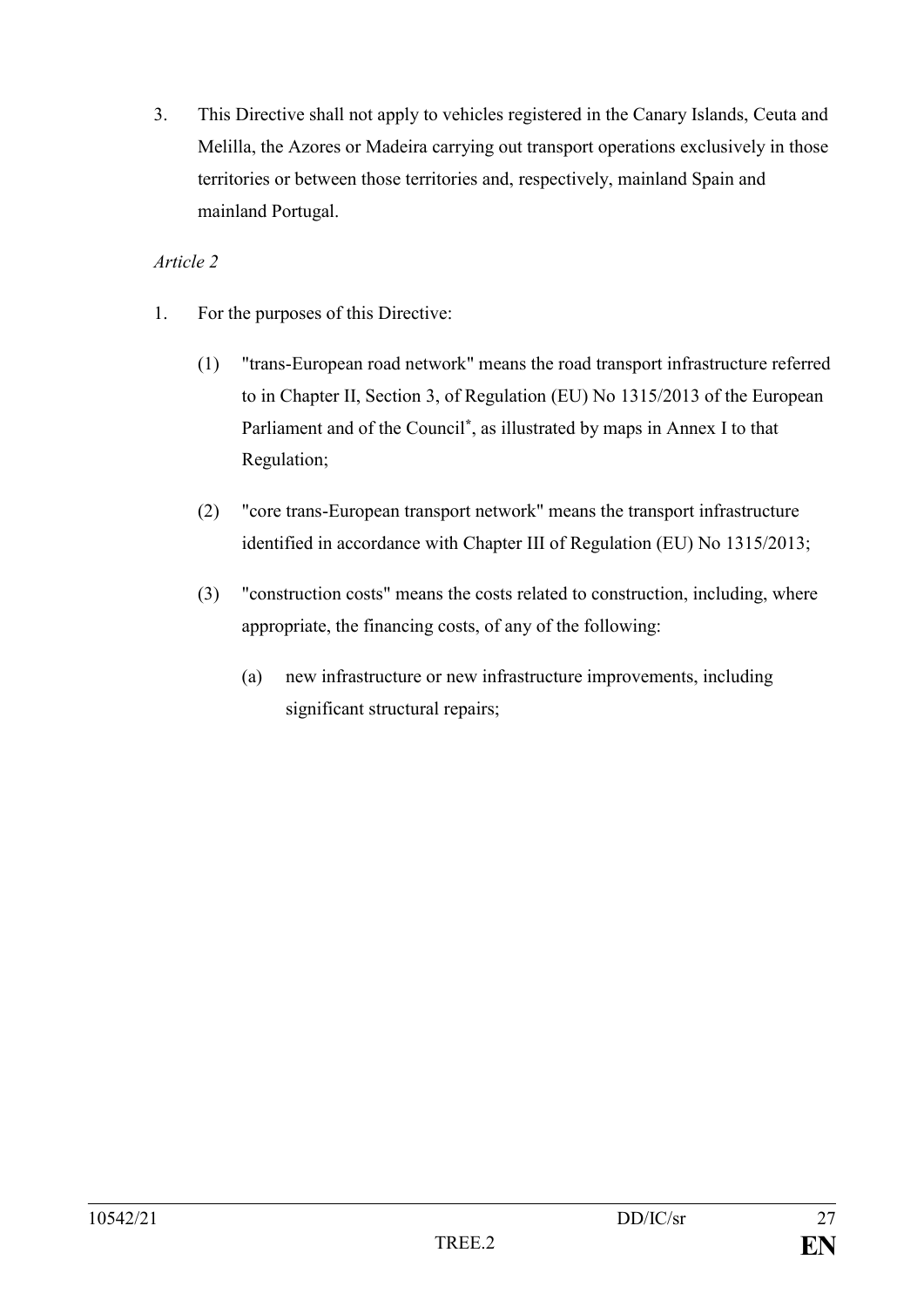- (b) infrastructure or infrastructure improvements, including significant structural repairs, completed no more than 30 years before 10 June 2008, where tolling arrangements were already in place on 10 June 2008, or completed no more than 30 years before the establishment of any new tolling arrangements introduced after 10 June 2008; or
- (c) infrastructure or infrastructure improvements completed before the time limits referred to in point (b), where:
	- (i) a Member State has established a tolling system which provides for the recovery of these costs by means of a contract with a tolling system operator, or other legal acts having equivalent effect, which entered into force before 10 June 2008, or
	- (ii) a Member State can demonstrate that the case for building the infrastructure in question depended on its having a design lifetime in excess of 30 years;
- (4) "financing costs" means interest on borrowings and return on any equity funding contributed by shareholders;
- (5) "significant structural repairs" means structural repairs excluding those repairs no longer of any current benefit to road users, in particular where the repair work has been replaced by further road resurfacing or other construction work;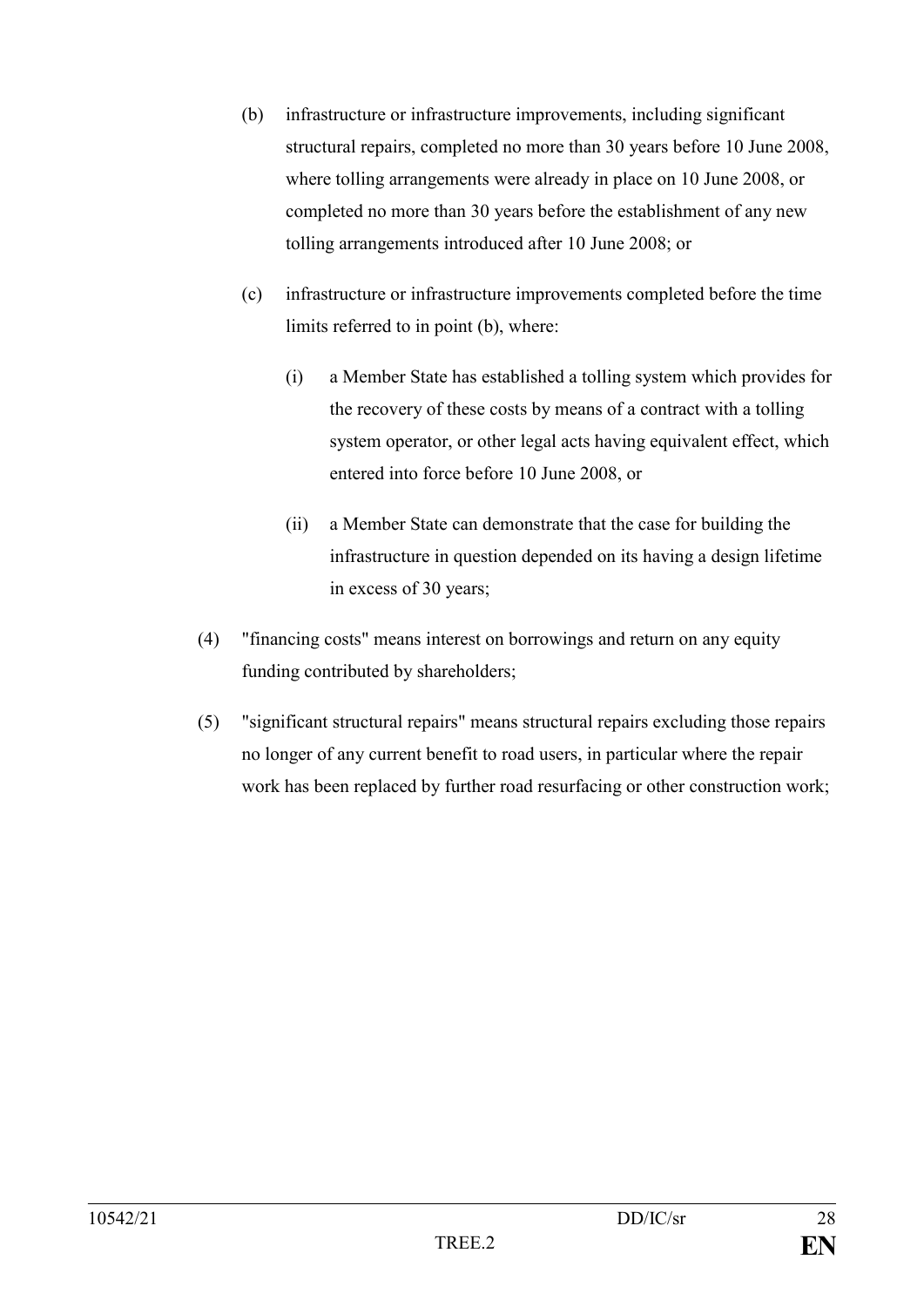- (6) "motorway" means a road specially designed and built for motor traffic, which does not serve properties bordering on it, and which meets the following criteria:
	- (a) it is provided, except at special points or temporarily, with separate carriageways for the two directions of traffic, separated from each other either by a dividing strip not intended for traffic or, exceptionally, by other means;
	- (b) it does not cross at grade with any road, railway or tramway track, bicycle path or footpath; and
	- (c) it is specifically designated as a motorway;
- (7) "toll" means a specified amount payable in respect of a vehicle based on the distance travelled on a given infrastructure and on the type of the vehicle, the payment of which confers the right for that vehicle to use the infrastructures, and consisting of one or more of the following charges:
	- (a) an infrastructure charge;
	- (b) a congestion charge; or
	- (c) an external-cost charge;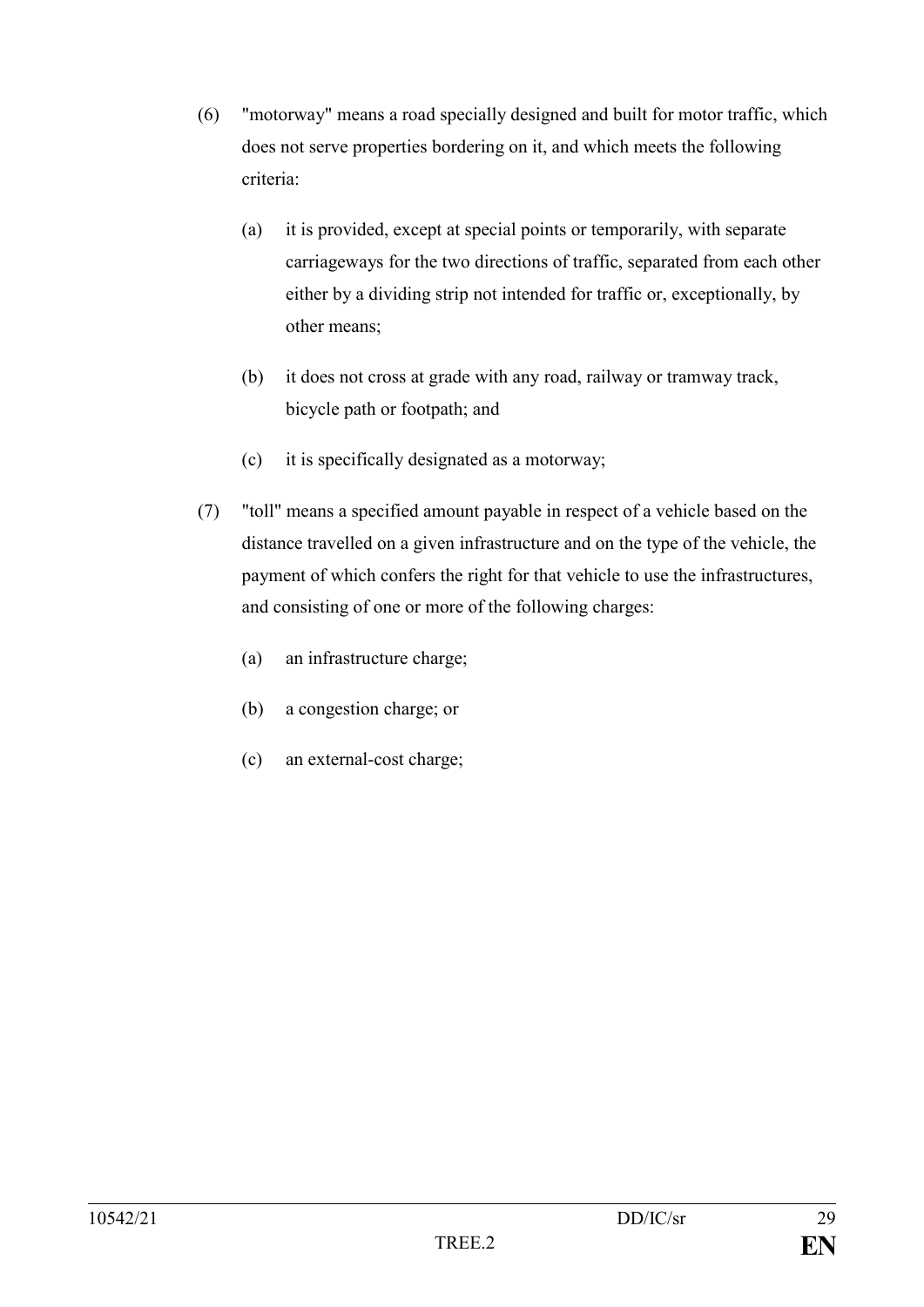- (8) "infrastructure charge" means a charge levied for the purpose of recovering the construction, the maintenance, the operation and the development costs related to infrastructure incurred in a Member State;
- (9) "external-cost charge" means a charge levied for the purpose of recovering the costs related to one or more of the following:
	- (a) traffic-based air pollution;
	- (b) traffic-based noise pollution; or
	- (c) traffic-based  $CO<sub>2</sub>$  emissions;
- (10) "cost of traffic-based air pollution" means the cost of the harm to human health and of the environmental damage caused by the release of particulate matter and of ozone precursors, such as  $NO<sub>x</sub>$  and volatile organic compounds, in the course of the operation of a vehicle;
- (11) "cost of traffic-based noise pollution" means the cost of the harm to human health and of the environmental damage caused by the noise emitted by the vehicles or created by their interaction with the road surface;
- (12) "cost of traffic-based  $CO<sub>2</sub>$  emissions" means the cost of the damage caused by the release of  $CO<sub>2</sub>$  in the course of the operation of a vehicle;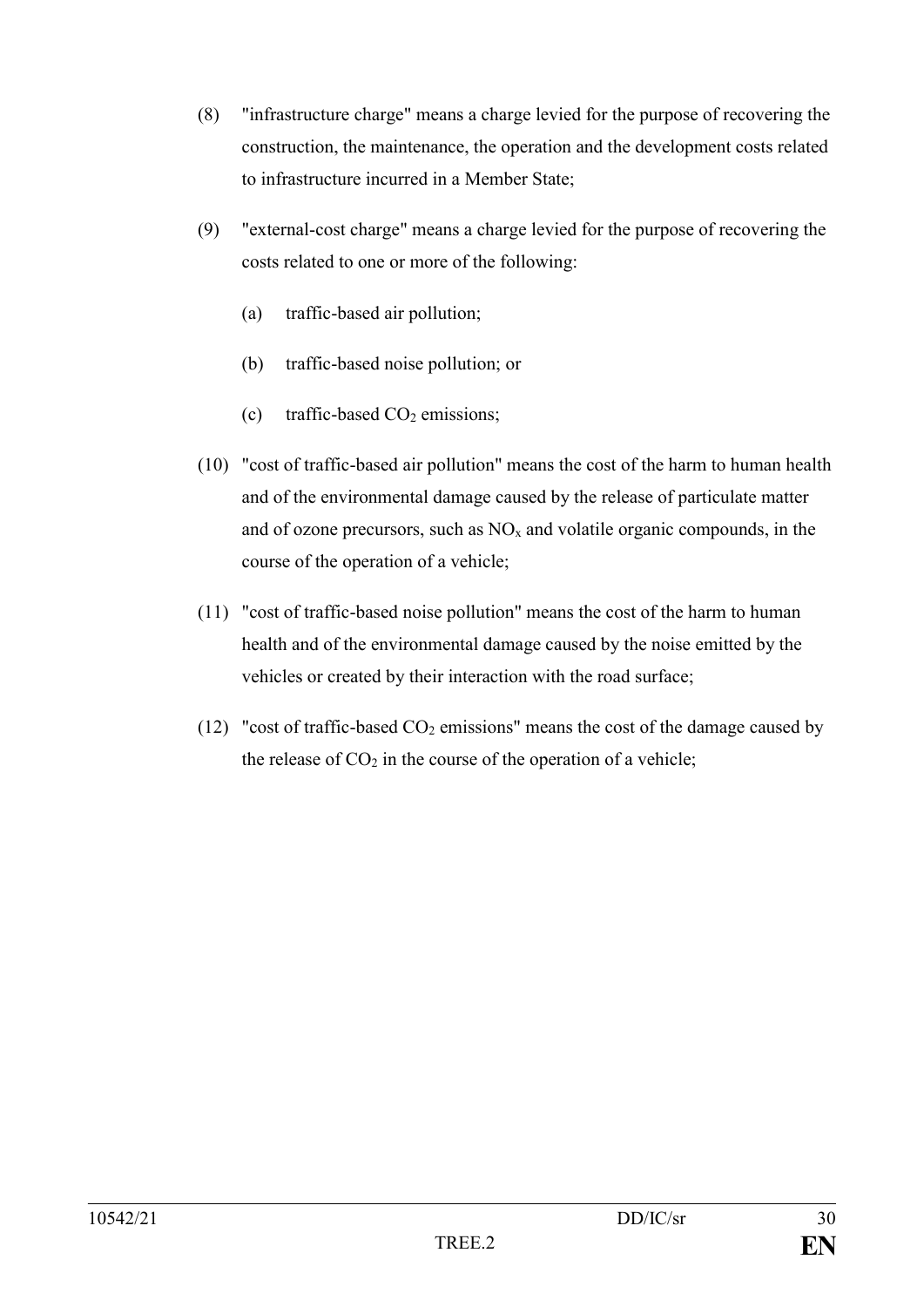- (13) "congestion" means a situation where traffic volumes approach or exceed road capacity;
- (14) "congestion charge" means a charge which is levied on vehicles for the purpose of recovering the congestion costs incurred in a Member State and of reducing congestion;
- (15) "weighted average infrastructure charge" means the total revenue from an infrastructure charge over a given period divided by the number of heavy-duty vehicle kilometres travelled on the road sections subject to that charge during that period;
- (16) "user charge" means a specified amount payment of which confers the right for a vehicle to use for a given period the infrastructures referred to in Article 7(1) and  $(2)$ ;
- (17) "vehicle" means a motor vehicle, with four or more wheels, or an articulated vehicle combination intended or used for the carriage by road of passengers or goods;
- (18) "heavy-duty vehicle" means a vehicle with a technically permissible maximum laden mass exceeding 3,5 tonnes;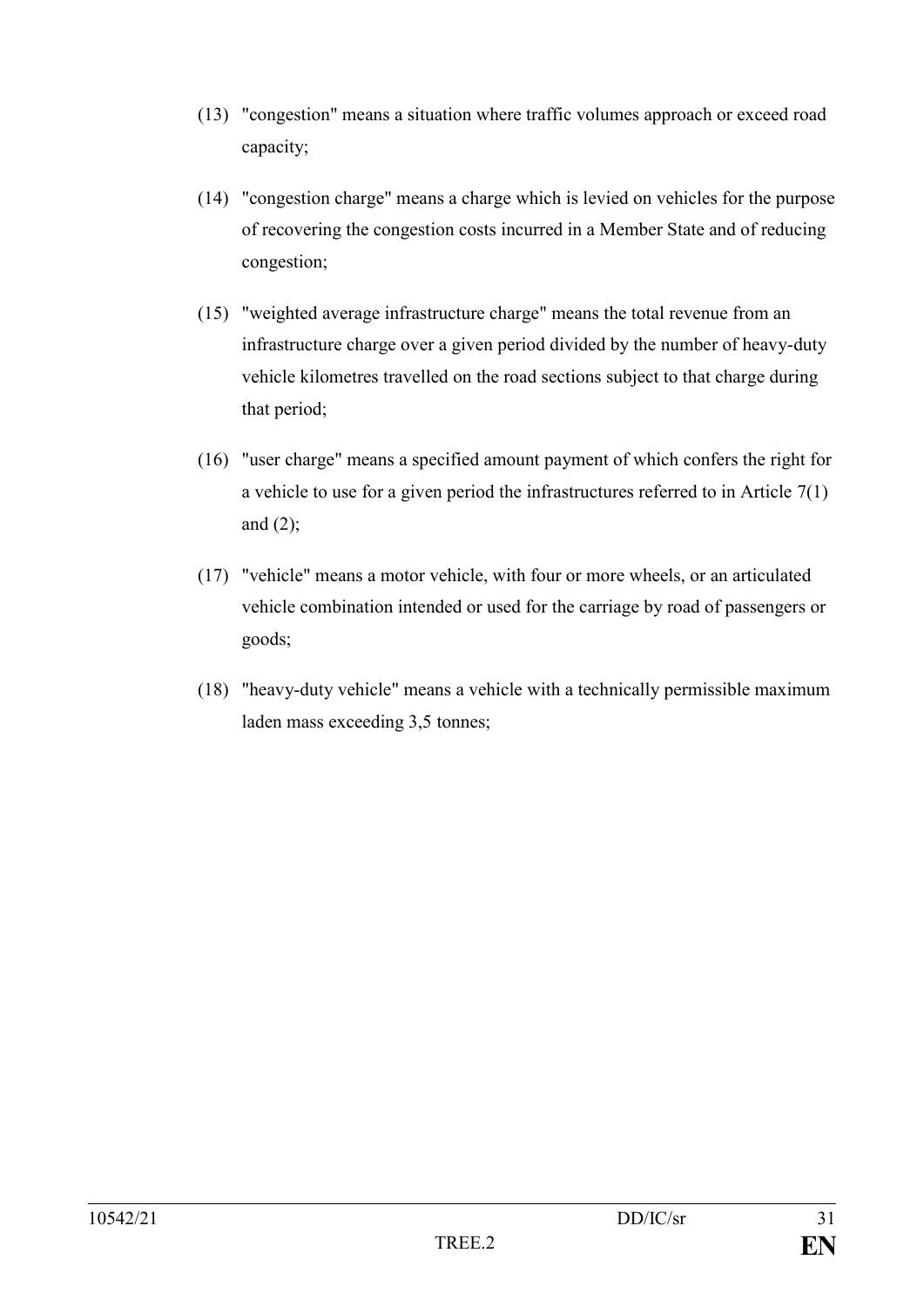- (19) "heavy goods vehicle" means a heavy-duty vehicle intended for the carriage of goods;
- (20) "coach" and "bus" mean a heavy-duty vehicle intended for the carriage of more than eight passengers in addition to the driver;
- (21) "light-duty vehicle" means a vehicle with a technically permissible maximum laden mass not exceeding 3,5 tonnes;
- (22) "passenger car" means a light-duty vehicle intended for the carriage of not more than eight passengers in addition to the driver;
- (23) "vehicle of historical interest" means a vehicle of historical interest as defined in Article 3, point 7, of Directive 2014/45/EU of the European Parliament and of the Council**\*\***;
- (24) "minibus" means a light-duty vehicle intended for the carriage of more than eight passengers in addition to the driver;
- (25) "motor caravan" means a vehicle with living accommodation space which contains seats and a table, sleeping accommodation, whether separate or converted from the seating, cooking facilities and storage facilities;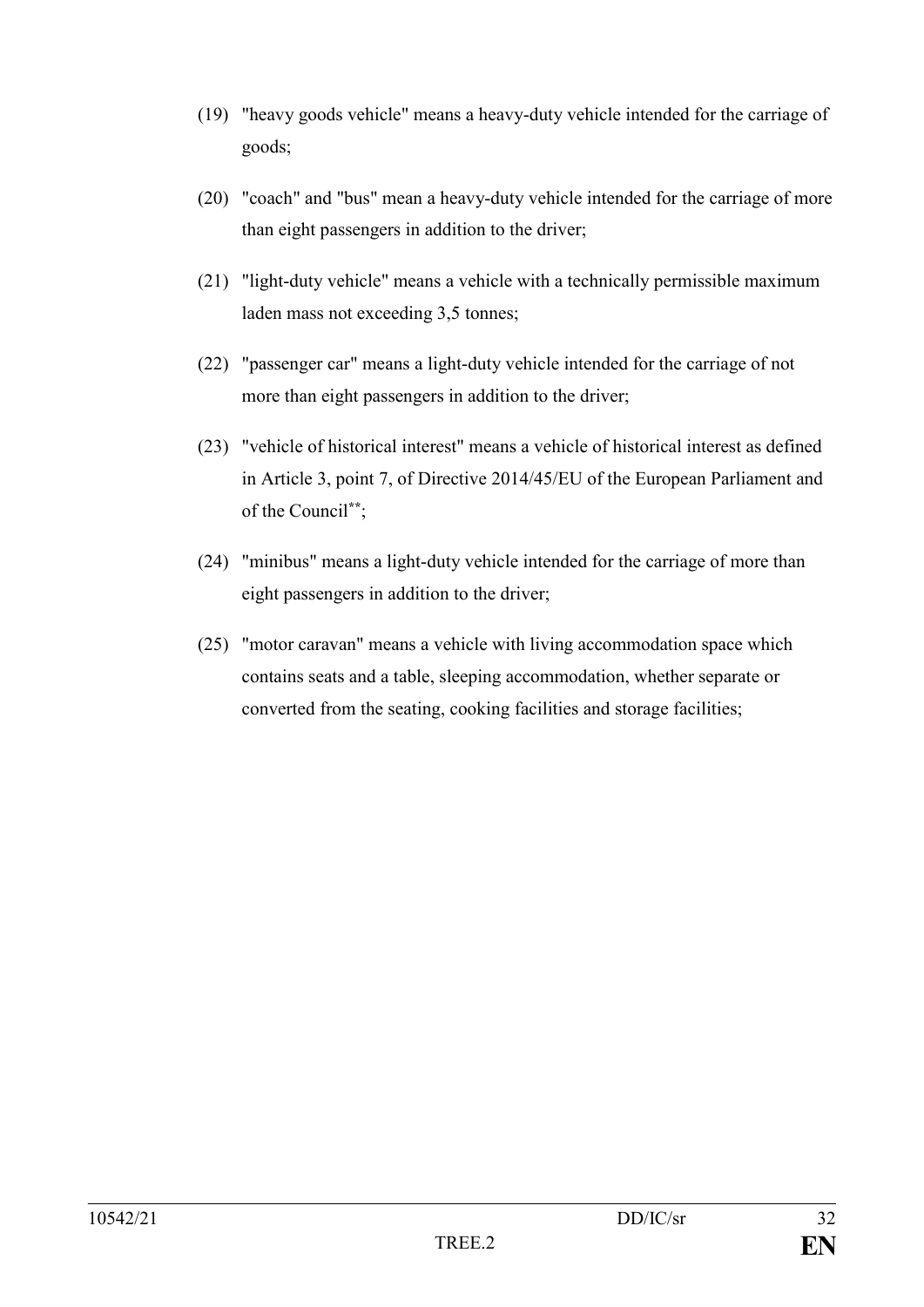- (26) "light commercial vehicle" means a light-duty vehicle intended for the carriage of goods;
- (27) "van" means a light-duty vehicle within the meaning of Part C, point 4.2, of Annex I to Regulation (EU) 2018/858 of the European Parliament and of the Council**\*\*\***;
- (28) "CO<sub>2</sub> emissions" of a heavy-duty vehicle means its specific CO<sub>2</sub> emissions provided in point 2.3 of its Customer Information file as defined in Part II of Annex IV to Commission Regulation (EU) 2017/2400**\*\*\*\***;
- (29) "zero-emission vehicle" means:
	- (a) a "zero-emission heavy-duty vehicle" as defined in Article 3, point 11, of Regulation (EU) 2019/1242 of the European Parliament and of the Council**\*\*\*\*\***; or
	- (b) any passenger car, minibus or light commercial vehicle without an internal combustion engine;
- (30) "low-emission heavy-duty vehicle" means:
	- (a) a "low emission heavy-duty vehicle" as defined in Article 3, point 12 of Regulation (EU) 2019/1242; or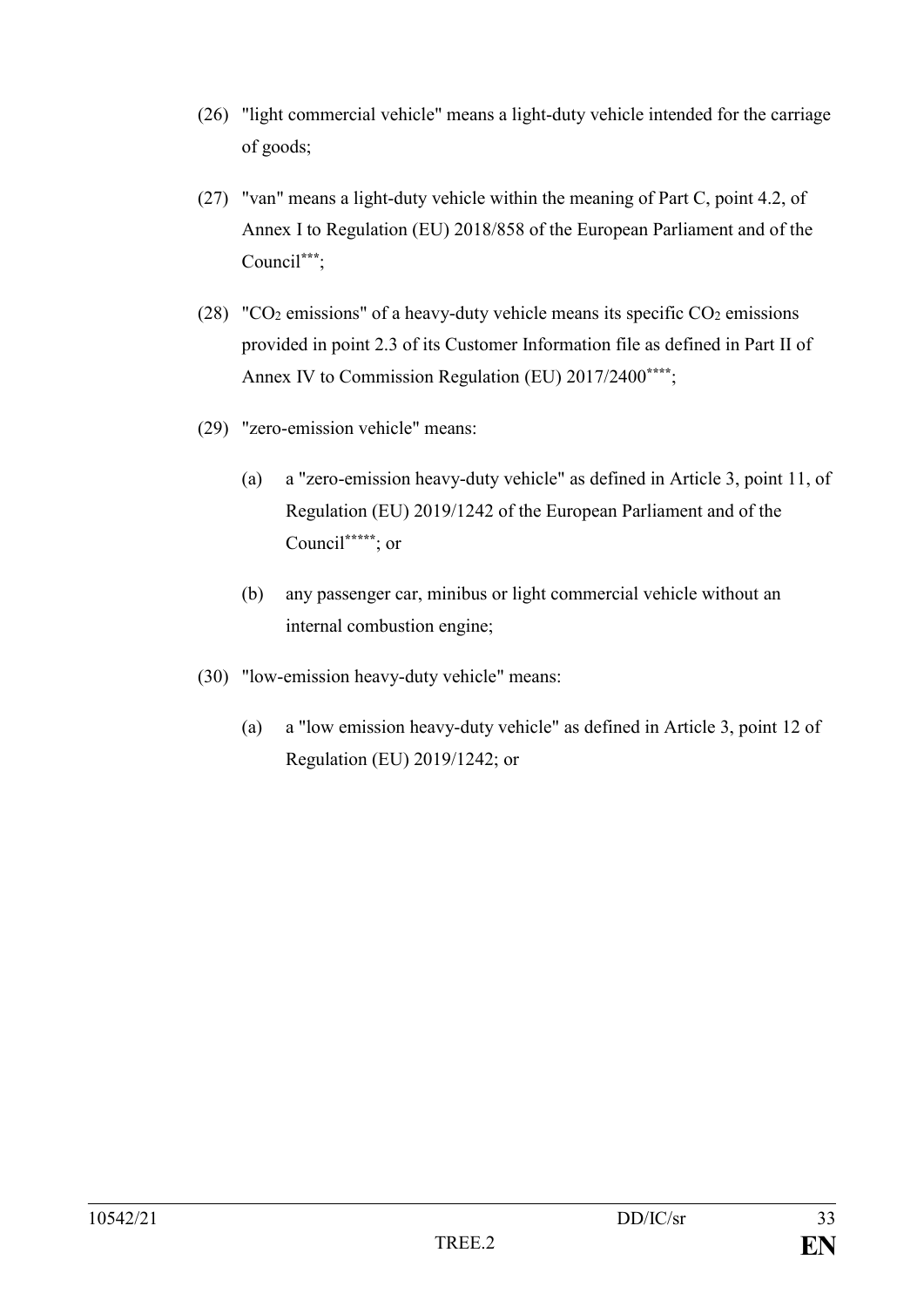- (b) a heavy-duty vehicle not covered by Article  $2(1)$ , points (a)-(d), of that Regulation, with  $CO<sub>2</sub>$  emissions lower than 50 % of the reference  $CO<sub>2</sub>$  emissions of its vehicle group, other than a zero-emission vehicle;
- (31) "transport operator" means any undertaking transporting goods or passengers by road;
- (32) "vehicle of the 'Euro 0', 'Euro I', 'Euro II', 'Euro III', 'Euro IV', 'Euro V', 'EEV', 'Euro VI' emission class" means a heavy-duty vehicle that complies with the emission limits set out in Annex 0;
- (33) "type of heavy-duty vehicle" means a category into which a heavy-duty vehicle falls according to the number of its axles, its dimensions or mass, or other vehicle classification factors reflecting road damage, such as the road damage classification system set out in Annex IV, provided that the classification system used is based on vehicle characteristics which appear in the vehicle documentation used in all Member States or which are visually apparent;
- (34) "vehicle sub-group" means "vehicle sub-group" as defined in Article 3, point 8, of Regulation (EU) 2019/1242;
- (35) "vehicle group" means a grouping of vehicles listed in Table 1 of Annex I to Regulation (EU) 2017/2400;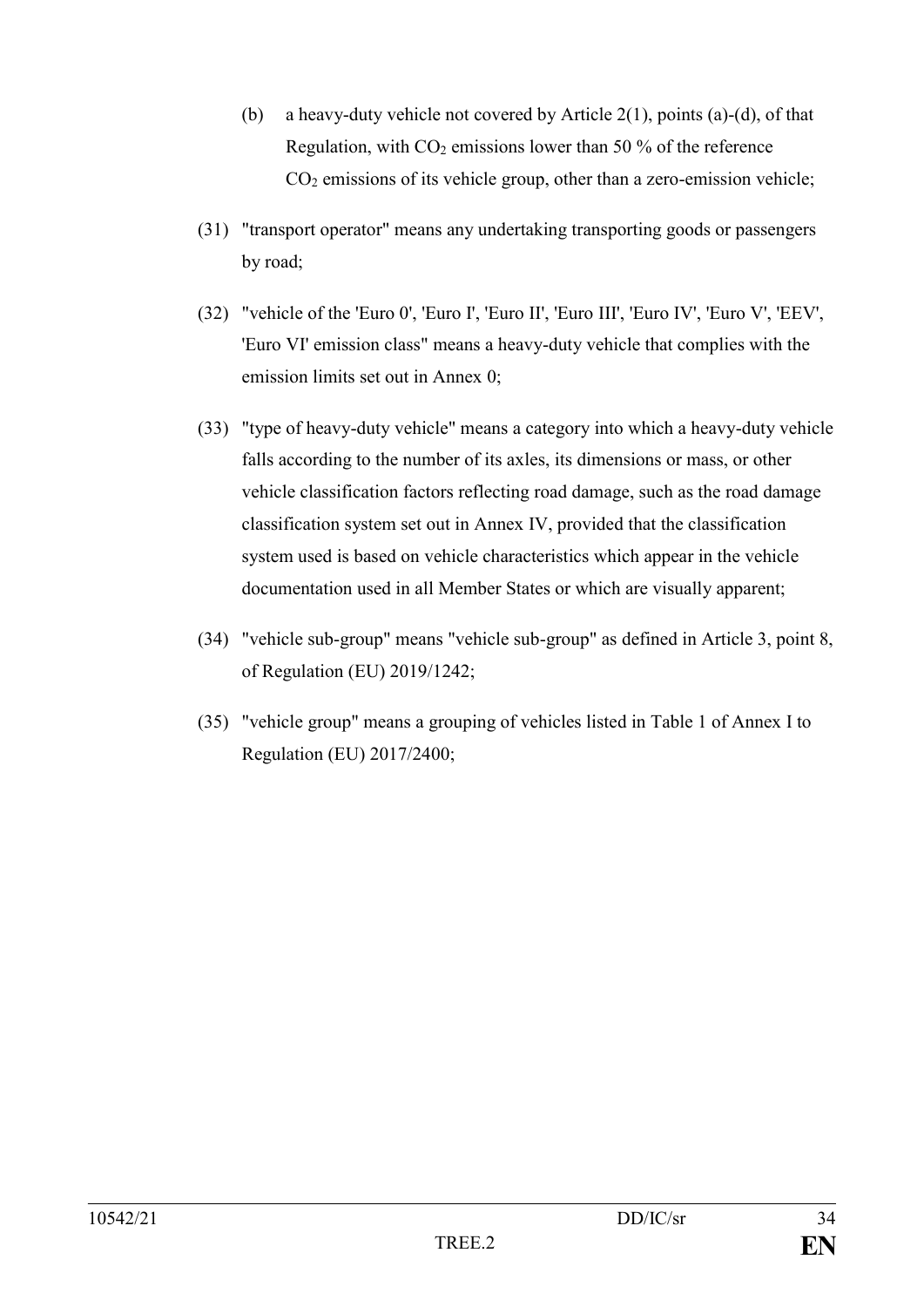- (36) "reporting period of the year Y" means "reporting period of the year Y" as defined in Article 3, point 3, of Regulation (EU) 2019/1242;
- (37) "emission reduction trajectory", for the reporting period of a year (Y) and vehicle sub-group (sg), namely  $ET_{Y,sg}$ , means the product of the annual  $CO<sub>2</sub>$ emissions reduction factor (R-ET<sub>Y</sub>) times the reference  $CO_2$  emissions (rCO<sub>2sg</sub>) of the sub-group (sg), namely  $ET_{Y,sg} = R - ET_Y x rCO_{2sg}$ ; for years  $Y \le 2030$ , R- $ET_Y$  and  $rCO_{2sg}$  are both determined in accordance with point 5.1 of Annex I to Regulation (EU) 2019/1242; for years  $Y > 2030$ , R-ET<sub>Y</sub> is 0,70; rCO<sub>2sg</sub> applies as adjusted by delegated acts adopted in accordance with Article 11(2) of Regulation (EU) 2019/1242 for the reporting periods commencing after the respective dates of application of those delegated acts;
- (38) "reference  $CO<sub>2</sub>$  emissions of a vehicle group" means:
	- (a) for vehicles covered by Regulation (EU) 2019/1242, the amount calculated in accordance with the formula in point 3 of Annex I to that Regulation;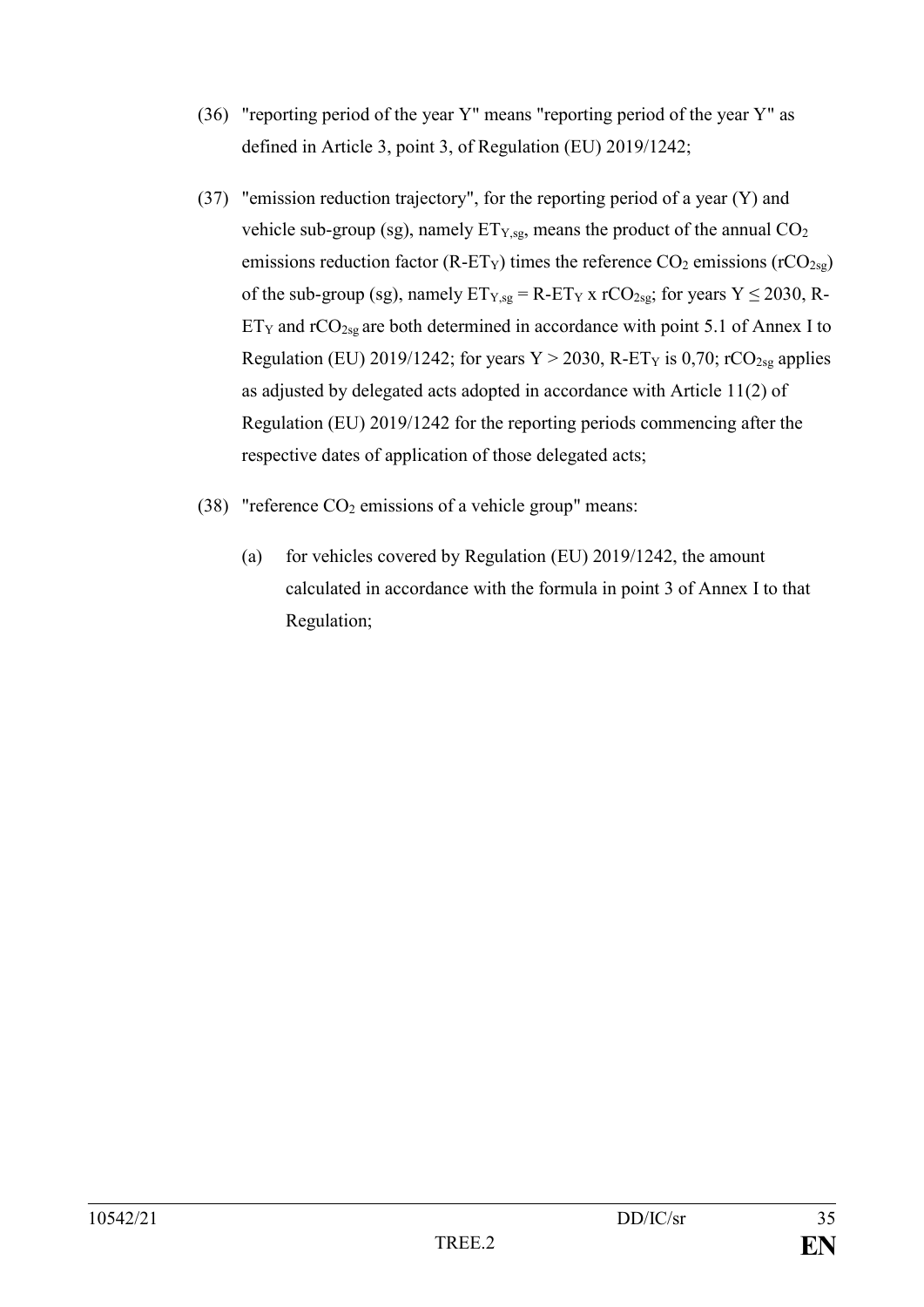- (b) for vehicles not covered by Regulation (EU) 2019/1242, the average value of all  $CO<sub>2</sub>$  emissions of vehicles in that vehicle group, reported in accordance with Regulation (EU) 2018/956 of the European Parliament and of the Council**\*\*\*\*\*\*** for the first reporting period, which will start after the date on which the registration, sale or entry into service of vehicles in that vehicle group, that do not comply with the obligations referred to in Article 9 of Regulation (EU) 2017/2400, is prohibited in accordance with Article 24 of Regulation (EU) 2017/2400;
- (39) "concession contract" means a "works concession" or a "service concession" as defined in Article 5, point 1, (a) or (b), of Directive 2014/23/EU of the European Parliament and of the Council**\*\*\*\*\*\*\***;
- (40) "concession toll" means a toll levied by a concessionaire under a concession contract;
- (41) "substantially amended tolling or charging arrangement" means a tolling or charging arrangement, where the amendment of rates is expected to increase revenues in excess of 10 % in comparison to the previous accounting year, excluding the effect of increase in traffic and after correcting for inflation measured by changes in the EU-wide Harmonised Index of Consumer Prices (HICP), and excluding energy and unprocessed food, as published by the Commission (Eurostat).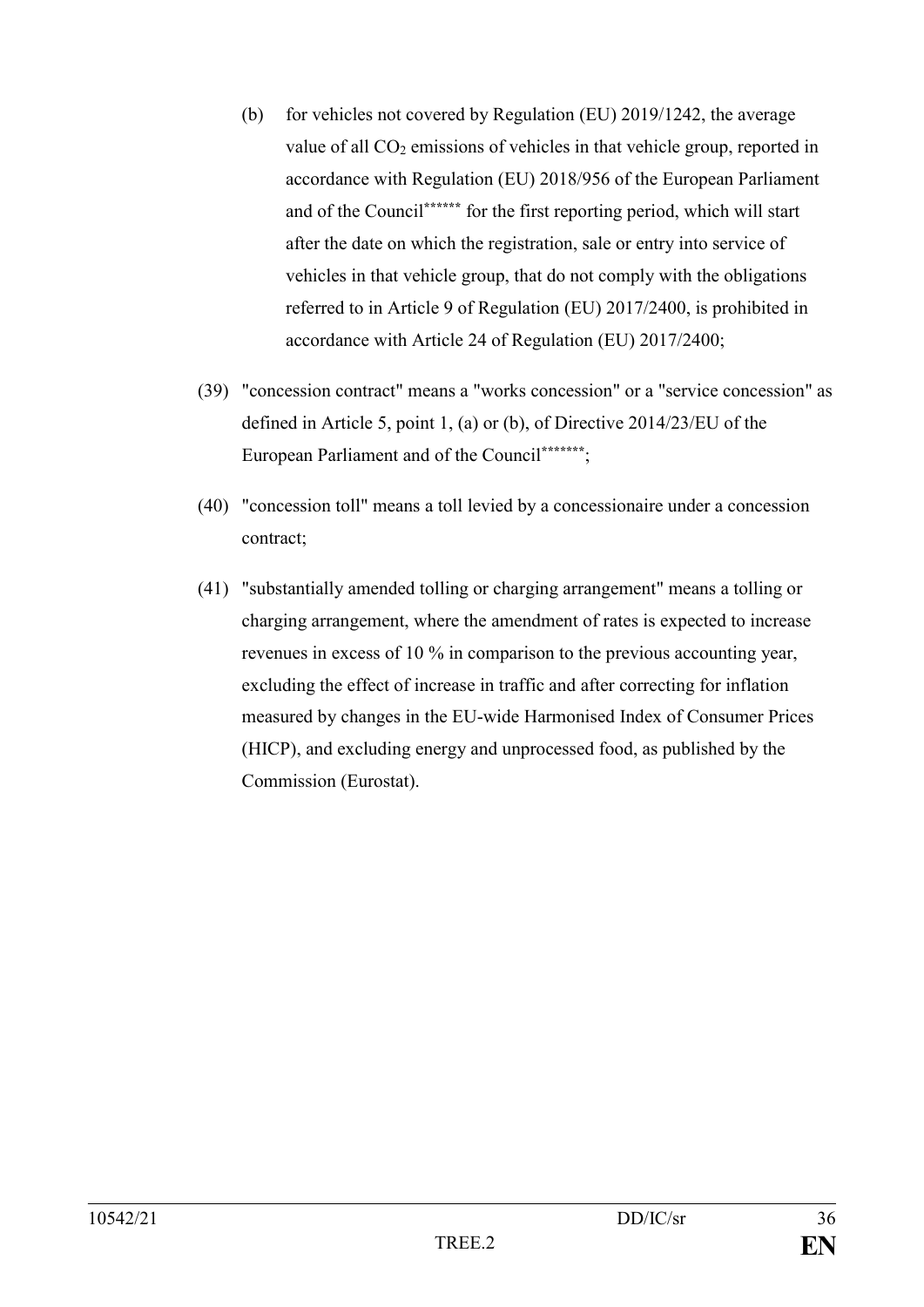2. For the purposes of paragraph 1, point 2:

 $\mathcal{L}_\text{max}$  , where  $\mathcal{L}_\text{max}$ 

- (a) in any event, the proportion of the construction costs to be taken into account shall not exceed the proportion of the current design lifetime period of infrastructure components still to run on 10 June 2008 or on the date when the new tolling arrangements are introduced, where this is a later date;
- (b) costs of infrastructure or infrastructure improvements may include any specific expenditure on infrastructure designed to reduce nuisance related to noise, to introduce innovative technologies or to improve road safety and actual payments made by the infrastructure operator corresponding to objective environmental elements such as protection against soil contamination.
- 3. Without prejudice to Article 7da(3), Member States may treat a motor caravan either as a coach or bus, or as a passenger car.

**<sup>\*</sup>** Regulation (EU) No 1315/2013 of the European Parliament and of the Council of 11 December 2013 on Union guidelines for the development of the trans-European transport network (OJ L 348 20.12.2013, p. 1.).

**<sup>\*\*</sup>** Directive 2014/45/EU of the European Parliament and of the Council of 3 April 2014 on periodic roadworthiness tests for motor vehicles and their trailers and repealing Directive 2009/40/EC (OJ L 127, 29.4.2014, p. 51).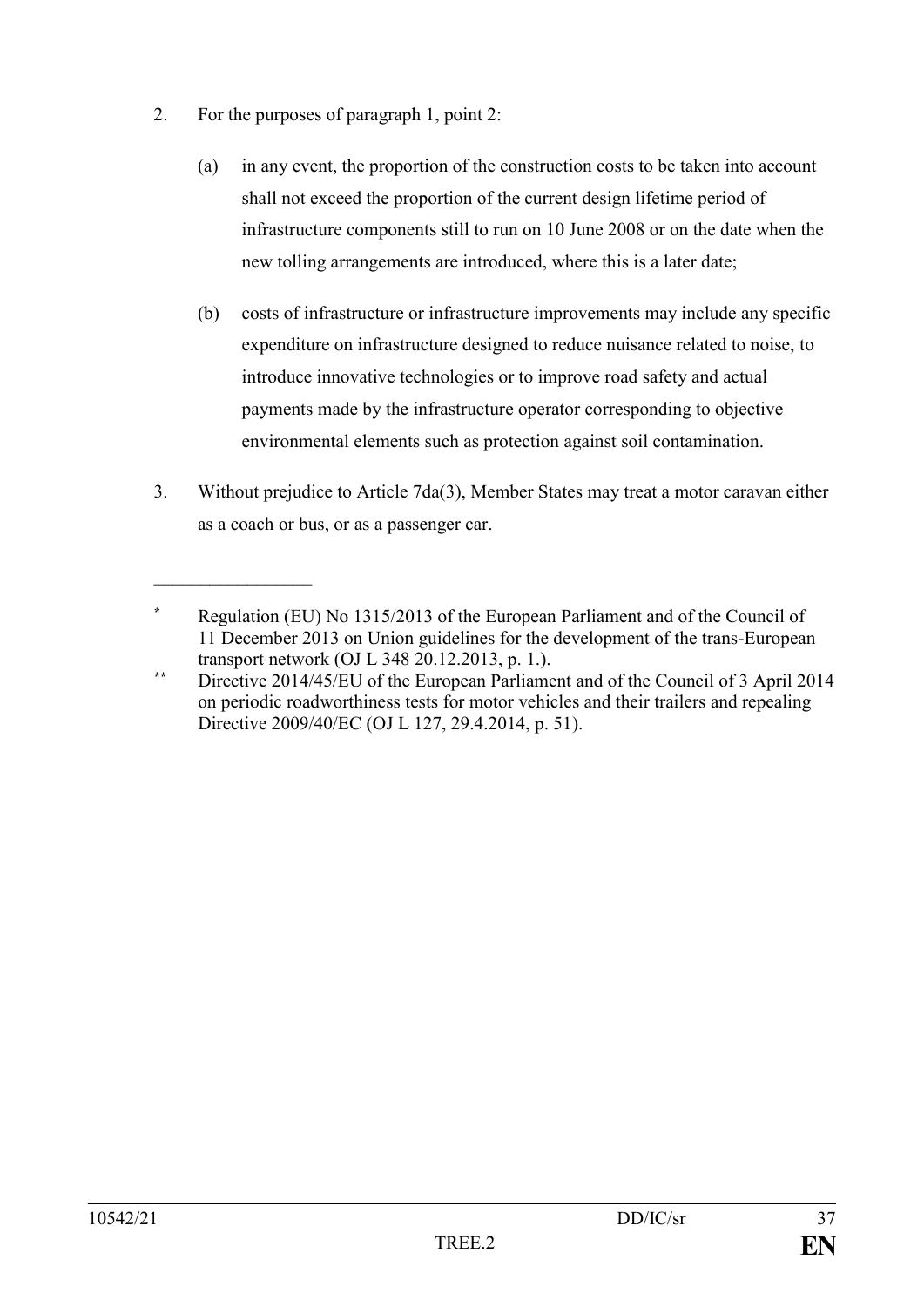- **\*\*\*** Regulation (EU) 2018/858 of the European Parliament and of the Council of 30 May 2018 on the approval and market surveillance of motor vehicles and their trailers, and of systems, components and separate technical units intended for such vehicles, amending Regulations (EC) No 715/2007 and (EC) No 595/2009 and repealing Directive 2007/46/EC (OJ L 151, 14.6.2018, p. 1).
- **\*\*\*\*** Commission Regulation (EU) 2017/2400 of 12 December 2017 implementing Regulation (EC) No 595/2009 of the European Parliament and of the Council as regards the determination of the  $CO<sub>2</sub>$  emissions and fuel consumption of heavy-duty vehicles and amending Directive 2007/46/EC of the European Parliament and of the Council and Commission Regulation (EU) No 582/2011 (OJ L 349, 29.12.2017, p. 1).
- **\*\*\*\*\*** Regulation (EU) 2019/1242 of the European Parliament and of the Council of 20 June 2019 setting CO<sup>2</sup> emission performance standards for new heavy-duty vehicles and amending Regulations (EC) No 595/2009 and (EU) 2018/956 of the European Parliament and of the Council and Council Directive 96/53/EC (OJ L 198, 25.7.2019, p. 202).
- **\*\*\*\*\*\*** Regulation (EU) 2018/956 of the European Parliament and of the Council of 28 June 2018 on the monitoring and reporting of  $CO<sub>2</sub>$  emissions from and fuel consumption of new heavy-duty vehicles (OJ L 173, 9.7.2018, p. 1).
- \*\*\*\*\*\*\*\*Directive 2014/23/EU of the European Parliament and of the Council of 26 February 2014 on the award of concession contracts (OJ L 94, 28.3.2014, p. 1.).';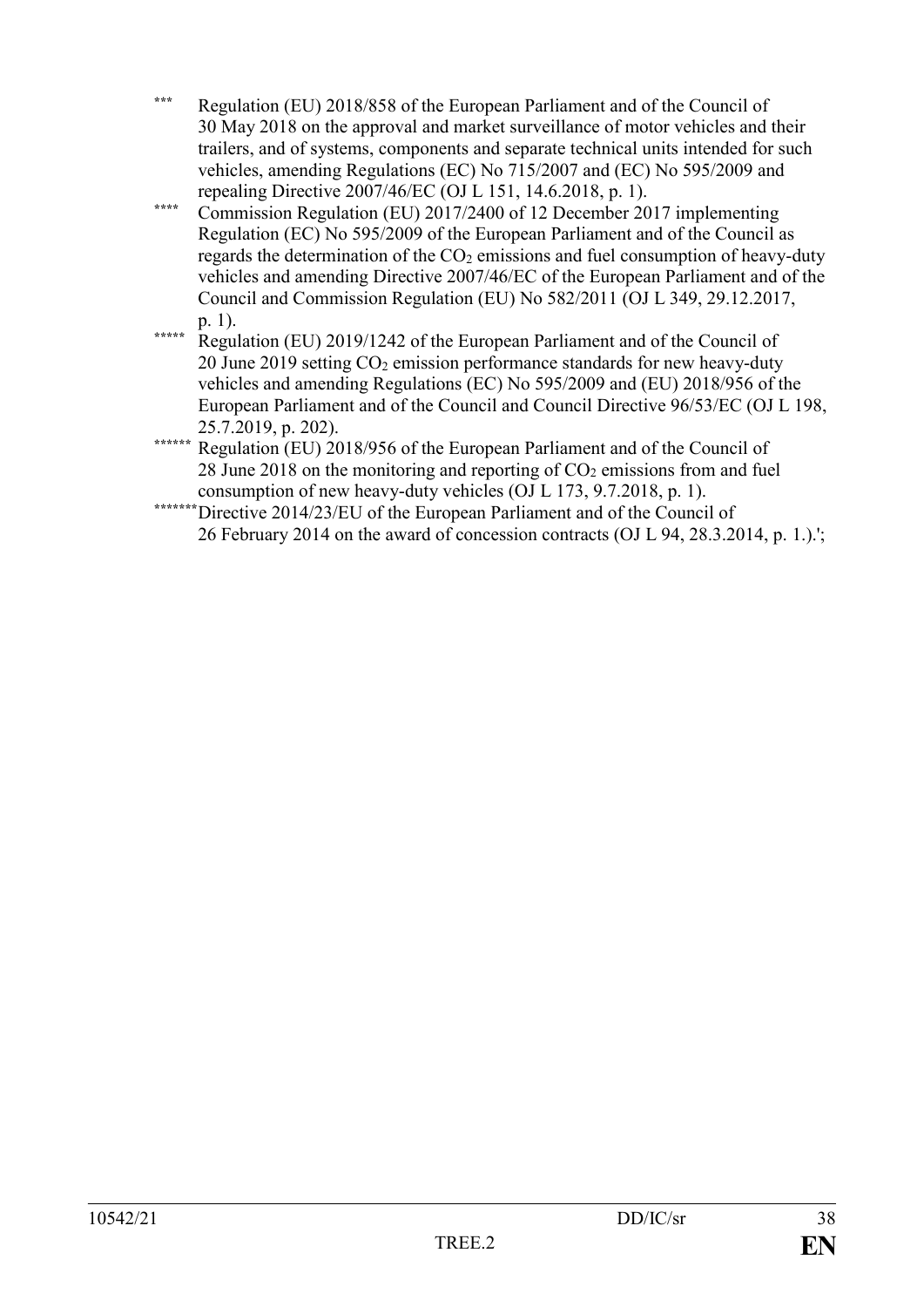(3) Article 7 and 7a are replaced by the following:

# '*Article 7*

- 1. Without prejudice to Article 9(1a), Member States may maintain or introduce tolls and user charges on the trans-European road network or on certain sections of that network, and on any other additional sections of their network of motorways which are not part of the trans-European road network under the conditions laid down in paragraphs 4 to 14 of this Article and in Articles 7a to 7k.
- 2. Paragraph 1 shall be without prejudice to the right of Member States, in compliance with the TFEU, to apply tolls and user charges on other roads, provided that the imposition of tolls and user charges on such other roads does not discriminate against international traffic and does not result in the distortion of competition between operators. Tolls and user charges applied on roads other than roads belonging to the trans-European road network and other than motorways, shall comply with the conditions laid down in paragraphs 4 and 5 of this Article, in Article 7a and in Article  $7i(1)$ , (2) and (4).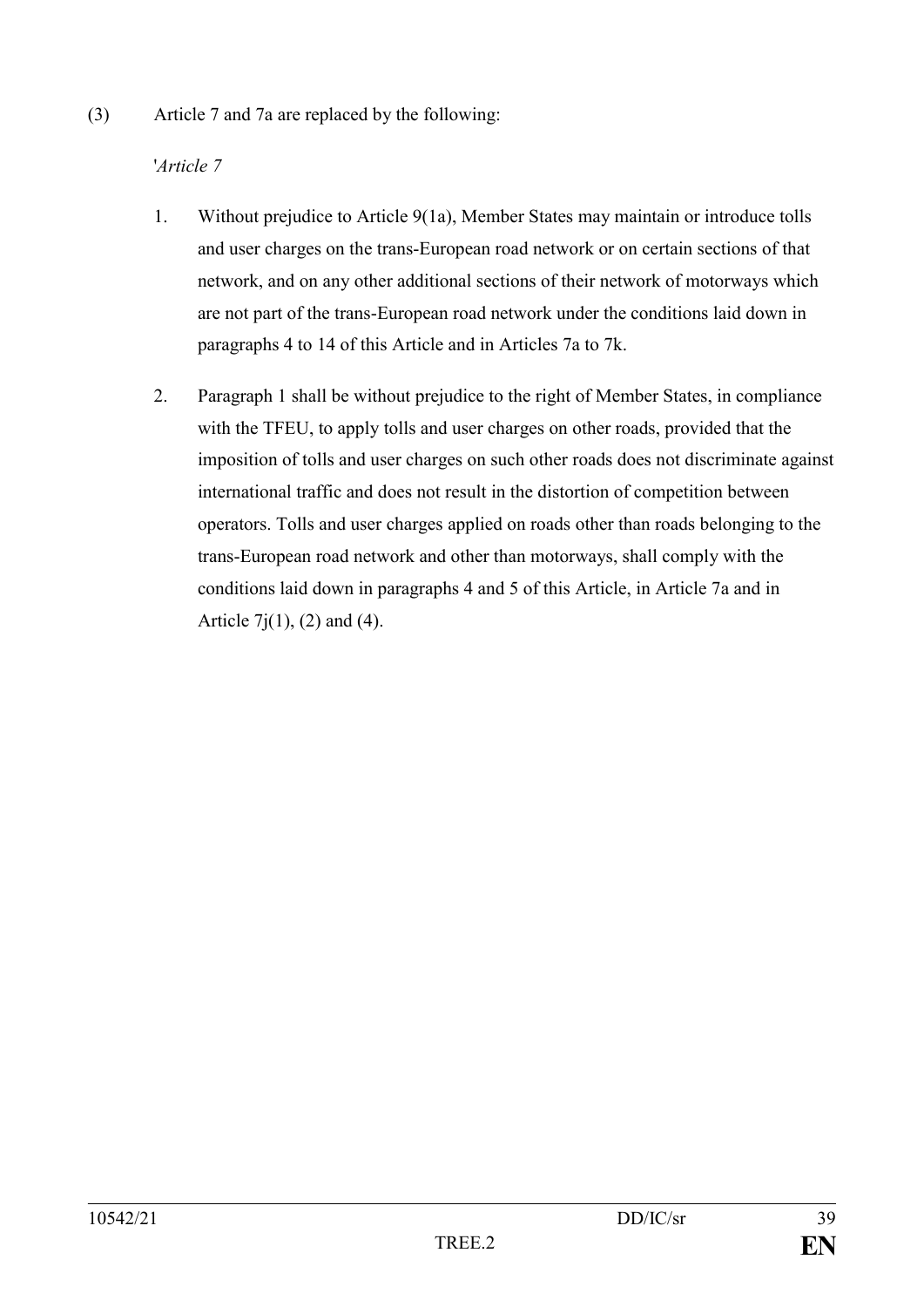- 3. Without prejudice to other provisions of this Directive, tolls and user charges for different categories of vehicles, such as heavy-duty vehicles, heavy goods vehicles, coaches and buses, light-duty vehicles, light commercial vehicles, minibuses and passenger cars, may be introduced or maintained independently from each other. However, where Member States charge passenger cars, they shall also charge light commercial vehicles.
- 4. Member States shall not impose both tolls and user charges on any given category of vehicle for the use of a single road section. However, a Member State which imposes a user charge on its network may also impose tolls for the use of bridges, tunnels and mountain passes.

Member States may decide not to apply Article 7ca(3), Article 7ga(1) and Article 7gb(2) to such tolls for the use of bridges, tunnels and mountain passes where one or both of the following conditions is met:

- (a) application of Article 7ca(3), Article 7ga(1) Article 7gb(2) would not be technically practicable to introduce such differentiation in the tolling system concerned;
- (b) application of Article 7ca(3), Article 7ga(1) and Article 7gb(2) would lead to diversion of the most polluting vehicles, with negative impacts on road safety and public health.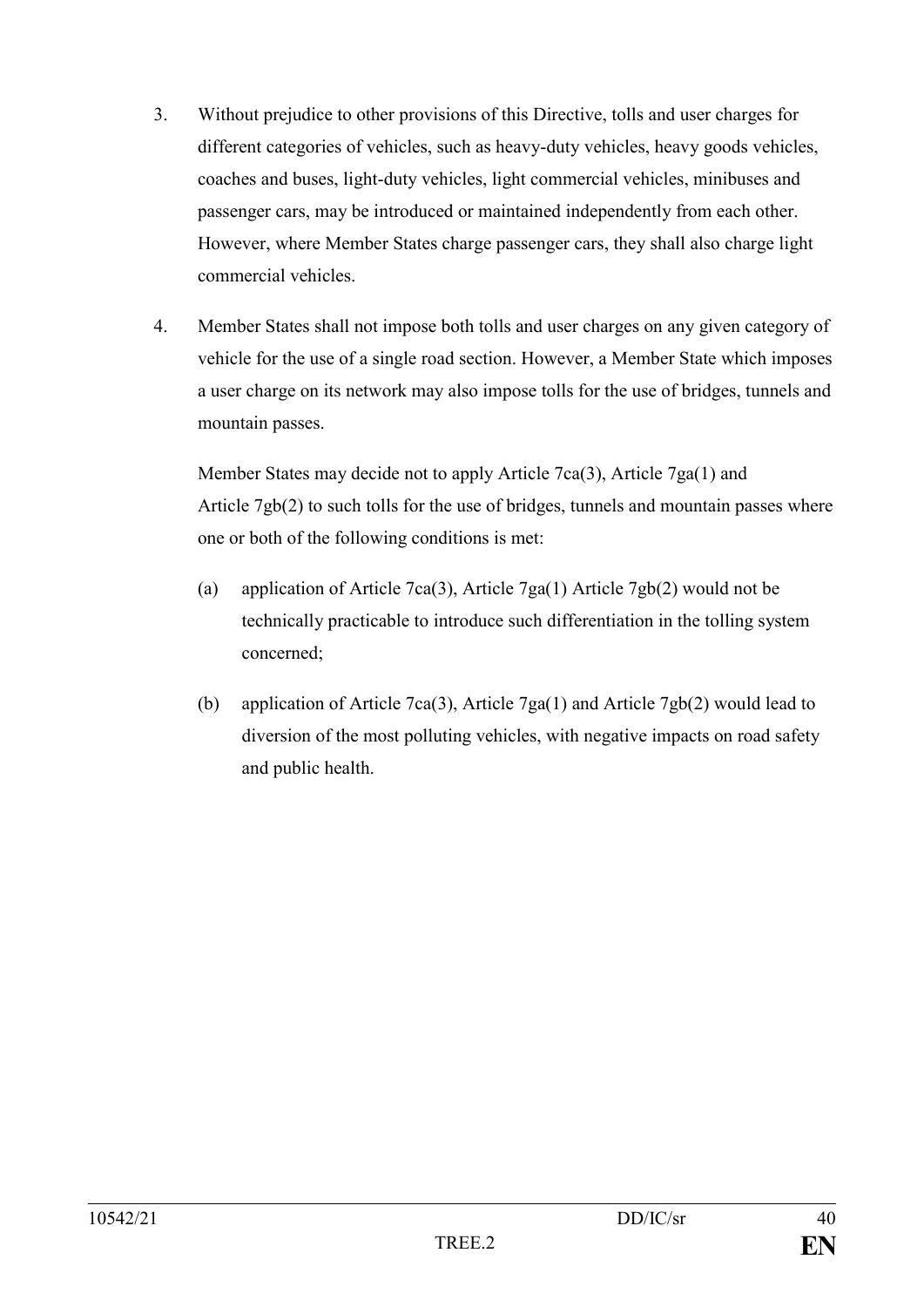A Member State that decides not to apply Article 7ca(3), Article 7ga(1) and Article 7gb(2) in accordance with the second subparagraph of this paragraph shall notify the Commission of its decision.

- 5. Tolls and user charges shall not discriminate, directly or indirectly, on the grounds of:
	- (a) the nationality of the road user;
	- (b) the Member State or the third country of establishment of the transport operator;
	- (c) the Member State or the third country of registration of the vehicle; or
	- (d) the origin or destination of the transport operation.
- 6. Member States may provide for reduced tolls or user charges on certain road sections, or completely exclude certain road sections from road charges, in particular where traffic intensity is low in sparsely populated areas.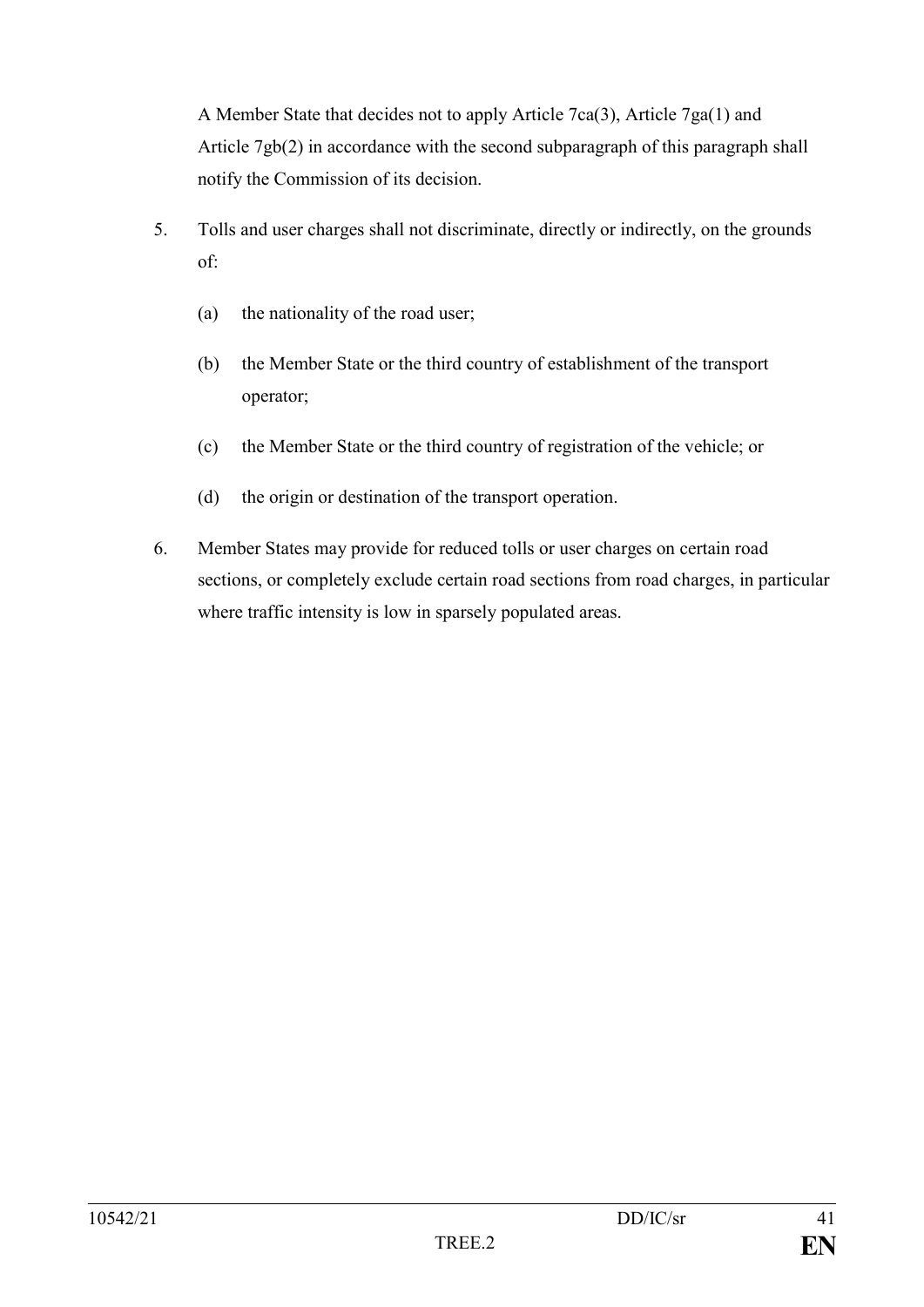- 7. In the case of road infrastructures covered by concession contracts, where the contract was signed before … [the date of entry into force of this amending Directive] or the tenders or responses to invitations to negotiate under the negotiated procedure were received pursuant to a public procurement process before … [the date of entry into force of this amending Directive], Member States may choose not to apply Article 7ca(3), Article 7g(1) and (2), Article 7ga and Article 7gb to tolls and user charges on those infrastructures until the concession contract is renewed or the tolling or charging arrangement is substantially amended.
- 8. Paragraph 7 applies also to long-term contracts, concluded between a public and nonpublic entity, signed before … [the date of entry into force of this amending Directive] for the execution of works and/or the management of services other than the execution of works not including the transfer of the demand risk.
- 9. Member States may provide for reduced tolls or user charges, or exemptions from the obligation to pay tolls or user charges for:
	- (a) heavy-duty vehicles exempted from the requirement to install and use recording equipment under Regulation (EU) No 165/2014 of the European Parliament and of the Council**\*** ;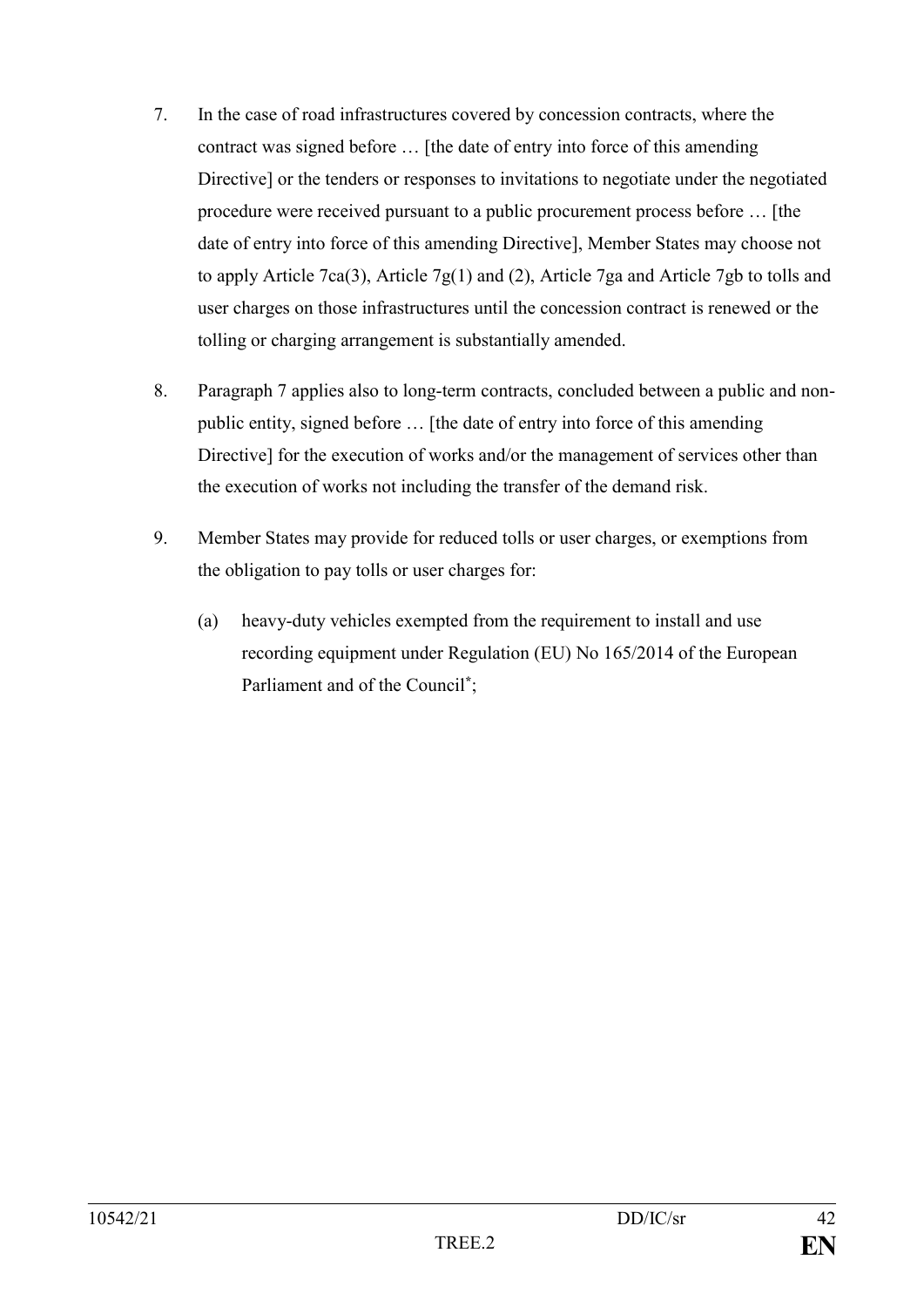- (b) heavy goods vehicles with a technically permissible maximum laden mass exceeding 3,5 tonnes and less than 7,5 tonnes used for carrying materials, equipment or machinery for the driver's use in the course of the driver's work, or for delivering goods which are produced on a craft basis, where the transport is not effected for hire or reward;
- (c) any vehicle covered by the conditions set out in Article 6(2), points (a) and (b), or any vehicle used or owned by persons with disabilities; and
- (d) zero-emission vehicles with a technically permissible maximum laden mass up to 4,25 tonnes.
- 10. From … [8 years after the date of entry into force of this amending Directive], Member States shall not apply user charges for heavy-duty vehicles on the core trans-European transport network.
- 11. By way of derogation from paragraph 10, Member States may apply user charges for heavy-duty vehicles on sections of the core trans-European transport network but only in duly justified cases where applying a toll would:
	- (a) involve disproportionate administrative, investment and operating costs compared to the expected revenue or benefits, which such a toll would generate, for example due to the limited length of the road sections concerned or the relatively low population density or the relatively low traffic; or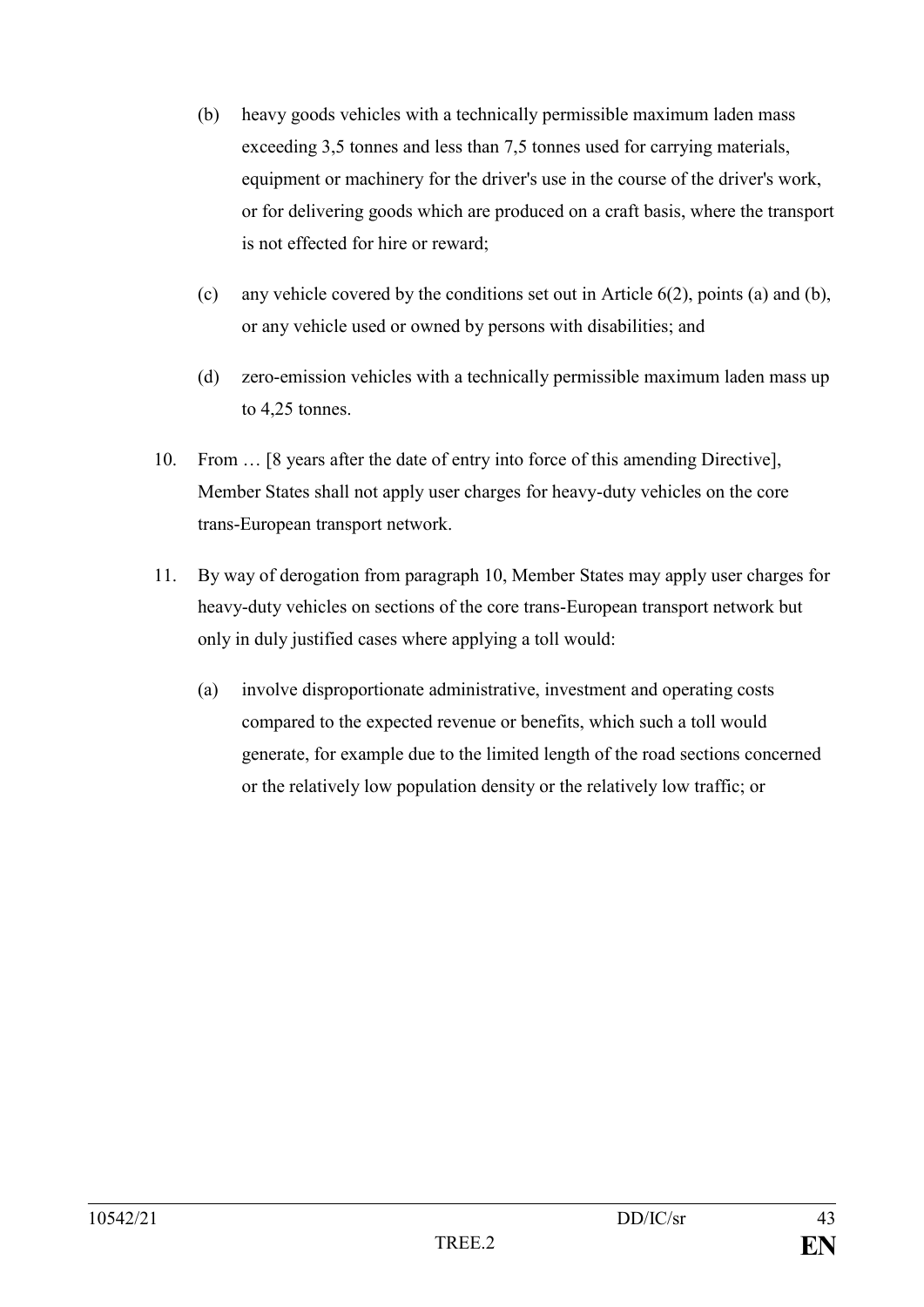(b) lead to the diversion of traffic with negative impacts on road safety or on public health.

Before applying those user charges, Member States shall notify the Commission of their intention to do so. That notification shall include the reasons justifying, in light of the first subparagraph, the application of the user charge based on objective criteria and clear information on the vehicles and road sections covered by the user charge.

Member States may submit one single notification for more road sections covered by the exemptions, provided that the justification is included for each section.

12. Where Member States apply a common system for user charges in accordance with Article 8, those Member States shall adapt or discontinue the common system by … [10 years after the date of entry into force of this amending Directive].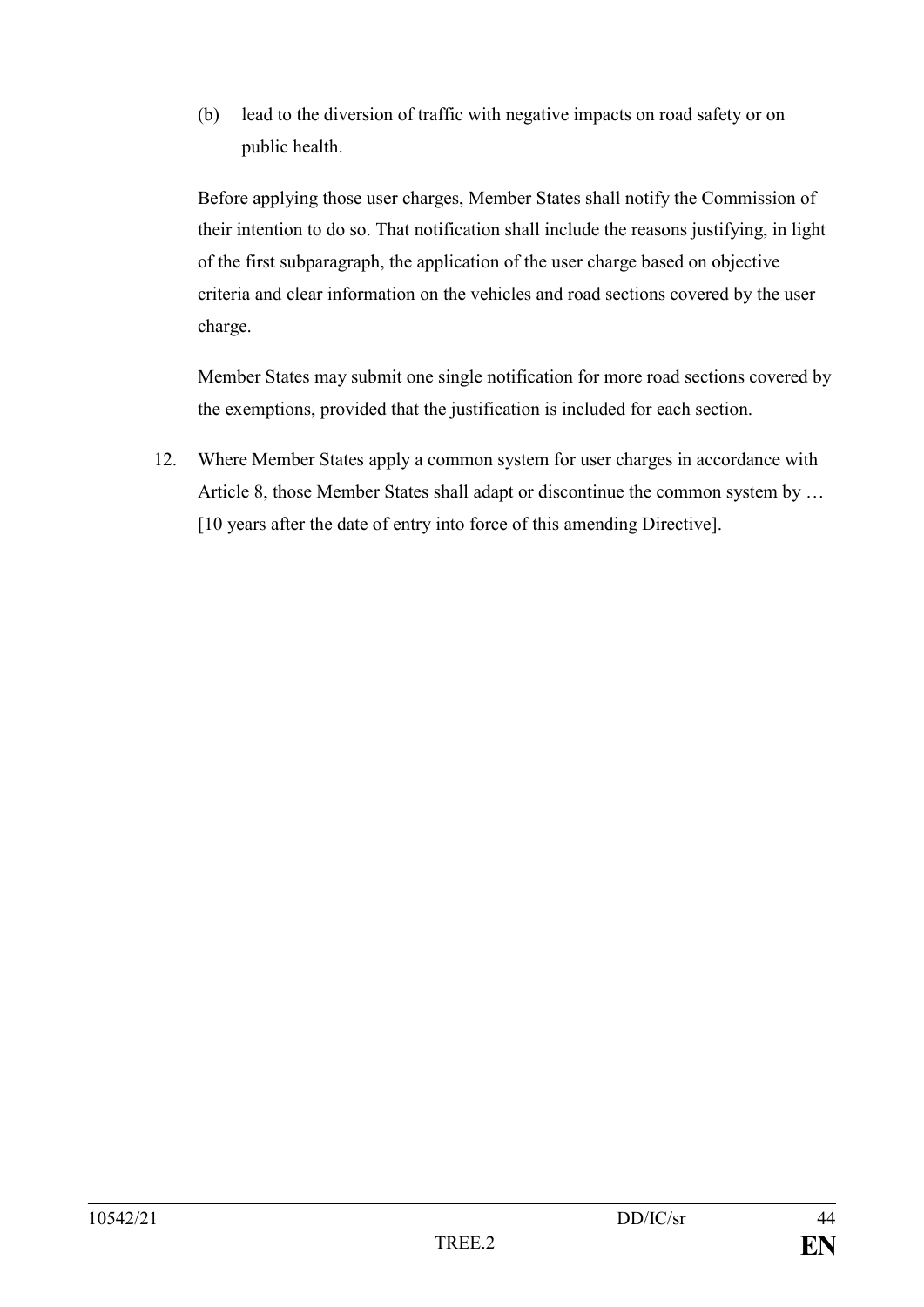- 13. Until … [5 years after the date of entry into force of this amending Directive], as regards heavy goods vehicles, a Member State may choose to apply tolls or user charges only to heavy goods vehicles with a technically permissible maximum laden mass of not less than 12 tonnes where it considers that levying tolls or user charges to heavy goods vehicles of less than 12 tonnes would:
	- (a) create significant adverse effects on the free flow of traffic, the environment, noise levels, congestion, health, or road safety, due to traffic diversion;
	- (b) involve administrative costs of more than 15 % of the additional revenue resulting from that extension; or
	- (c) concern a category of vehicles which does not cause more than 10 % of the chargeable infrastructure costs.

Member States choosing to apply tolls or user charges or both only to heavy goods vehicles with a technically permissible maximum laden mass of not less than 12 tonnes shall inform the Commission of their decision together with the reasons upon which it is based.

14. Where tolls are applied to all heavy-duty vehicles, Member States may choose to recover a different percentage of costs from coaches and buses and motor caravans, on the one hand, and from heavy goods vehicles, on the other hand.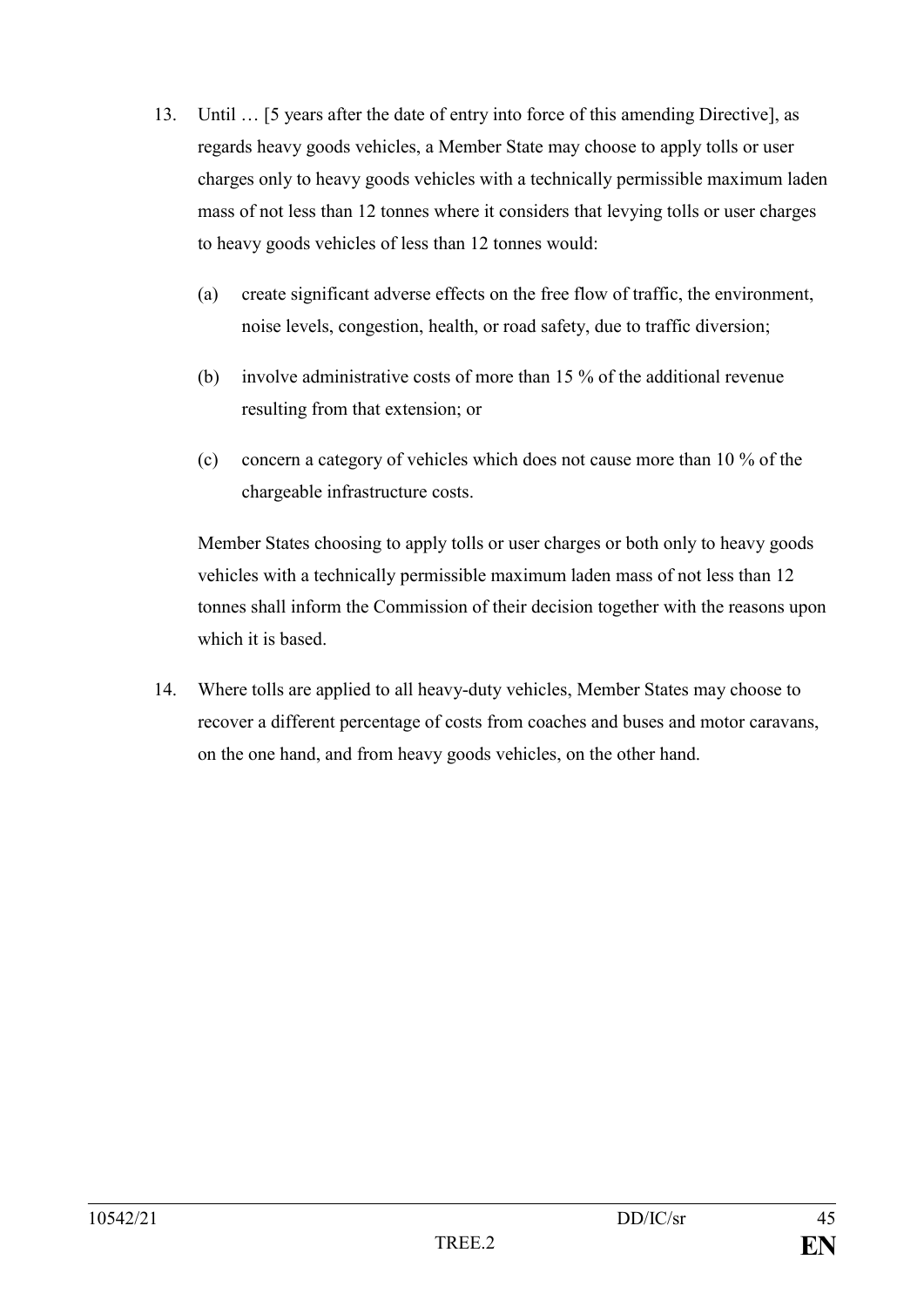15. By ...[date five years after the date of entry into force of this amending Directive], the Commission shall assess the implementation and effectiveness of this Directive with regard to the charging of light-duty vehicles.

That assessment shall take into account the evolution of charging systems applied to light-duty vehicles in terms of the type of charging applied to various vehicle categories, the extent of the network covered, the proportionality of pricing and other relevant elements.

Based on that assessment, the Commission shall, where appropriate, submit a legislative proposal to amend the relevant provisions of this Directive.

 $\frac{1}{2}$ 

**<sup>\*</sup>** Regulation (EU) No 165/2014 of the European Parliament and of the Council of 4 February 2014 on tachographs in road transport, repealing Council Regulation (EEC) No 3821/85 on recording equipment in road transport and amending Regulation (EC) No 561/2006 of the European Parliament and of the Council on the harmonisation of certain social legislation relating to road transport (OJ L 60, 28.2.2014, p. 1.).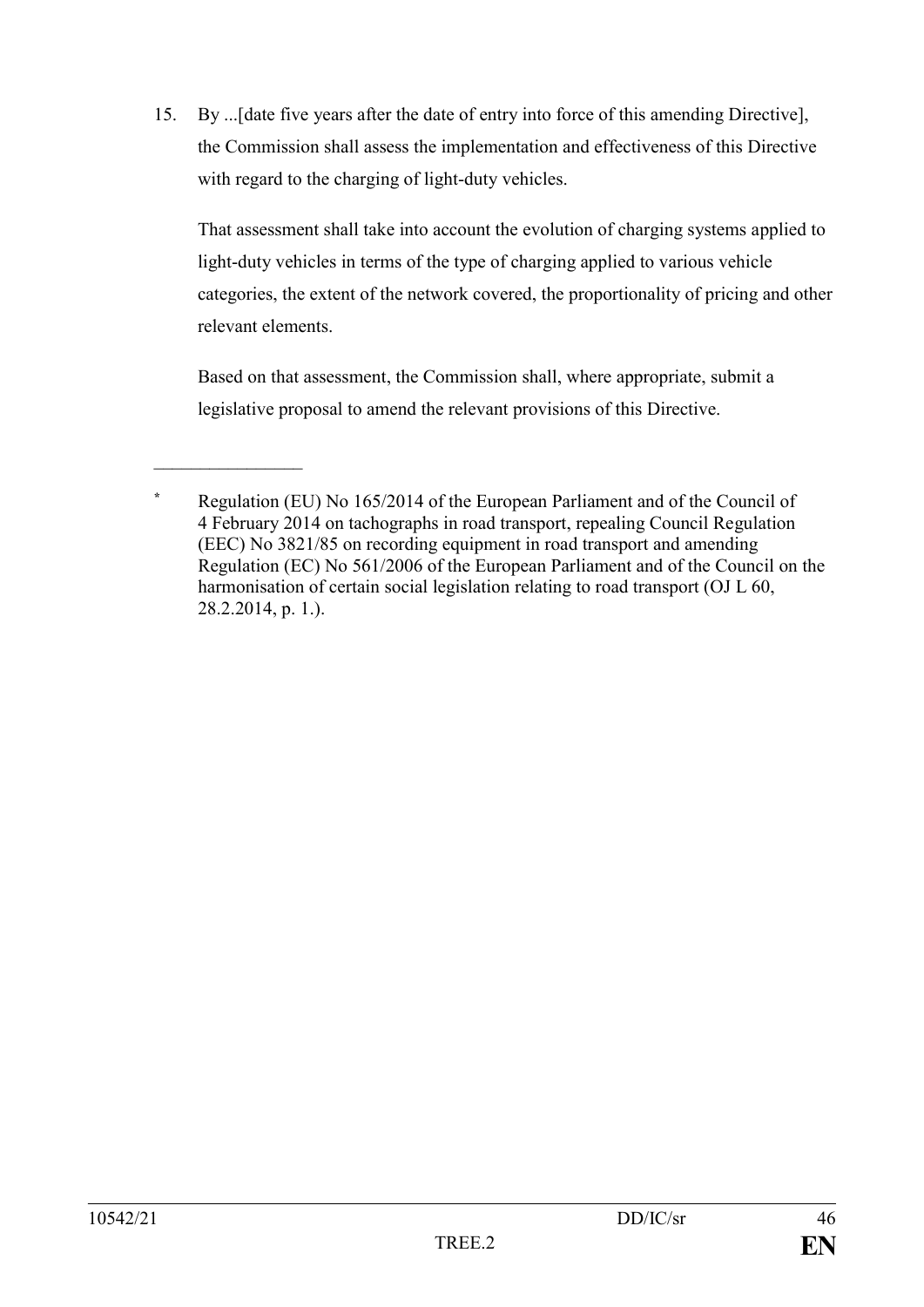#### *Article 7a*

- 1. User charges shall be proportionate to the duration of the use made of the infrastructure.
- 2. If user charges are applied in respect of heavy-duty vehicles, the use of the infrastructure shall be made available for at least the following periods: a day, a week, a month, and a year. The monthly rate shall not exceed 10 % of the annual rate, the weekly rate shall not exceed 5 % of the annual rate and the daily rate shall not exceed 2 % of the annual rate.

A Member State may decide that for vehicles registered in that Member State only annual rates shall apply.

Member States shall set user charges, including administrative costs, for all heavyduty vehicles, at a level that does not exceed the maximum rates laid down in Annex II.

3. If user charges are applied in respect of passenger cars, the use of the infrastructure shall be made available at least for the following periods: a day, a week or 10 days or both, a month or two months or both, and a year. The two-monthly rate shall not exceed 30 % of the annual rate, the monthly rate shall not exceed 19 % of the annual rate, the 10-day rate shall not exceed 12 % of the annual rate, the weekly rate shall not exceed 11 % of the annual rate and the daily rate shall not exceed 9 % of the annual rate.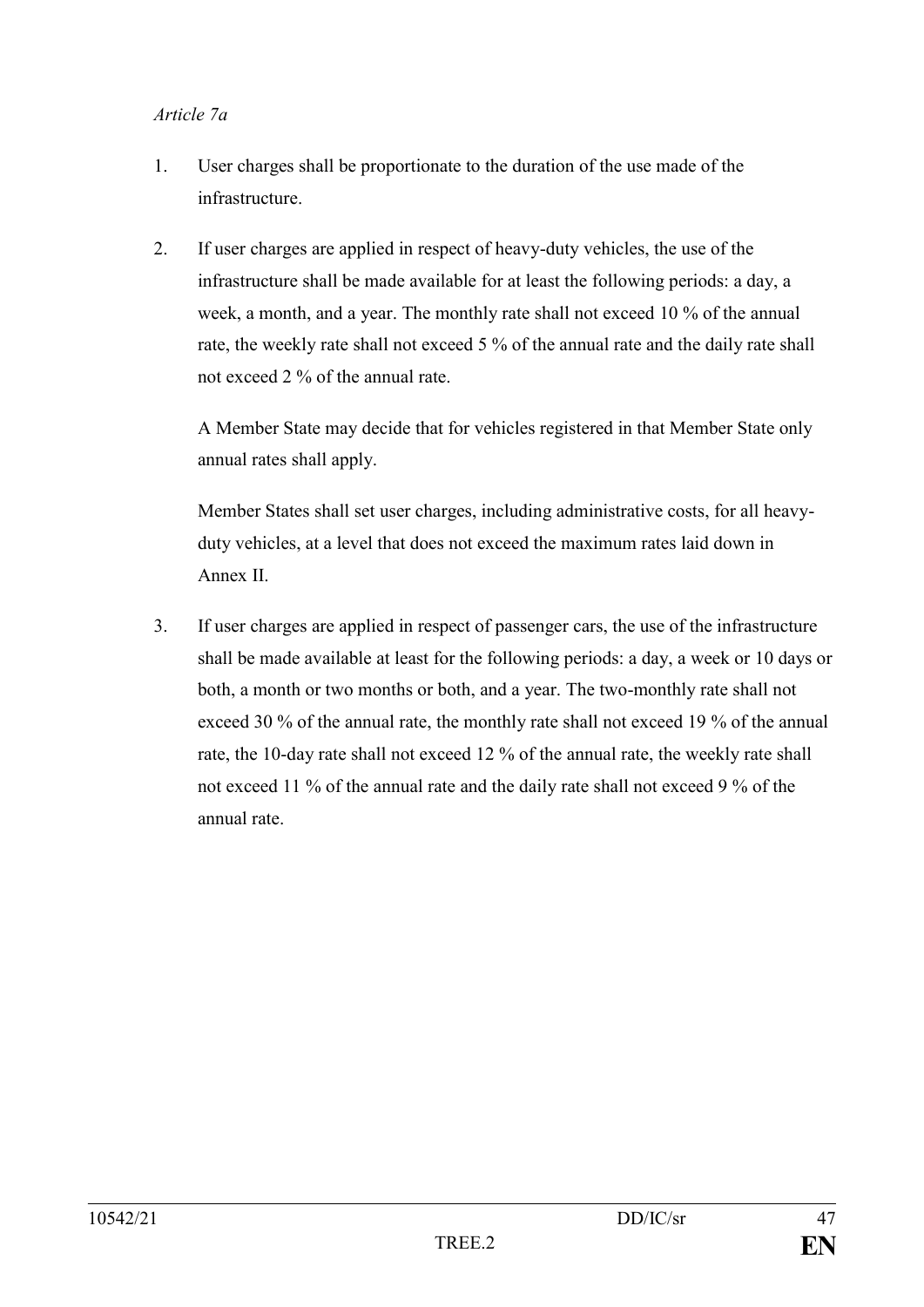Member States may limit the daily user charge for transit purposes only.

Member States may also make the use of the infrastructure available for other periods of time. In such cases, Member States shall apply rates in accordance with the principle of equal treatment between users, taking into account all relevant factors, in particular the annual rate and the rates applied for the other periods referred to in the first subparagraph, existing use patterns and administrative costs.

In respect of user charge schemes adopted before … [the date of entry into force of this amending Directive], Member States may maintain rates above the limits set out in the first subparagraph, provided that they were in force before that date, and may maintain corresponding higher rates for other periods of use, in compliance with the principle of equal treatment. However, they shall comply with the limits set out in the first subparagraph as well as with the second subparagraph as soon as substantially amended charging arrangements enter into force and, at the latest, by … [8 years after the date of entry into force of this amending Directive].

4. For minibuses and light commercial vehicles, Member States shall comply with either paragraph 2 or 3. Where Member States set different user charges for light commercial vehicles than for passenger cars, they shall set higher user charge rates for light commercial vehicles than for passenger cars.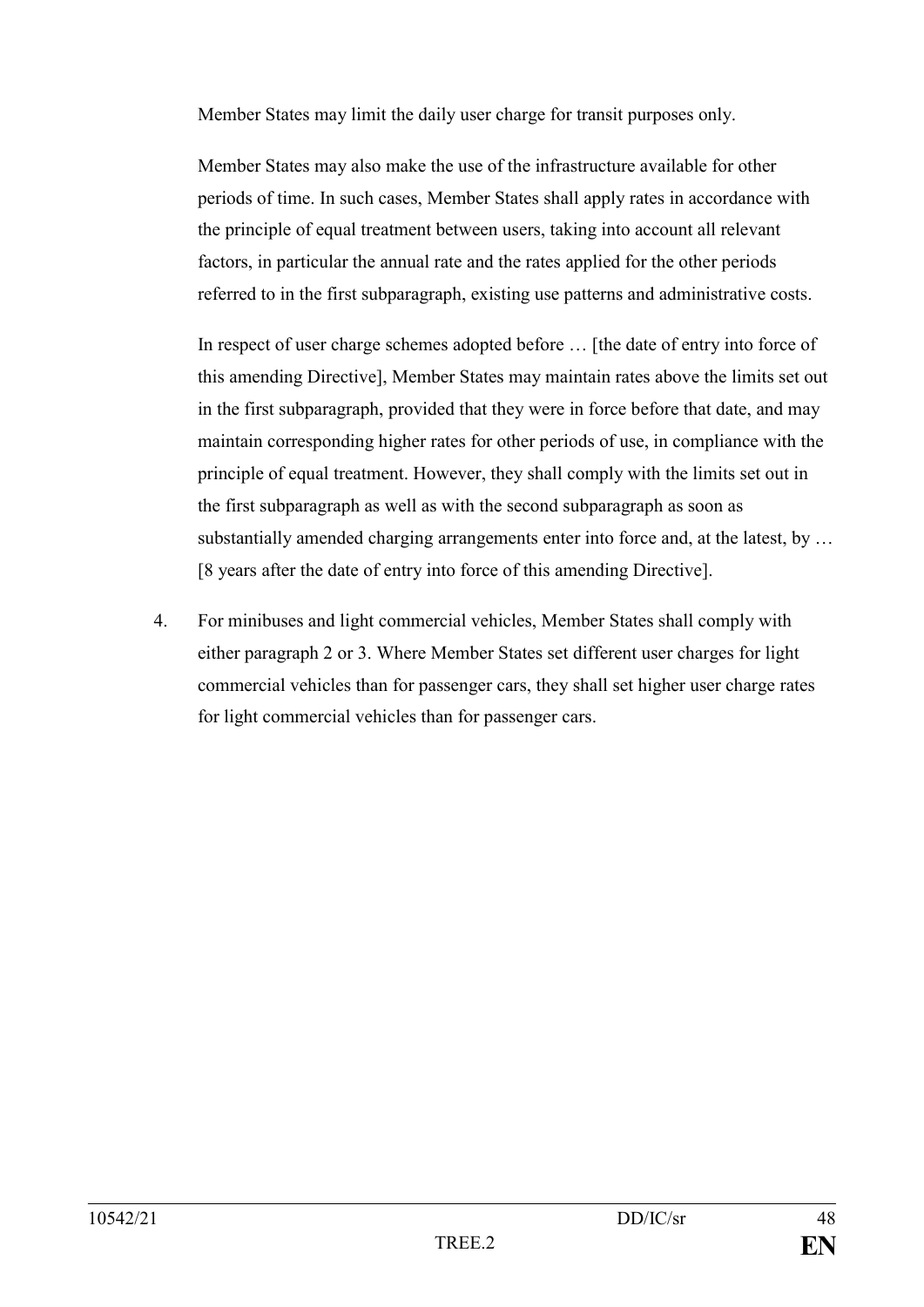- 5. By …[5 years after the date of entry into force of this amending Directive], the Commission shall assess the technical and legal feasibility of differentiating the treatment of different light commercial vehicles based on whether or not the light commercial vehicle concerned is equipped with a tachograph. Based on that assessment, the Commission shall, where appropriate, submit a legislative proposal to amend this Directive accordingly.';
- (4) the following Article is inserted:

# '*Article 7aa*

- 1. Member States that applied tolls on their core trans-European transport network or on part of it, before … [the date of entry into force of this amending Directive], may establish a combined charging system for all heavy-duty vehicles or for some types of heavy-duty vehicles.
- 2. In that combined charging system, Member States may, notwithstanding Article 7(10), apply user charges for all heavy-duty vehicles or for some types of heavy-duty vehicles including for some weight categories of heavy-duty vehicles on the core trans-European transport network or parts of it, in accordance with Article 7(4).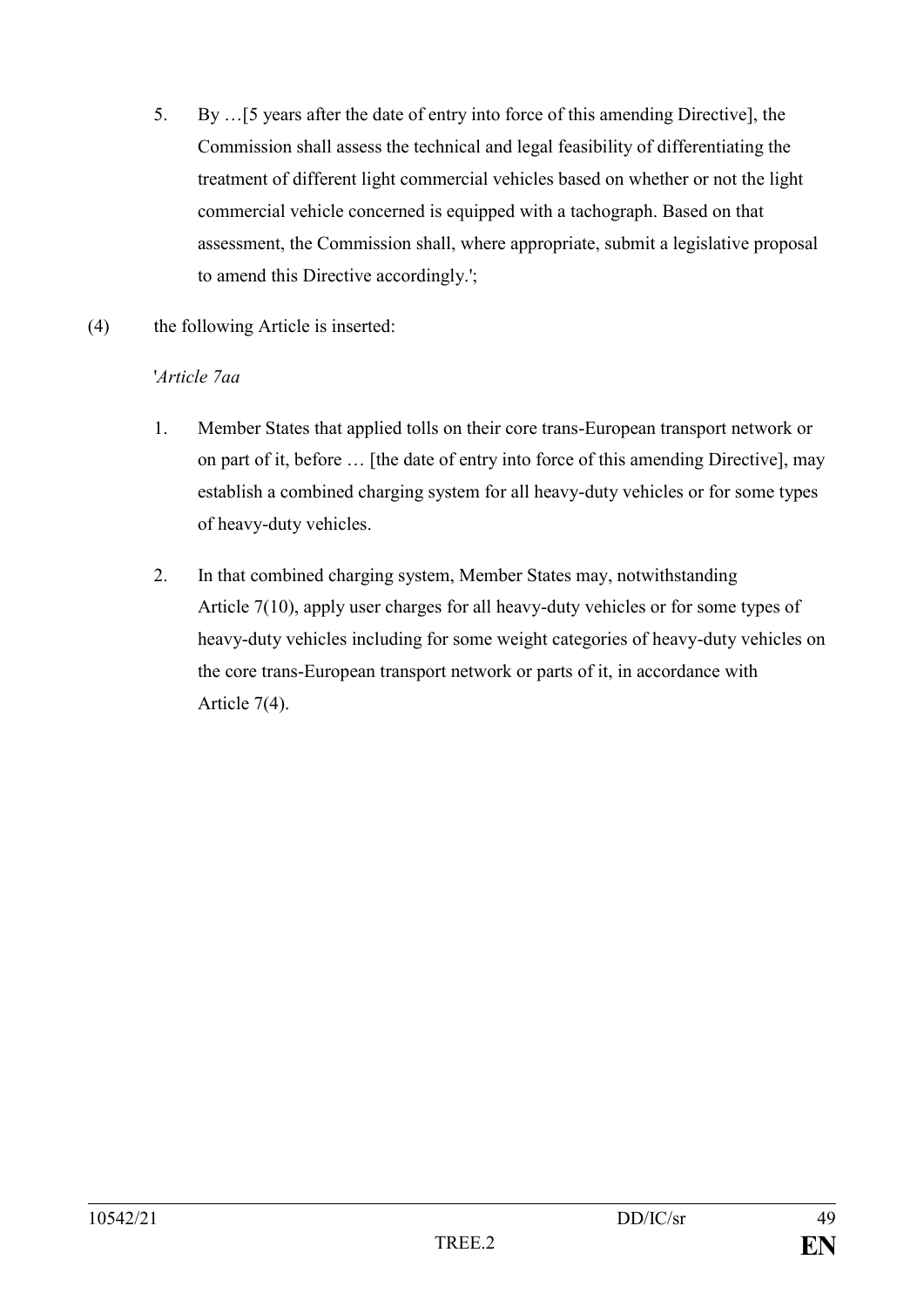- 3. The user charges referred to in paragraph 2 of this Article shall be varied in accordance with Article7ga and according to the Euro emission class. In addition, Member States shall set user charges, including administrative costs, for the heavyduty vehicles concerned, at a level that does not exceed the maximum rates laid down in Annex II.
- 4. Member States establishing the combined charging scheme shall carry out an impact assessment or analysis explaining and justifying its introduction which shall be notified to the Commission at least six months before its introduction.';
- (5) Articles 7b and 7c are replaced by the following:

# '*Article 7b*

1. The infrastructure charge for heavy-duty vehicles shall be based on the principle of the recovery of infrastructure costs. The weighted average infrastructure charge for heavy-duty vehicles shall be related to the construction costs and the costs of operating, maintaining and developing the infrastructure network concerned. The weighted average infrastructure charge may also include a return on capital and/or a profit margin based on market conditions.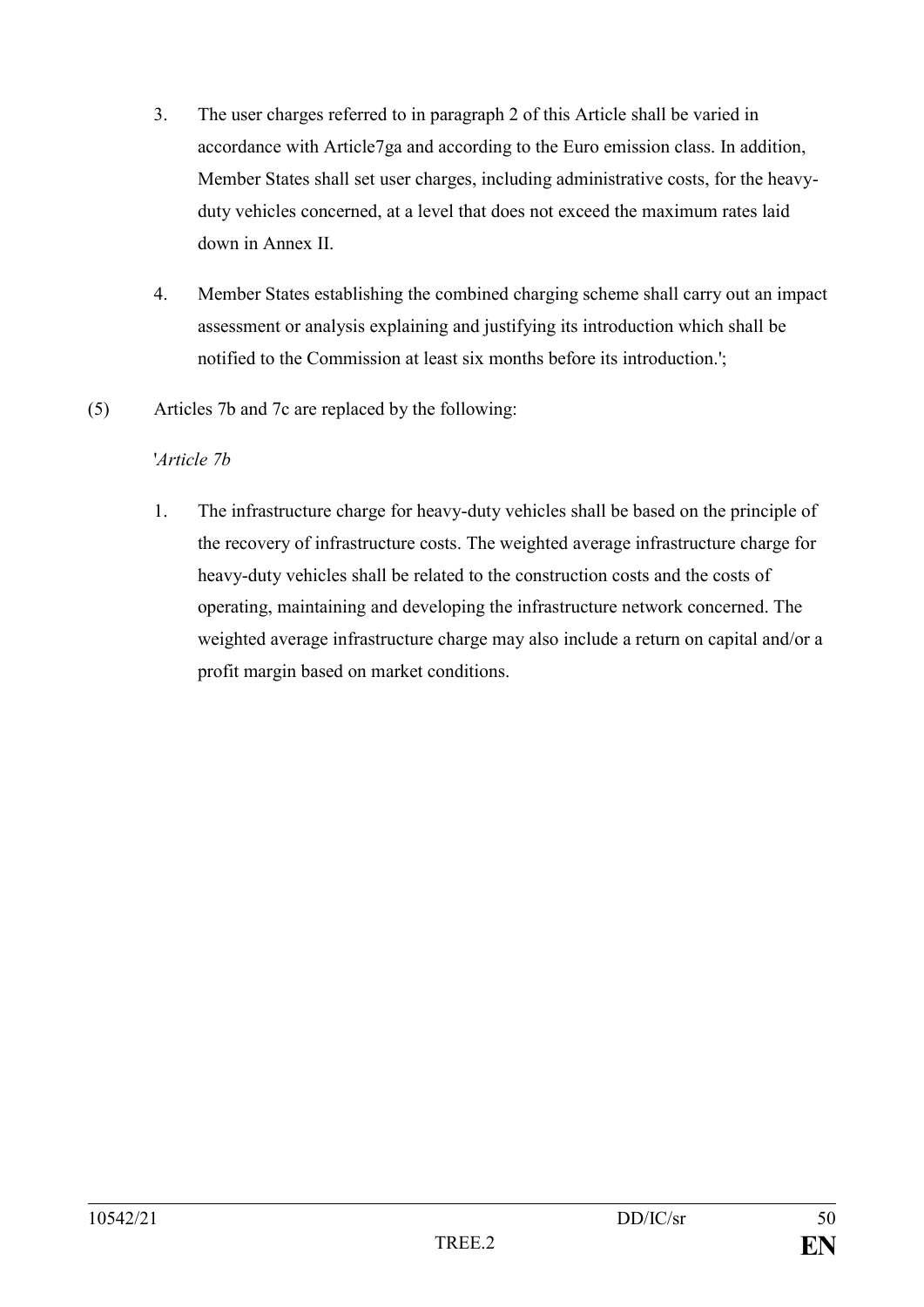2. The costs taken into account shall relate to the network or the part of the network on which infrastructure charges for heavy-duty vehicles are levied and to the vehicles that are subject to those charges. Member States may choose to recover only a percentage of those costs.

# *Article 7c*

1. Member States may maintain or introduce an external-cost charge, related to the cost of traffic-based air pollution, noise pollution,  $CO<sub>2</sub>$  emissions or any combination thereof.

Where an external-cost charge is applied for heavy-duty vehicles, Member States shall vary it and set it in accordance with the minimum requirements and the methods referred to in Annex IIIa and shall respect the reference values set out in Annexes IIIb and IIIc. Member States may choose to recover only a percentage of those costs.

- 2. The amount of the external-cost charge shall be set by the Member State concerned. If a Member State designates an authority for that purpose, that authority shall be legally and financially independent from the organisation in charge of managing or collecting part or all of the charge.
- 3. Member States may apply exemptions which allow external-cost charges to be adjusted for vehicles of historical interest.';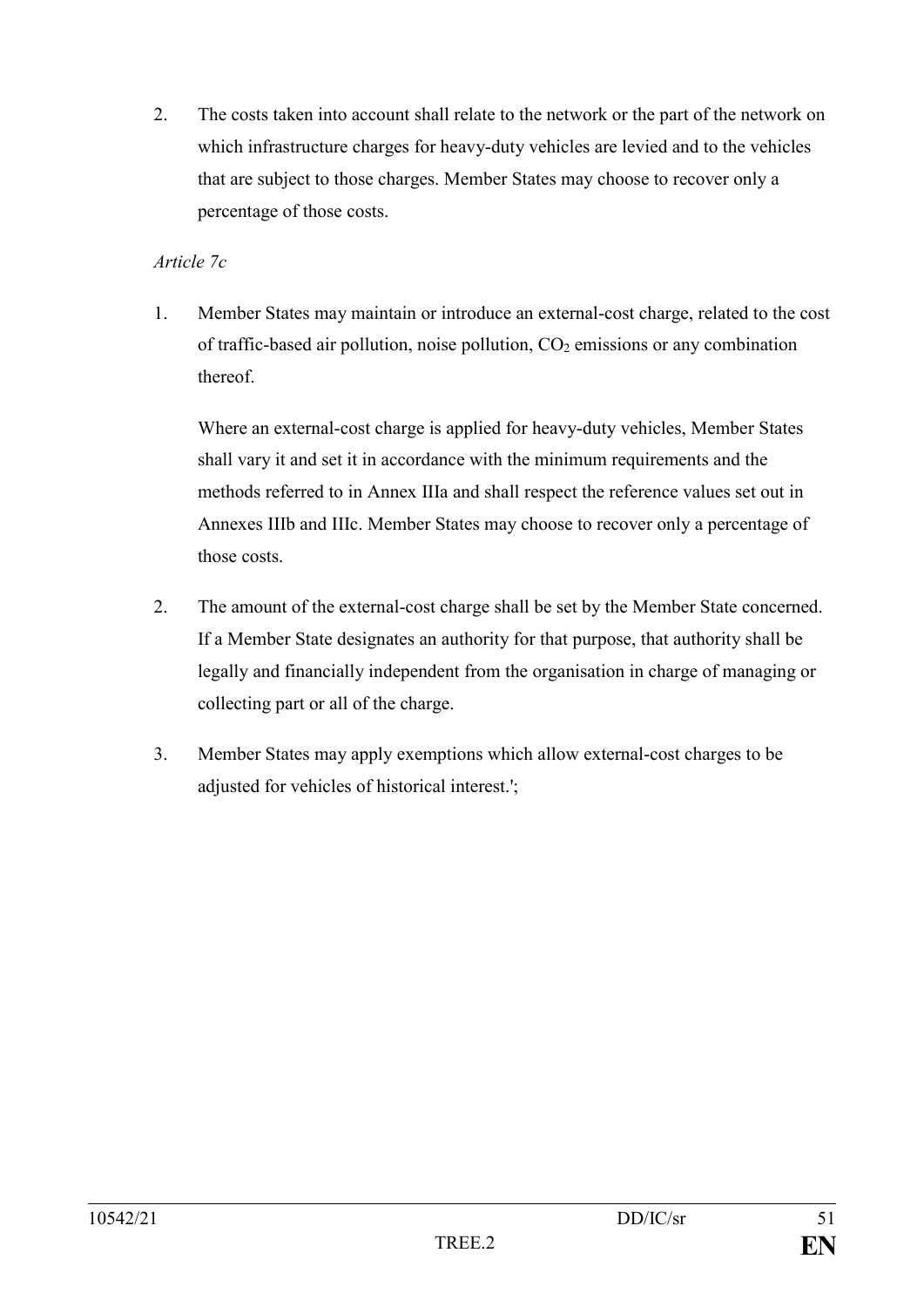#### (6) the following Articles are inserted:

# '*Article 7ca*

- 1. When levying an external-cost charge for air or noise pollution, Member States shall take into account the costs relating to the network or the part of the network on which that charge is levied and the vehicles that are subject to that charge.
- 2. The external-cost charge related to traffic-based air pollution shall not apply to heavy-duty vehicles which comply with the most stringent of Euro emission standards.

The first subparagraph shall cease to apply four years after the date when the rules which introduced those standards started to apply.

3. From … [4 years after the date of entry into force of this amending Directive], Member States shall apply an external-cost charge for traffic-based air pollution to heavy-duty vehicles on the tolled network referred to in Article 7(1).

By way of derogation from the first subparagraph, Member States may decide not to apply an external-cost charge on those road sections where this would lead to the diversion of the most polluting vehicles, resulting in negative impacts on road safety and public health.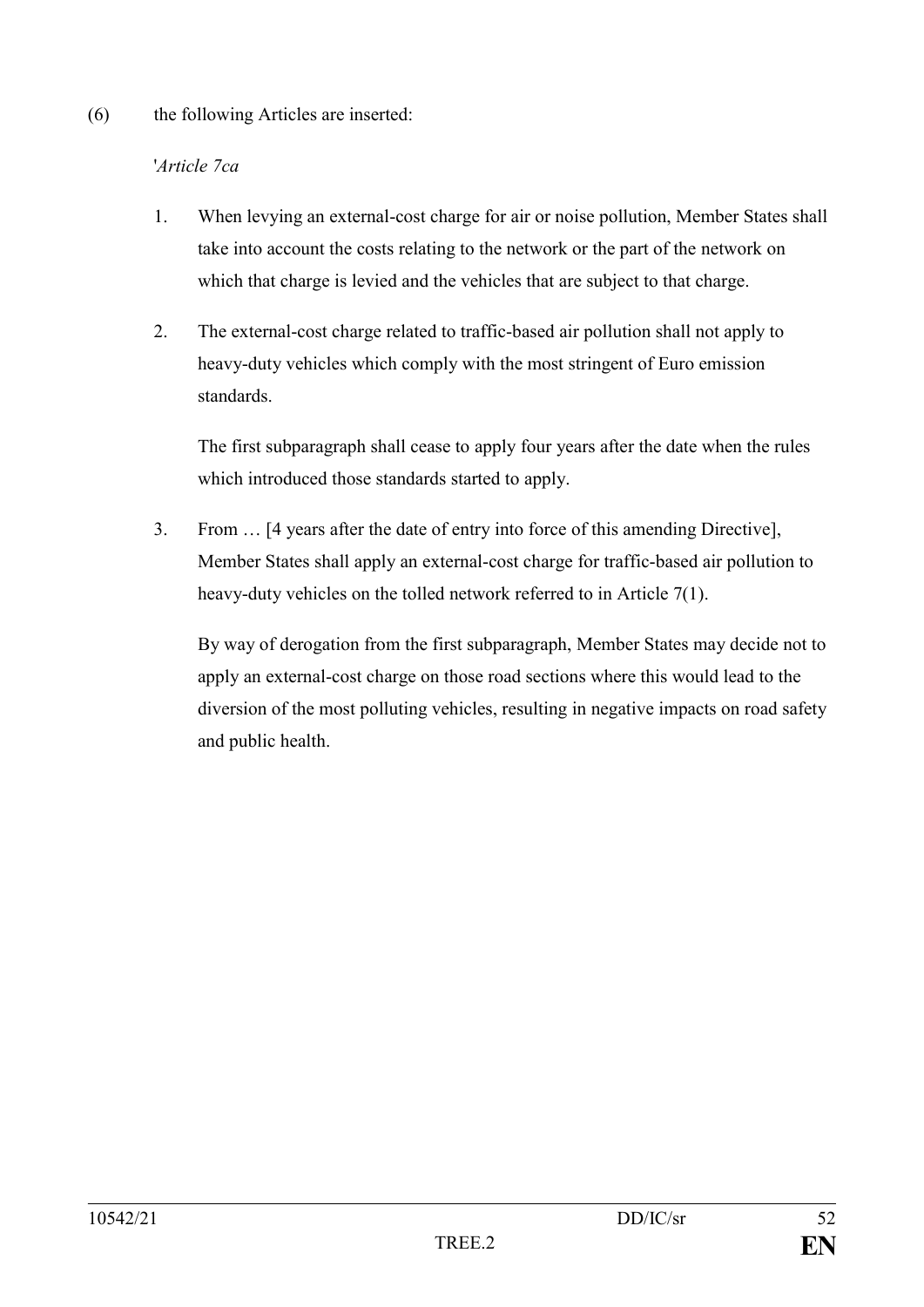4. Member States may assess the possibility of applying an external-cost charge for  $CO<sub>2</sub>$  emissions and for air pollution or discounts, related to those emissions, where concession tolls are not varied in accordance with Articles 7g and 7ga for heavy-duty vehicles, and in accordance with Article 7gb for light-duty vehicles.

The result of that optional assessment, including a justification of the reason why the external-cost charge or discount is not applied, shall be notified to the Commission.

# *Article 7cb*

- 1. Member States may apply higher external-cost charges for CO<sup>2</sup> emissions than the reference values set out in Annex IIIc, provided that this is done in a non-discriminatory manner, and limited to no more than twice the values set out in Annex IIIc. Where Member States apply this paragraph they shall justify their decision and notify it to the Commission, in accordance with Annex IIIa.
- 2. For buses and coaches, Member States may choose to apply the same or lower values than those applied to heavy goods vehicles.
- 3. An external-cost charge for  $CO<sub>2</sub>$  emissions may be combined with an infrastructure charge that has been varied in accordance with Article 7ga.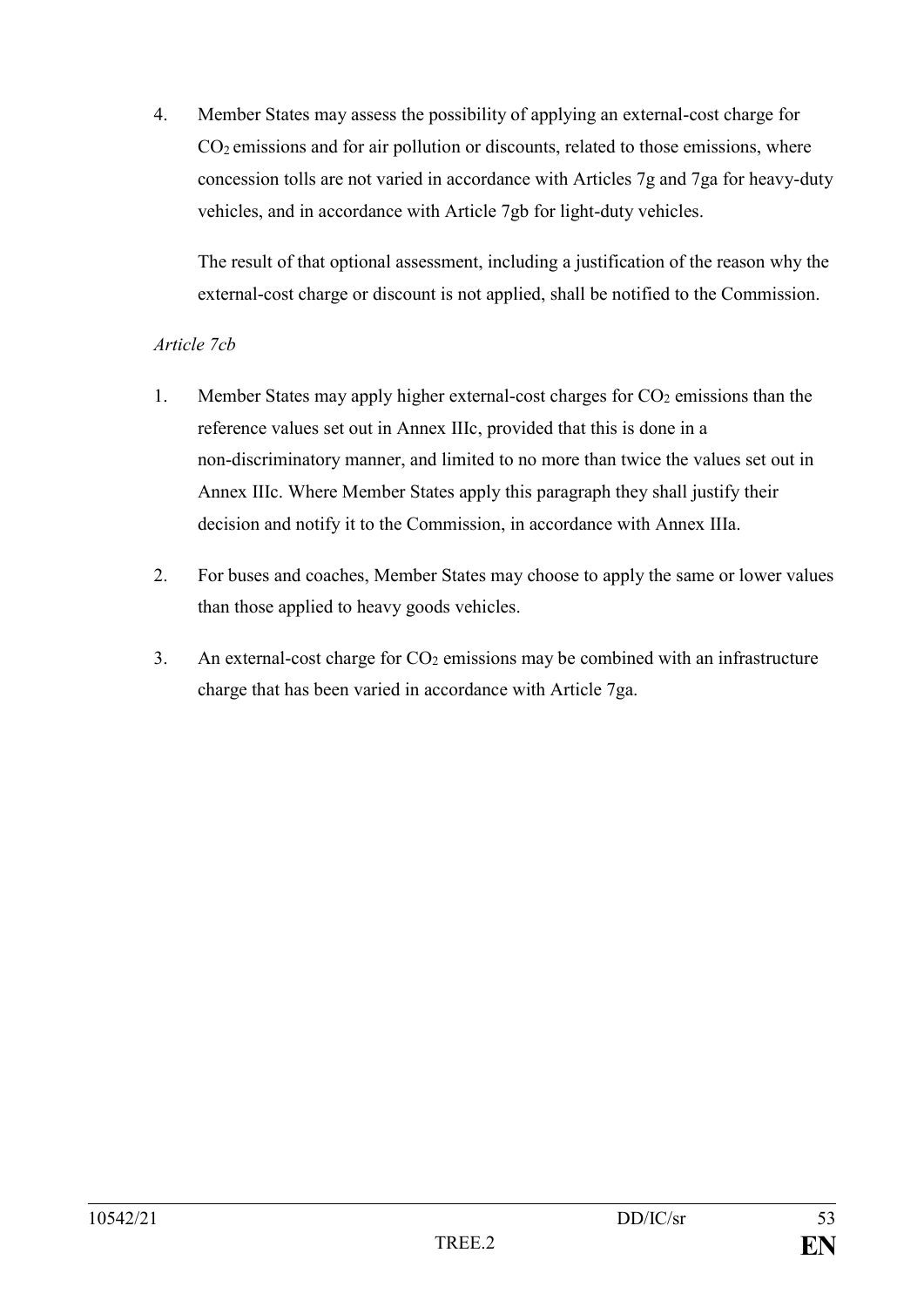4. By ... [5 years after the entry into force of this amending Directive], the Commission shall assess the implementation and effectiveness of external-cost charging for  $CO<sub>2</sub>$ emissions, as well as its coherence with Directive 2003/87/EC of the European Parliament and of the Council**\*** and Council Directive 2003/96/EC**\*\***. Based on that assessment, the Commission shall, where appropriate, submit a legislative proposal to amend this Article. In the event that this Article has not been amended accordingly by 1 January 2027 but Directive 2003/87/EC or Directive 2003/96/EC has been amended in a manner resulting in an effective internalisation of at least part of the external costs of CO<sub>2</sub> emissions from road transport, the Commission shall adopt delegated acts in accordance with Article 9d of this Directive, amending Annex IIIc to this Directive to adjust the reference values of the external-cost charge for  $CO<sub>2</sub>$ emissions, taking into account the effective carbon price applied to road transport fuels in the Union.

 $\frac{1}{2}$ 

**<sup>\*</sup>** Directive 2003/87/EC of the European Parliament and of the Council of 13 October 2003 establishing a system for greenhouse gas emission allowance trading within the Union and amending Council Directive 96/61/EC (OJ L 275, 25.10.2003, p. 32).

**<sup>\*\*</sup>** Council Directive 2003/96/EC of 27 October 2003 restructuring the Community framework for the taxation of energy products and electricity (OJ L 283, 31.10.2003, p. 51).';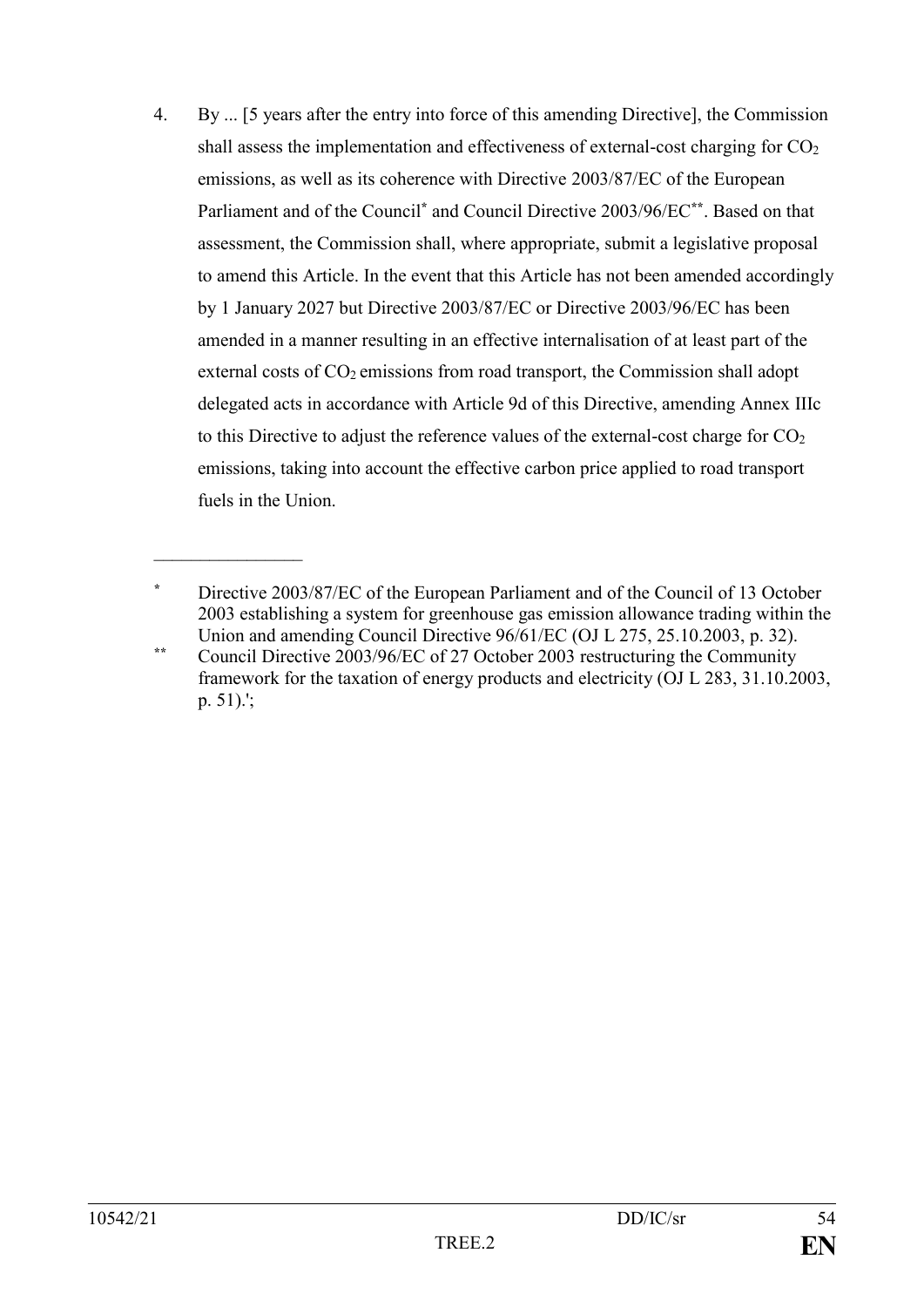### (7) Article 7d is replaced by the following:

# '*Article 7d*

No later than six months after the adoption of new and more stringent Euro emission standards, the Commission shall, where appropriate, submit a legislative proposal in order to determine the corresponding reference values in Annex IIIb and to adjust the maximum rates of user charges in Annex II.';

(8) the following Article is inserted:

# '*Article 7da*

- 1. Member States may, in accordance with the requirements set out in Annex V, introduce a congestion charge on any section of their road network which is affected by congestion. The congestion charge may only be applied on those road sections which are regularly congested and only during the periods when they are typically congested.
- 2. Member States shall specify the road sections and time periods referred to in paragraph 1 based on objective criteria related to the level to which the roads and their vicinities are affected by congestion, measured inter alia in terms of average delays or queue lengths.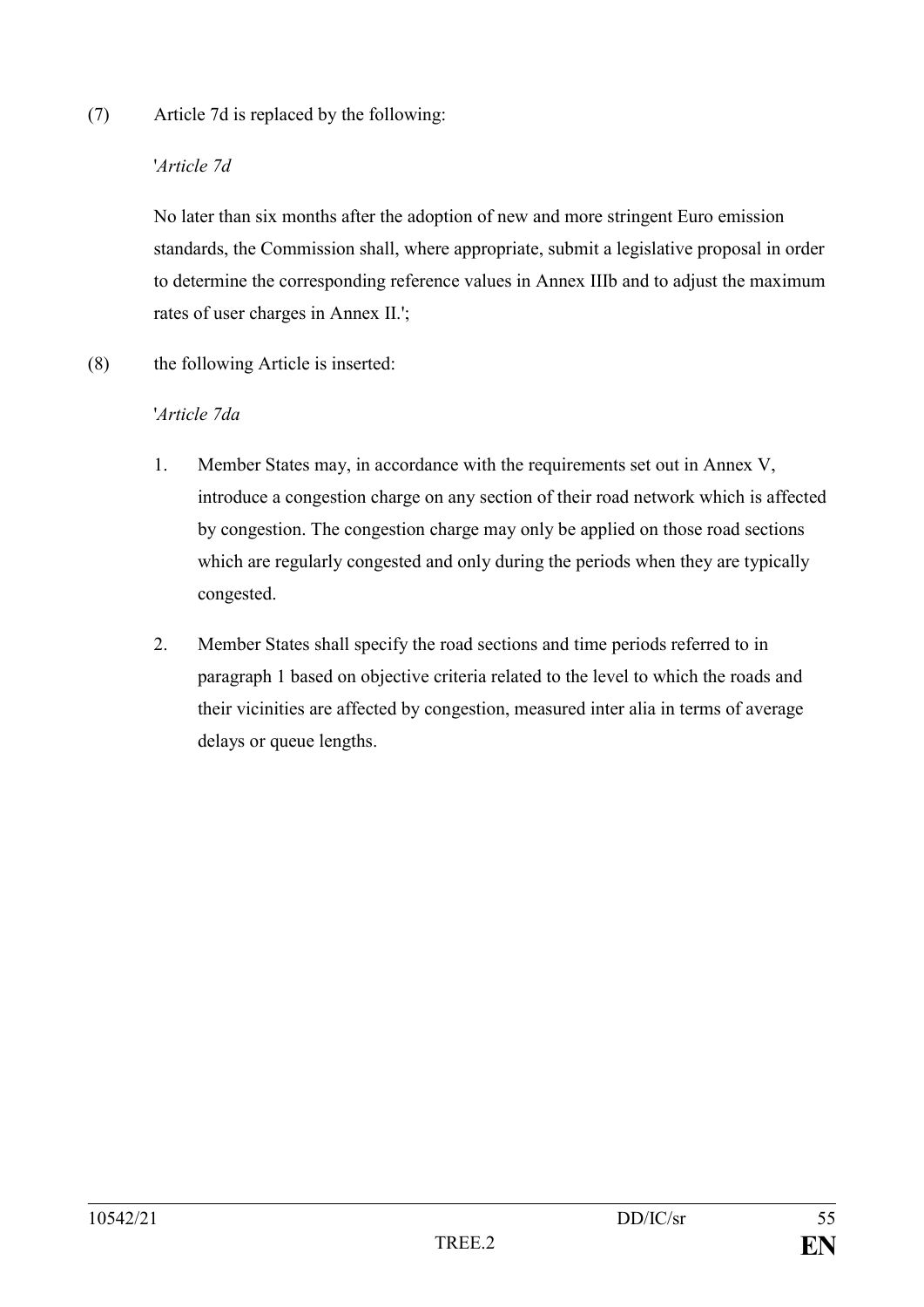- 3. A congestion charge imposed on any section of the road network shall apply in a non-discriminatory manner to all vehicle categories, in accordance with the standard equivalence factors set out in Annex V. Member States may, however, exempt, partially or fully, minibuses, buses and coaches from congestion charge for the promotion of collective transport and socio-economic development and territorial cohesion. Motor caravans, irrespective of their technically permissible maximum laden mass, shall not be treated as coaches and buses for the purpose of this paragraph.
- 4. The congestion charge shall be set in accordance with the minimum requirements referred to in Annex V. It shall reflect the costs imposed by a vehicle on other road users, and indirectly on society, and shall respect the reference values set out in Annex VI for any given road type. Where a Member State intends to apply congestion charges higher than the reference values set out in Annex VI, it shall notify the Commission in accordance with the requirements referred to in Annex V.

Revenues generated from congestion charges, or the equivalent in financial value of those revenues, shall be used to address the problem of congestion, or to develop sustainable transport and mobility in general.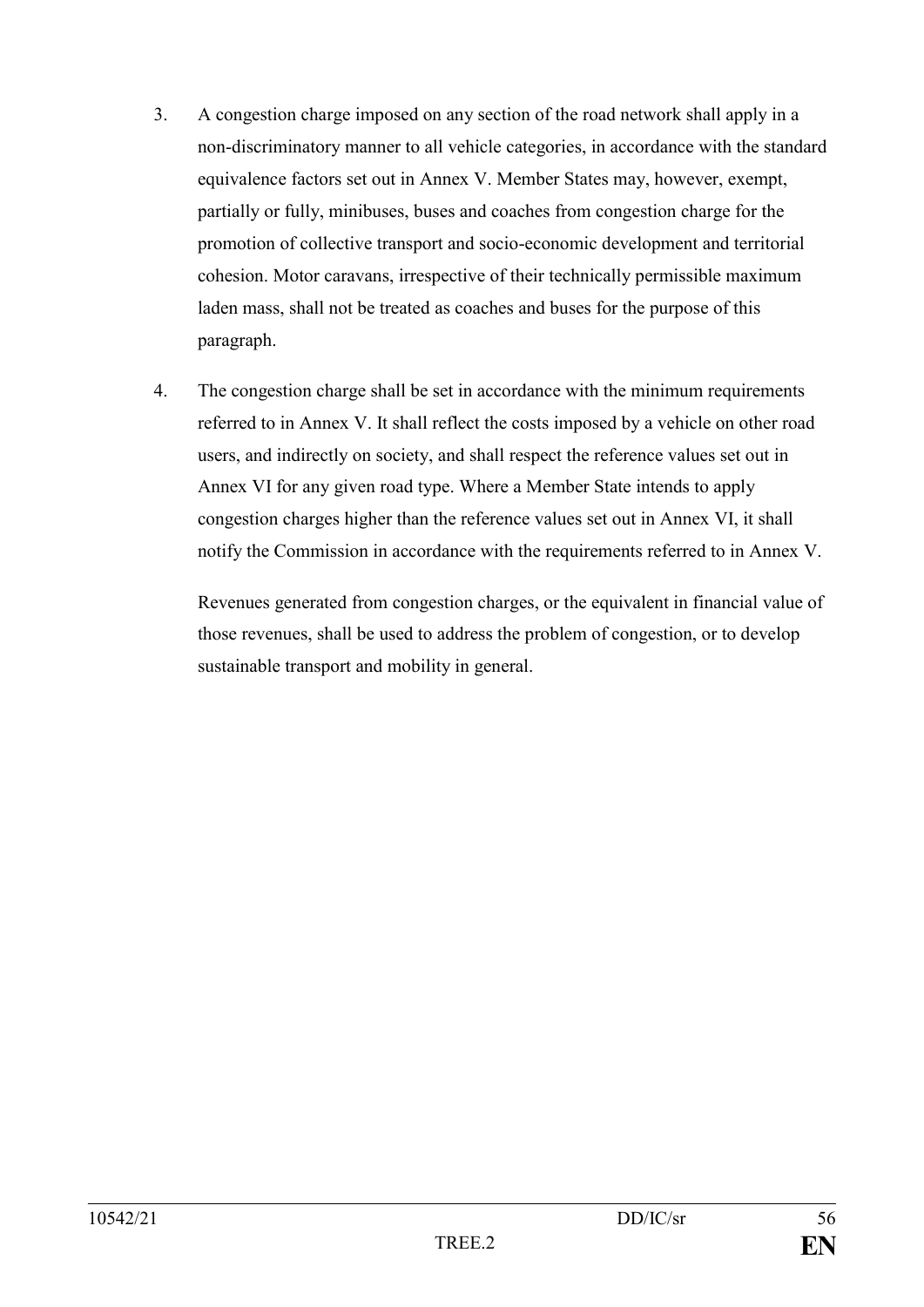Where such revenues are allocated to the general budget, a Member State shall be deemed to have applied the second subparagraph, if it implements financial support policies to address the problem of congestion or to develop sustainable transport and mobility which have a value equivalent to the revenues generated from congestion charges.

- 5. Member States shall put in place adequate mechanisms for monitoring the impact of congestion charges and for reviewing the level thereof. Each Member State shall review the level of charges regularly, at least every three years, to ensure that they do not exceed the costs of the congestion occurring in that Member State on the road sections subject to the congestion charge.';
- (9) in Article 7e, paragraphs 1 and 2 are replaced by the following:
	- '1. Member States shall calculate the maximum level of infrastructure charge for heavy-duty vehicles using a methodology based on the core calculation principles set out in Article 7b and Annex III.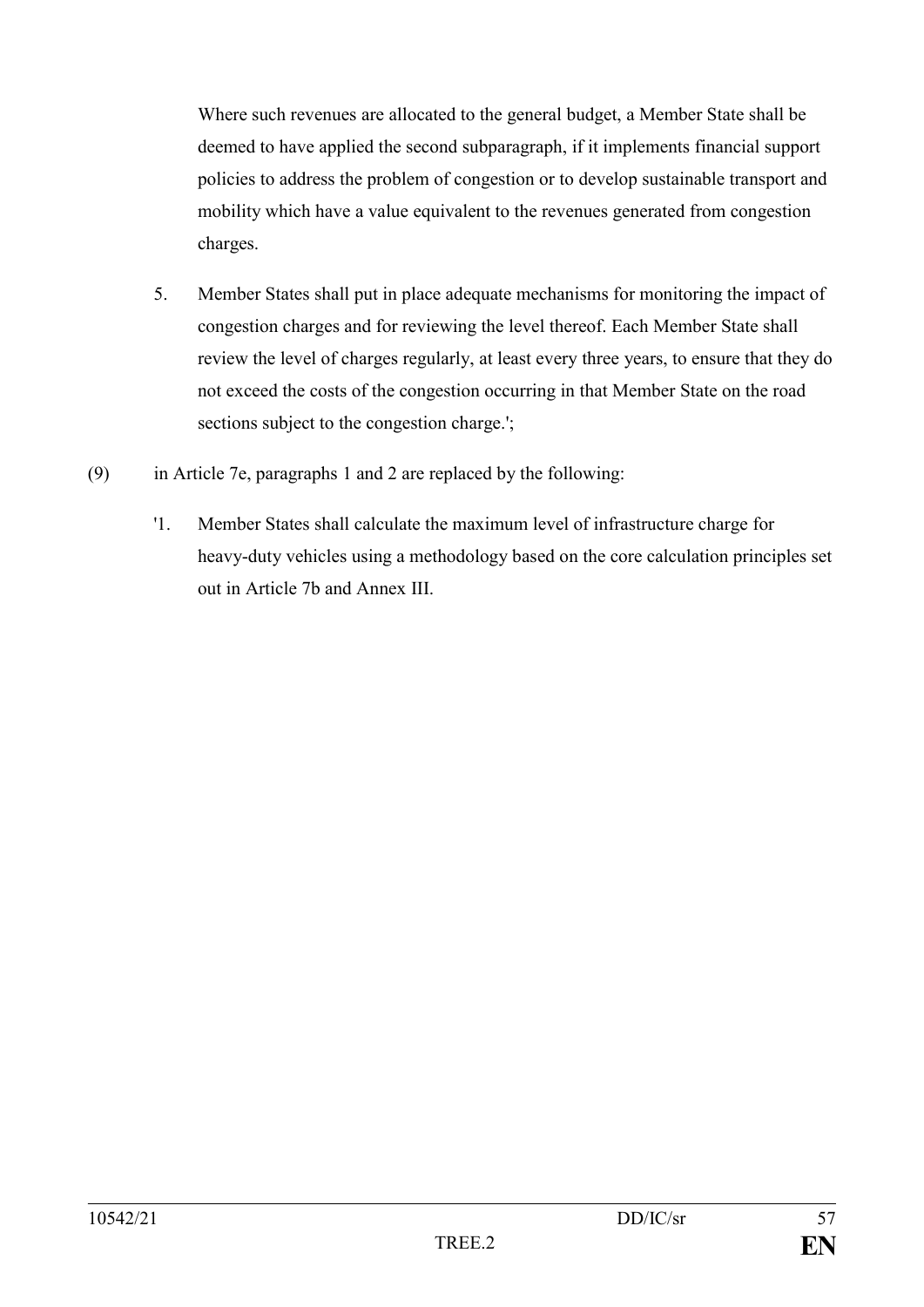- 2. For concession tolls, the maximum level of the infrastructure charge for heavy-duty vehicles shall be equivalent to, or less than, the level that would have resulted from the use of a methodology based on the core calculation principles set out in Article 7b and Annex III. The assessment of such equivalence shall be made on the basis of a reasonably long reference period appropriate to the nature of the concession contract.';
- (10) Articles 7f and 7g are replaced by the following:

# '*Article 7f*

- 1. After informing the Commission, a Member State may add a mark-up to the infrastructure charge levied on specific road sections which are regularly congested, or the use of which by vehicles causes significant environmental damage, where the following conditions are met:
	- (a) the revenue generated from the mark-up is invested in financing the development of transport services, or in the construction or maintenance of transport infrastructure of the core trans-European transport network which contribute directly to the alleviation of the congestion or environmental damage and which are located in the same corridor as the road section on which the mark-up is applied;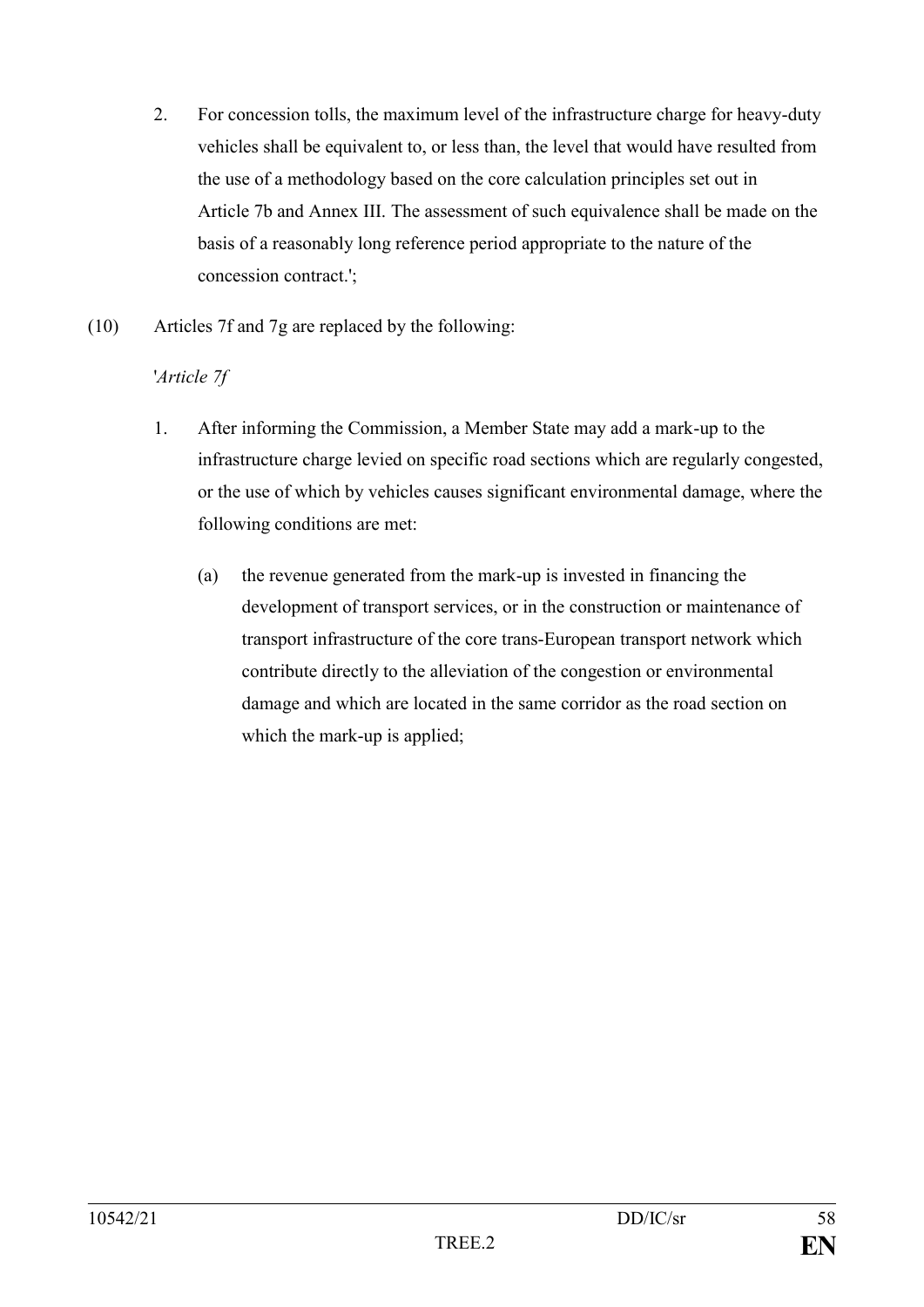- (b) the mark-up does not exceed 15 % of the weighted average infrastructure charge calculated in accordance with Article 7b(1) and Article 7e of this Directive, except where the revenue generated is invested in cross-border sections of a core network corridor identified in accordance with Chapter IV of Regulation (EU) No 1315/2013, in which case the mark-up may not exceed 25 % of that weighted average infrastructure charge, or, where two or more Member States apply a mark-up in the same corridor, in which case, upon agreement of all Member States which are part of that corridor and which neighbour the Member States in the territory of which the section of the corridor to which a mark-up is to be applied falls, that mark-up may exceed 25 % but may not exceed 50 % of that weighted average infrastructure charge;
- (c) the application of the mark-up does not result in unfair treatment of commercial traffic compared to other road users;
- (d) a description of the exact location of the mark-up and proof of a decision to finance transport infrastructure or transport services referred to in point (a) are submitted to the Commission in advance of the application of the mark-up;
- (e) the period for which the mark-up is to apply is defined and limited in advance and is consistent, in terms of the expected revenue to be raised, with the financial plans and cost-benefit analysis for the projects co-financed with the revenue from the mark-up.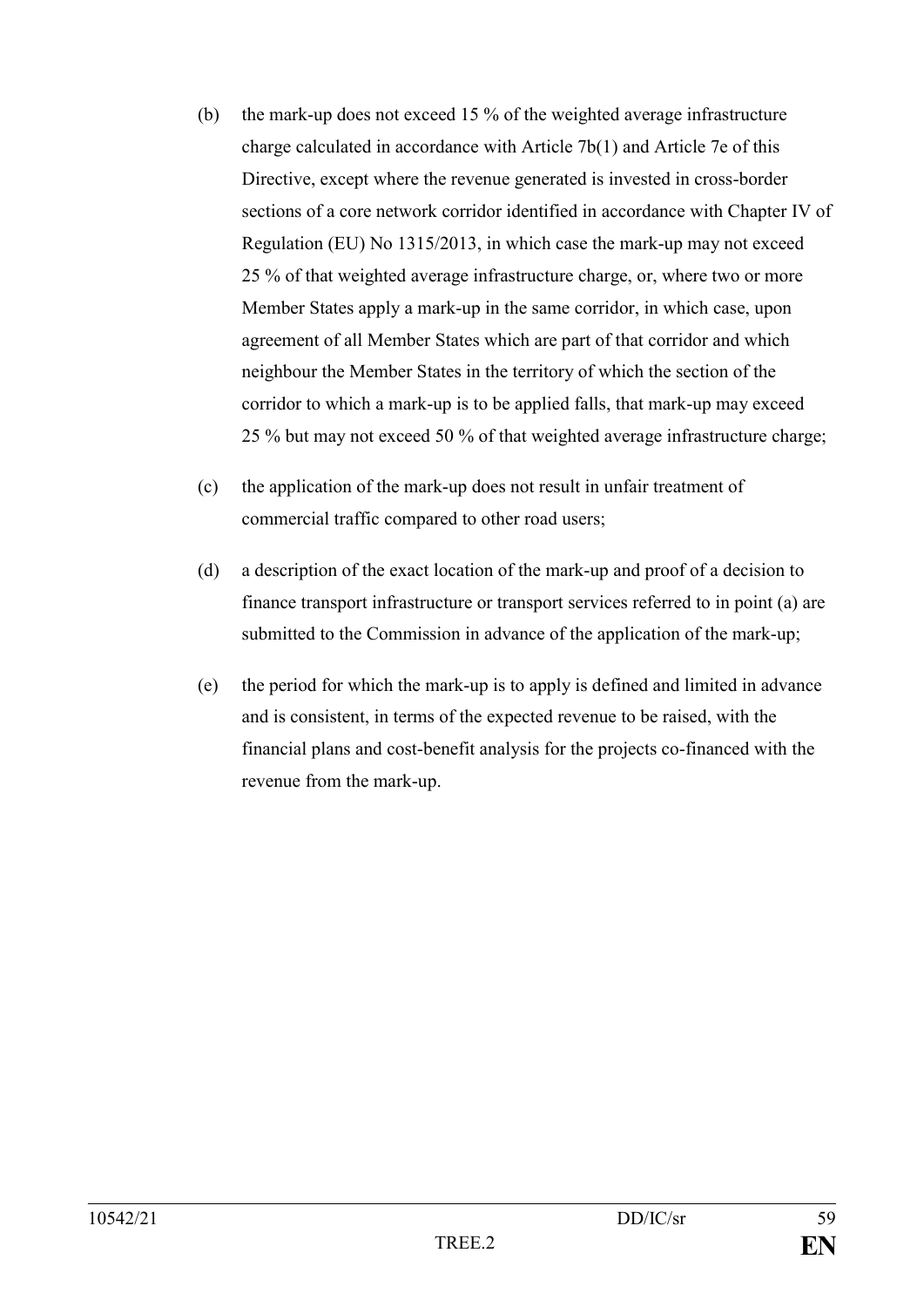- 2. In the case of a new cross-border project, a mark-up may only be added if all Member States involved in the project agree.
- 3. A mark-up may be applied to an infrastructure charge which has been varied in accordance with Article 7g, 7ga or 7gb.
- 4. After receiving the required information from a Member State intending to apply a mark-up, the Commission shall make that information available to the members of the Committee referred to in Article 9c. Where the Commission considers that the planned mark-up does not meet the conditions set out in paragraph 1 of this Article, or where it considers that the planned mark-up will have significant adverse effects on the economic development of peripheral regions, it may adopt implementing acts, to reject or request amendment of the plans for charges submitted by the Member State concerned. Those implementing acts shall be adopted in accordance with the examination procedure referred to in Article 9c(3).
- 5. A mark-up may not be applied on road sections on which a congestion charge is levied.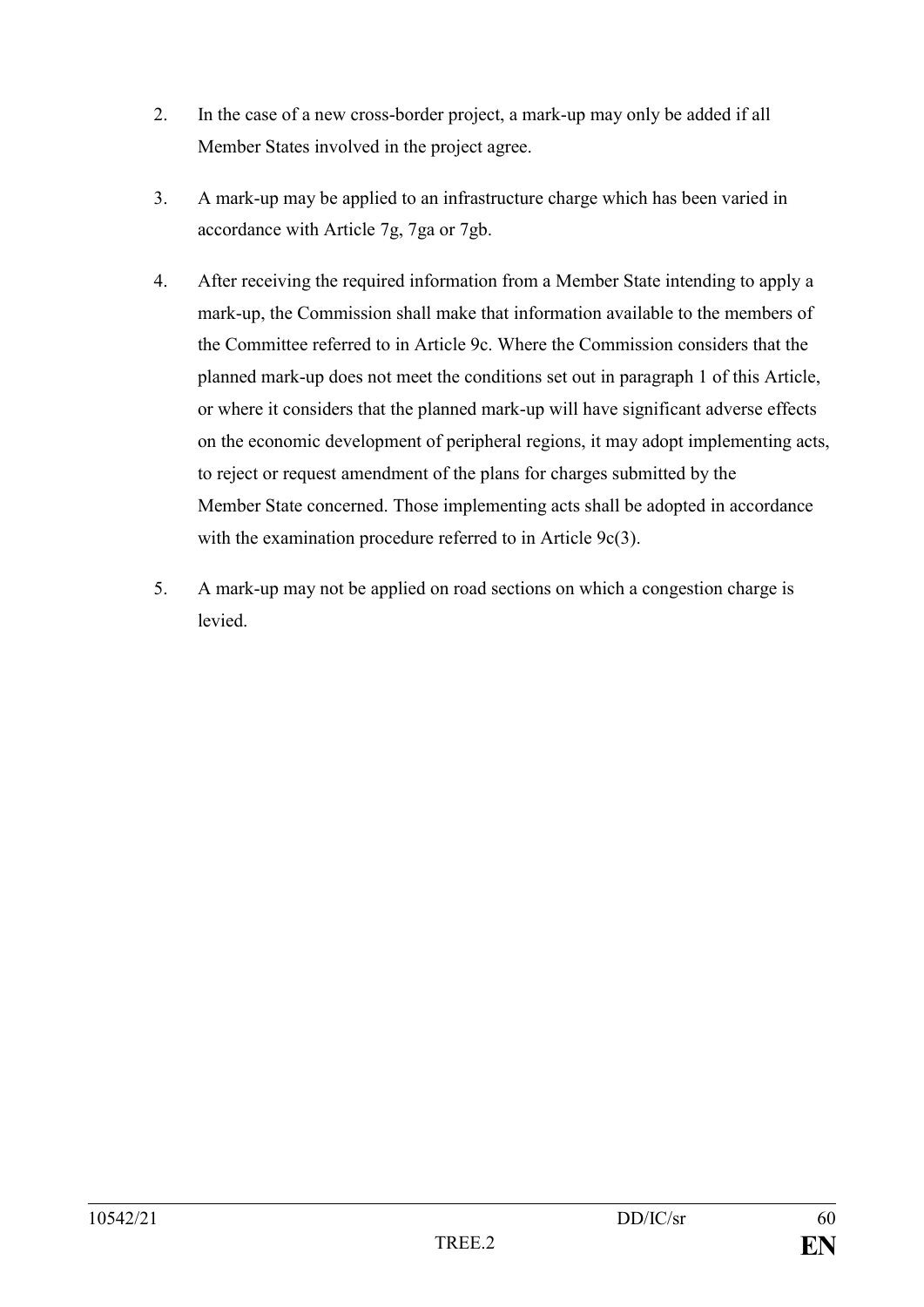# *Article 7g*

- 1. The infrastructure charge may be varied for the purpose of reducing congestion, minimising infrastructure damage and optimising the use of the infrastructure concerned or promoting road safety, where the following conditions are met:
	- (a) the variation is transparent, made public and available to all users on equal terms;
	- (b) the variation is applied according to the time of day, type of day or season;
	- (c) no infrastructure charge is more than 175 % above the maximum level of the weighted average infrastructure charge as referred to in Article 7b;
	- (d) the peak periods during which the higher infrastructure charges are levied for the purpose of reducing congestion do not exceed six hours per day;
	- (e) the variation is devised and applied in a transparent and revenue-neutral way on a road section affected by congestion by offering reduced toll rates for road users who travel during off-peak periods and increased toll rates for road users who travel during peak hours on the same road section;
	- (f) no congestion charge is levied on the road section concerned.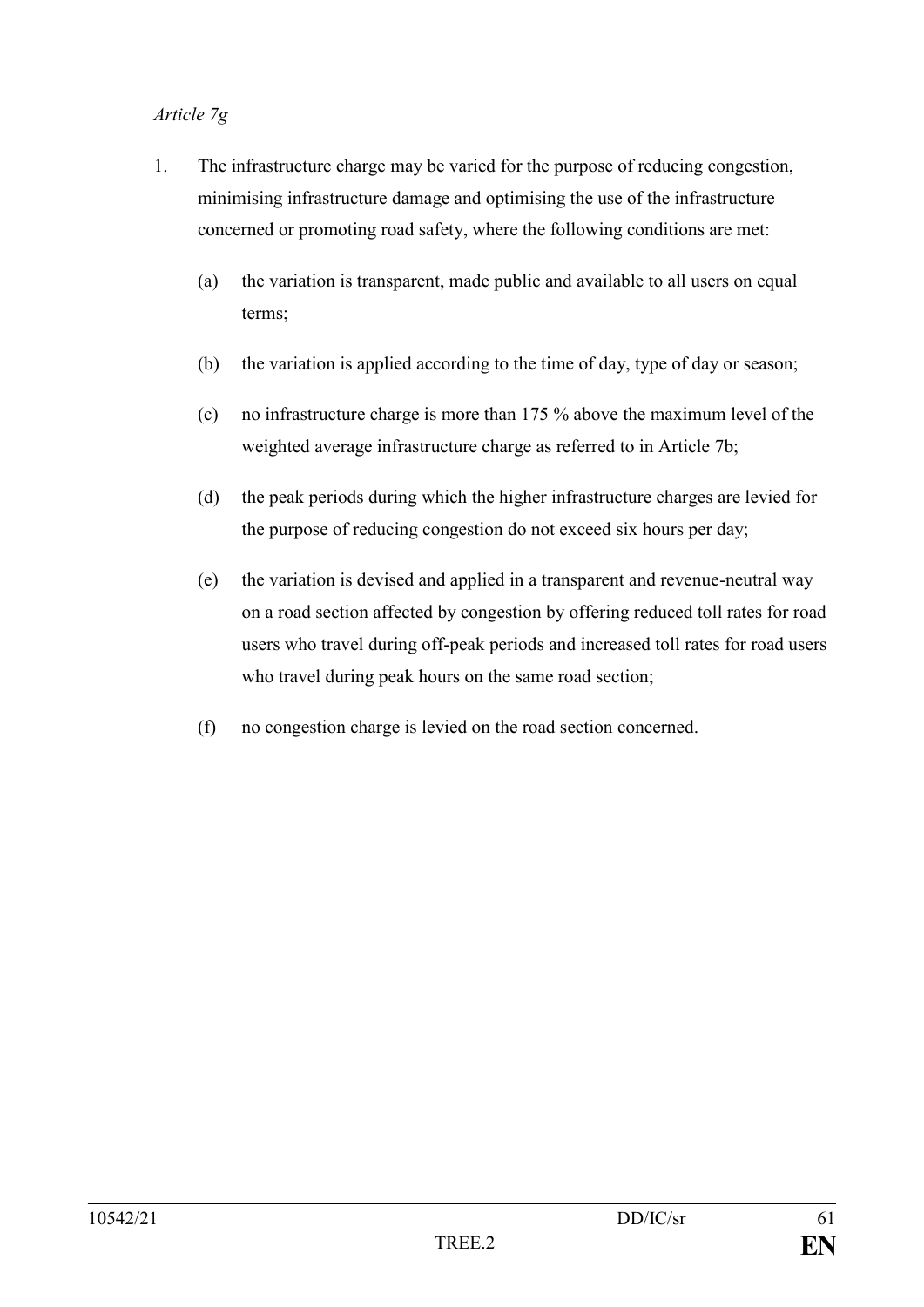A Member State wishing to introduce such variation or changing an existing one shall inform the Commission thereof and provide it with the information necessary to assess whether the conditions are fulfilled.

2. Until the variation of infrastructure charges and user charges referred to in Article 7ga is applied, in respect of heavy-duty vehicles, Member States shall vary the infrastructure charge according to the Euro emission class of the vehicle in such a way that no infrastructure charge is more than 100% above the same charge for equivalent vehicles meeting the strictest Euro emission standards. Once infrastructure charges and user charges are varied pursuant to Article 7ga, Member States may discontinue the variation according to the Euro emission class.

By way of derogation from the first subparagraph, a Member State may decide not to apply the requirement of varying the infrastructure charge where any of the following applies:

- (a) it would seriously undermine the coherence of the tolling systems in its territory;
- (b) it would not be technically practicable to introduce such differentiation in the tolling system concerned;
- (c) it would lead to diversion of the most polluting vehicles with negative impacts on road safety and public health;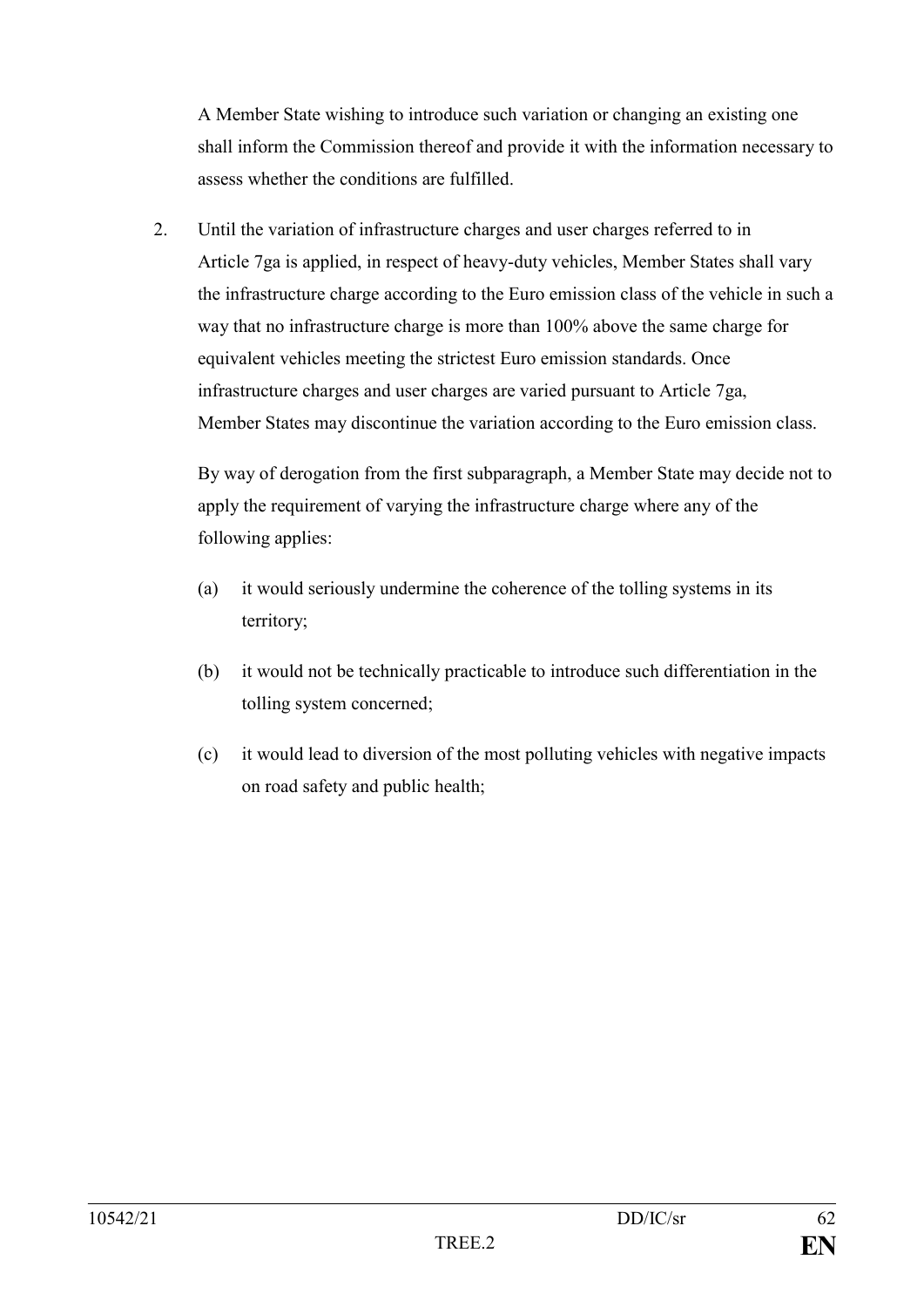(d) the toll includes an external-cost charge for air pollution.

Any such derogations or exemptions shall be notified to the Commission.

- 3. The variations referred to in this Article shall not be designed to generate additional revenues.';
- (11) the following Articles are inserted:

# '*Article 7ga*

1. Member States shall vary infrastructure charges and user charges for heavy-duty vehicles in accordance with this Article.

Member States shall apply that variation to the sub-groups of heavy-duty vehicles covered by Article 2(1), points (a) to (d), of Regulation (EU) 2019/1242, at the latest two years after the publication of the reference  $CO<sub>2</sub>$  emissions for those vehicle sub-groups in the implementing acts adopted in accordance with Article 11(1) of that Regulation.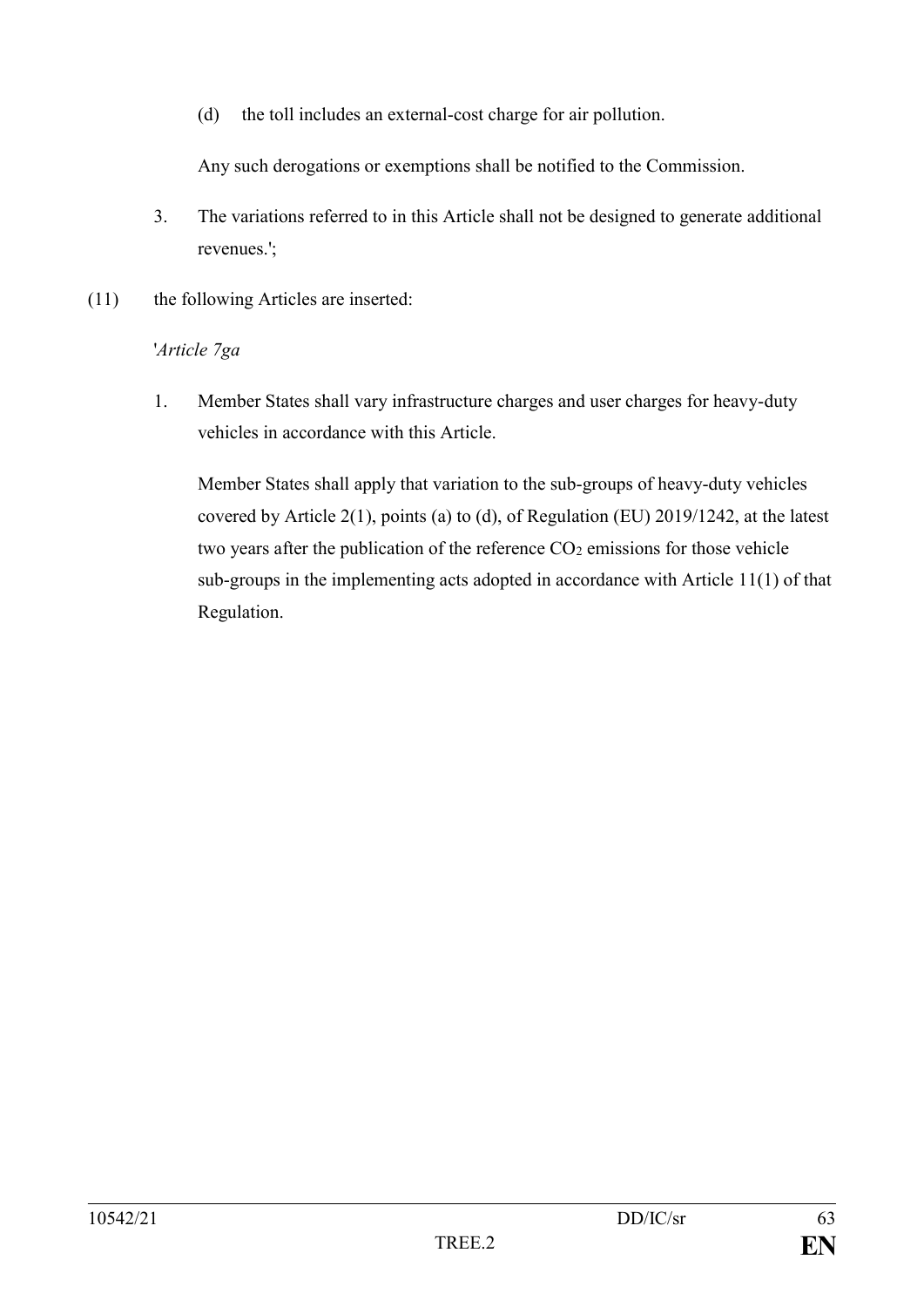For CO<sub>2</sub> emission classes 1, 4 and 5, referred to in paragraph 2 of this Article, that variation shall apply to the groups of heavy-duty vehicles not covered by Article 2(1), points (a) to (d), of Regulation (EU) 2019/1242, at the latest two years following the publication of the reference  $CO<sub>2</sub>$  emissions in implementing acts adopted pursuant to paragraph 7 of this Article, for the relevant group. Where point 5.1 of Annex I to Regulation (EU) 2019/1242 is amended by a Union legislative act in such a way as to cover the reference  $CO<sub>2</sub>$  emissions relevant for a group of heavy-duty vehicles, such reference  $CO<sub>2</sub>$  emissions shall no longer be determined pursuant to paragraph 7 of this Article but in accordance with point 5.1 of Annex I to that Regulation.

Where emission reduction trajectories for groups of heavy-duty vehicles not covered by Article 2(1), points (a) to (d), of Regulation (EU) 2019/1242, are determined by a Union legislative act amending point 5.1 of Annex I to that Regulation, the variations for CO<sup>2</sup> emission classes 2 and 3, as defined in paragraph 2 of this Article shall apply from the date of entry into force of the new emission reduction trajectories.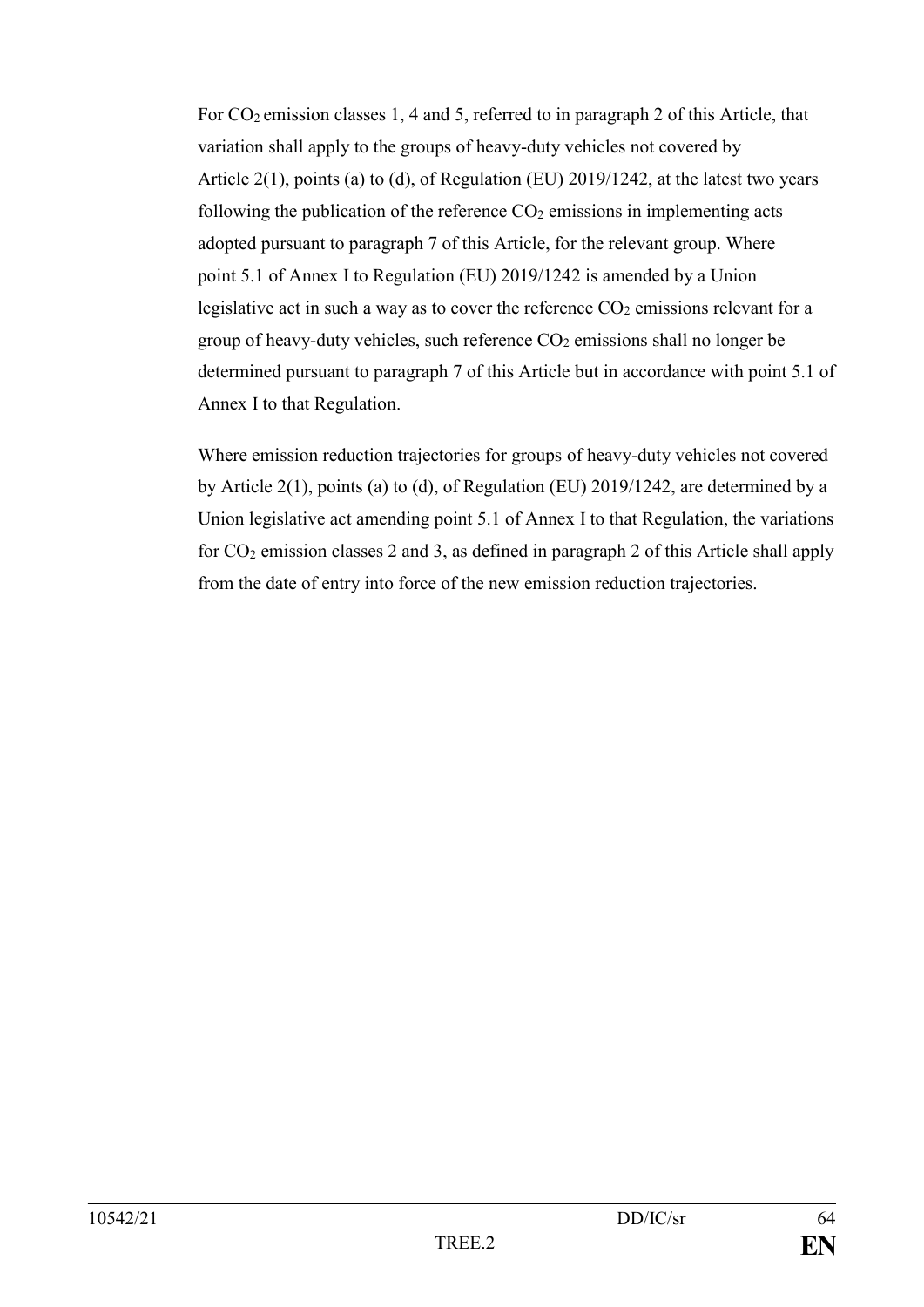Without prejudice to the reduction of rates provided for in paragraph 3, Member States may provide for reduced rates of infrastructure or user charges, or exemptions to pay infrastructure or user charges for zero emission vehicles of any vehicle group from … [the date of entry into force of this amending Directive] until 31 December 2025. From 1 January 2026, such reductions shall be limited to 75 % compared to the charge applicable to  $CO<sub>2</sub>$  emission class 1, as defined in paragraph 2.

- 2. Without prejudice to paragraph 1, Member States shall establish for each type of heavy-duty vehicle the following  $CO<sub>2</sub>$  emission classes:
	- (a)  $CO_2$  emission class 1 vehicles that do not belong to any of the  $CO_2$  emission classes referred to under points (b) to (e);
	- (b)  $CO<sub>2</sub>$  emission class 2 vehicles of the vehicle sub-group sg registered for the first time in the reporting period of the year Y with  $CO<sub>2</sub>$  emissions more than 5 % below the emission reduction trajectory for the reporting period of the year Y and the vehicle sub-group sg but not belonging to any of the  $CO<sub>2</sub>$  emission classes referred to under points (c), (d) and (e);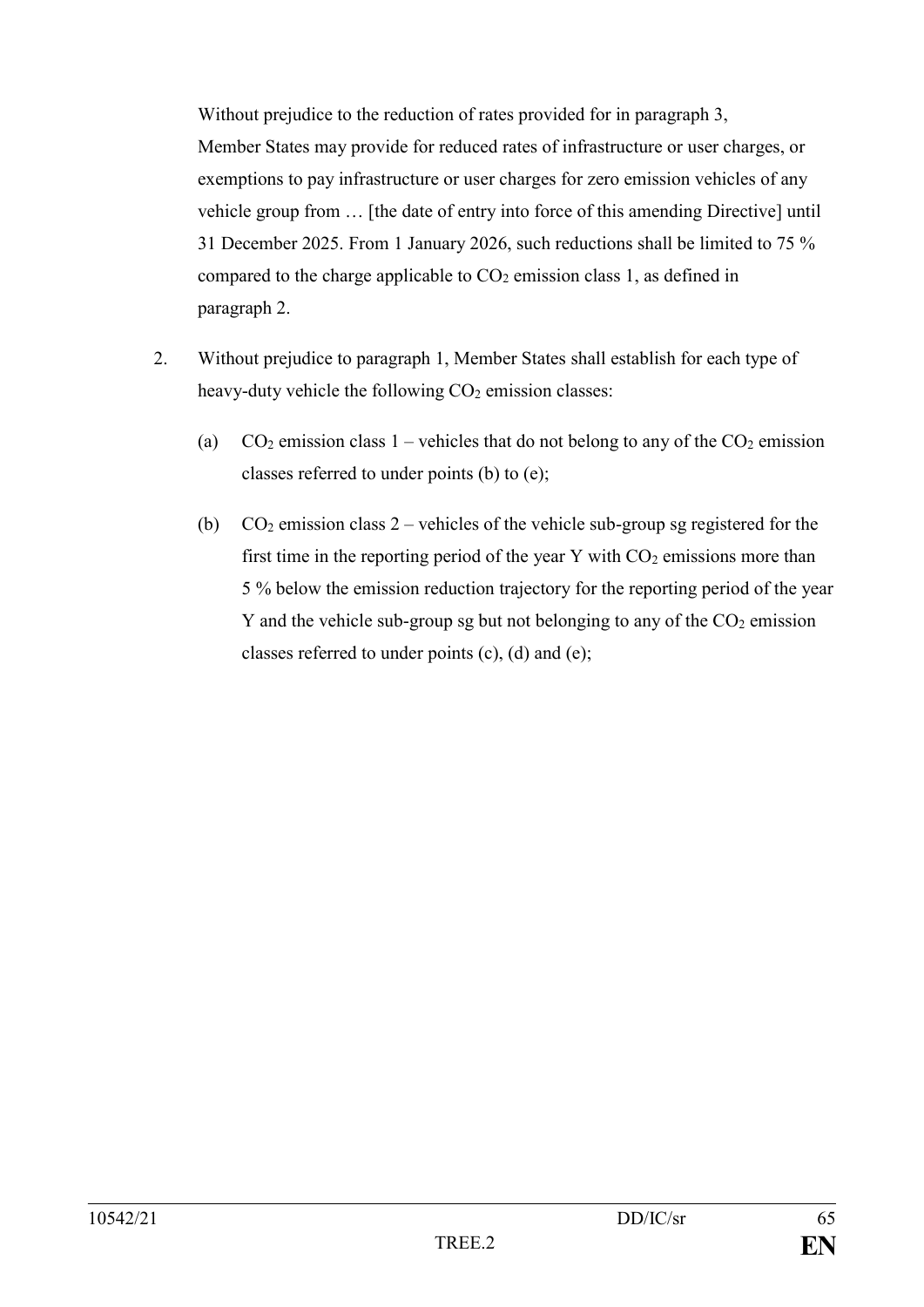- (c)  $CO<sub>2</sub>$  emission class 3 vehicles of the vehicle sub-group sg registered for the first time in the reporting period of the year Y with  $CO<sub>2</sub>$  emissions more than 8 % below the emission reduction trajectory for the reporting period of the year Y and the vehicle sub-group sg not belonging to any of the  $CO<sub>2</sub>$  emission classes referred to under points (d) and (e);
- (d)  $CO<sub>2</sub> emission class 4 low-emission heavy-duty vehicles;$
- (e)  $CO<sub>2</sub>$  emission class  $5$  zero-emission vehicles.

Member States shall ensure that the classification of a vehicle belonging to  $CO<sub>2</sub>$ emission class 2 or 3 is reassessed every six years after the date of its first registration and that, where relevant, the vehicle is reclassified in the relevant emission class on the basis of the thresholds applicable at that time. Reclassification shall, with regard to a user charge, take effect at the latest on its first day of validity on or after the day of that reclassification.

- 3. Without prejudice to paragraph 1, reduced charges shall apply to vehicles in CO<sup>2</sup> emission classes 2, 3, and 4 and 5, as follows:
	- (a)  $CO_2$  emission class  $2 5\%$  to 15% reduction compared to the charge applicable for  $CO<sub>2</sub>$  emission class 1;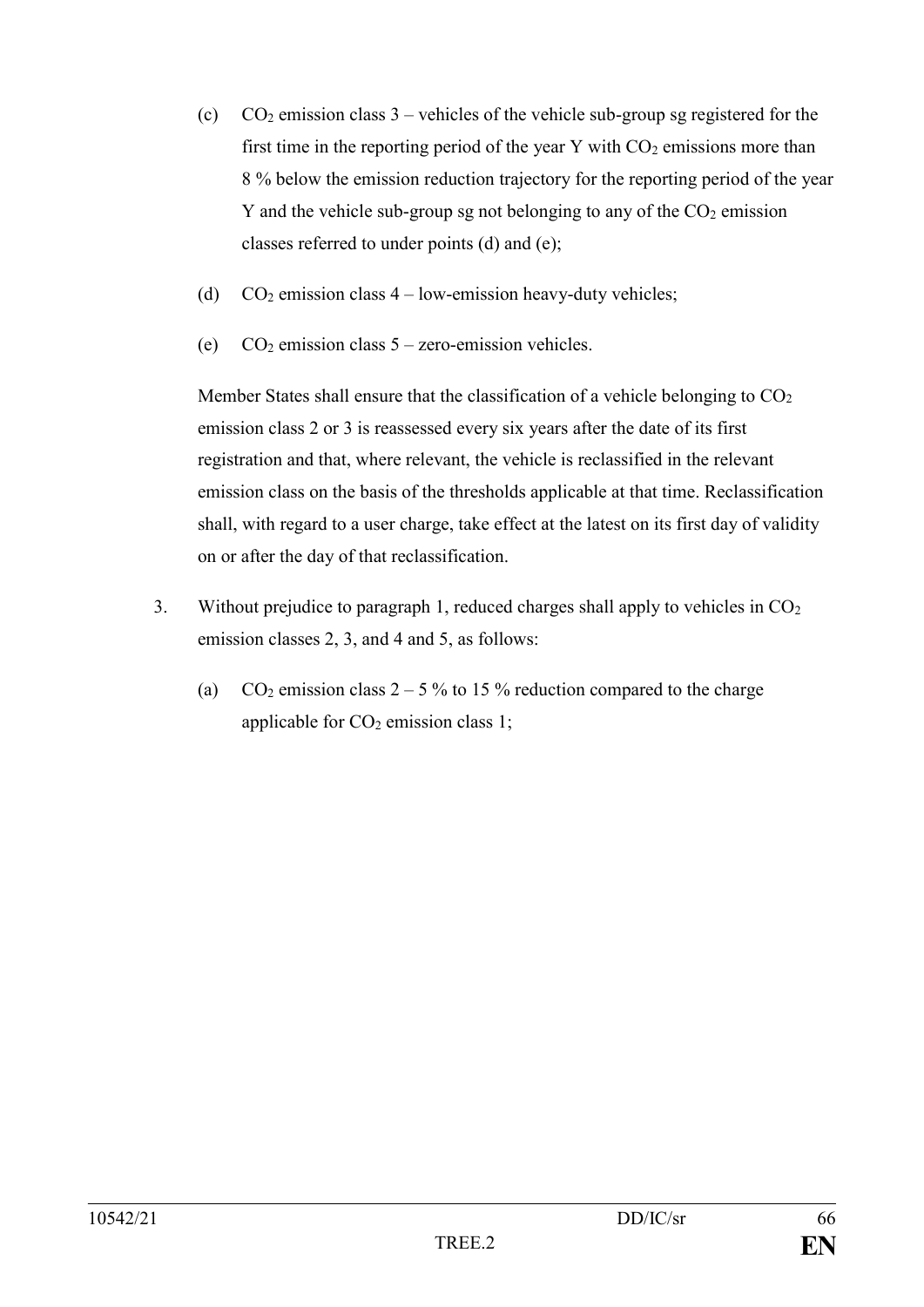- (b)  $CO_2$  emission class  $3 15\%$  to 30 % reduction compared to the charge applicable for  $CO<sub>2</sub>$  emission class 1;
- (c)  $CO_2$  emission class  $4 30\%$  to 50 % reduction compared to the charge applicable for  $CO<sub>2</sub>$  emission class 1;
- (d) CO<sub>2</sub> emission class  $5 50\%$  to 75 % reduction compared to the charge applicable for  $CO<sub>2</sub>$  emission class 1.

Where the infrastructure charge or the user charge is also varied according to the Euro emission class, the reductions referred to in the first subparagraph shall apply as compared to the charge applied to the strictest Euro emission standards.

- 4. The variations referred to in this Article shall not be designed to generate additional revenues.
- 5. By way of derogation from paragraph 1, a Member State may decide not to apply the requirement of varying the infrastructure charge in accordance with paragraph 2 where an external-cost charge for  $CO<sub>2</sub>$  emissions is levied and varied according to the reference values of the external-cost charge for  $CO<sub>2</sub>$  emissions in Annex IIIc.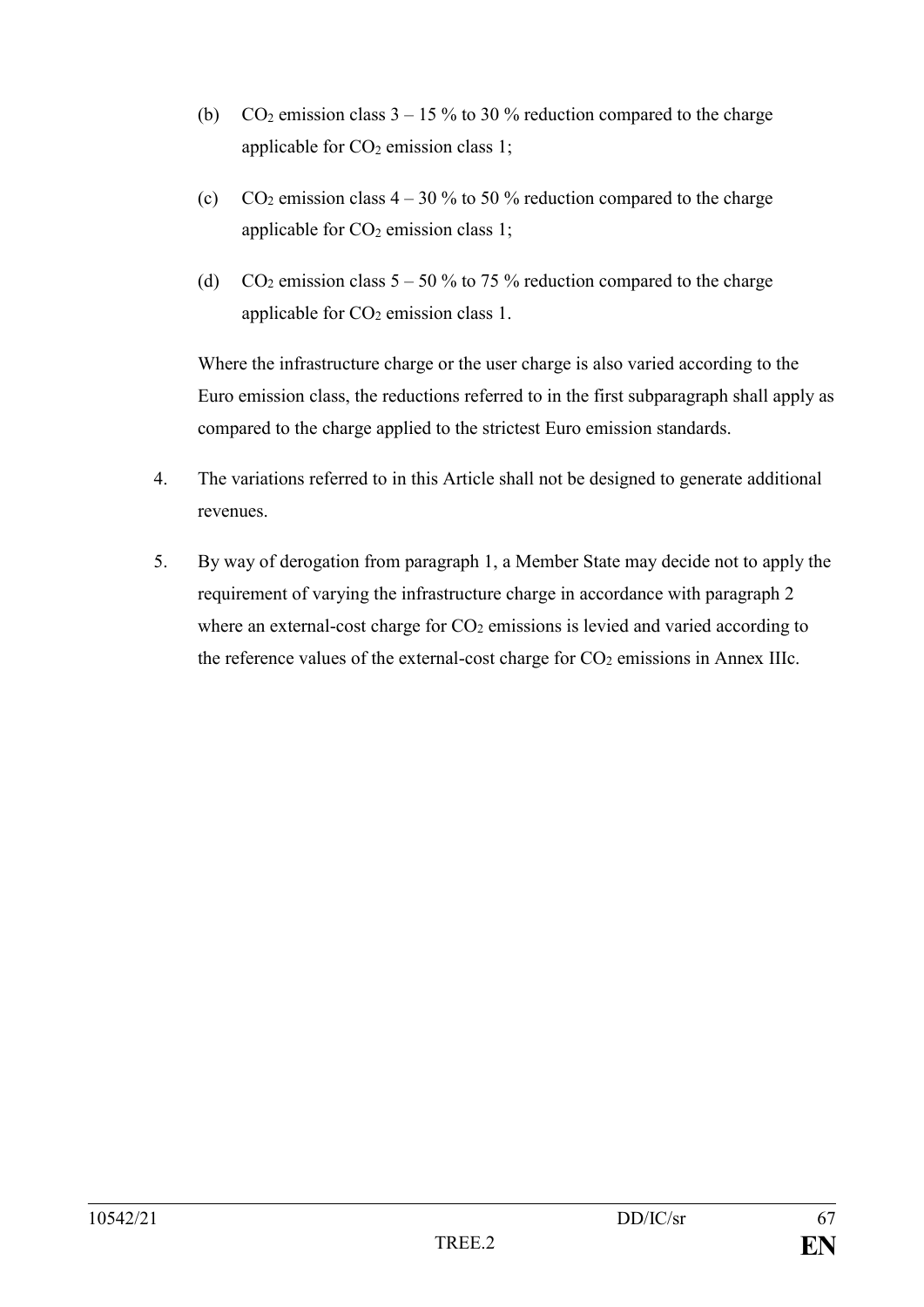- 6. On road sections where a vehicle is operated without  $CO<sub>2</sub>$  emissions in a verifiable manner, Member States may apply to that vehicle reduced charges in accordance with CO<sub>2</sub> emission class 5. Member States that make use of that option shall apply the charges applicable to  $CO<sub>2</sub>$  emission class 1 to that vehicle on other road sections.
- 7. The Commission shall adopt implementing acts to specify the reference  $CO<sub>2</sub>$ emissions for the vehicle groups not covered by Article 2(1), points (a) to (d), of Regulation (EU) 2019/1242.

Those implementing acts shall reproduce the data relevant for each vehicle groups published in the report referred to in Article 10 of Regulation (EU) 2018/956. The Commission shall adopt those implementing acts at the latest six months after the publication of the relevant report referred to in Article 10 of Regulation (EU) 2018/956.

8. By … [5 years after the date of entry into force of this amending Directive], the Commission shall assess the implementation and effectiveness of the variation of charges based on  $CO<sub>2</sub>$  emissions referred to in this Article, as well as whether it is still necessary and its coherence with Directives 2003/87/EC and 2003/96/EC. Based on that assessment, the Commission shall, where appropriate, submit a legislative proposal to amend the relevant provisions of this Directive on the variation of charges on the basis of  $CO<sub>2</sub>$  emissions.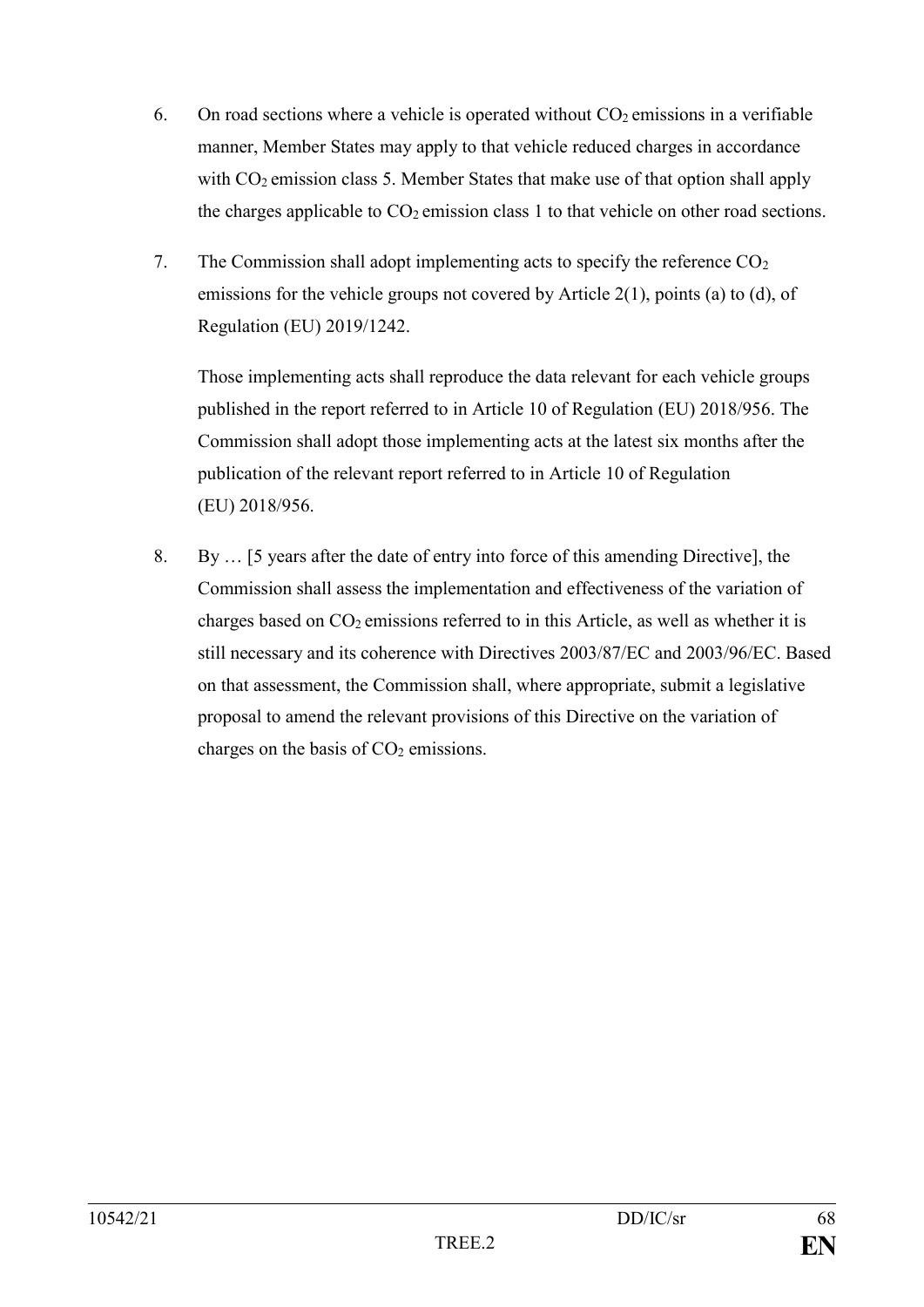- 9. The Commission shall, every five years, after … [the date of entry into force of this amending Directive], review the maximum rates for the user charges in Annex II and the reduction levels referred to in paragraph 3, and, where appropriate, submit a legislative proposal, based on the results of that review process, to amend those provisions.
- 10. Every 30 months after … [the date of entry into force of this amending Directive], the Commission shall draw up a report assessing the appropriateness of the thresholds for  $CO_2$  emission classes 2 and 3 referred to in Article 7ga(2), points (b) and (c), of this Directive in relation to the reference emissions published in accordance with Article 11(1) of Regulation (EU) 2019/1242 or to the  $CO<sub>2</sub>$  emissions reported in accordance with Regulation (EU) 2018/956, and where appropriate submit a legislative proposal to amend those thresholds based on the results of that assessment.
- 11. The application of the variation of charges based on  $CO<sub>2</sub>$  emissions referred to in this Article shall not be mandatory where another Union road transport fuel carbonpricing measure applies.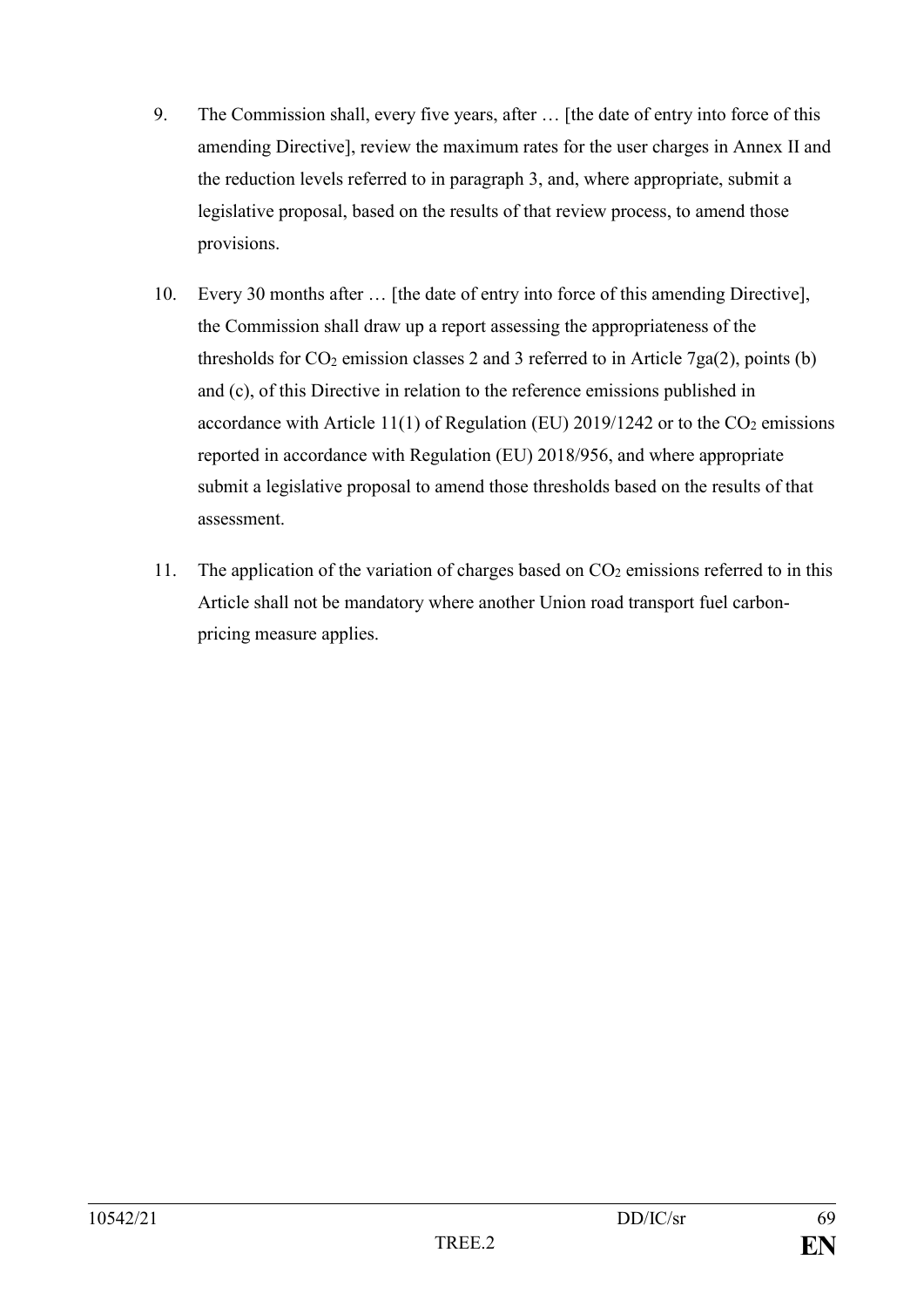### *Article 7gb*

1. Member States may differentiate tolls and user charges for light-duty vehicles according to the environmental performance of the vehicle determined by the specific CO<sub>2</sub> emissions combined, or weighted combined, recorded in entry 49 of the certificate of conformity of the vehicle, and by the Euro emission performance.

Without prejudice to paragraph 2 of this Article, lower rates of tolls and user charges shall apply for passenger cars, minibuses and light commercial vehicles that meet both of the following conditions:

- (a) their specific  $CO<sub>2</sub>$  emissions, determined in accordance with Commission Regulation (EU) 2017/1151**\*** , shall be zero or shall be below the following levels:
	- (i) for the period 2021 to 2024, the EU fleet-wide targets $_{2021}$  determined in accordance with Part A, point 6, and Part B, point 6, of Annex I to Regulation (EU) 2019/631 of the European Parliament and of the Council**\*\***;
	- (ii) for the period 2025 to 2029, the EU fleet-wide targets determined in accordance with Part A, point 6.1.1, and Part B, point 6.1.1, of Annex I to Regulation(EU) 2019/631;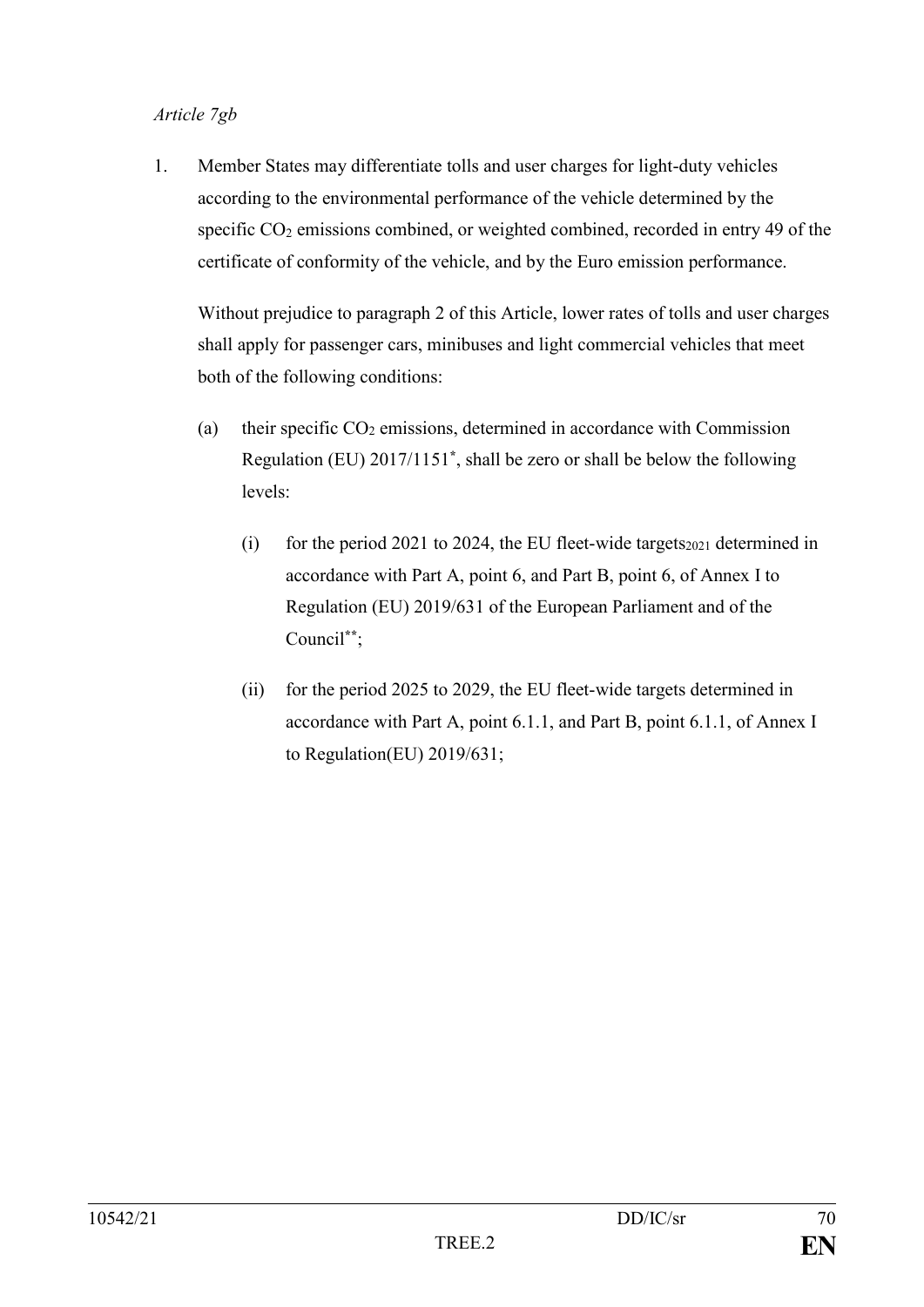- (iii) for the period 2030 onwards, the EU fleet-wide targets determined in accordance with Part A, point 6.1.2, and Part B, point 6.1.2, of Annex I to Regulation(EU) 2019/631;
- (b) their pollutant emissions, determined in accordance with Regulation (EU) 2017/1151, shall be as specified in the Table of Annex VII to this Directive. Member States may apply the reduction for zero-emission vehicles referred to in Annex VII to this Directive without applying reductions for the other emissions performance categories referred to in that Annex.
- 2. From 1 January 2026, where technically practicable, Member States shall vary the tolls and the annual rate of the user charges for vans and minibuses according to the environmental performance of the vehicle, in accordance with the rules set out in Annex VII. For that purpose, the provisions of the second subparagraph of paragraph 1 shall be indicative.

Where Member States choose to apply different emission performance criteria or levels of reduction to those set out in paragraph 1, or choose to include different or additional criteria, they shall notify the Commission of their choices and justify them, at least six months before the introduction of any variation.

However, Member States may choose to apply reductions to zero-emission vehicles only, without applying any variation to other vehicles and without notifying the Commission.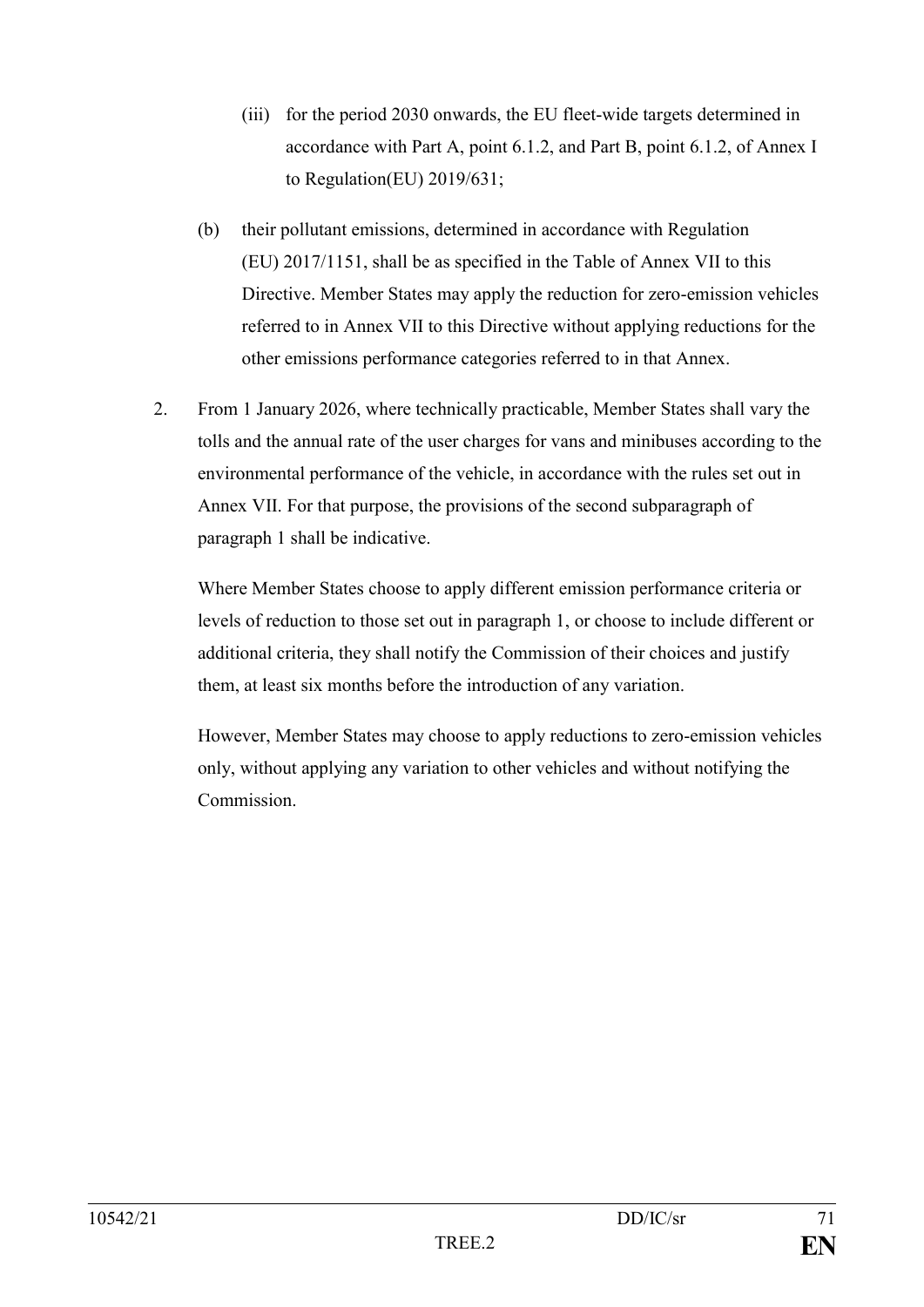- 3. Subject to the conditions set out in paragraphs 1 and 2, Member States may take into account an improvement in the environmental performance of the vehicle which is linked to that vehicle's conversion to alternative fuels.
- 4. Member States may adopt exceptional measures for the purpose of charging vehicles of historical interest.
- 5. The variations referred to in this Article shall not be designed to generate additional revenues.

 $\overline{\phantom{a}}$  , where  $\overline{\phantom{a}}$ 

**<sup>\*</sup>** Commission Regulation (EU) 2017/1151 of 1 June 2017 supplementing Regulation (EC) No 715/2007 of the European Parliament and of the Council on type-approval of motor vehicles with respect to emissions from light passenger and commercial vehicles (Euro 5 and Euro 6) and on access to vehicle repair and maintenance information, amending Directive 2007/46/EC of the European Parliament and of the Council, Commission Regulation (EC) No 692/2008 and Commission Regulation (EU) No 1230/2012 and repealing Commission Regulation (EC) No 692/2008 (OJ L 175, 7.7.2017, p. 1).

**<sup>\*\*</sup>** Regulation (EU) 2019/631 of the European Parliament and of the Council of 17 April 2019 setting  $CO<sub>2</sub>$  emission performance standards for new passenger cars and new light commercial vehicles, and repealing Regulations (EC) No 443/2009 and (EU) No 510/2011 (OJ L 111, 25.4.2019, p. 13).';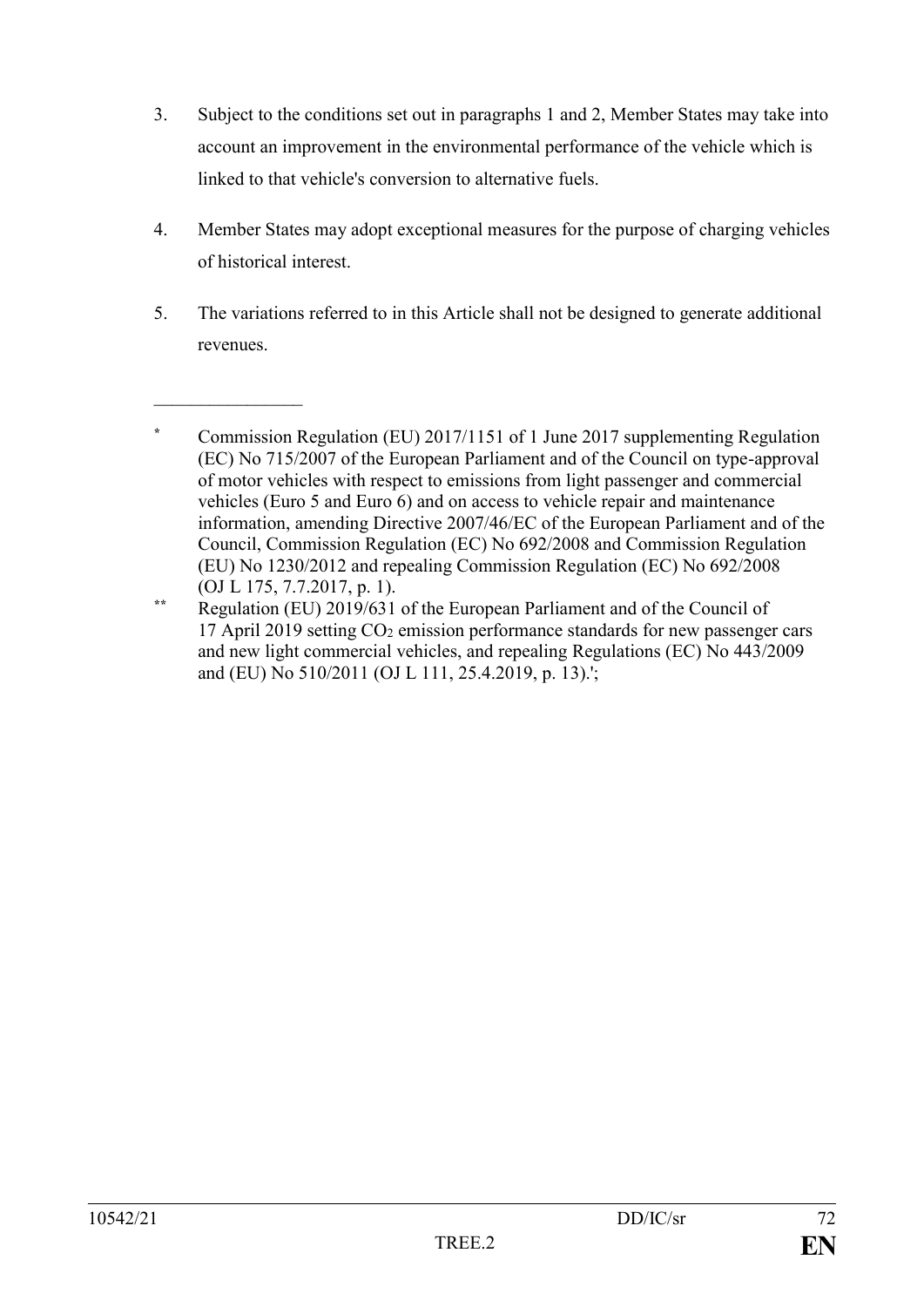- (12) Article 7h is amended as follows:
	- (a) paragraph 1 is amended as follows:
		- (i) the introductory wording is replaced by the following:
			- '1. At least six months before the implementation of a new or substantially amended infrastructure charge tolling arrangement, Member States shall send to the Commission:';
		- (ii) in point (a), the following indent is added:
			- '– where applicable, clear information on the main characteristics of the electronic road toll system, including on interoperability;';
	- (b) the following paragraph is inserted:
		- '1a. When sending information to the Commission in accordance with paragraph 1, a Member State may include information on more than one amendment to an infrastructure charge tolling arrangement. Where the Commission has already been informed of an amendment, the Member State shall be deemed to have already fulfilled the information requirements of paragraph 1 and that amendment may be implemented without informing the Commission further.';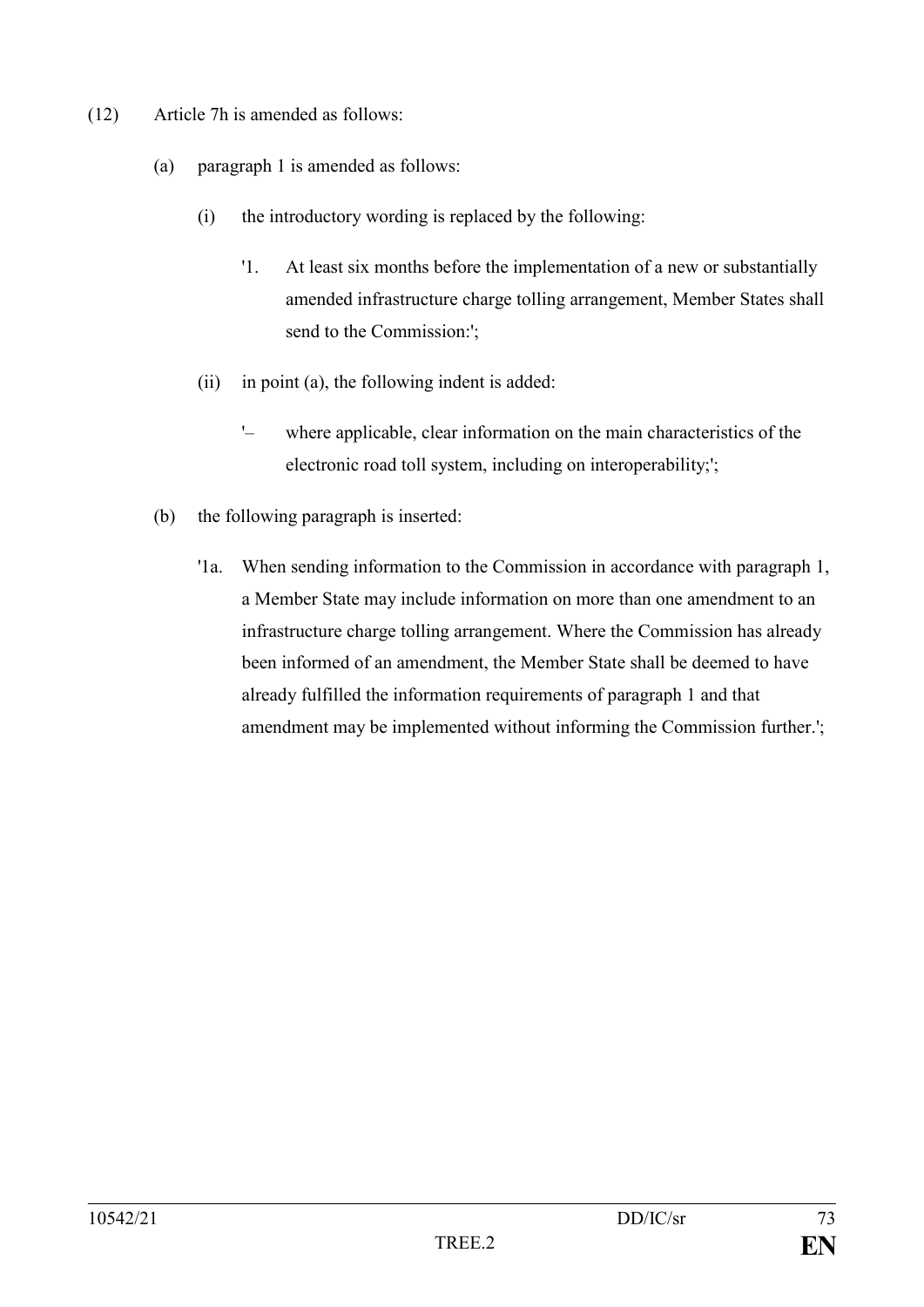- (c) paragraph 3 is replaced by the following:
	- '3. Before the implementation of a new or substantially amended external-cost charge or congestion charge tolling arrangement, Member States shall inform the Commission about the network concerned, the rates per vehicle category and emission class that are envisaged and, where applicable, shall notify the Commission in accordance with Annex IIIa, point 2, or Annex V, point 2.';
- (d) paragraph 4 is deleted;
- (13) Article 7i is amended as follows:
	- (a) in paragraph 2, points (b) and (c) are replaced by the following:
		- '(b) such discounts or reductions reflect actual savings in administrative costs of the treatment of frequent users compared to occasional users;
		- (c) reductions do not exceed 13 % of the infrastructure charge paid by equivalent vehicles not eligible for the discount or reduction.';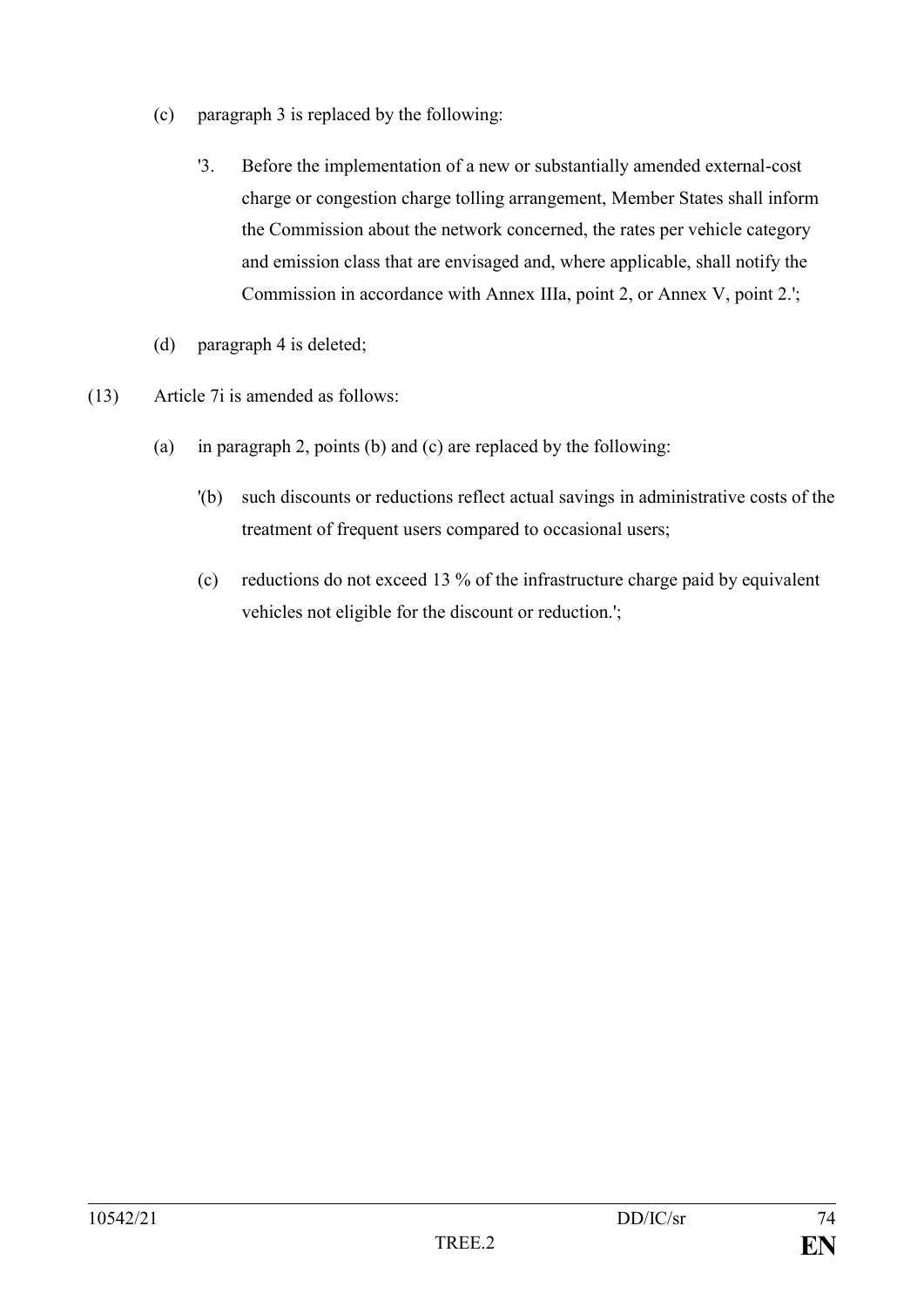- (b) the following paragraph is inserted:
	- '2a. Member States may provide for discounts or reductions in the infrastructure charge for passenger cars for frequent users, in particular in areas in which settlement is dispersed and on the outskirts of cities. Reduction in revenues due to discount granted to frequent users shall not be imposed on less frequent users.';
- (c) paragraph 3 is replaced by the following:
	- '3. Subject to the conditions provided for in Article  $7g(1)$ , point (b), and in Article 7g(3) of this Directive, toll rates may, for major projects of the core trans-European transport network, the maps of which are identified in Annex I to Regulation (EU) No 1315/2013, be subject to other forms of variation in order to secure the commercial viability of such projects where they are exposed to direct competition with other modes of transport. The resulting charging structure shall be linear and proportionate. Its details shall be made public, and it shall be available to all users on equal terms. It shall not lead to additional costs being passed on to other users in the form of higher tolls.';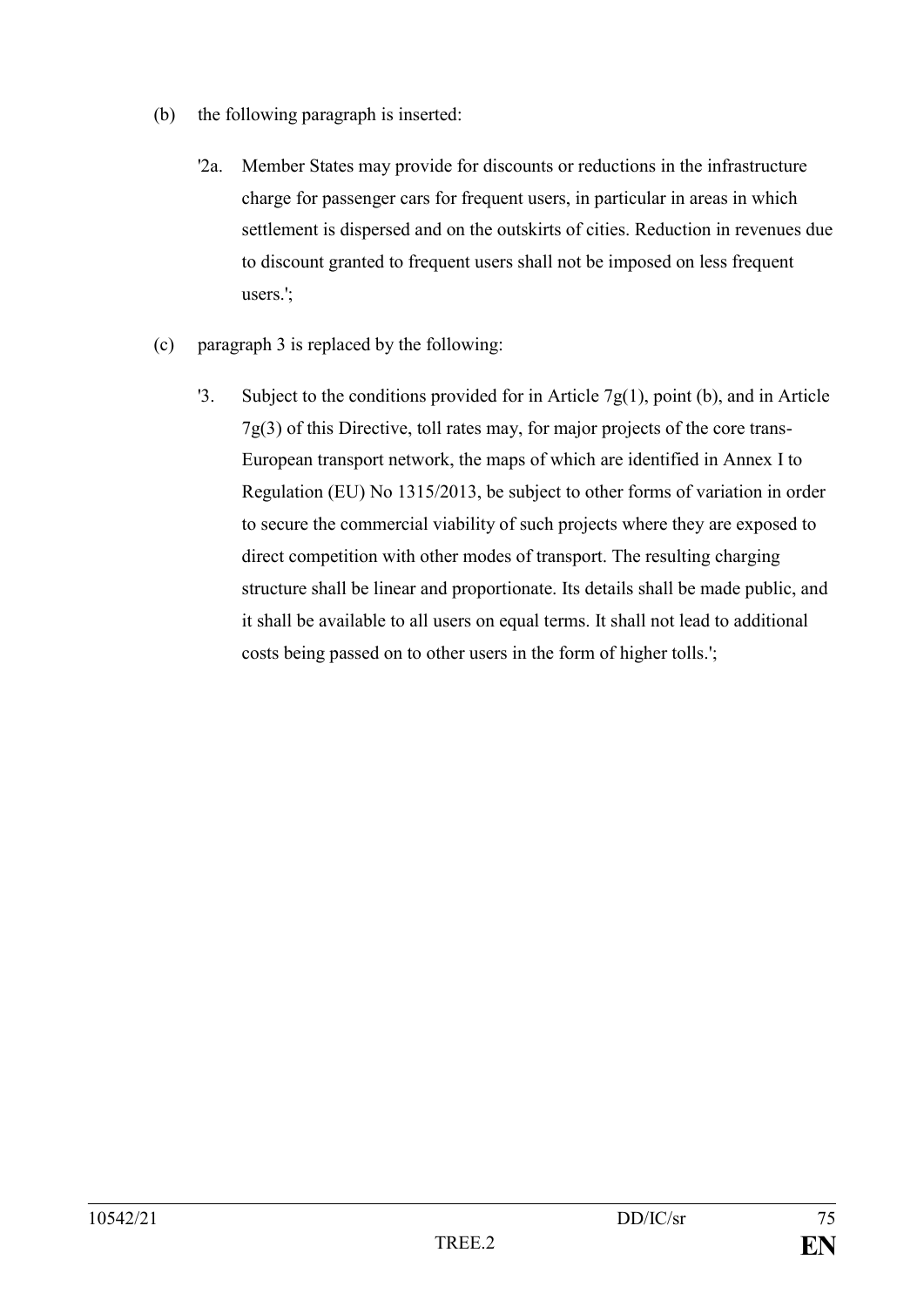- (14) Article 7j is amended as follows:
	- (a) paragraph 1 is replaced by the following:
		- '1. Tolls and user charges shall be applied and collected and their payment monitored in such a way as to cause as little hindrance as possible to the free flow of traffic and to avoid any mandatory controls or checks at the Union's internal borders. To that end, Member States shall cooperate in establishing methods for enabling road users to pay tolls and user charges 24 hours a day at least electronically or, at the border or at major sales outlets, using common means of payment, inside and outside the Member States in which they are applied. Member States are not obliged to provide physical points of payment.';
	- (b) the following paragraph is inserted:
		- '2a. Where a driver or, if appropriate, the transport operator or the European Electronic Toll Service (EETS) provider, is unable to provide evidence of the emission class of the vehicle for the purposes of Article 7g(2), Article 7ga or Article 7gb, Member States may apply tolls or user charges up to the highest level chargeable.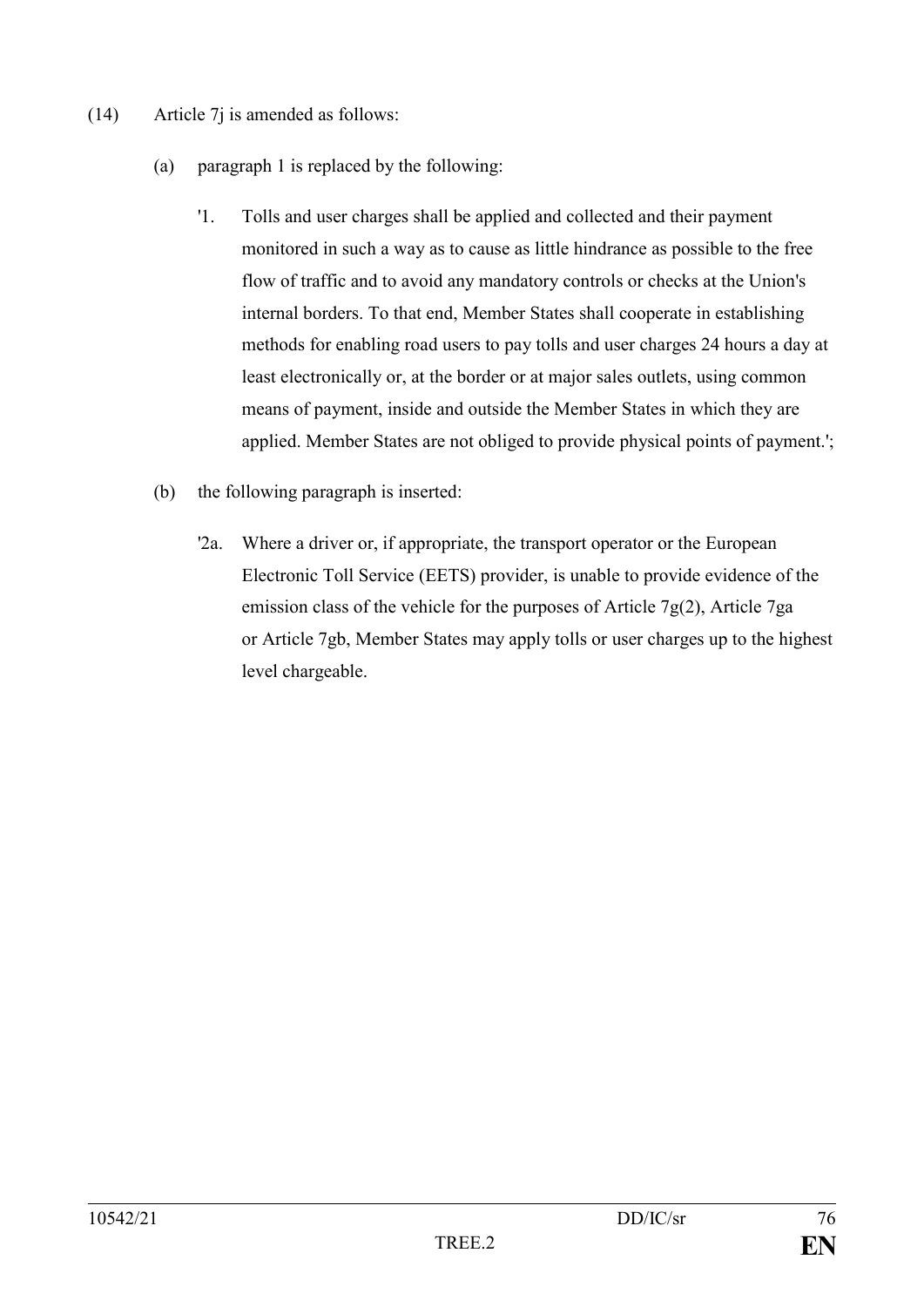Member States shall take the measures necessary to ensure that the road user can declare the emission class of the vehicle at least through electronic means before using the infrastructure. Member States may offer electronic and nonelectronic means to enable the user to provide evidence in order to benefit from toll reductions or, where appropriate, in the event of a check. Member States may require that evidence supplied through electronic means is provided before the infrastructure is used.

Member States may take the measures necessary to ensure that the provision of evidence subsequent to the use of the infrastructure is accepted for 30 days or a longer period determined by the Member States after the use of the infrastructure and to ensure the reimbursement of any difference between the tolls or user charges applied and the toll or user charge corresponding to the emission class of the vehicle concerned that follows from evidence provided within the applicable time limit.';

- (c) paragraphs 3 and 4 are replaced by the following:
	- '3. Where a Member State levies a toll on a vehicle, the total amount of the toll, the amount of the infrastructure charge, the amount of the external-cost charge, and the amount of the congestion charge, where applied, shall be indicated in a receipt provided to the road user, where possible by electronic means. The road user may agree not to be provided with the receipt.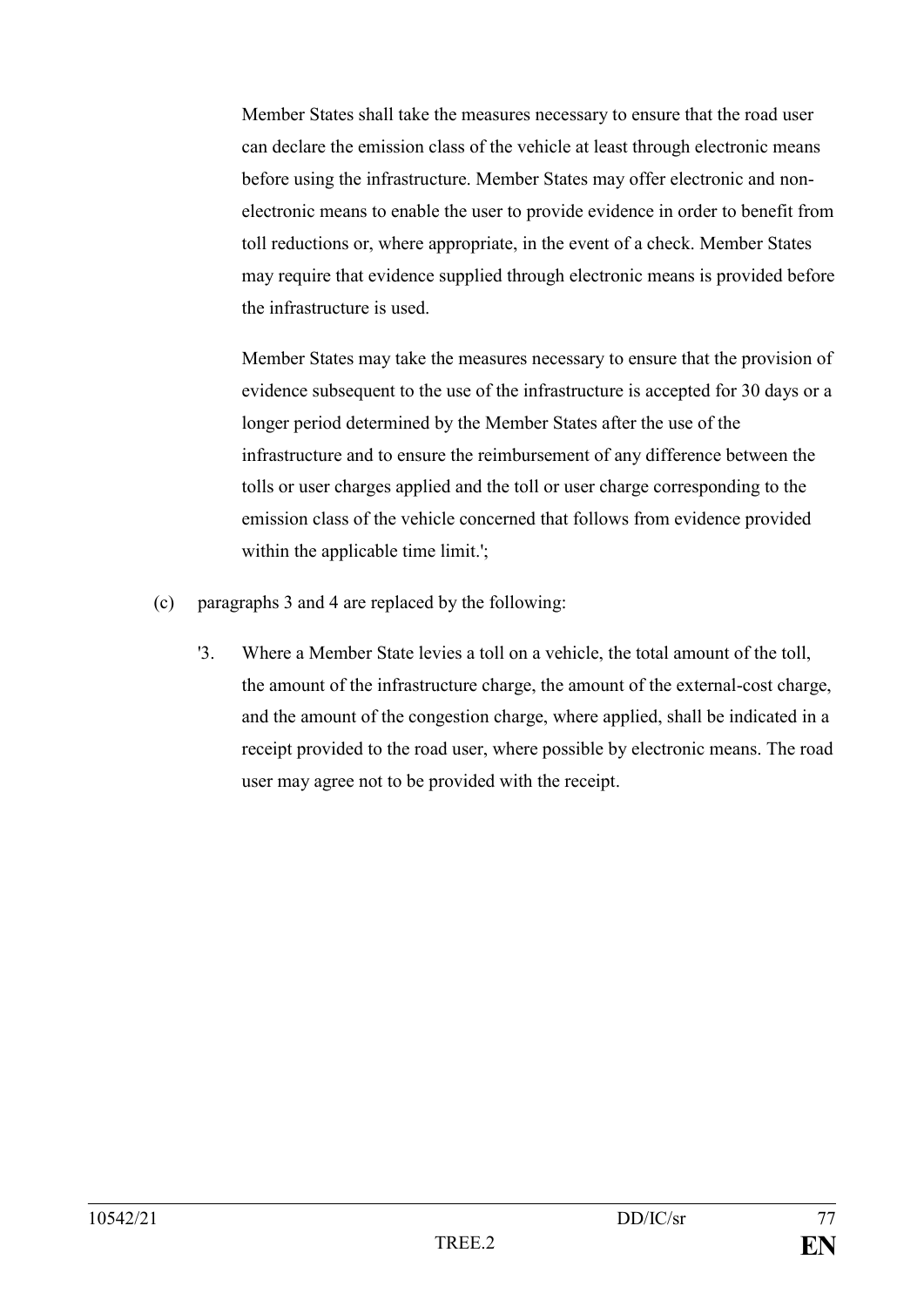4. Where economically feasible, Member States shall levy and collect infrastructure charges, external-cost charges and congestion charges by means of an electronic road toll system which complies with the provisions of Article 3(1) of Directive (EU) 2019/520 of the European Parliament and of the Council**\*** . The Commission shall promote cooperation between Member States that proves necessary to ensure the interoperability of electronic toll collection systems at European level.

 $\overline{\phantom{a}}$  , where  $\overline{\phantom{a}}$ 

# '*Article 7k*

Without prejudice to Articles 107 and 108 of the Treaty on the Functioning of the European Union, this Directive does not affect the freedom of Member States which introduce a system of tolls to provide for appropriate compensation.';

**<sup>\*</sup>** Directive (EU) 2019/520 of the European Parliament and of the Council of 19 March 2019 on the interoperability of electronic road toll systems and facilitating cross-border exchange of information on the failure to pay road fees in the Union (OJ L 91, 29.3.2019, p. 45).';

<sup>(15)</sup> Article 7k is replaced by the following: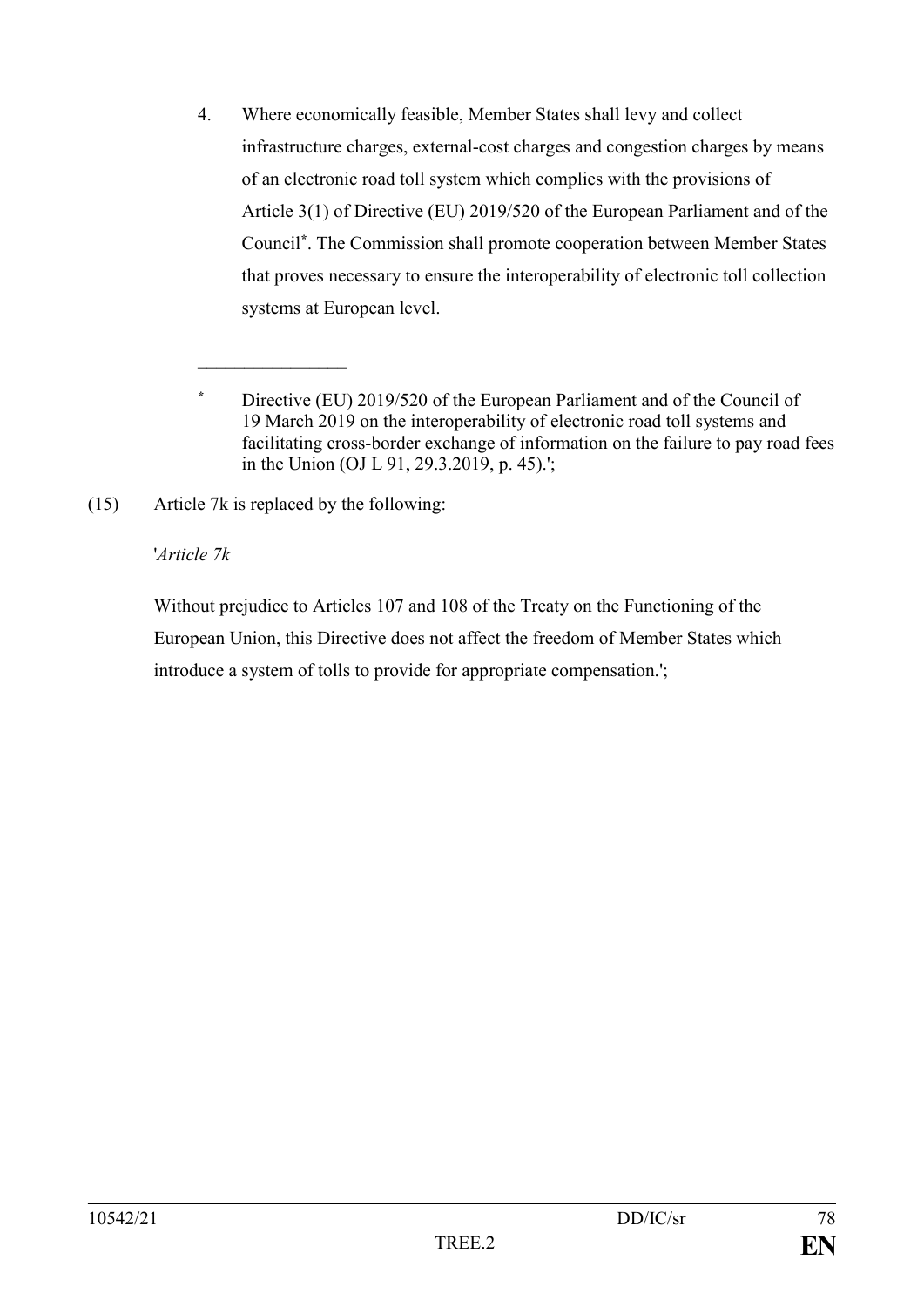- (16) Article 8 is amended as follows:
	- (a) in paragraph 2, points (a) and (b) are replaced by the following:
		- '(a) payment of the common user charge shall give access to the network as defined by the participating Member States in accordance with Article 7(1) and (2);
		- (b) the common user-charge rates shall be set by the participating Member States at levels that are not higher than the maximum rates referred to in Article 7a;';
	- (b) the following paragraph is added:
		- '3. In the case of a common system for user charges referred to in paragraph 1 of this Article, the final date of application of the variations referred to in the second and third subparagraphs of Article 7ga(1) is extended until  $\ldots$  [ three years after the date of entry into force of this amending Directive], or if the reference  $CO_2$  emissions are published after  $\ldots$  [the date the entry into force of this amending Directive], three years following the publication of the reference  $CO<sub>2</sub>$  emissions.';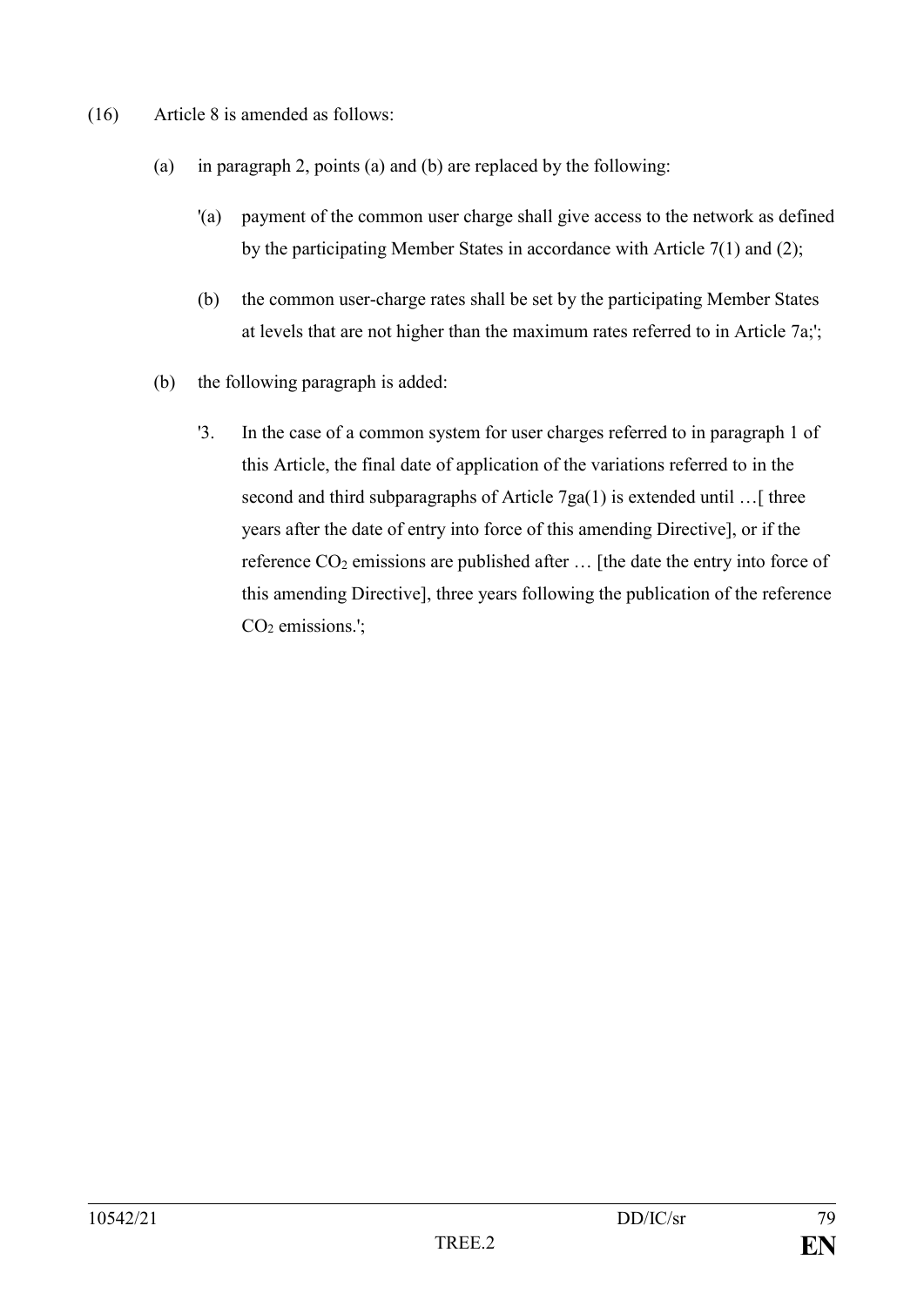- (17) Article 9 is amended as follows:
	- (a) paragraph 1a is replaced by the following:
		- '1a. This Directive shall not prevent Member States from applying:
			- (a) regulatory charges specifically designed to reduce traffic congestion or combat environmental impacts, including poor air quality, on any roads located in an urban area, including trans-European network roads crossing urban areas;
			- (b) charges specifically designed to finance the construction, operation, maintenance and development of installations, embedded in or deployed along or over roads, providing energy to low- and zero-emission vehicles in motion and levied on such vehicles.

Those charges shall be applied on a non-discriminatory basis.';

- (b) in paragraph 2, the second subparagraph is deleted;
- (18) in Article 9c, the following paragraph is added:
	- '3. Where reference is made to this paragraph, Article 5 of Regulation (EU) No 182/2011 shall apply.';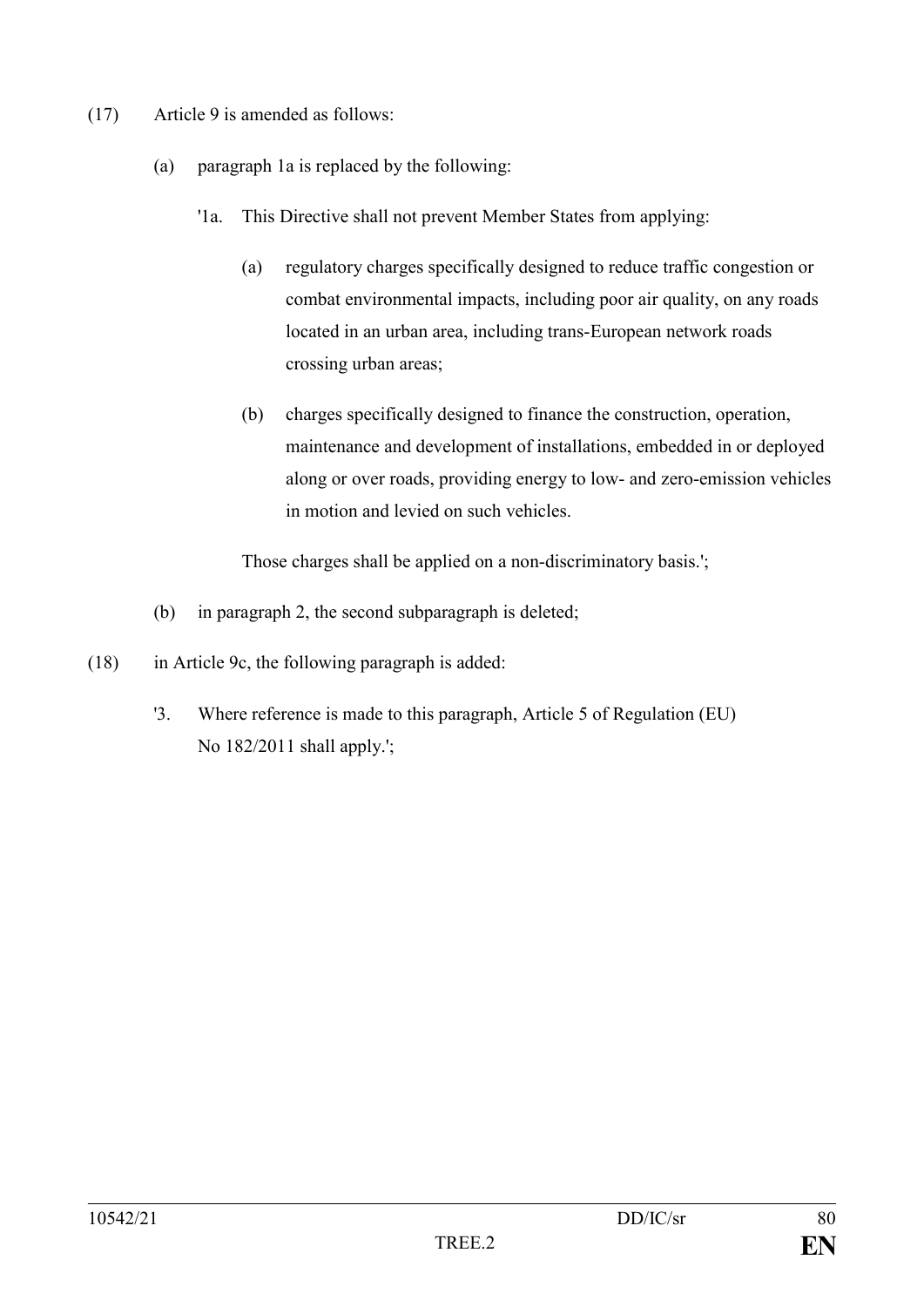#### (19) Articles 9d and 9e are replaced by the following:

### '*Article 9d*

The Commission is empowered to adopt delegated acts in accordance with Article 9e to amend this Directive in respect of Annex 0, the formulas in points 4.1 and 4.2 of Annex IIIa, and the amounts indicated in the Tables of Annexes IIIb and IIIc in order to adapt them to scientific and technical progress.

Under the circumstances referred to in Article 7cb(4), the Commission shall adopt delegated acts in accordance with Article 9e, to amend this Directive in respect of the reference values of the external-cost charge for  $CO<sub>2</sub>$  emissions set out in Annex IIIc, taking into account the effective carbon price applied to road transport fuels in the Union. Such amendments shall be limited to ensuring that the level of external-cost charges for  $CO<sub>2</sub>$ emissions does not go beyond what is necessary to internalise those external costs.

#### *Article 9e*

1. The power to adopt delegated acts is conferred on the Commission subject to the conditions laid down in this Article.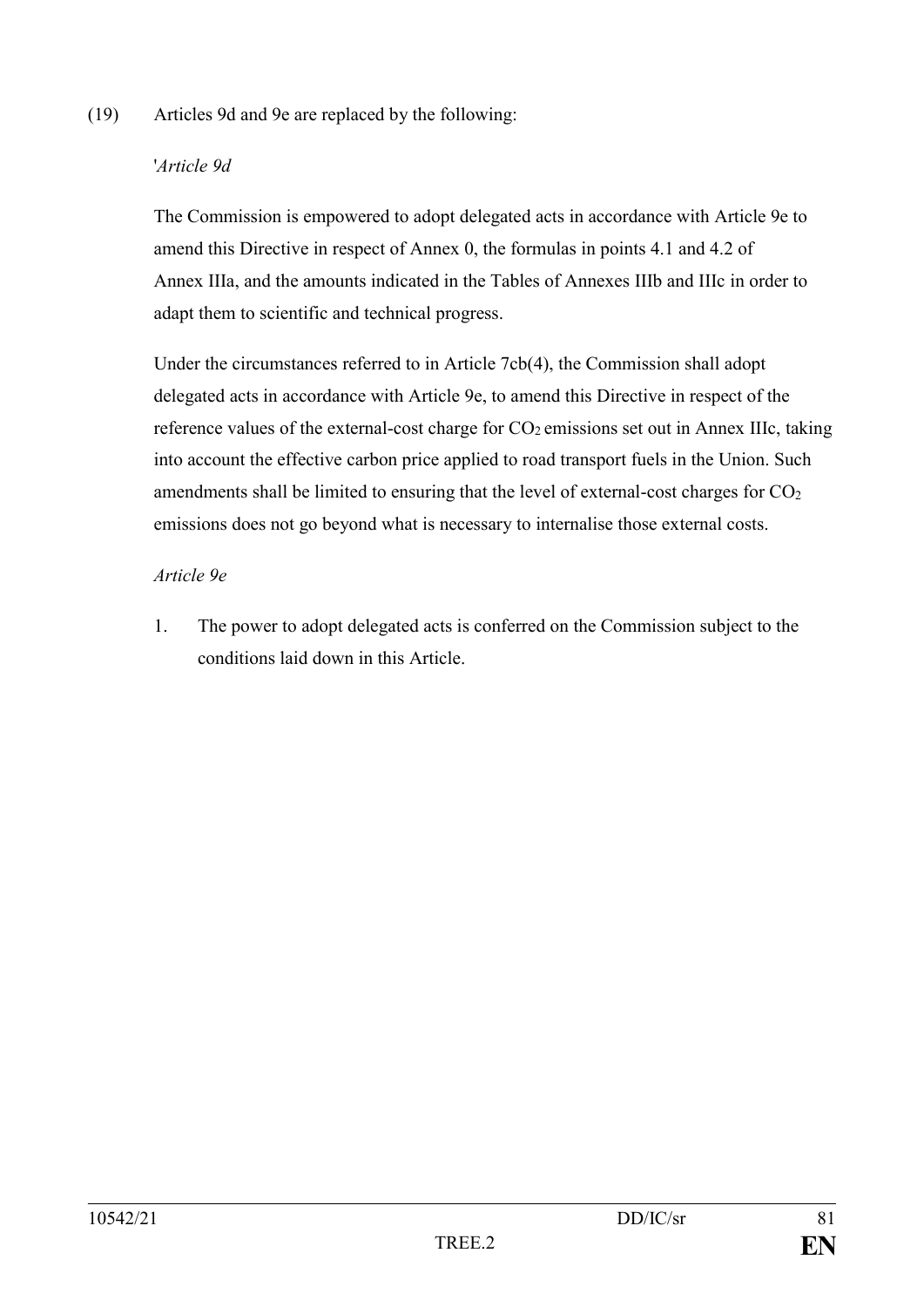- 2. The power to adopt delegated acts referred to in Article 9d shall be conferred on the Commission for a period of five years from … [the date of entry into force of this amending Directive]. The Commission shall draw up a report in respect of the delegation of power not later than nine months before the end of the five-year period. The delegation of power shall be tacitly extended for periods of an identical duration, unless the European Parliament or the Council opposes such extension not later than three months before the end of each period.
- 3. The delegation of power referred to in Article 9d may be revoked at any time by the European Parliament or by the Council. A decision to revoke shall put an end to the delegation of the power specified in that decision. It shall take effect the day following the publication of the decision in the *Official Journal of the European Union* or at a later date specified therein. It shall not affect the validity of any delegated acts already in force.
- 4. Before adopting a delegated act, the Commission shall consult experts designated by each Member State in accordance with the principles laid down in the Interinstitutional Agreement of 13 April 2016 on Better Law-Making**\*** .
- 5. As soon as it adopts a delegated act, the Commission shall notify it simultaneously to the European Parliament and to the Council.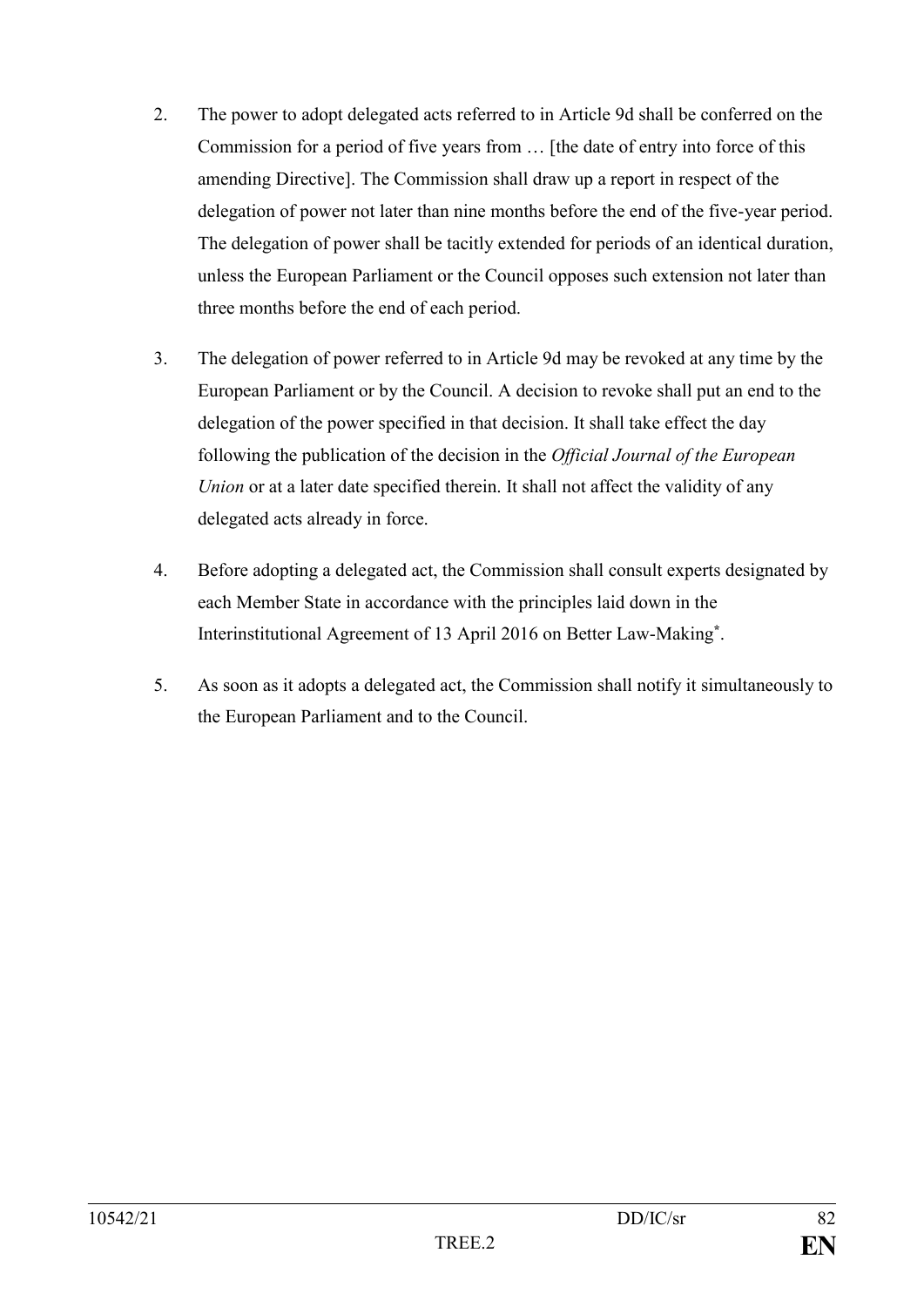6. A delegated act adopted pursuant to Article 9d shall enter into force only if no objection has been expressed either by the European Parliament or by the Council within a period of two months of notification of that act to the European Parliament and the Council or if, before the expiry of that period, the European Parliament and the Council have both informed the Commission that they will not object. That period shall be extended by two months at the initiative of the European Parliament or of the Council.

**\*** OJ L 123, 12.5.2016, p. 1.';

(20) Articles 9f and 9g are deleted;

 $\overline{\phantom{a}}$  , where  $\overline{\phantom{a}}$ 

(21) Articles 10a and 11 are replaced by the following:

#### '*Article 10a*

1. The amounts in euros laid down in Annex II and the amounts in cents laid down in the Tables of Annexes IIIb and IIIc shall be adapted every two years in order to take account of changes in the EU-wide Harmonised Index of Consumer Prices (HICP) excluding energy and unprocessed food, as published by the Commission (Eurostat). The first adaptation shall take place by 31 March … [the year following 2 years after the entry into force of this amending Directive].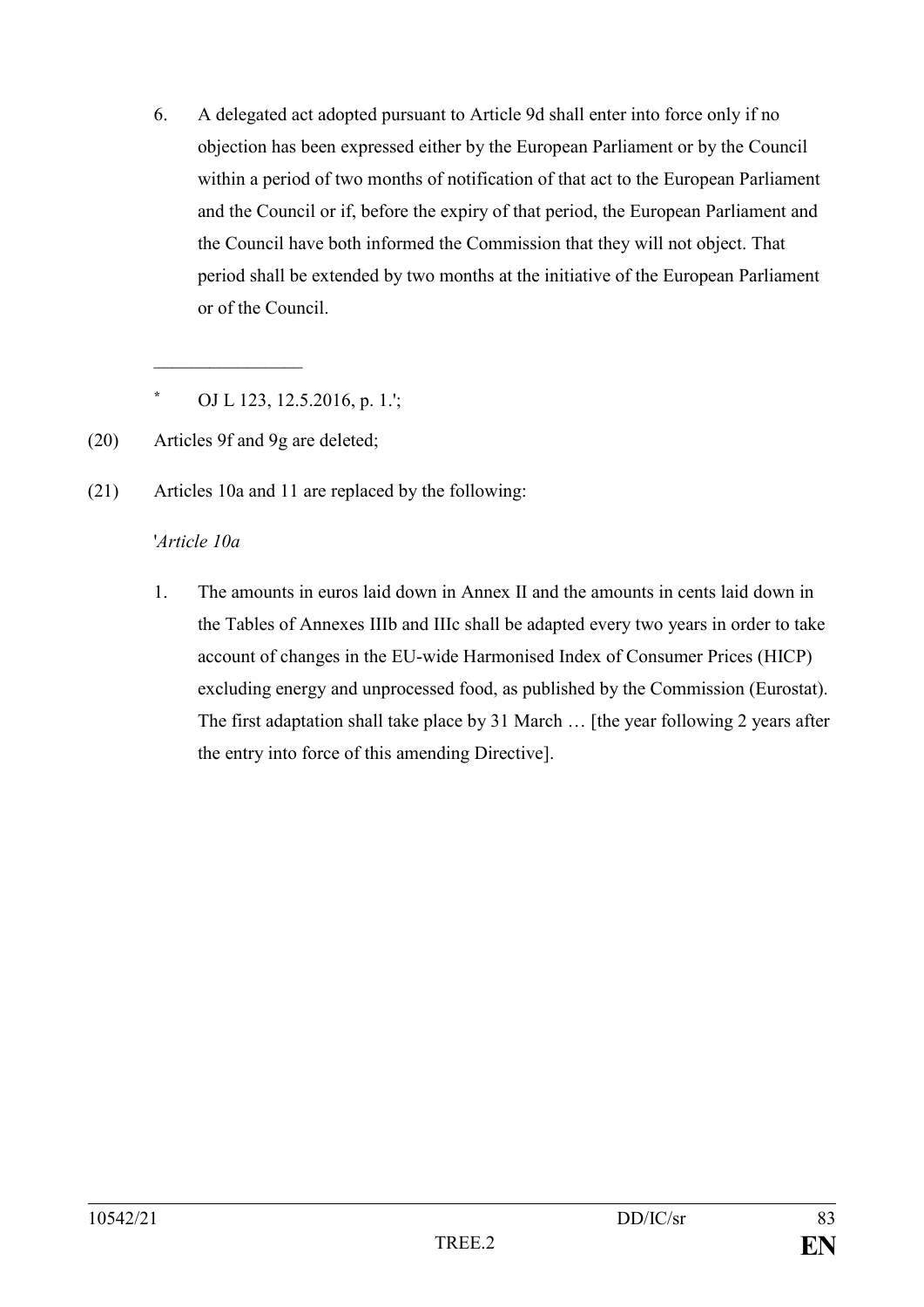The amounts shall be updated automatically, by adapting the base amount in euros or cents by the percentage change in that index. The resulting amounts shall be rounded up to the nearest euro with regard to Annex II, rounded up to the nearest tenth of a cent with regard to Annexes IIIb and IIIc.

2. The Commission shall publish in the *Official Journal of the European Union* the adapted amounts referred to in paragraph 1 by 31 March …[the year following the 2 years after the entry into force of this amending Directive]. Those adapted amounts shall enter into force on the first day of the month following publication.

## *Article 11*

- 1. By … [3 years after the entry into force of this amending directive], and every five years thereafter, Member States shall make public in aggregate form a report on tolls and user charges levied on their territory.
- 2. The report made public pursuant to paragraph 1 shall include information on:
	- (a) the evolution of charging for the use of road infrastructure, namely the networks and vehicle categories covered, including any exemption pursuant to Article 7, 7c or 7gb;
	- (b) the variation of infrastructure charges or user charges according to the category of vehicle and the type of heavy-duty vehicle;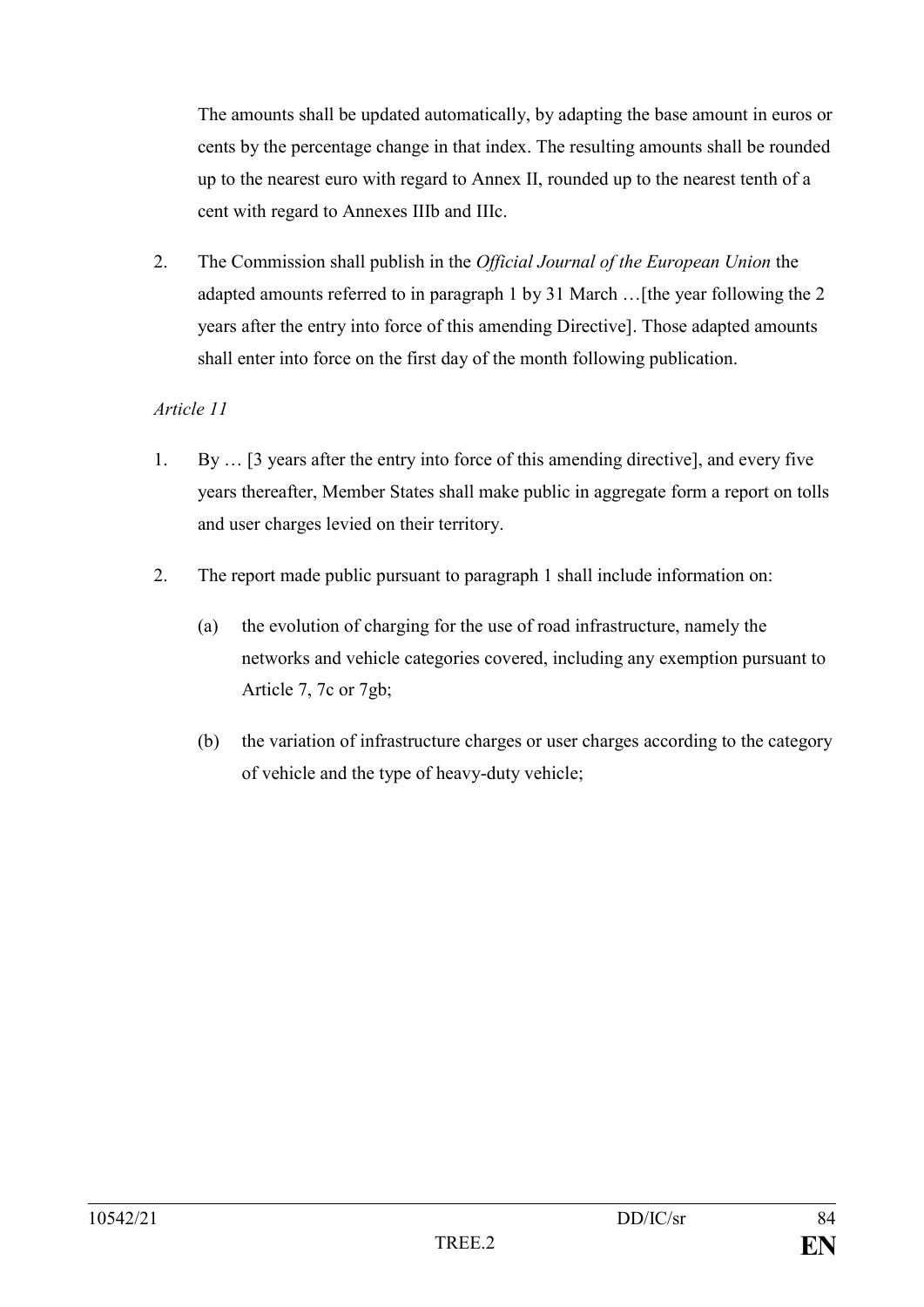- (c) the variation of infrastructure charges or user charges according to the environmental performance of vehicles, pursuant to Article 7g, 7ga or 7gb;
- (d) where applicable, the variation of infrastructure charges according to the time of day, type of day, or season, pursuant to Article  $7g(1)$ ;
- (e) the external-cost charge levied for each combination of class of vehicle, type of road and period of time;
- (f) the weighted average infrastructure charge and total revenue raised through the infrastructure charge;
- (g) the total revenue raised through external-cost charges;
- (h) the total revenue raised through congestion charges per category of vehicle;
- (i) the total revenue raised through mark-ups and on which road sections they were levied;
- (j) the total revenue raised through tolls or user charges, or, where applicable, both;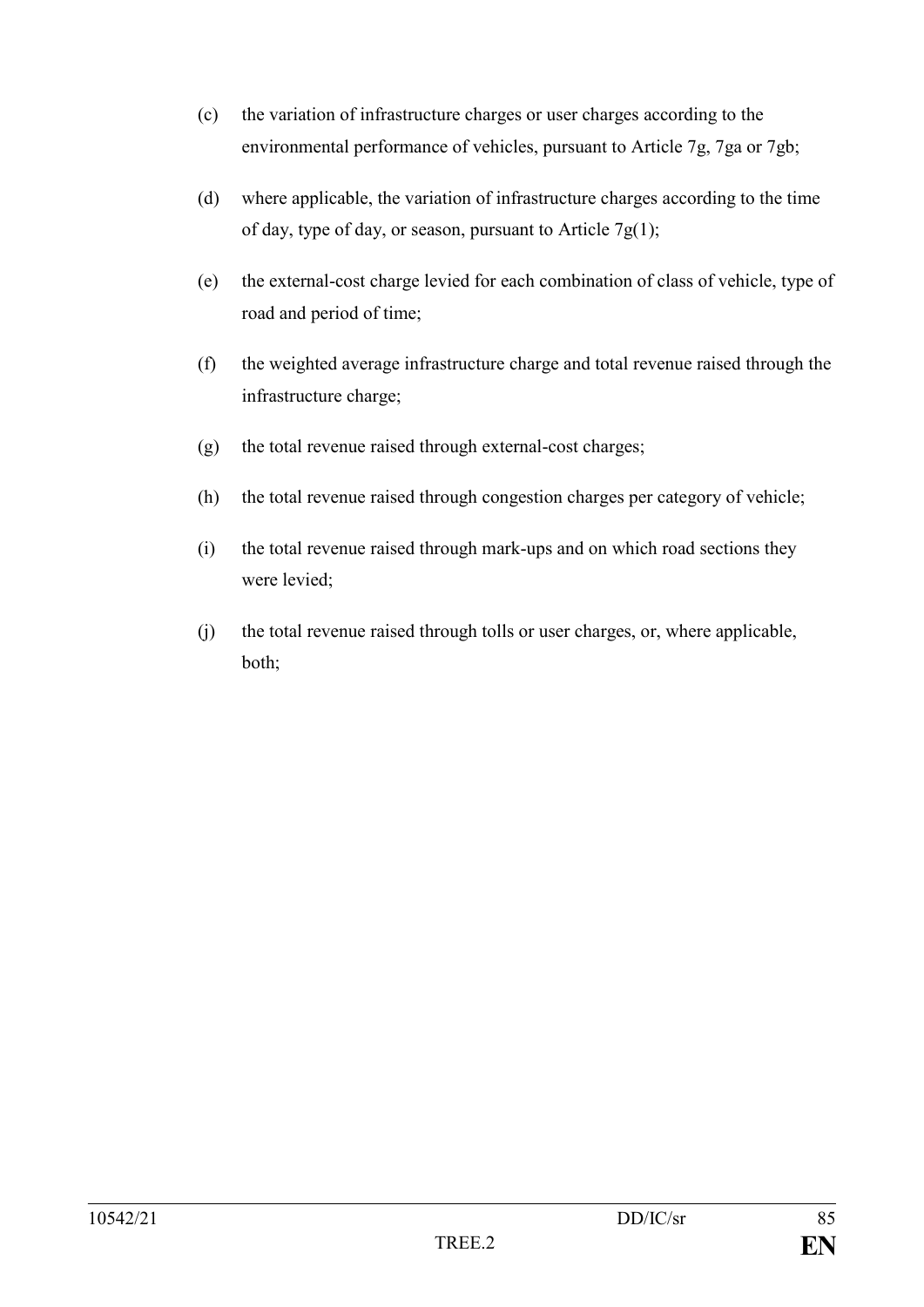- (k) the use of revenues generated by applying this Directive, and how this use has allowed the Member State to meet the goals referred to in Article 9(2), or, where such revenues are allocated to the general budget, information on the level of expenditure allocated to road transport infrastructure and sustainable transport projects; and
- (l) the evolution of the share vehicles belonging to the various emission classes on tolled roads.

Member States making that information publicly available online may decide not to draw up the report.';

- (22) The Annexes are amended as follows:
	- (a) Annexes 0, II, III, IIIa, IIIb and IV are amended in accordance with points 1, 2, 3, 4, 5 and 7 of the Annex to this Directive;
	- (b) The text set out in points 6 and 8 of the Annex to this Directive is added as Annexes IIIc, V, VI and VII to Directive 1999/62/EC.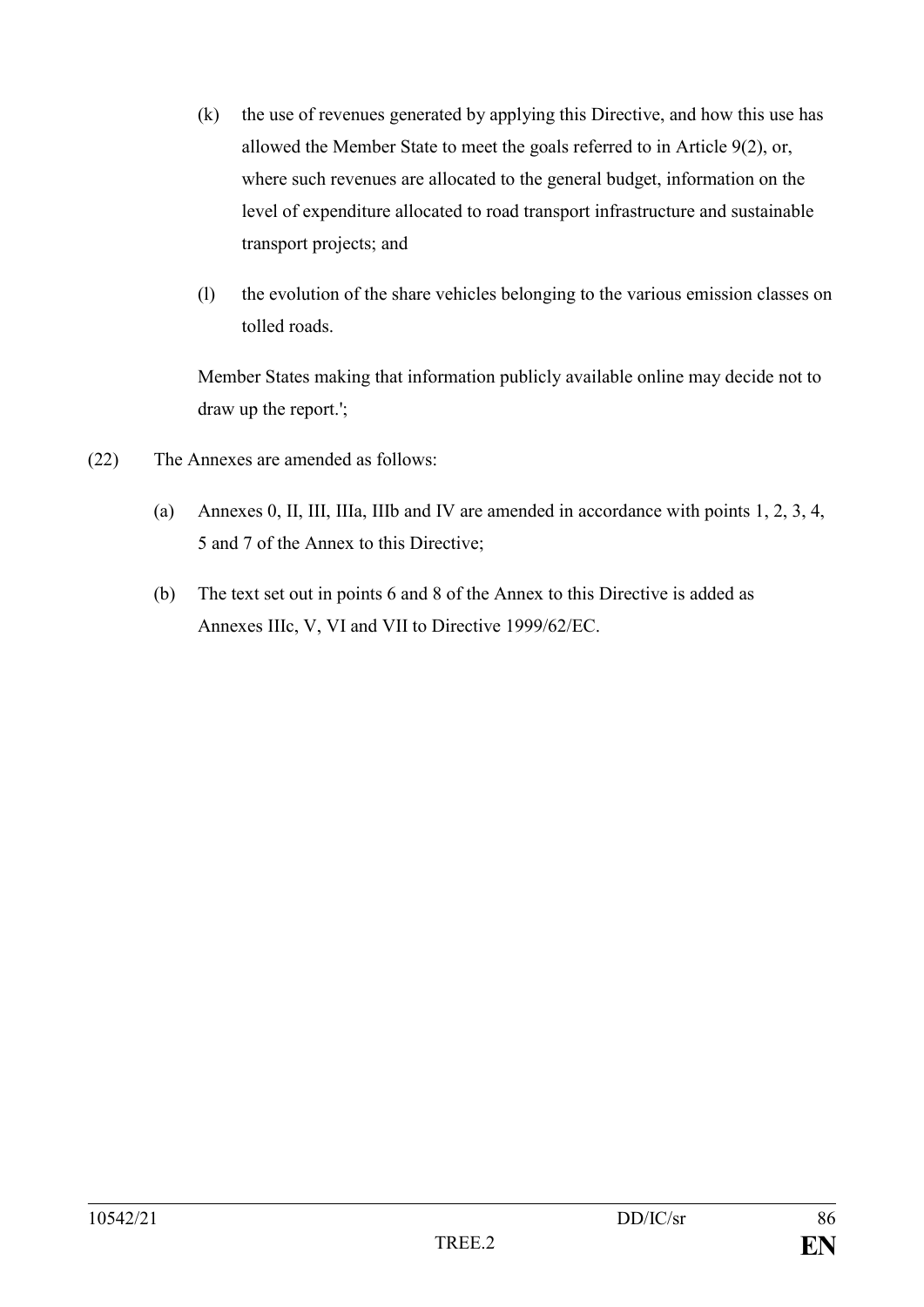#### *Article 2*

#### *Amendments to Directive 1999/37/EC*

Annex I to Directive 1999/37/EC is amended as follows:

(1) point II.6(V.7) is replaced by the following:

 $\overline{\phantom{a}}$  , where  $\overline{\phantom{a}}$ 

 $'(V.7)CO<sub>2</sub>$  (in g/km) or Specific  $CO<sub>2</sub>$  emissions where indicated at position 49.5 of the Certificate of Conformity of heavy-duty vehicles defined in the Appendix to Annex VIII to the Commission Implementing Regulation (EU) 2020/683**\*** ,

**<sup>\*</sup>** Commission Implementing Regulation (EU) 2020/683 of 15 April 2020 implementing Regulation (EU) 2018/858 of the European Parliament and of the Council with regards to the administrative requirements for the approval and market surveillance of motor vehicles and their trailers, and of systems, components and separate technical units intended for such vehicles (OJ L 163, 26.5.2020, p. 1).';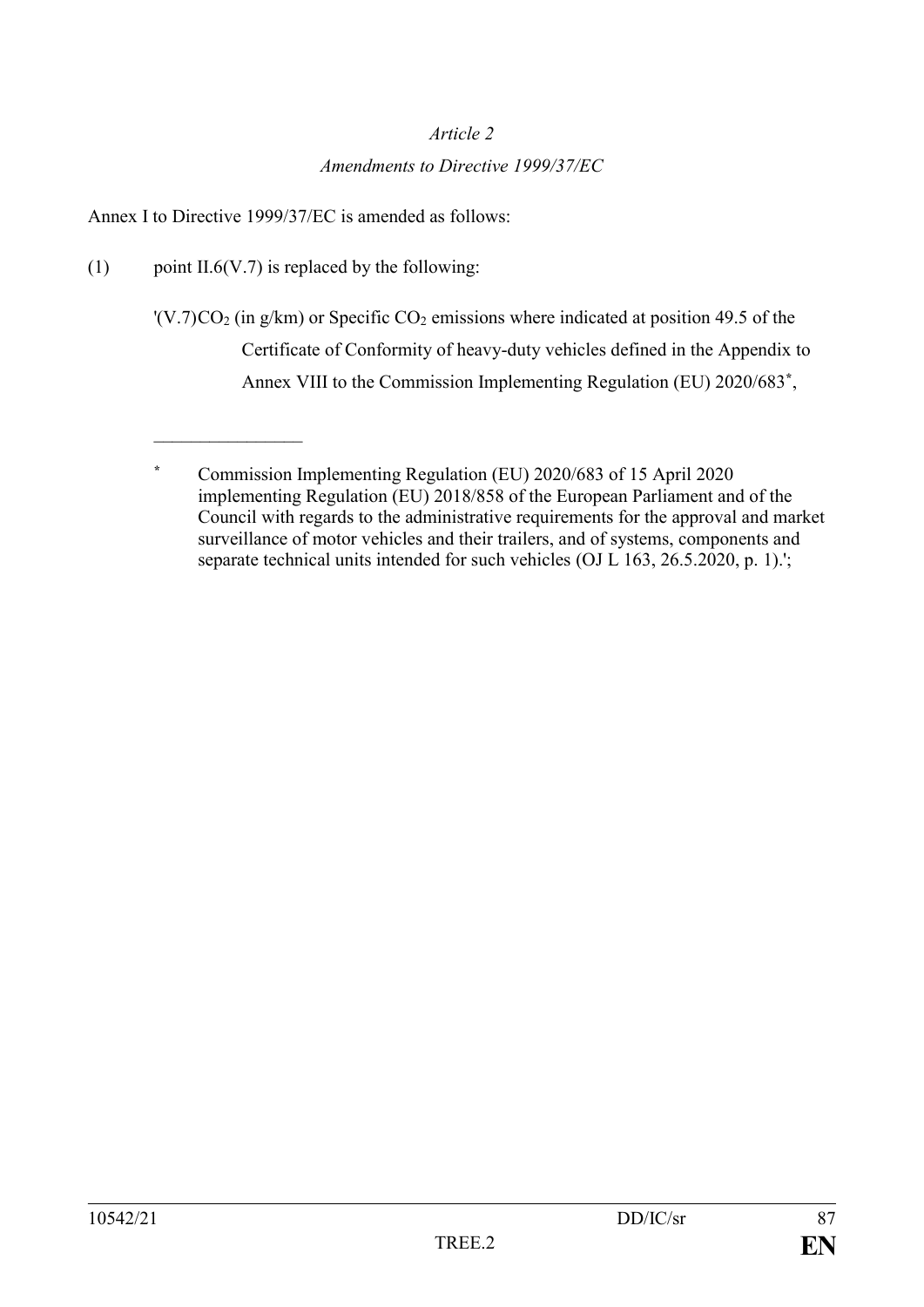(2) the following point is added:

 $\overline{\phantom{a}}$  , where  $\overline{\phantom{a}}$ 

 $'(V.10)$  CO<sub>2</sub> emission class of heavy-duty vehicles determined at the moment of first registration, in accordance with Article 7ga(2) of Directive 1999/62/EC of the European Parliament and of the Council**\*** .

**<sup>\*</sup>** Directive 1999/62/EC of the European Parliament and of the Council of 17 June 1999 on the charging of heavy goods vehicles for the use of certain infrastructures (OJ L 187, 20.7.1999, p. 42).'.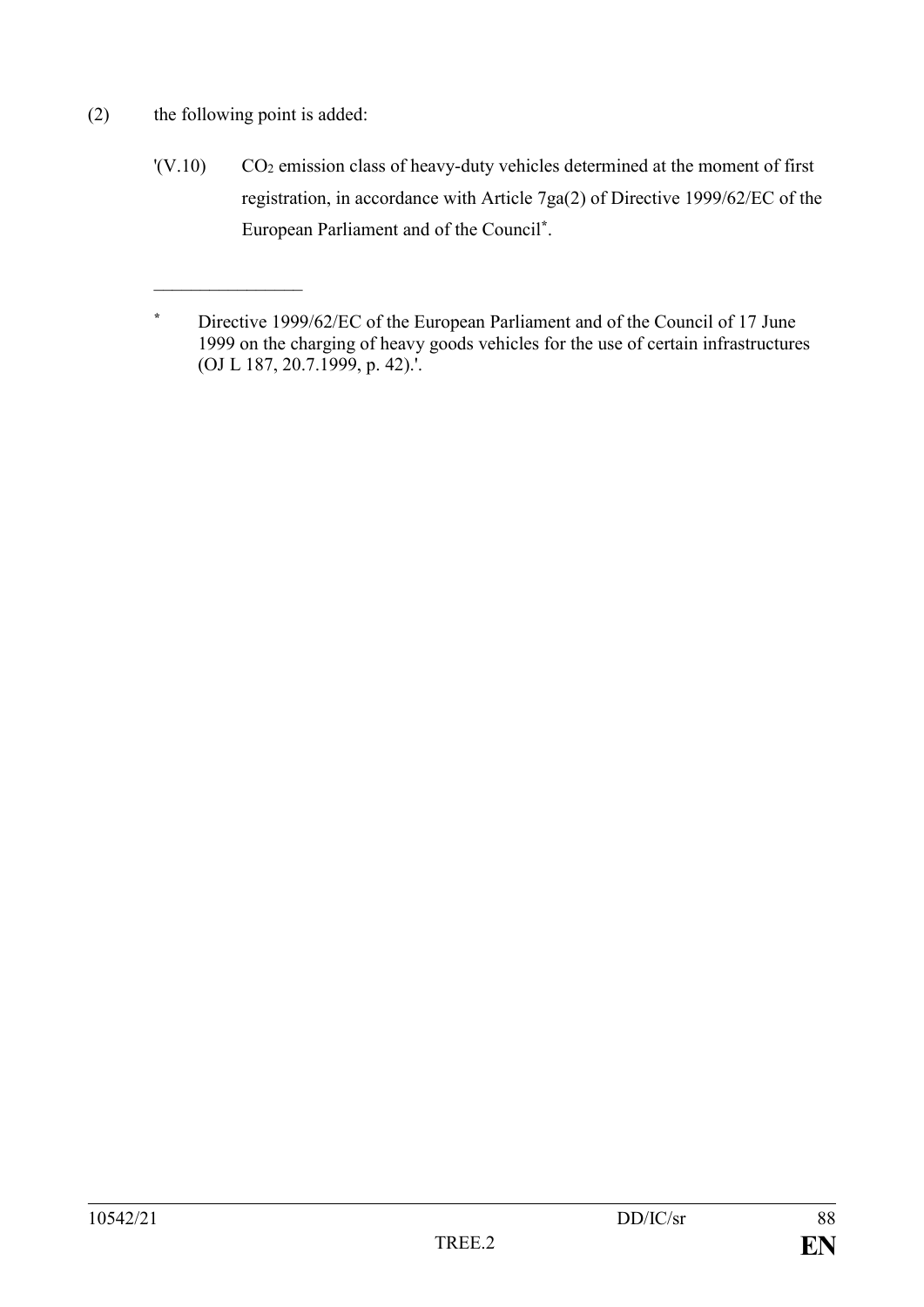## *Article 3*

#### *Amendment to Directive (EU) 2019/520*

In Annex I to Directive (EU) 2019/520, Section 'Data elements provided as a result of the automated search conducted pursuant to Article 23(1)', Part I 'Data relating to vehicles', the Table is replaced by the following:

'Part I. Data relating to vehicles

| Item                                                   | M/O <sup>(1)</sup> | Remarks                             |
|--------------------------------------------------------|--------------------|-------------------------------------|
| Registration number                                    | M                  |                                     |
| Chassis number/ Vehicle identification number<br>(VIN) | M                  |                                     |
| Member State of registration                           | M                  |                                     |
| Make                                                   | M                  | $(D.1(2))$ e.g. Ford, Opel, Renault |
| Commercial type of the vehicle                         | M                  | (D.3) e.g. Focus, Astra, Megane     |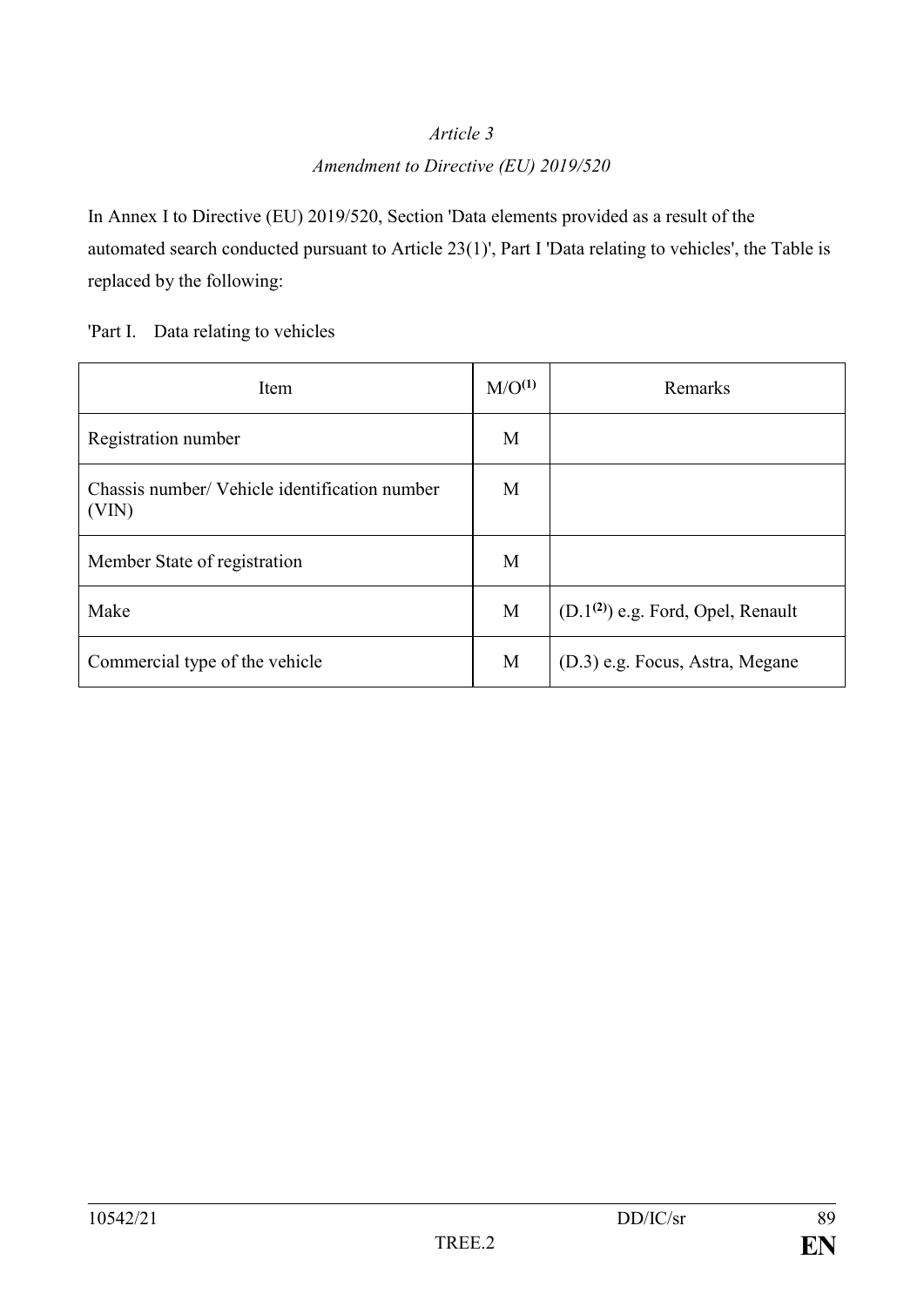| Item                                                         | M/O <sup>(1)</sup> | Remarks                           |
|--------------------------------------------------------------|--------------------|-----------------------------------|
| <b>EU Category Code</b>                                      | M                  | (J) e.g. mopeds, motorbikes, cars |
| Euro emissions class                                         | M                  | e.g. Euro 4, Euro 6               |
| $CO2$ emission class                                         | $\overline{O}$     | applicable to heavy-duty vehicles |
| Date of reclassification                                     | $\overline{O}$     | applicable to heavy-duty vehicles |
| $CO2$ in g/tkm                                               | $\overline{O}$     | applicable to heavy-duty vehicles |
| Technically permissible maximum laden mass of<br>the vehicle | M                  |                                   |

(1)  $M =$  mandatory when available in national register,  $O =$  optional.<br>
(2) Harmonised Union code, see Directive 1999/37/FC

**(2)** Harmonised Union code, see Directive 1999/37/EC.'.

# *Article 4*

# *Transposition*

1. Member States shall bring into force the laws, regulations and administrative provisions necessary to comply with this Directive by … [2 years after the date of entry into force of this amending Directive]. They shall immediately inform the Commission thereof.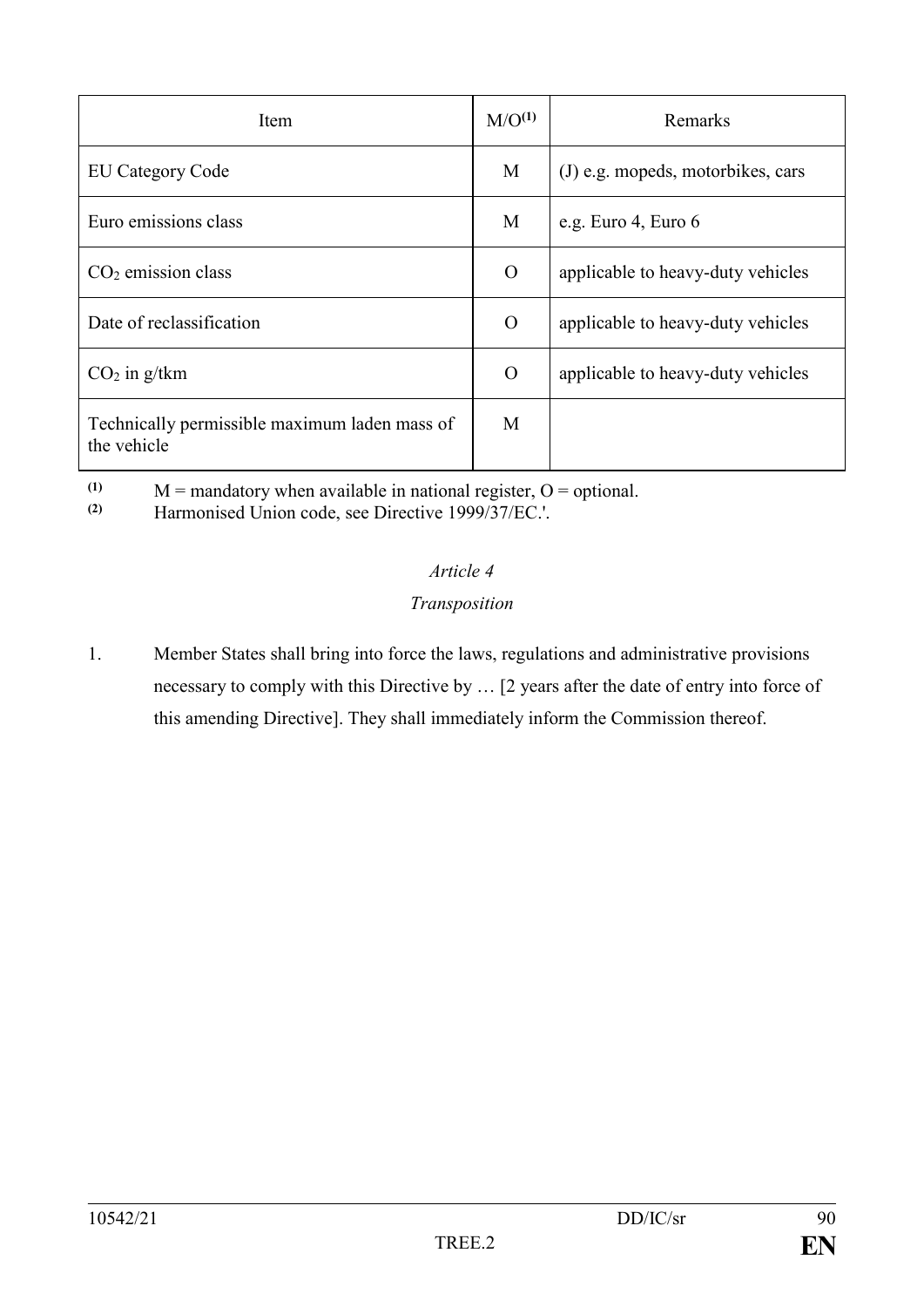When Member States adopt those measures, they shall contain a reference to this Directive or be accompanied by such a reference on the occasion of their official publication. The methods of making such reference shall be laid down by Member States.

2. Member States shall communicate to the Commission the text of the main measures of national law which they adopt in the field covered by this Directive.

# *Article 5*

## *Entry into force*

This Directive shall enter into force on the twentieth day following that of its publication in the *Official Journal of the European Union*.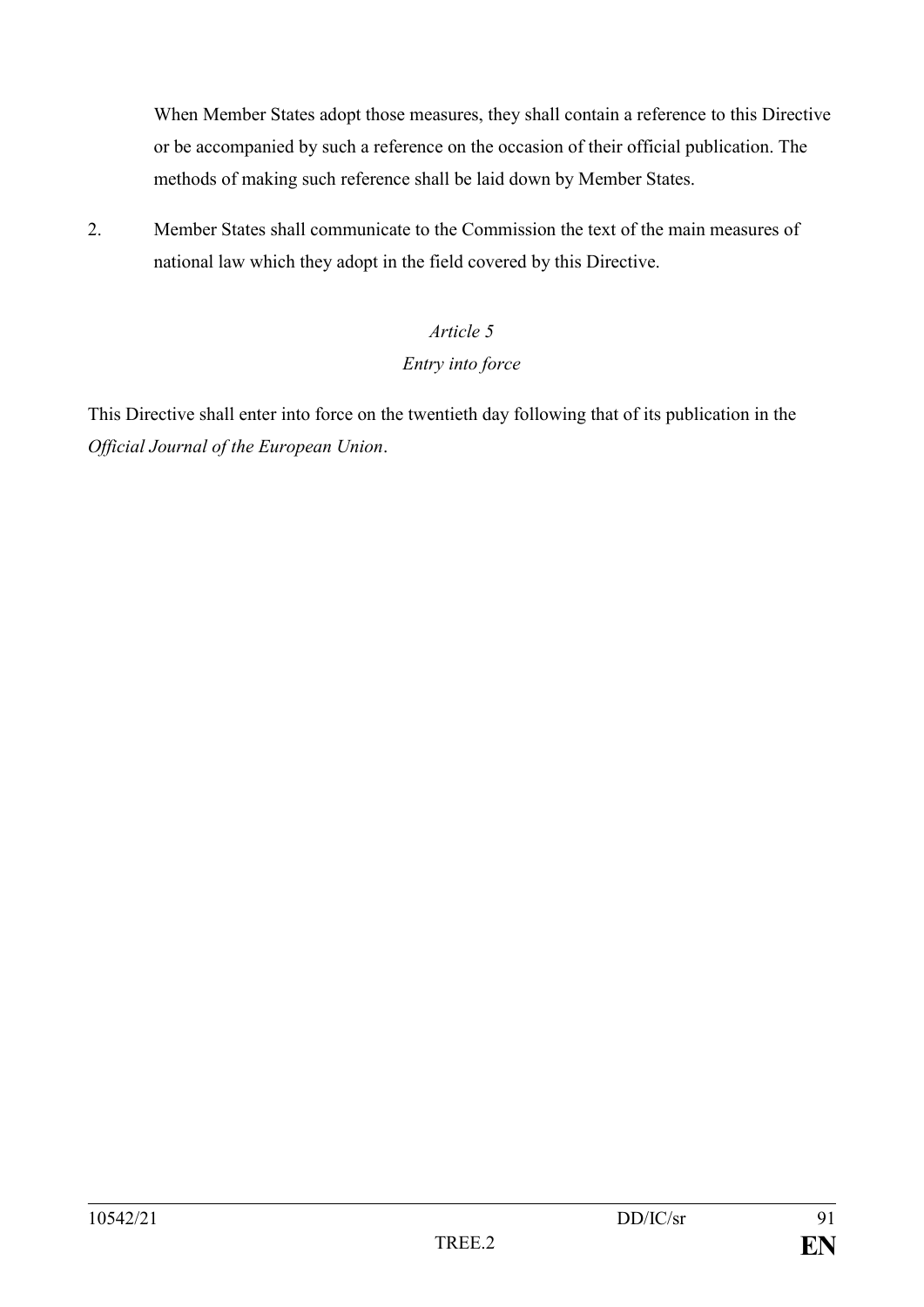# *Article 6 Addressees*

This Directive is addressed to the Member States.

Done at …,

*For the European Parliament For the Council The President The President*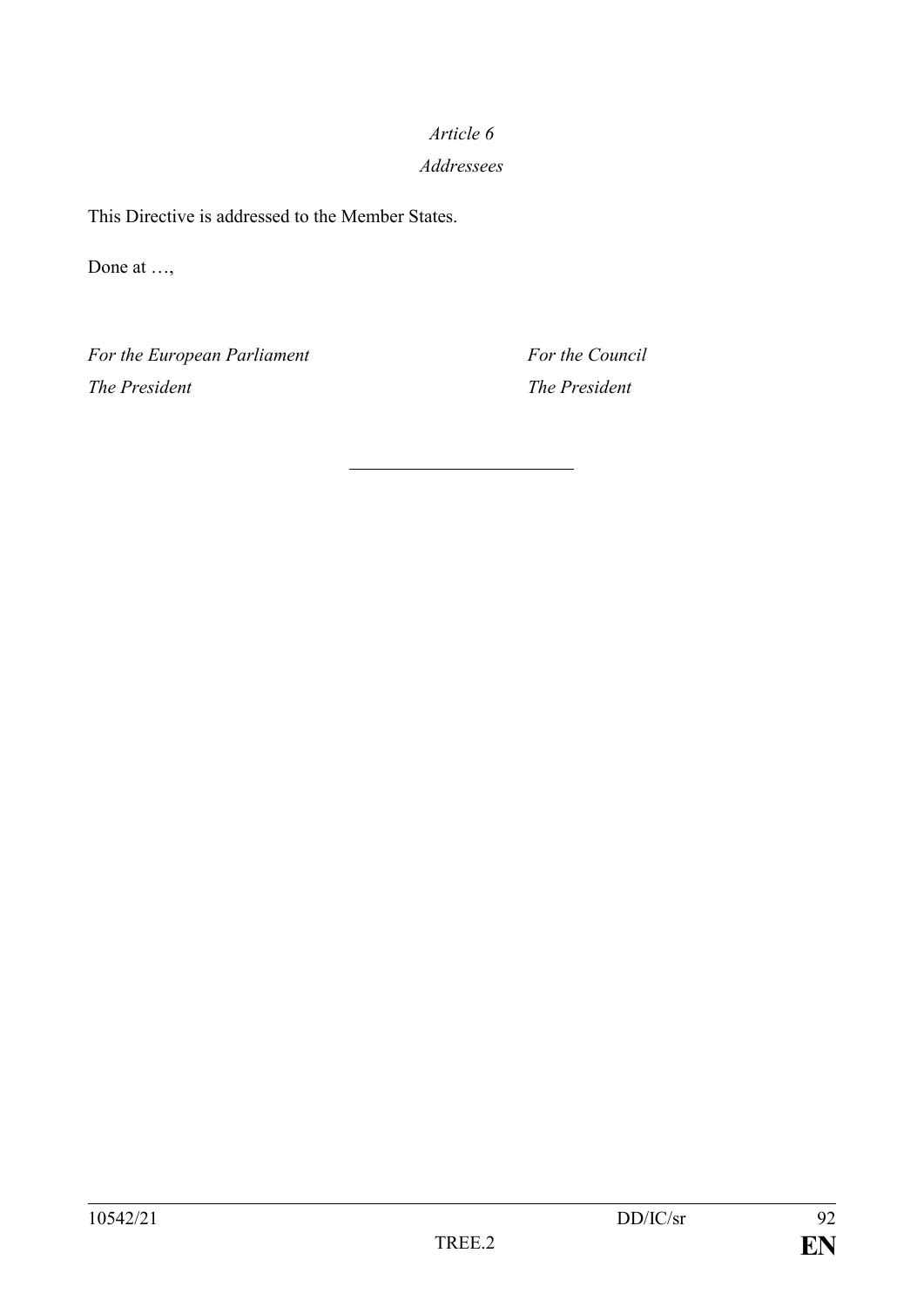# **ANNEX**

(1) In point 3 of Annex 0 to Directive 1999/62/EC, the following Table is added:

|                     | Limit values   |                        |                         |                             |                                  |                          |                     |                                           |
|---------------------|----------------|------------------------|-------------------------|-----------------------------|----------------------------------|--------------------------|---------------------|-------------------------------------------|
|                     | CO<br>(mg/kWh) | <b>THC</b><br>(mg/kWh) | <b>NMHC</b><br>(mg/kWh) | CH <sub>4</sub><br>(mg/kWh) | $NOX$ <sup>(1)</sup><br>(mg/kWh) | NH <sub>3</sub><br>(ppm) | PM mass<br>(mg/kWh) | <b>PM</b><br>number<br>$(\frac{\#}{kWh})$ |
| <b>WHSC</b><br>(CI) | 1500           | 130                    |                         |                             | 400                              | 10                       | 10                  | $8.0 \times 10^{11}$                      |
| <b>WHTC</b><br>(CI) | 4000           | 160                    |                         |                             | 460                              | 10                       | 10                  | $6.0 \times 10^{11}$                      |
| <b>WHTC</b><br>(PI) | 4000           |                        | 160                     | 500                         | 460                              | 10                       | 10                  | $6,0 \times 10^{11}$                      |

'Euro VI Emission Limits

Note:

- $PI = Positive Ignition.$
- $CI = Compression Ignition.$ <br>(1) The admissible level of
- The admissible level of  $NO<sub>2</sub>$  component in the  $NO<sub>x</sub>$  limit value may be defined at a later stage.';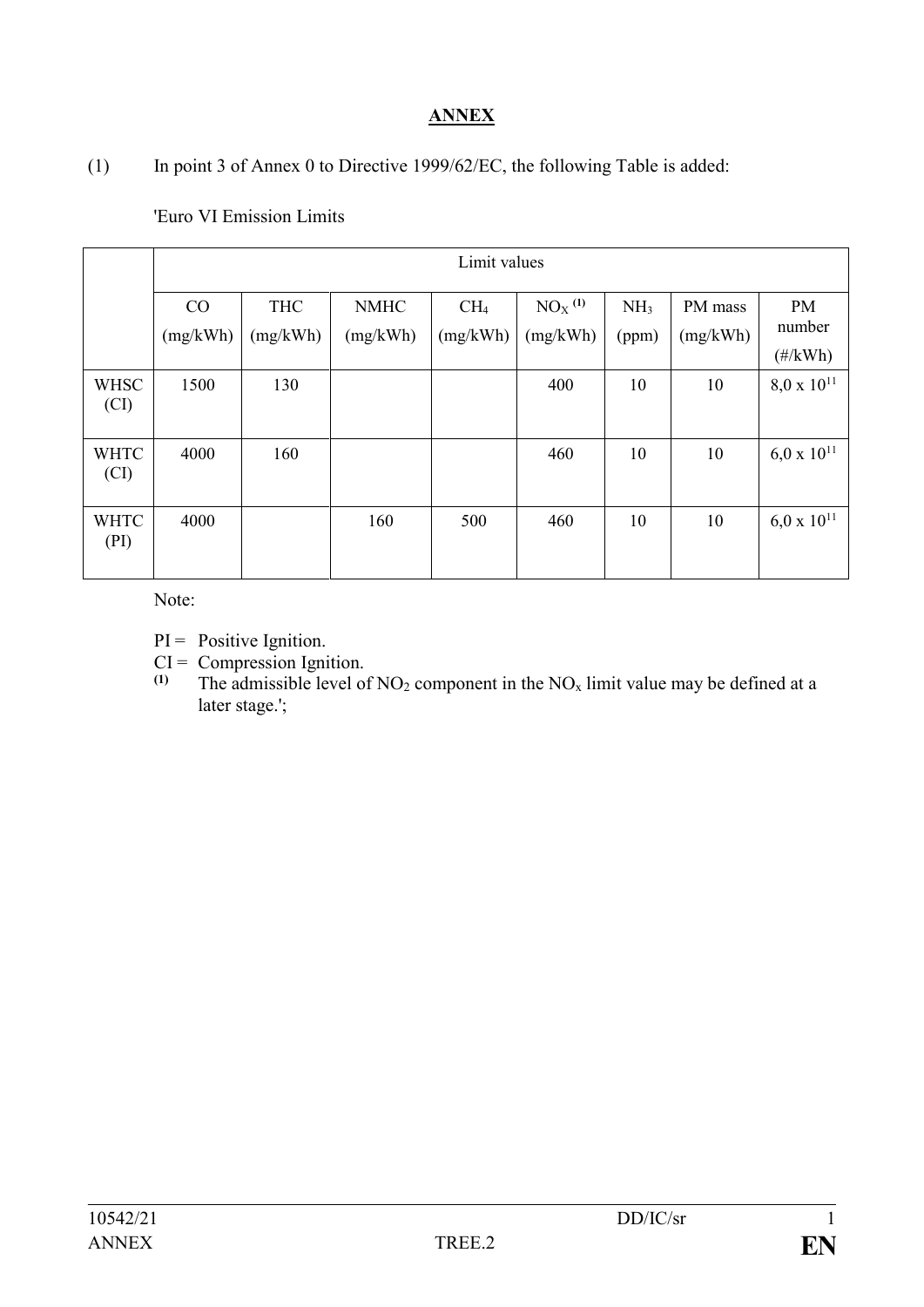(2) Annex II to Directive 1999/62/EC is replaced by the following:

# 'ANNEX II

# MAXIMUM AMOUNTS IN EURO OF USER CHARGES, INCLUDING ADMINISTRATIVE COSTS, REFERRED TO IN ARTICLE 7a(2)

Annual

|          | maximum three axles | minimum four axles |  |
|----------|---------------------|--------------------|--|
| Euro 0   | 1899                | 3 1 8 5            |  |
| Euro I   | 1651                | 2 7 5 7            |  |
| Euro II  | 1428                | 2 3 9 4            |  |
| Euro III | 1 242               | 2 0 7 3            |  |
| Euro IV  | 1 0 8 1             | 1803               |  |
| Euro V   | 940                 | 1 5 6 7            |  |
| Euro VI  | 855                 | 1 4 2 5            |  |

Monthly weekly and daily

Maximum monthly weekly and daily rates are in proportion to the duration of the use made of the infrastructure.';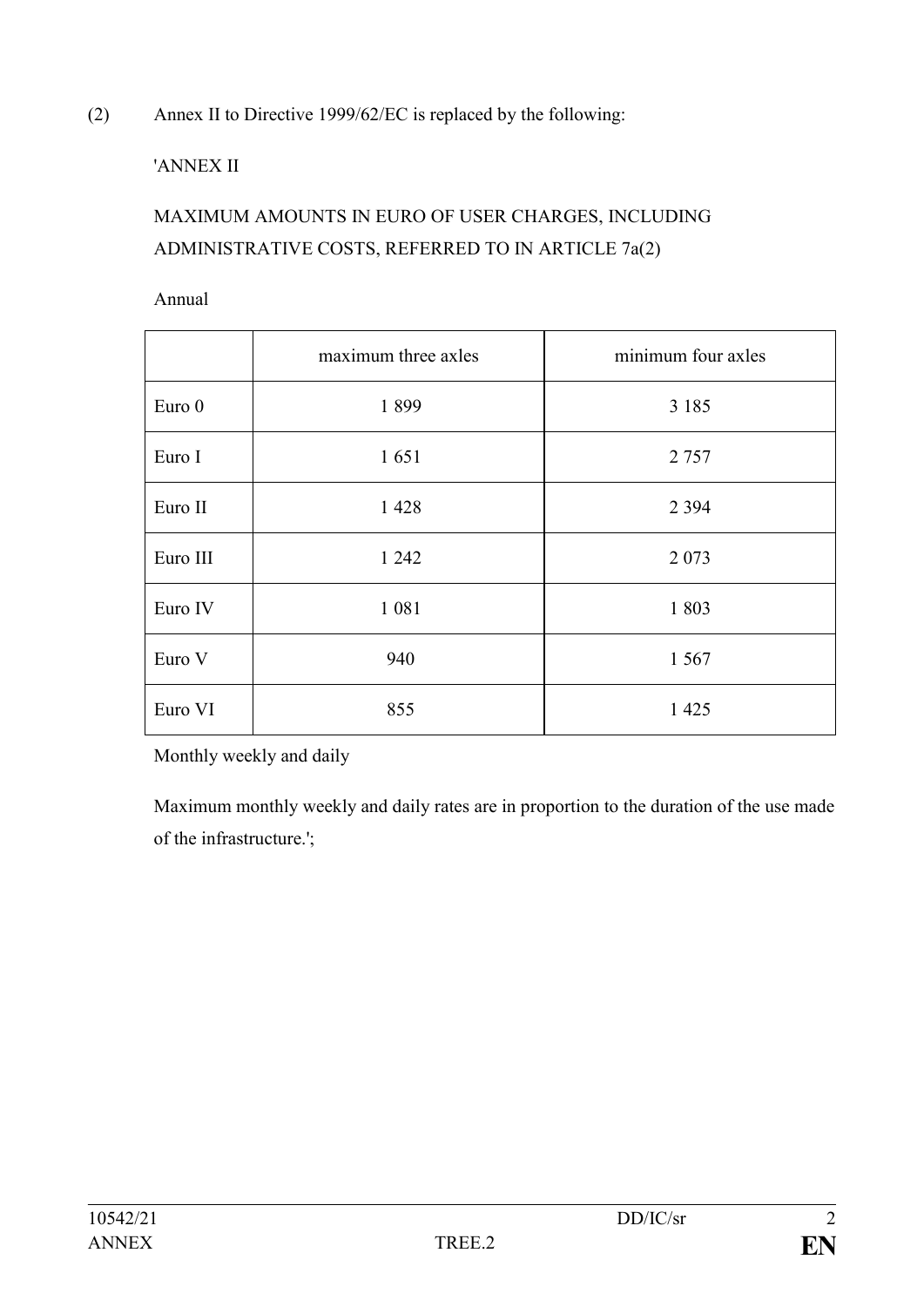- (3) Annex III to Directive 1999/62/EC is amended as follows:
	- (a) in point 2.1., the sixth indent is replaced by the following:
		- '– Costs shall be apportioned to heavy-duty vehicles on an objective and transparent basis taking account of the proportion of heavy-duty vehicle traffic to be carried on the network and the associated costs. The vehicle kilometres travelled by heavy-duty vehicles may for this purpose be adjusted by objectively justified "equivalence factors" such as those set out in point 4**<sup>1</sup>** .';
	- (b) in point 2.2., the second indent is replaced by the following:
		- '– Such costs shall be apportioned between heavy-duty vehicles and other traffic on the basis of actual and forecast shares of vehicle kilometres and may be adjusted by objectively justified equivalence factors such as those set out in point 4.';
	- (c) in point 4, the heading is replaced by the following:
		- '4. Share of heavy-duty vehicle traffic, equivalence factors and correction mechanism';

1

**<sup>1</sup>** The application of equivalence factors by Member States may take account of road construction developed on a phased basis or using a long life cycle approach.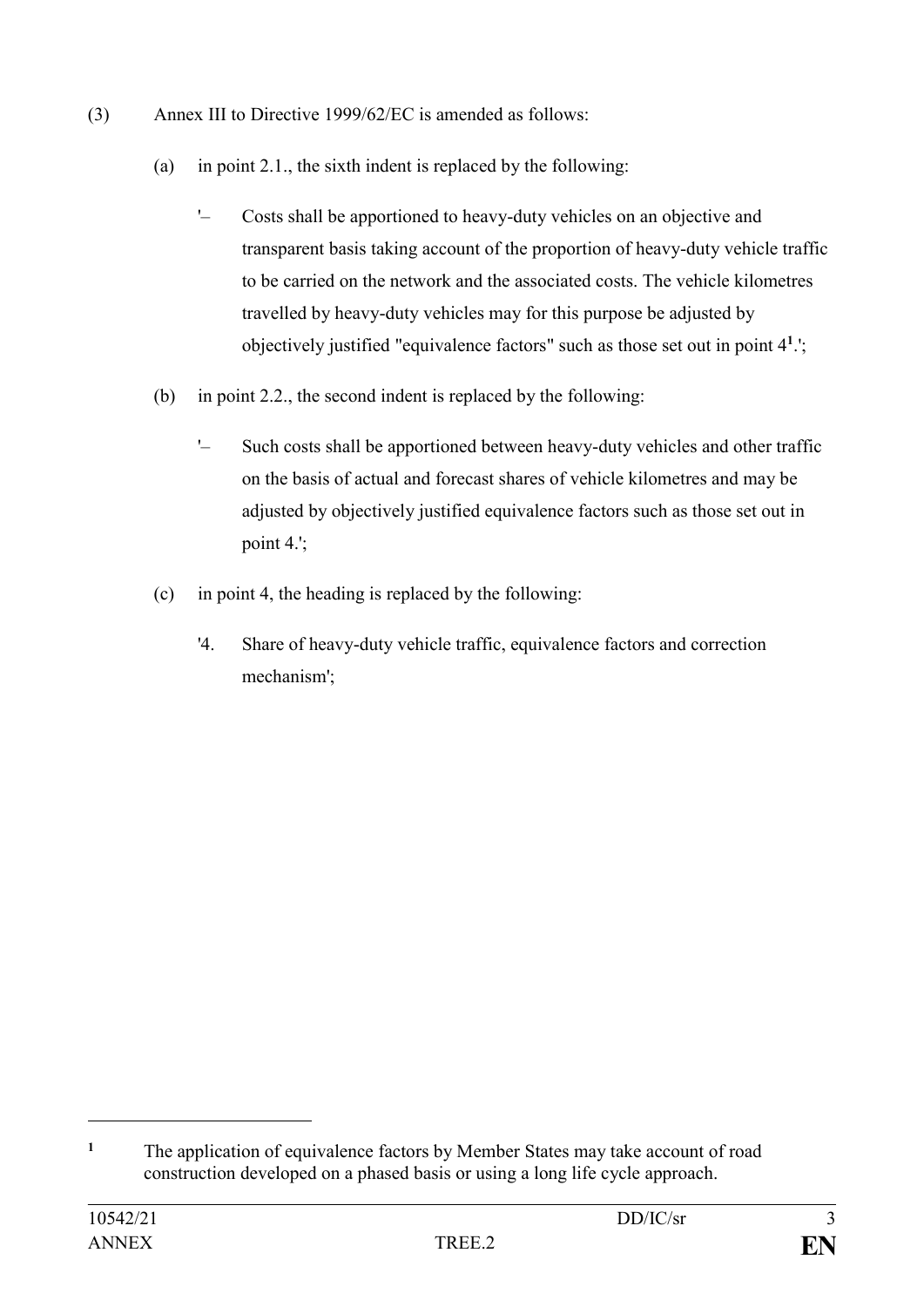- (d) in point 4, the first indent is replaced by the following:
	- '– The calculation of tolls shall be based on actual or forecast shares of heavyduty vehicle kilometres adjusted, if desired, by equivalence factors, to make due allowance for the increased costs of constructing and repairing infrastructure for use by heavy-duty vehicles.';
- (4) Annex IIIa to Directive 1999/62/EC is replaced by the following:

# 'ANNEX IIIa

# MINIMUM REQUIREMENTS FOR LEVYING AN EXTERNAL-COST CHARGE

This Annex sets out the minimum requirements for levying an external-cost charge and, where applicable, for calculating the maximum external-cost charge.

1. The parts of the road network concerned

The Member State shall specify precisely the part or parts of their road network which are to be subject to an external-cost charge.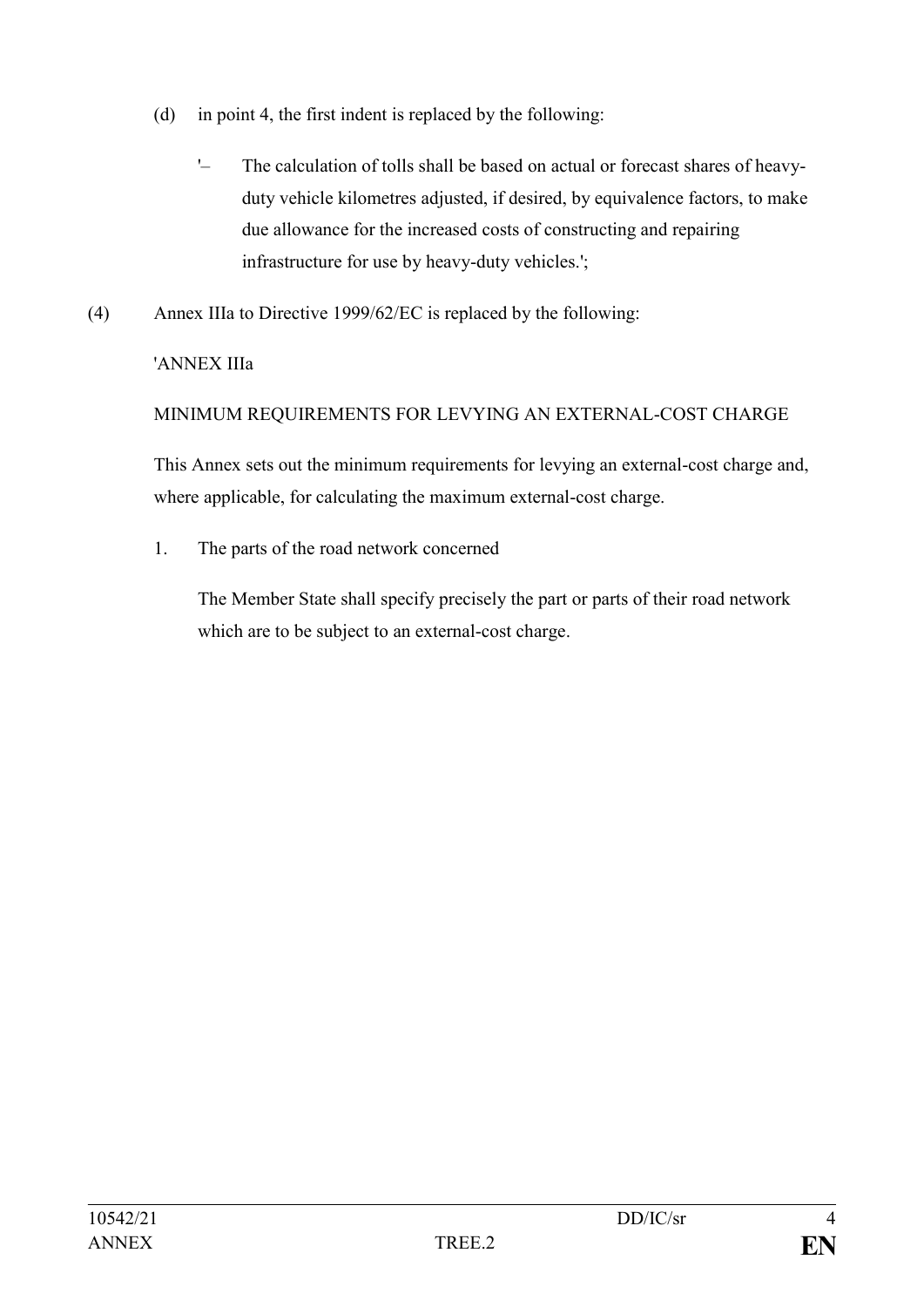Where a Member State intends to levy an external-cost charge on only a part or parts of the road network composed of its share in the trans-European road network and of its motorways, the part or parts shall be chosen after an assessment establishing that the imposition of an external-cost charge on other parts of the road network thus composed might have adverse effects on the environment, public health or road safety.

From  $\ldots$  [4 years after the date of entry into force of this amending Directive], a Member State that intends not to levy an external-cost charge for air pollution on specific sections of its tolled road network, shall also choose those specific sections on the basis of such an assessment.

2. The vehicles, roads and time period covered

Where a Member State intends to apply higher external-cost charges than the reference values specified in Annex IIIb or IIIc, it shall notify the Commission of the classification of vehicles according to which the external-cost charge shall vary. Where applicable, it shall notify the Commission of the location of roads subject to higher external-cost charges ("suburban roads (including motorways)"), and of roads subject to lower external-cost charges ("interurban roads (including motorways)").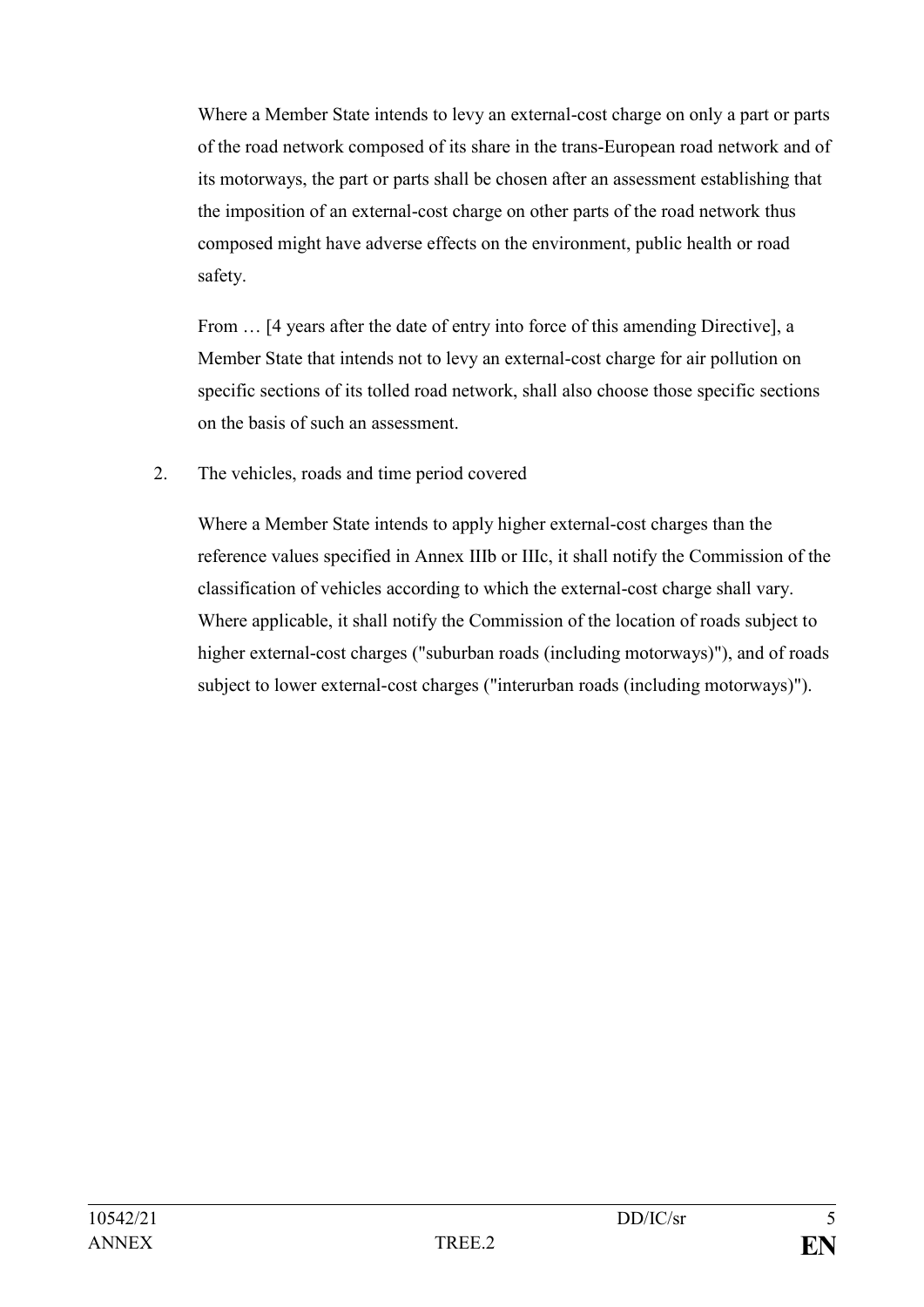Where applicable, it shall also notify the Commission of the exact time periods corresponding to the night period during which a higher external noise-cost charge may be imposed to reflect greater noise nuisances.

The classification of roads as suburban roads (including motorways) and interurban roads (including motorways), and the definition of time periods shall be based on objective criteria related to the level of exposure of the roads and their vicinities to pollution, such as: population density, the annual mean air pollution (in particular for  $PM_{10}$  and NO<sub>2</sub>) and the number of days (for  $PM_{10}$ ) and hours (NO<sub>2</sub>) on which limit values established under Directive 2008/50/EC are exceeded. The criteria used shall be included in the notification.

3. Amount of the charge

This section shall apply where a Member State intends to apply higher external-cost charges than the reference values specified in Annex IIIb or IIIc.

For each vehicle class, type of road and time period, as applicable, the Member State or, where appropriate, an independent authority shall determine a single specific amount. The resulting charging structure shall be transparent, made public and available to all users on equal terms. The publication should occur in a timely manner before implementation. All parameters, data and other information necessary to understand how the various external-cost elements are calculated shall be made public.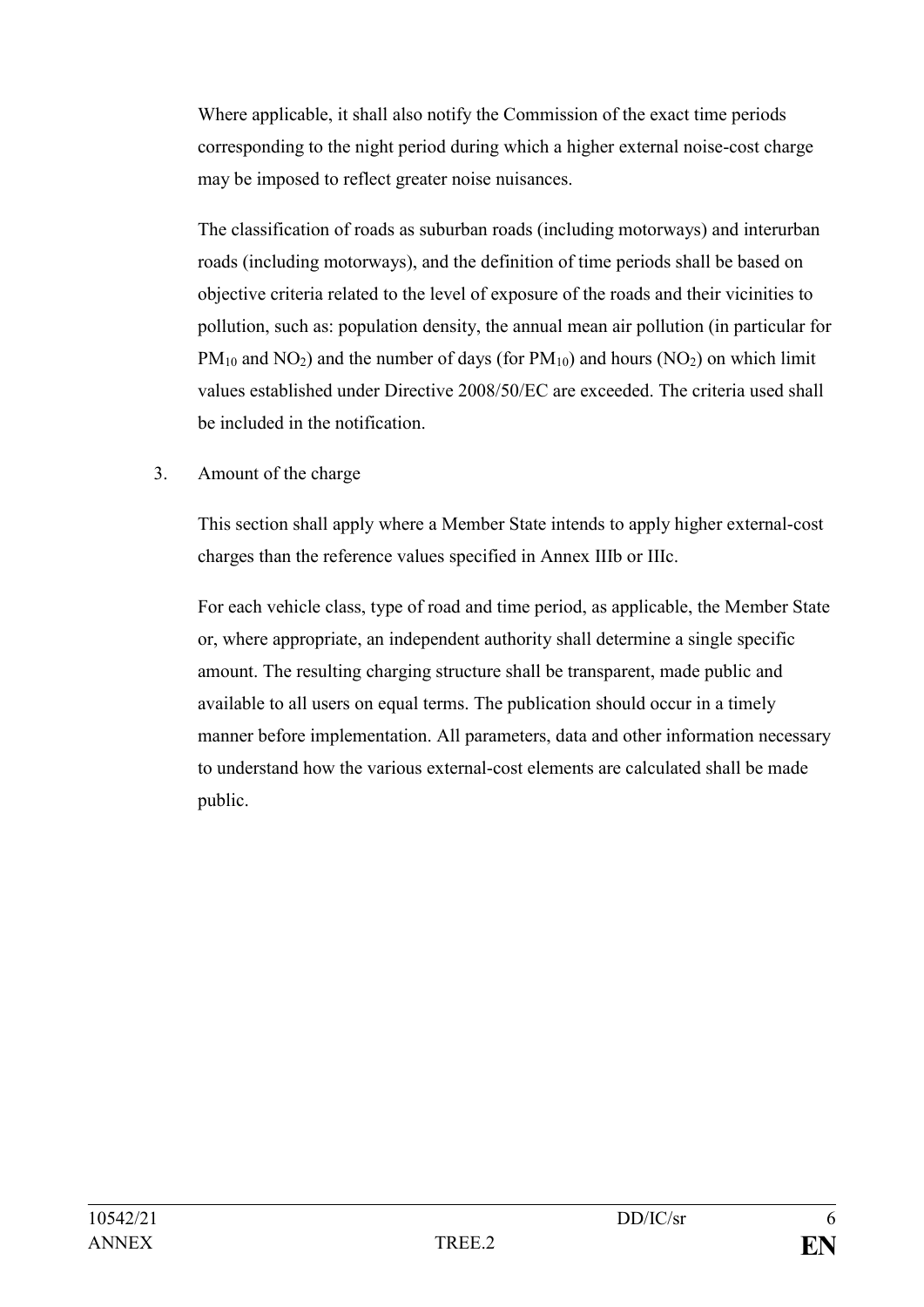When setting the charges, the Member State or, where appropriate, an independent authority shall be guided by the principle of efficient pricing that is a price close to the social marginal cost of the usage of the vehicle charged.

The charge shall be set after having considered the risk of traffic diversion together with any adverse effects on road safety, the environment and congestion, and any solutions to mitigate these risks.

The Member State or, where appropriate, an independent authority, shall monitor the effectiveness of the charging scheme in reducing environmental damage arising from road transport. Every two years, it shall adjust, where appropriate, the charging structure and the specific amount of the charge set for a given class of vehicle, type of road and period of time to the changes in transport supply and demand.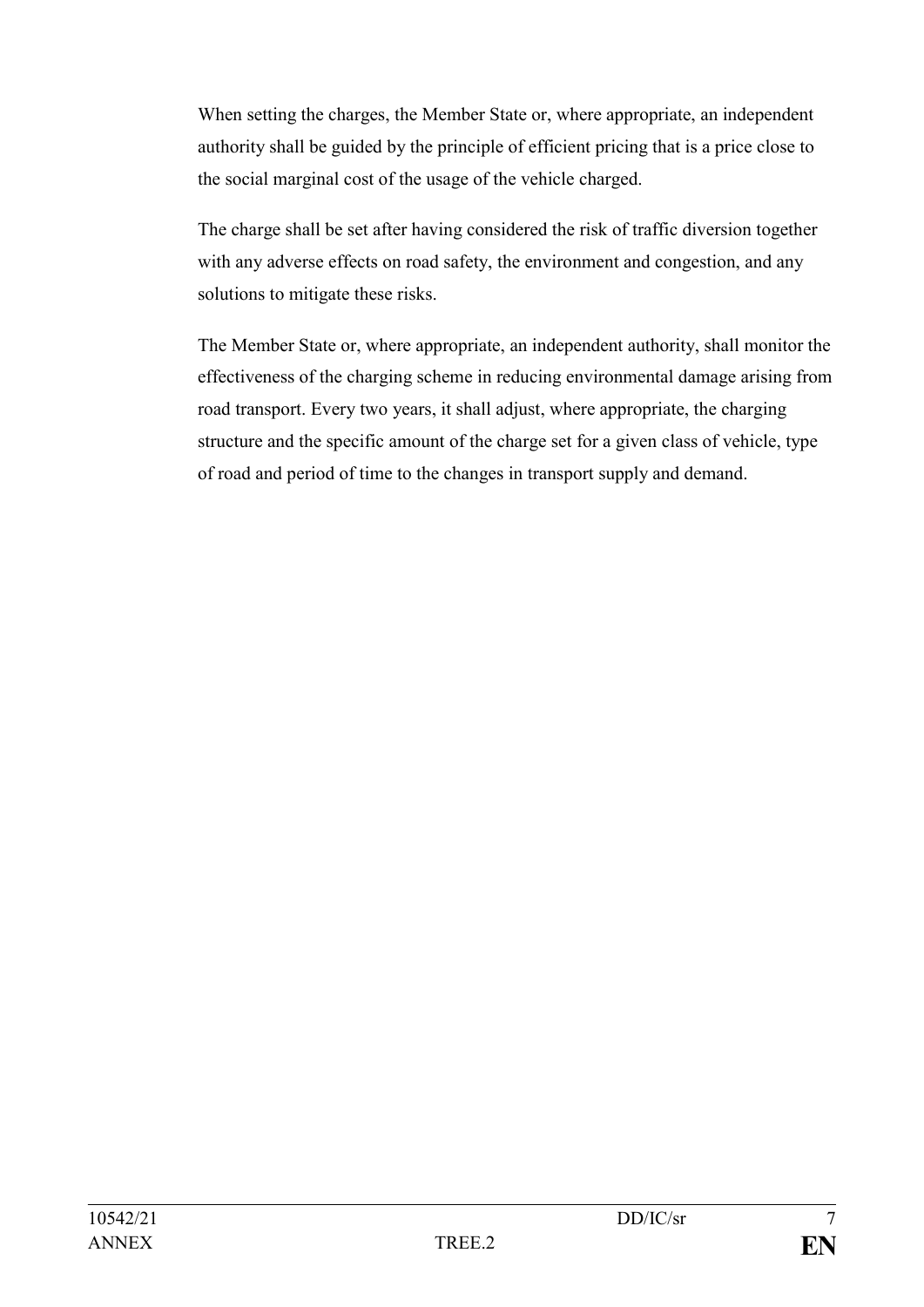### 4. External-cost elements

4.1. Cost of traffic-based air pollution

Where a Member State intends to apply higher external-cost charges than the reference values specified in Annex IIIb, that Member State, or, where appropriate, an independent authority, shall calculate the chargeable cost of traffic-based air pollution by applying the following formula:

$$
PCV_{ij}=\Sigma_k\ E F_{ik}\times PC_{jk}
$$

where:

- $PCV_{ij}$  = air pollution cost of vehicle class i on road type j (euro/vehicle.kilometre)
- $EF_{ik}$  = emission factor of pollutant k and vehicle class i (gram/vehicle.kilometre)
- $PC_{ik}$  = monetary cost of pollutant k for type of road j (euro/gram)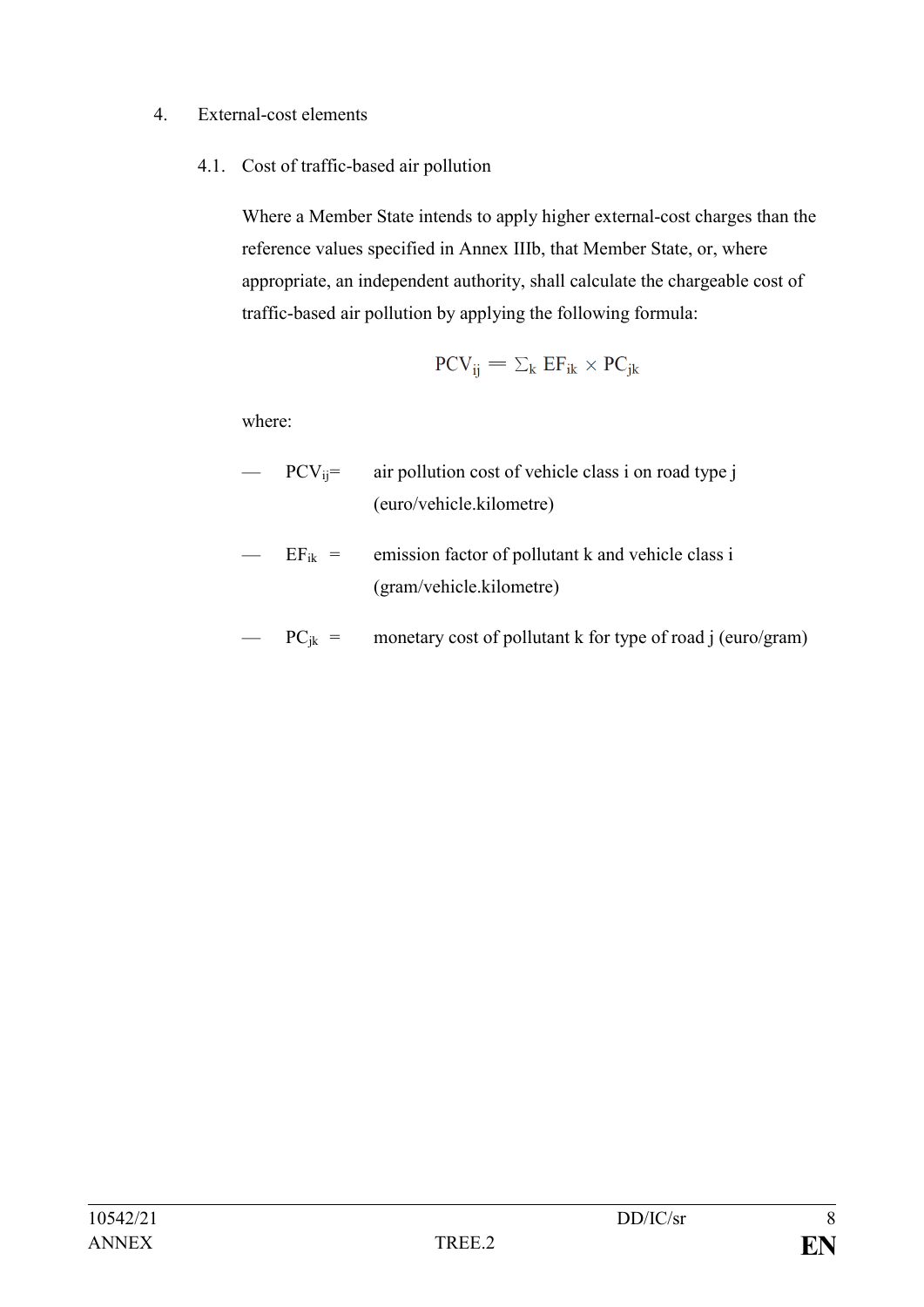The emission factors shall be the same as those used by the Member State to establish the national emissions inventories provided for in Directive (EU) 2016/2284 of the European Parliament and of the Council**\*** (which requires use of the EMEP/EEA air pollutant emission inventory guidebook**\*\***). The monetary cost of pollutants shall be estimated by the Member State, or, where appropriate, the independent authority referred to in Article 7c(2) of this Directive, using scientifically proven methods.

The Member State, or, where appropriate, an independent authority, may apply scientifically proven alternative methods to calculate the value of air pollution costs using data from air pollutant measurement and the local value of the monetary cost of air pollutants.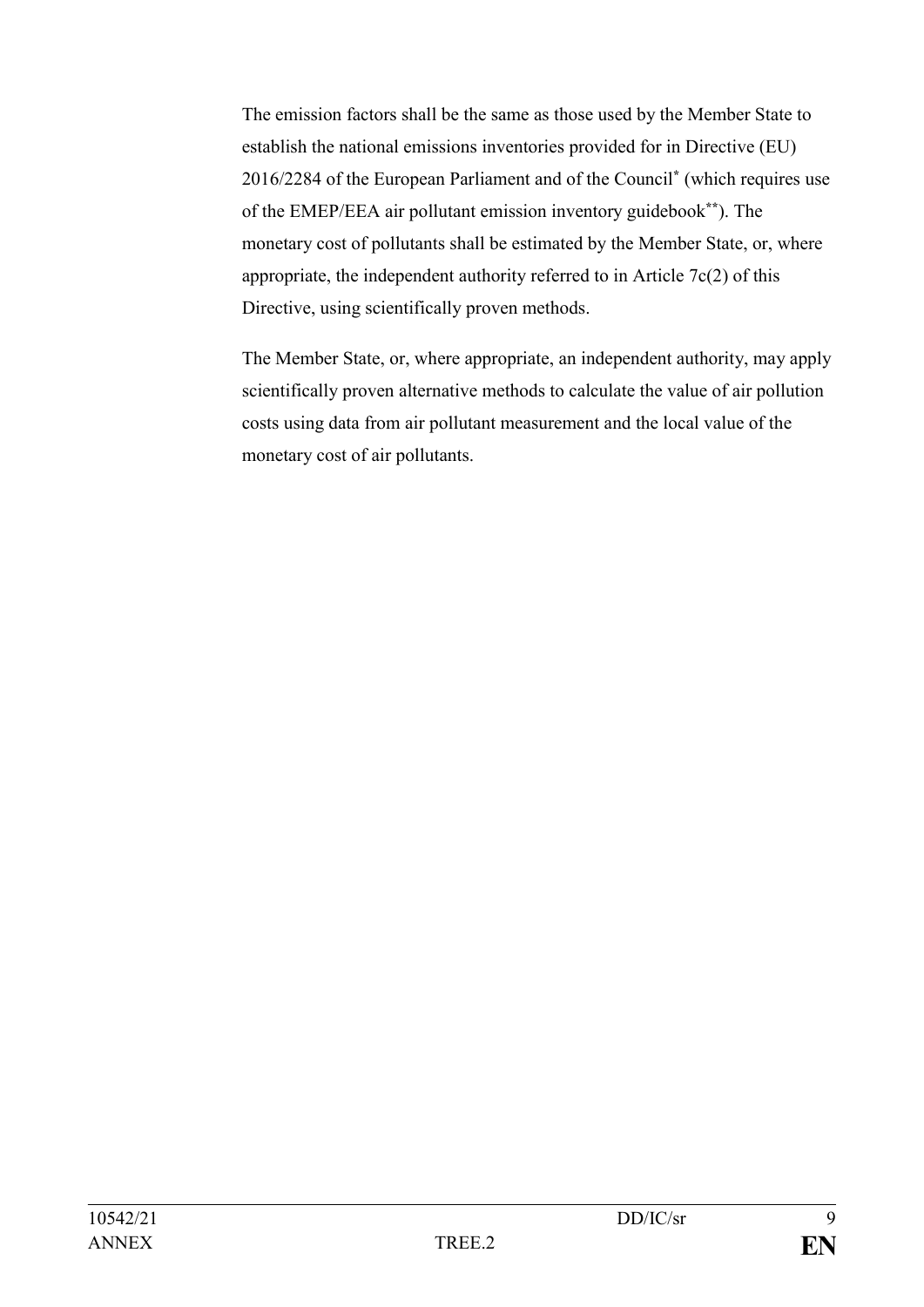### 4.2. Cost of traffic-based noise pollution

Where a Member State intends to apply higher external-cost charges than the reference values specified in Annex IIIb, the Member State, or, where appropriate, an independent authority, shall calculate the chargeable cost of traffic-based noise pollution by applying the following formulae:

$$
NCV_j (daily) = e \times \Sigma_k NC_{jk} \times POP_k/WADT
$$

$$
NCV_j (day) = a \times NCV_j
$$

$$
NCV_j (night) = b \times NCV_j
$$

where:

- $NCV_i =$  noise cost of one heavy goods vehicle on road type j (euro/vehicle.kilometre)
- $NC_{jk}$  = noise cost per person exposed on road type j to noise level k (euro/person)
- $POP_k =$  population exposed to daily noise level k per kilometre (person/kilometre)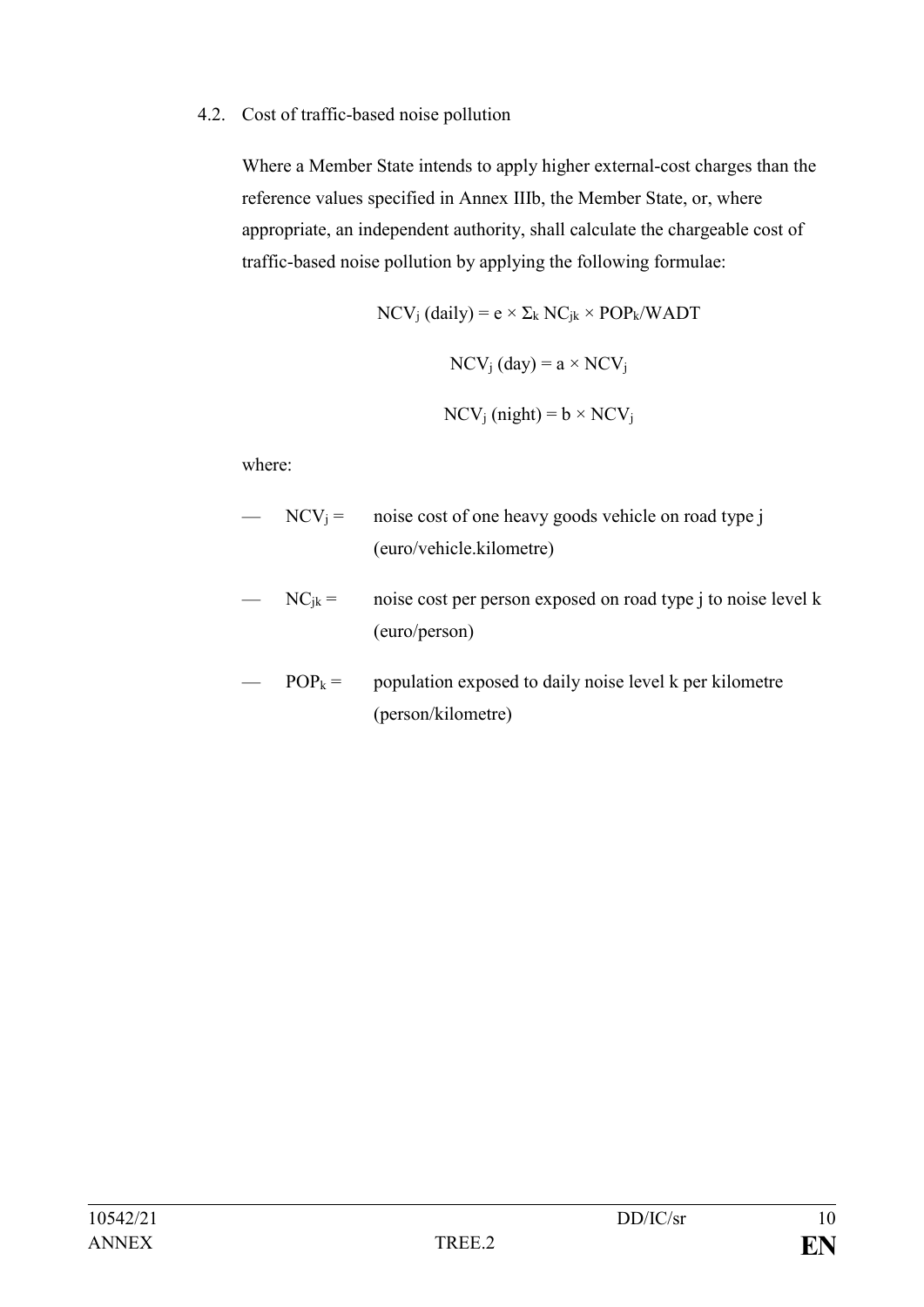- $WADT =$  weighted average daily traffic (passenger car equivalent)
- a and b are weighting factors determined by the Member State in such a way that the resulting weighted average noise charge per vehicle kilometre corresponds to  $NCV_i$  (daily).

The traffic-based noise pollution relates to the impact of noise on health of citizens around the road.

The population exposed to noise level k shall be taken from the strategic noise maps drafted under Article 7 of Directive 2002/49/EC of the European Parliament and the Council<sup>\*\*\*</sup>, or other equivalent data source.

The cost per person exposed to noise level k shall be estimated by the Member State or, where appropriate, an independent authority, using scientifically proven methods.

The weighted average daily traffic shall assume an equivalence factor "e" between heavy goods vehicles and passenger cars derived on the basis of the noise emission levels of the average car and of the average heavy goods vehicle and considering the Regulation (EU) No 540/2014 of the European Parliament and of the Council**\*\*\*\*** .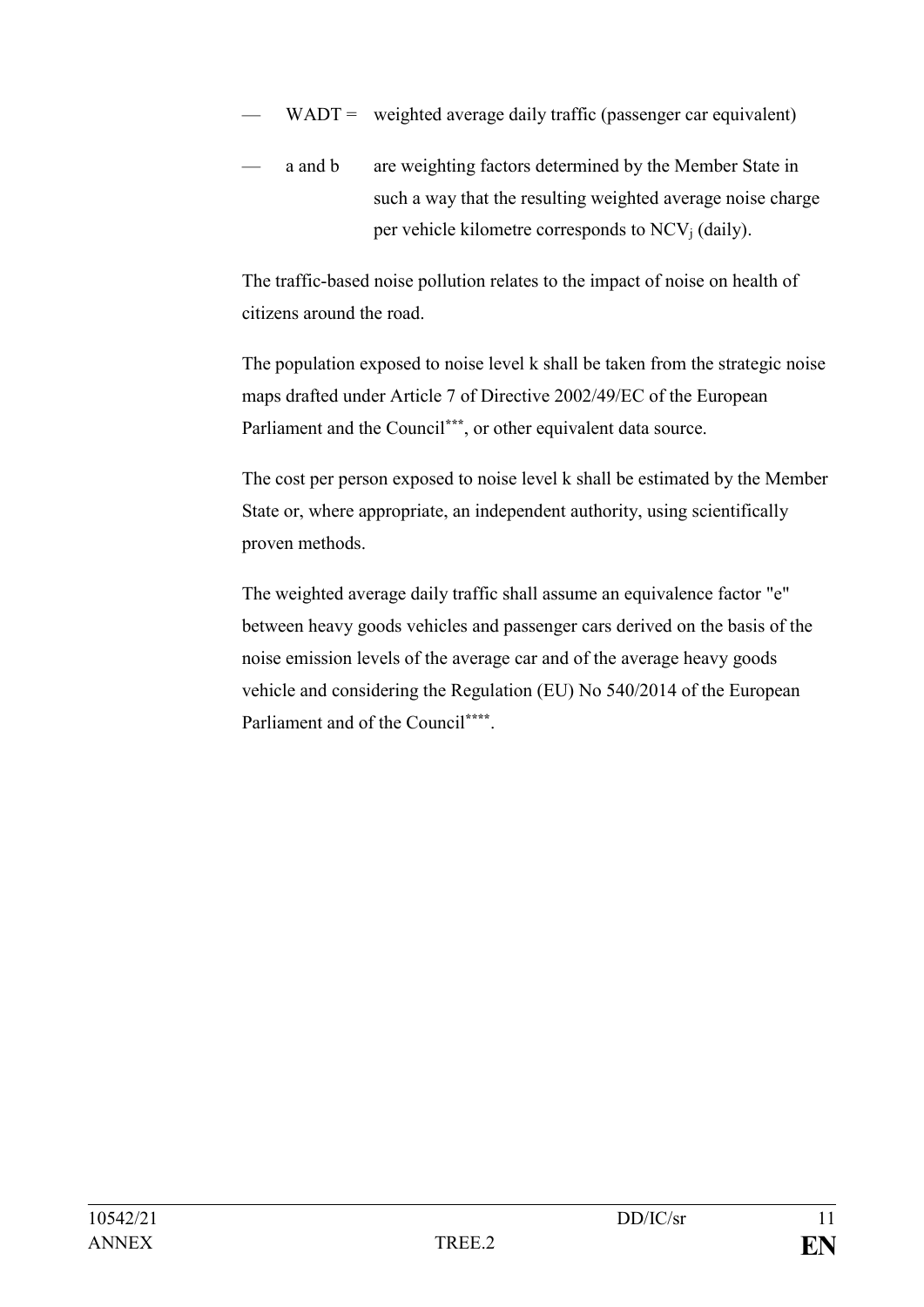The Member State, or, where appropriate, an independent authority, may establish differentiated noise charges to reward the use of quieter vehicles provided it does not result in discrimination against foreign vehicles.

4.3. Cost of traffic-based  $CO<sub>2</sub>$  emissions

Where a Member State intends to apply an external-cost charge for  $CO<sub>2</sub>$ emissions higher than the reference values set out in Annex IIIc, that Member State, or, where appropriate, an independent authority, shall calculate the chargeable cost based on scientific evidence using the avoidance cost approach, taking into account and explaining, in particular, the following aspects:

- (a) the choice of emission target level;
- (b) estimation of options for mitigation;
- (c) estimation of baseline scenario;
- (d) risk and loss aversion;
- (e) equity weighting.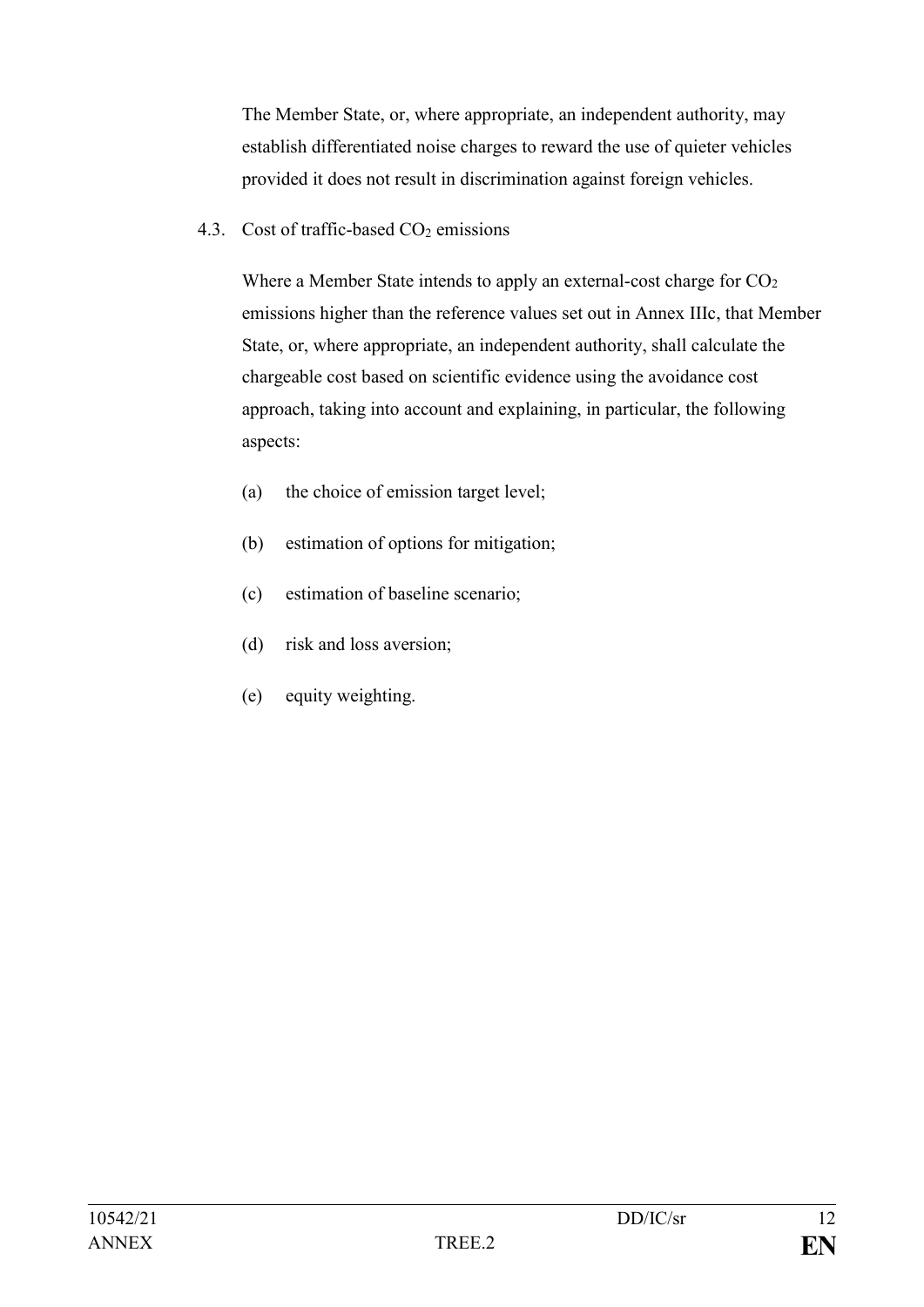At least six months before the implementation of such an external-cost charge

for CO<sup>2</sup> emissions, the Member State shall notify the Commission.

 $\frac{1}{2}$ 

**<sup>\*</sup>** Directive (EU) 2016/2284 of the European Parliament and of the Council of 14 December 2016 the reduction of national emissions of certain atmospheric pollutants, amending Directive 2003/35/EC and repealing Directive 2001/81/EC (OJ L 344, 17.12.2016, p. 1).

**<sup>\*\*</sup>** Methodology of the European Environmental Agency: EMEP/EEA air pollutant emission inventory guidebook 2019 – Technical guidance to prepare national emission inventories (http://www.eea.europa.eu//publications/emep-eea-guidebook-2019).

**<sup>\*\*\*</sup>** Directive 2002/49/EC of the European Parliament and the Council of 25 June 2002 relating to the assessment and management of environmental noise (OJ L 189, 18.7.2002, p. 12).

**<sup>\*\*\*\*</sup>** Regulation (EU) No 540/2014 of the European Parliament and of the Council of 16 April 2014 on the sound level of motor vehicles and of replacement silencing systems, and amending Directive 2007/46/EC and repealing Directive 70/157/EEC (OJ L 158, 27.5.2014, p. 131).';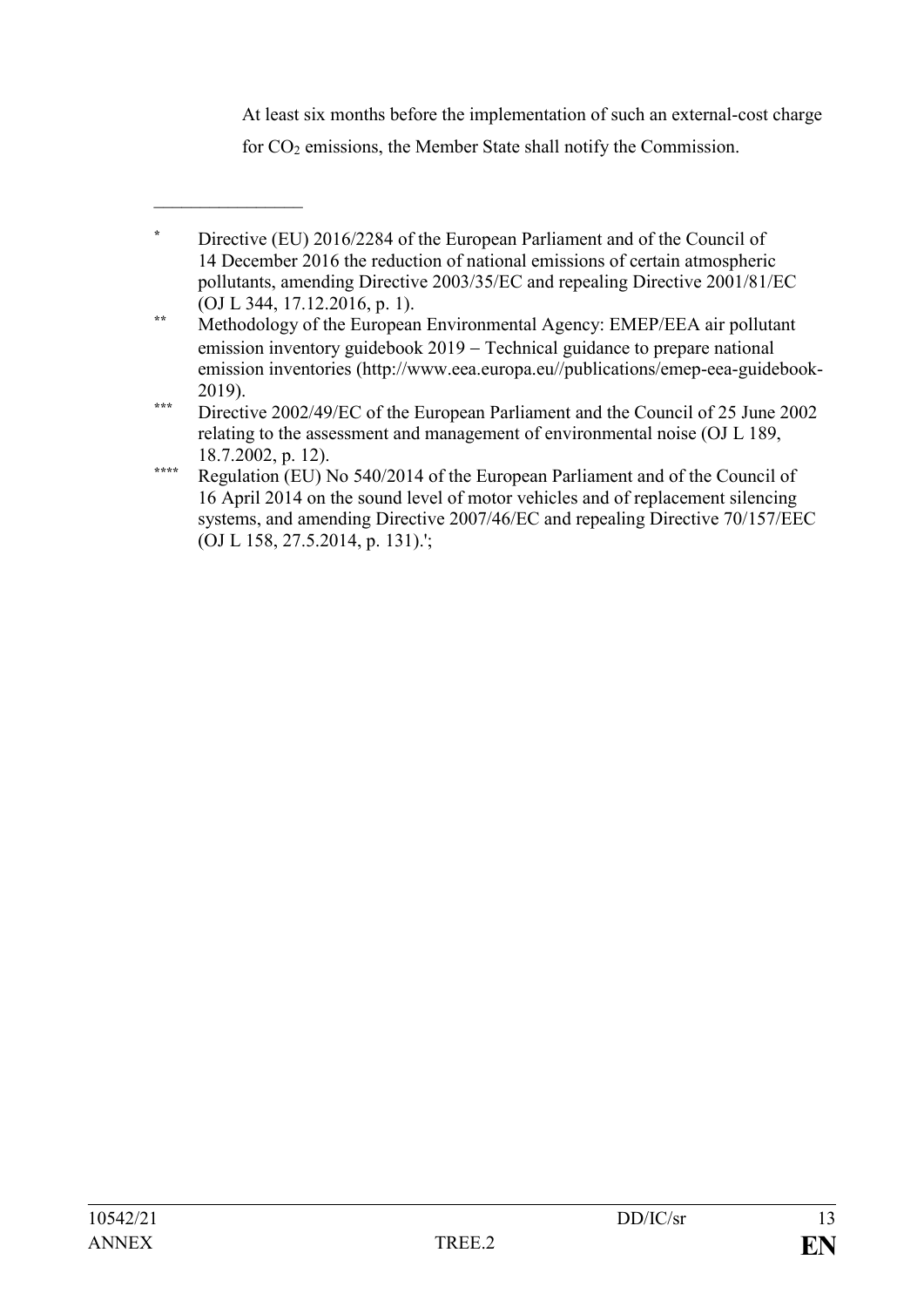(5) Annex IIIb to Directive 1999/62/EC is replaced by the following:

## 'ANNEX IIIb

# REFERENCE VALUES OF THE EXTERNAL-COST CHARGE

This Annex sets out reference values of the external-cost charge, including the cost of air pollution and noise.

Table 1

Reference values of the external-cost charge for heavy goods vehicles

| Vehicle class                                                                                                                     | cent/vehicle-kilometre                                              | Suburban $(1)$ | Interurban $^{(2)}$ |
|-----------------------------------------------------------------------------------------------------------------------------------|---------------------------------------------------------------------|----------------|---------------------|
| Heavy goods vehicle<br>having a technically<br>permissible maximum<br>laden mass of less than<br>12 tonnes<br>or having two axles | Euro 0                                                              | 18,6           | 9,9                 |
|                                                                                                                                   | Euro I                                                              | 12,6           | 6,4                 |
|                                                                                                                                   | Euro II                                                             | 12,5           | 6,3                 |
|                                                                                                                                   | Euro III                                                            | 9,6            | 4,8                 |
|                                                                                                                                   | Euro IV                                                             | 7,3            | 3,4                 |
|                                                                                                                                   | Euro V                                                              | 4,4            | 1,8                 |
|                                                                                                                                   | Euro VI                                                             | 2,3            | 0,5                 |
|                                                                                                                                   | Less polluting than Euro VI,<br>including zero-emission<br>vehicles | 2,0            | 0,3                 |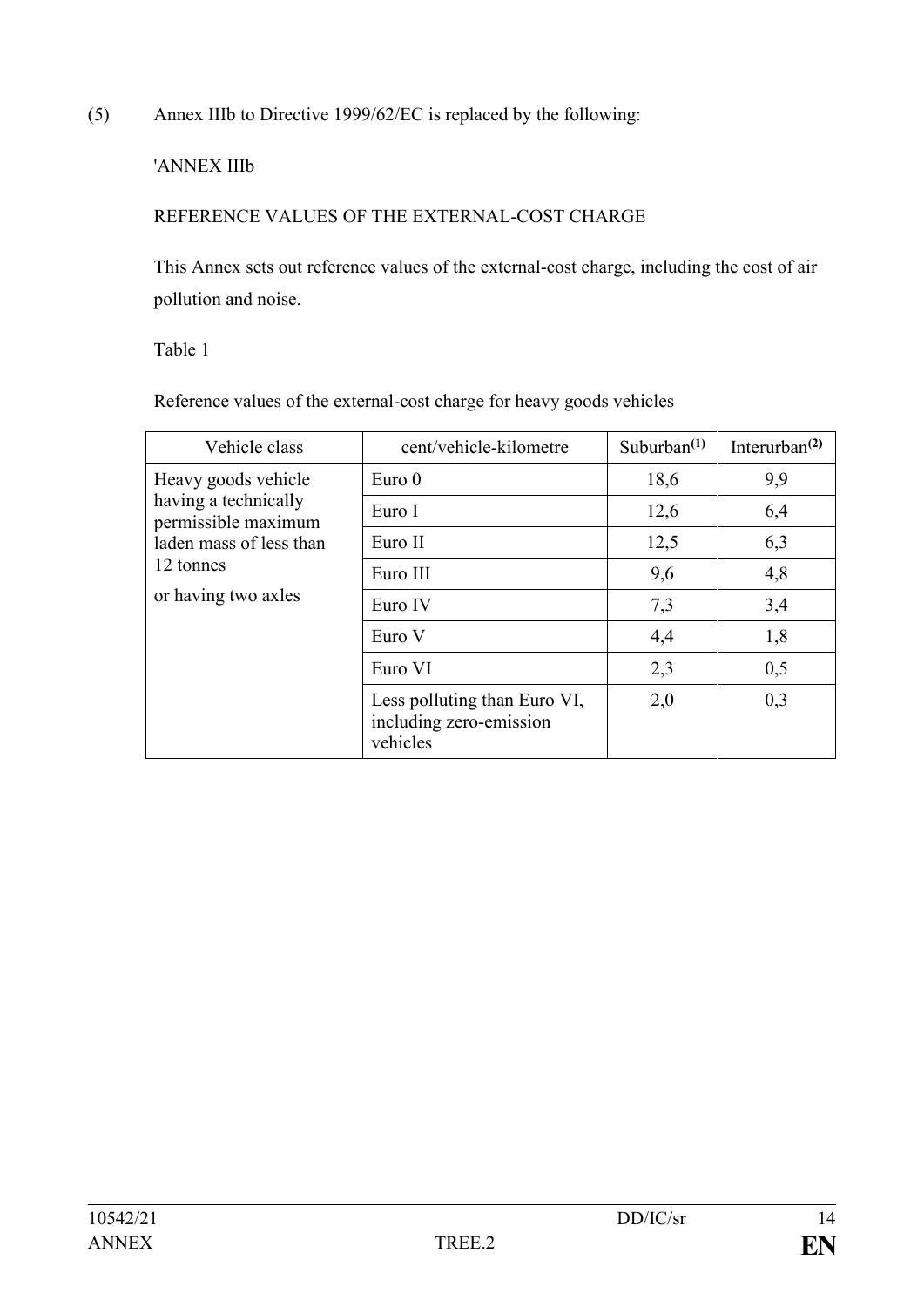| Vehicle class                                                                                                                        | cent/vehicle-kilometre                                              | Suburban $(1)$ | Interurban $^{(2)}$ |
|--------------------------------------------------------------------------------------------------------------------------------------|---------------------------------------------------------------------|----------------|---------------------|
| Heavy goods vehicle<br>having a technically<br>permissible maximum<br>laden mass between 12                                          | Euro 0                                                              | 24,6           | 13,7                |
|                                                                                                                                      | Euro I                                                              | 15,8           | 8,4                 |
|                                                                                                                                      | Euro II                                                             | 15,8           | 8,4                 |
| and 18 tonnes                                                                                                                        | Euro III                                                            | 12,5           | 6,6                 |
| or having three axles                                                                                                                | Euro IV                                                             | 9,2            | 4,5                 |
|                                                                                                                                      | Euro V                                                              | 5,6            | 2,7                 |
|                                                                                                                                      | Euro VI                                                             | 2,8            | 0,7                 |
|                                                                                                                                      | Less polluting than Euro VI,<br>including zero-emission<br>vehicles | 2,3            | 0,3                 |
| Heavy goods vehicle<br>having a technically<br>permissible maximum<br>laden mass between 18<br>and 32 tonnes<br>or having four axles | Euro 0                                                              | 27,8           | 15,8                |
|                                                                                                                                      | Euro I                                                              | 20,4           | 11,3                |
|                                                                                                                                      | Euro II                                                             | 20,4           | 11,2                |
|                                                                                                                                      | Euro III                                                            | 16,3           | 8,9                 |
|                                                                                                                                      | Euro IV                                                             | 11,8           | 6,0                 |
|                                                                                                                                      | Euro V                                                              | 6,6            | 3,4                 |
|                                                                                                                                      | Euro VI                                                             | 3,1            | 0,8                 |
|                                                                                                                                      | Less polluting than Euro VI,<br>including zero-emission<br>vehicles | 2,5            | 0,3                 |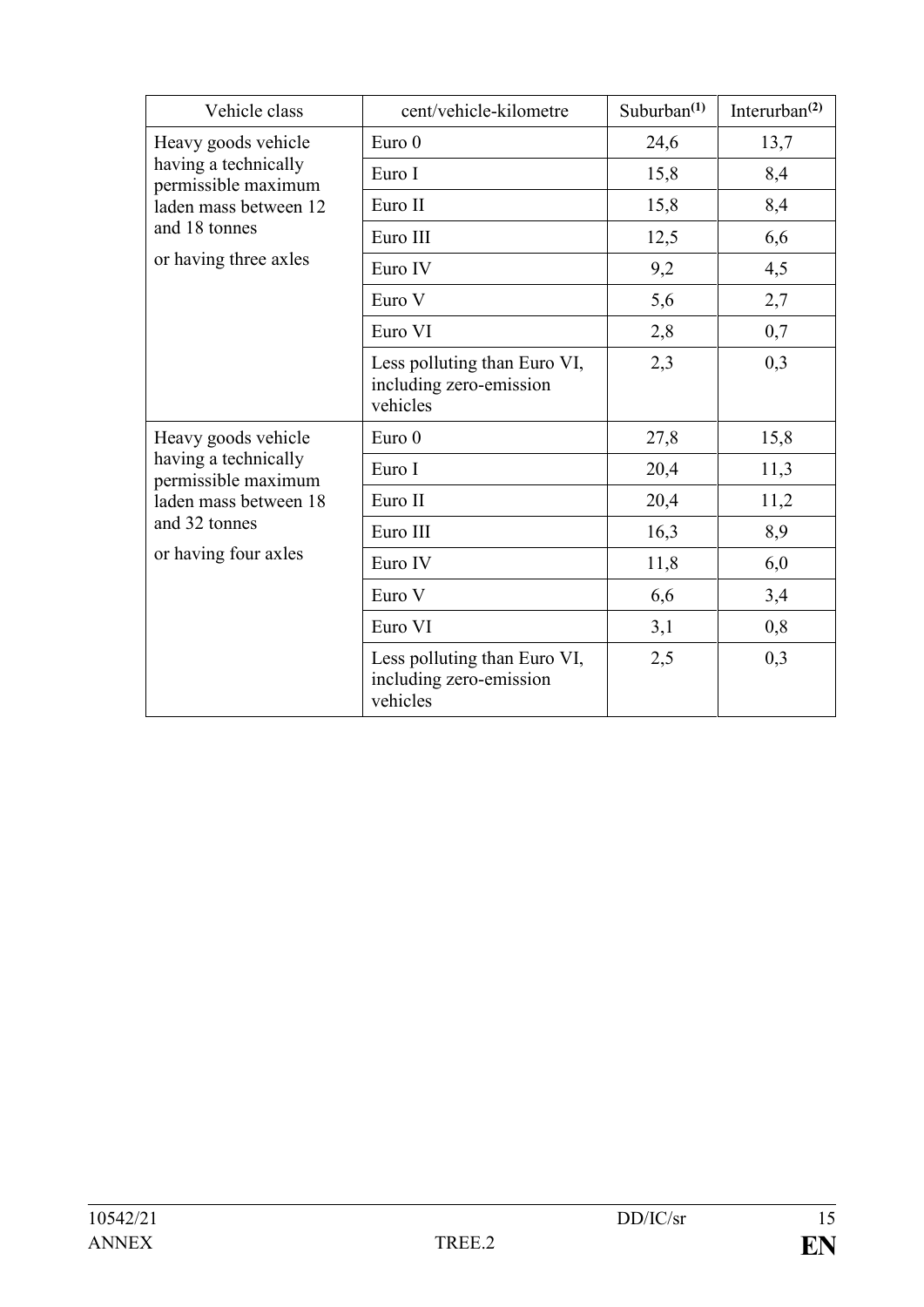| Vehicle class                               | cent/vehicle-kilometre                                              | Suburban $(1)$ | Interurban $^{(2)}$ |
|---------------------------------------------|---------------------------------------------------------------------|----------------|---------------------|
| Heavy goods vehicle                         | Euro <sub>0</sub>                                                   | 33,5           | 19,4                |
| having a technically<br>permissible maximum | Euro I                                                              | 25,0           | 14,1                |
| laden mass above 32                         | Euro II                                                             | 24,9           | 13,9                |
| tonnes                                      | Euro III                                                            | 20,1           | 11,1                |
| or having 5 or more axles                   | Euro IV                                                             | 14,2           | 7,5                 |
|                                             | Euro V                                                              | 7,6            | 3,8                 |
|                                             | Euro VI                                                             | 3,4            | 0,8                 |
|                                             | Less polluting than Euro VI,<br>including zero-emission<br>vehicles | 2,8            | 0,3                 |

**(1)** "Suburban" means areas with a population density between 150 and 900 inhabitants/km<sup>2</sup> (median population density of 300 inhabitants/km<sup>2</sup>).

**(2)** "Interurban" means areas with a population density below150 inhabitants/ $km^2$ .

The values of Table 1 may be multiplied by a factor of up to 2 in mountain areas and around agglomerations to the extent that it is justified by lower dispersion, the gradient of roads, altitude or temperature inversions. If there is scientific evidence for a higher mountain or agglomeration factor, this reference value can be increased based on a detailed justification.';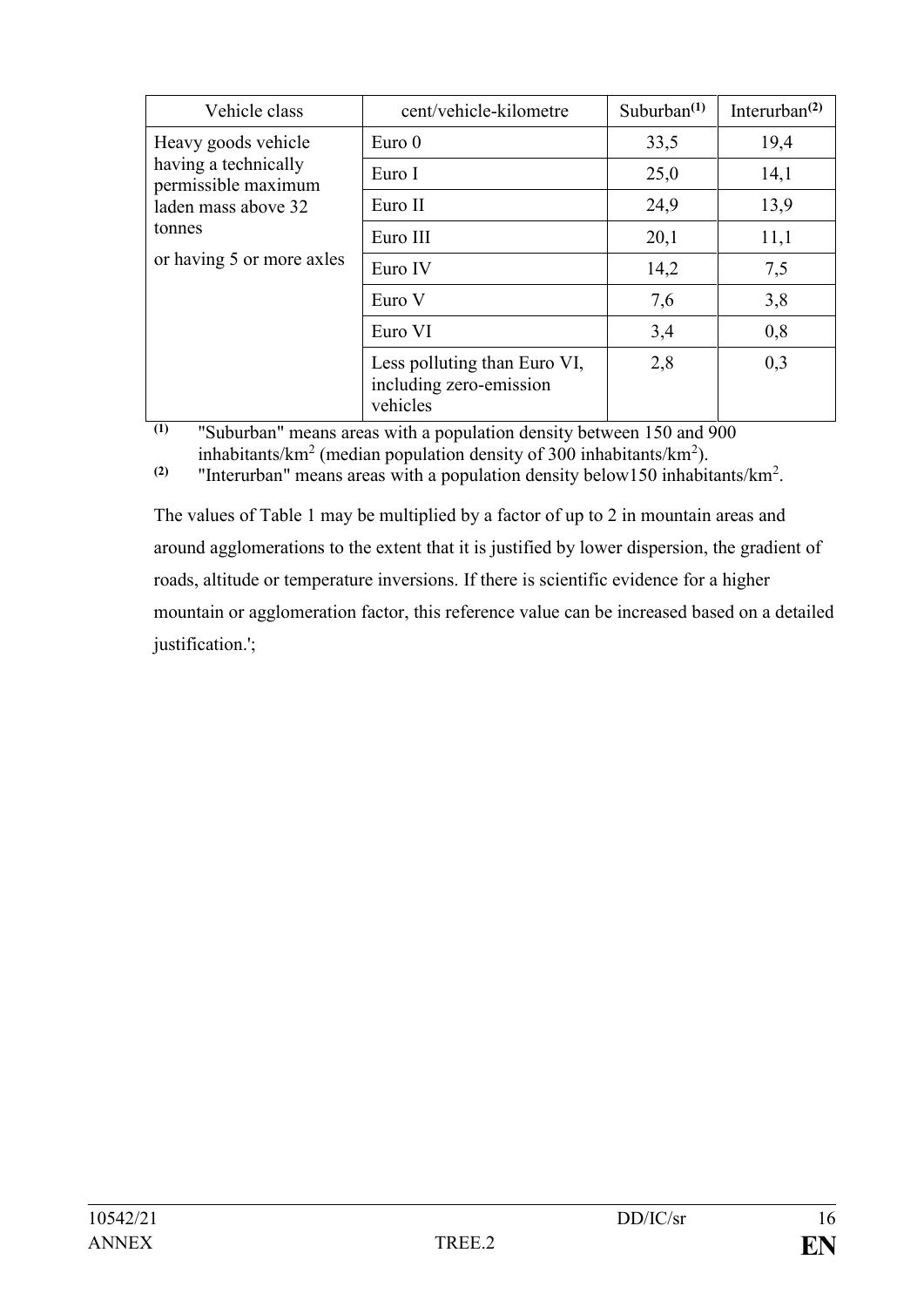(6) the following Annex is added to Directive 1999/62/EC:

'ANNEX IIIc

REFERENCE VALUES OF THE EXTERNAL-COST CHARGE FOR CO<sup>2</sup> EMISSIONS

This Annex sets out reference values of the external-cost charge taking into account the cost of CO<sub>2</sub> emissions.

Table 1

Reference values of the external-cost charge for  $CO<sub>2</sub>$  emissions for heavy goods vehicles

| Vehicle class                               |                        | cent/vehicle-kilometre | Interurban roads<br>(including)<br>motorways) |
|---------------------------------------------|------------------------|------------------------|-----------------------------------------------|
| Heavy goods vehicle                         |                        | Euro $0$               | 4,5                                           |
| having a technically<br>permissible maximum |                        | Euro I                 |                                               |
| laden mass of less                          | $CO2$ emission class 1 | Euro II                | 4,0                                           |
| than 12 tonnes                              |                        | Euro III               |                                               |
| or having two axles                         |                        | Euro IV                |                                               |
|                                             |                        | Euro V                 |                                               |
|                                             |                        | Euro VI                |                                               |
|                                             | $CO2$ emission class 2 |                        | 3,8                                           |
|                                             | $CO2$ emission class 3 |                        | 3,6                                           |
|                                             | Low-emission vehicle   |                        | 2,0                                           |
|                                             | Zero-emission vehicle  |                        | $\overline{0}$                                |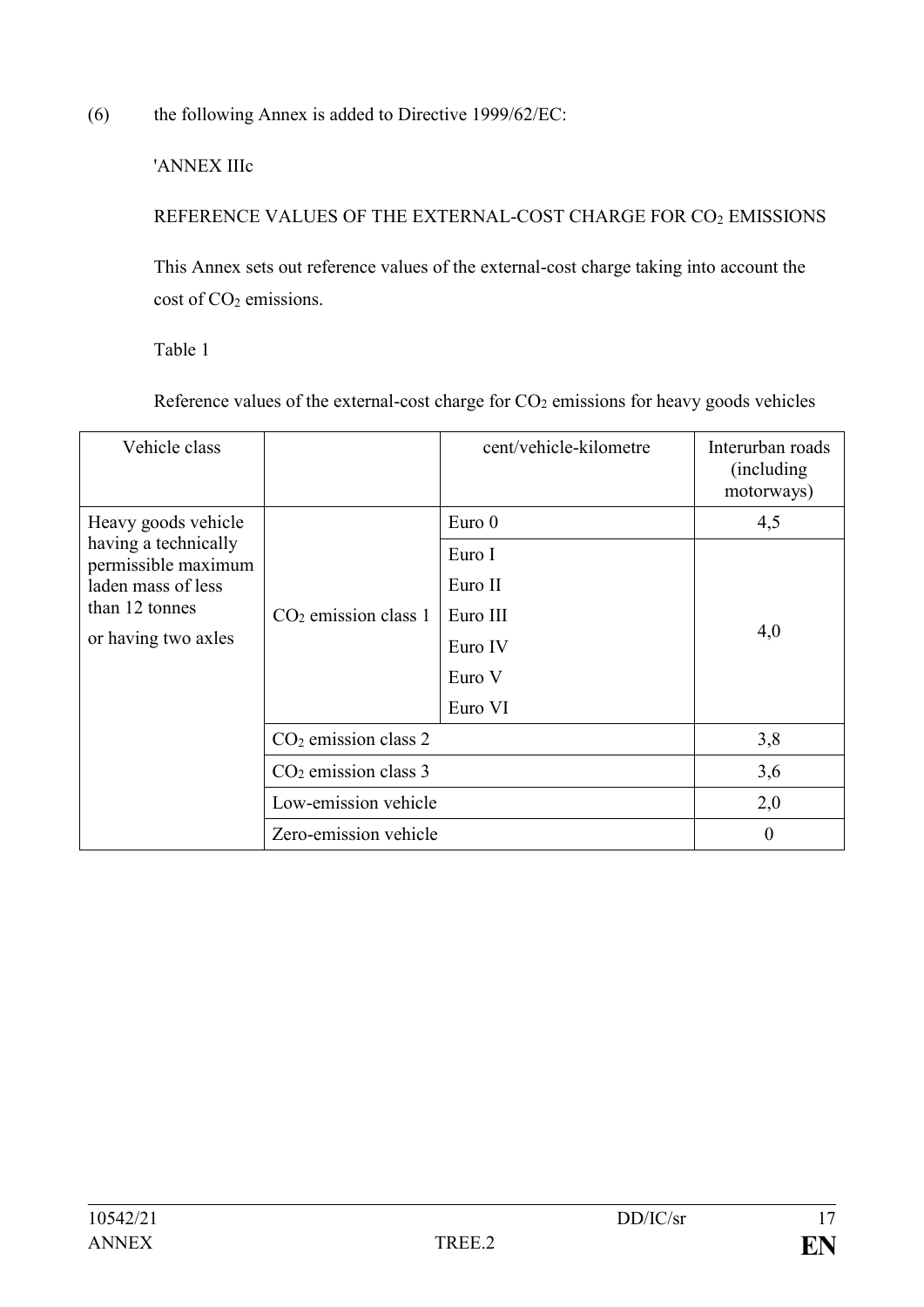| Vehicle class                               |                        |          | cent/vehicle-kilometre | Interurban roads<br>(including<br>motorways) |  |
|---------------------------------------------|------------------------|----------|------------------------|----------------------------------------------|--|
| Heavy goods vehicle                         |                        | Euro 0   |                        | 6,0                                          |  |
| having a technically<br>permissible maximum |                        | Euro I   |                        |                                              |  |
| laden mass between                          |                        | Euro II  |                        | 5,2                                          |  |
| 12 and 18 tonnes                            | $CO2$ emission class 1 | Euro III |                        |                                              |  |
| or having three axles                       |                        | Euro IV  |                        |                                              |  |
|                                             |                        | Euro V   |                        | 5,0                                          |  |
|                                             |                        | Euro VI  |                        |                                              |  |
|                                             | $CO2$ emission class 2 |          | 4,8                    |                                              |  |
|                                             | $CO2$ emission class 3 |          | 4,5                    |                                              |  |
|                                             | Low-emission vehicle   |          | 2,5                    |                                              |  |
|                                             | Zero-emission vehicle  |          |                        | $\overline{0}$                               |  |
| Heavy goods vehicle                         |                        |          | Euro <sub>0</sub>      | 7,9                                          |  |
| having technically<br>permissible maximum   |                        |          | Euro I                 |                                              |  |
| laden mass between                          |                        |          | Euro II                | 6,9                                          |  |
| 18 and 32 tonnes                            | $CO2$ emission class 1 |          | Euro III               |                                              |  |
| or having four axles                        |                        |          | Euro IV                |                                              |  |
|                                             |                        |          | Euro V                 | 6,7                                          |  |
|                                             |                        |          | Euro VI                |                                              |  |
|                                             | $CO2$ emission class 2 |          |                        | 6,4                                          |  |
|                                             | $CO2$ emission class 3 |          | 6,0                    |                                              |  |
|                                             | Low-emission vehicle   |          |                        | 3,4                                          |  |
|                                             | Zero-emission vehicle  |          | $\boldsymbol{0}$       |                                              |  |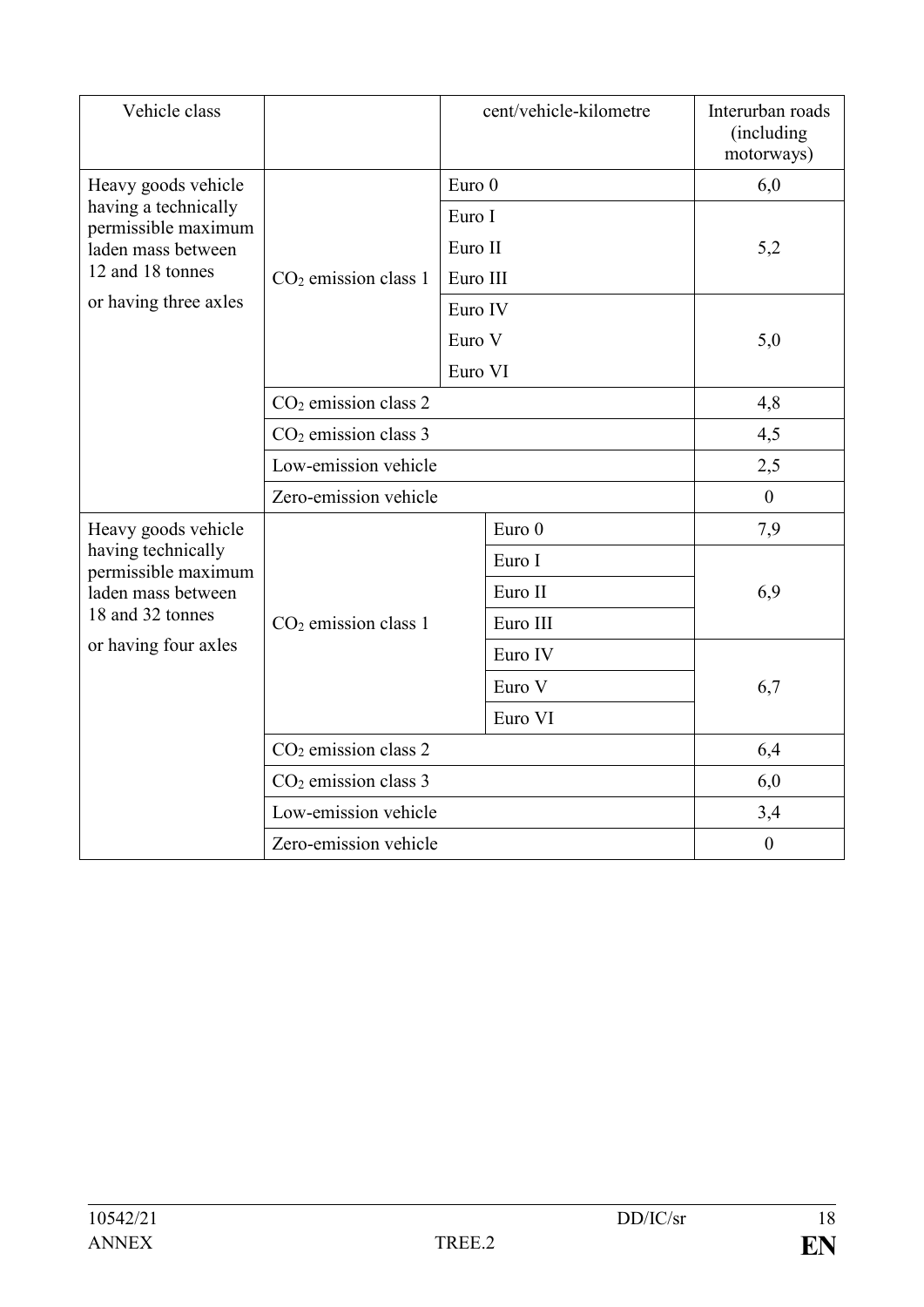| Vehicle class                               |                        | cent/vehicle-kilometre | Interurban roads<br>(including)<br>motorways) |
|---------------------------------------------|------------------------|------------------------|-----------------------------------------------|
| Heavy goods vehicle                         |                        | Euro <sub>0</sub>      | 9,1                                           |
| having a technically<br>permissible maximum |                        | Euro I                 |                                               |
| laden mass above                            |                        | Euro II                | 8,1                                           |
| 32 tonnes                                   | $CO2$ emission class 1 | Euro III               |                                               |
| or having 5 or more<br>axles                |                        | Euro IV                |                                               |
|                                             |                        | Euro V                 | 8,0                                           |
|                                             |                        | Euro VI                |                                               |
|                                             | $CO2$ emission class 2 |                        | 7,6                                           |
|                                             | $CO2$ emission class 3 |                        | 7,2                                           |
|                                             | Low-emission vehicle   |                        | 4,0                                           |
|                                             | Zero-emission vehicle  |                        | $\theta$                                      |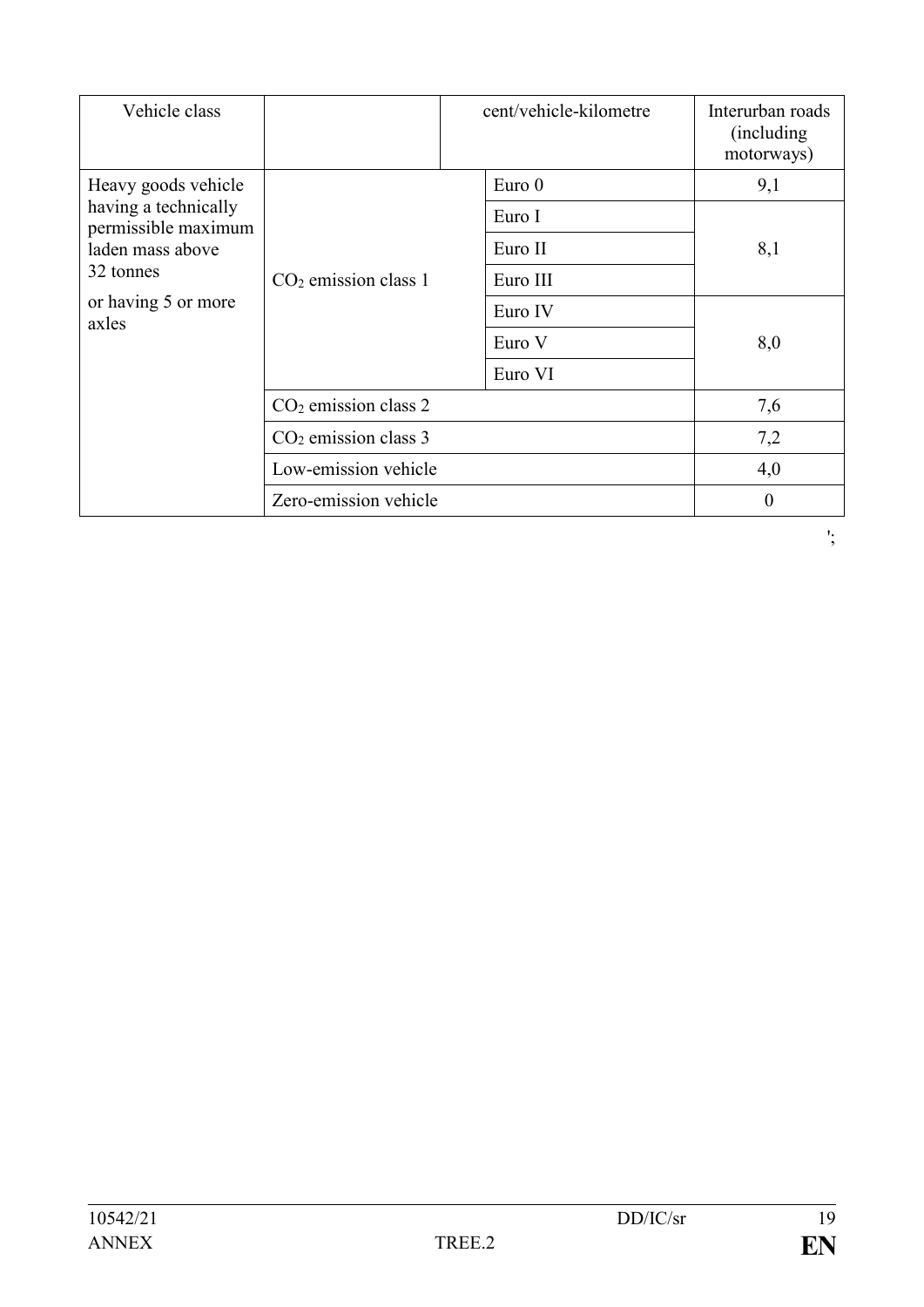(7) in Annex IV to Directive 1999/62/EC, the Table 'Vehicle combinations (articulated vehicles and road trains)' is replaced by the following:

| Driving axles with air suspension or<br>recognised as equivalent |                                                                                  |                                                                                  | Other driving axle suspension systems | Damage<br>class |
|------------------------------------------------------------------|----------------------------------------------------------------------------------|----------------------------------------------------------------------------------|---------------------------------------|-----------------|
|                                                                  | Number of axles and technically<br>permissible maximum laden mass<br>(in tonnes) | Number of axles and technically<br>permissible maximum laden mass<br>(in tonnes) |                                       |                 |
| Not less than                                                    | Less than                                                                        | Not less than                                                                    | Less than                             |                 |
| $2 + 1$ axles                                                    |                                                                                  |                                                                                  |                                       |                 |
| 7,5                                                              | 12                                                                               | 7,5                                                                              | 12                                    |                 |
| 12                                                               | 14                                                                               | 12                                                                               | 14                                    |                 |
| 14                                                               | 16                                                                               | 14                                                                               | 16                                    |                 |
| 16                                                               | 18                                                                               | 16                                                                               | 18                                    |                 |
| 18                                                               | 20                                                                               | 18                                                                               | 20                                    |                 |
| 20                                                               | 22                                                                               | 20                                                                               | 22                                    |                 |
| 22                                                               | 23                                                                               | 22                                                                               | 23                                    |                 |
| 23                                                               | 25                                                                               | 23                                                                               | 25                                    |                 |
| 25                                                               | 28                                                                               | 25                                                                               | 28                                    |                 |

'Vehicle combinations (articulated vehicles and road trains)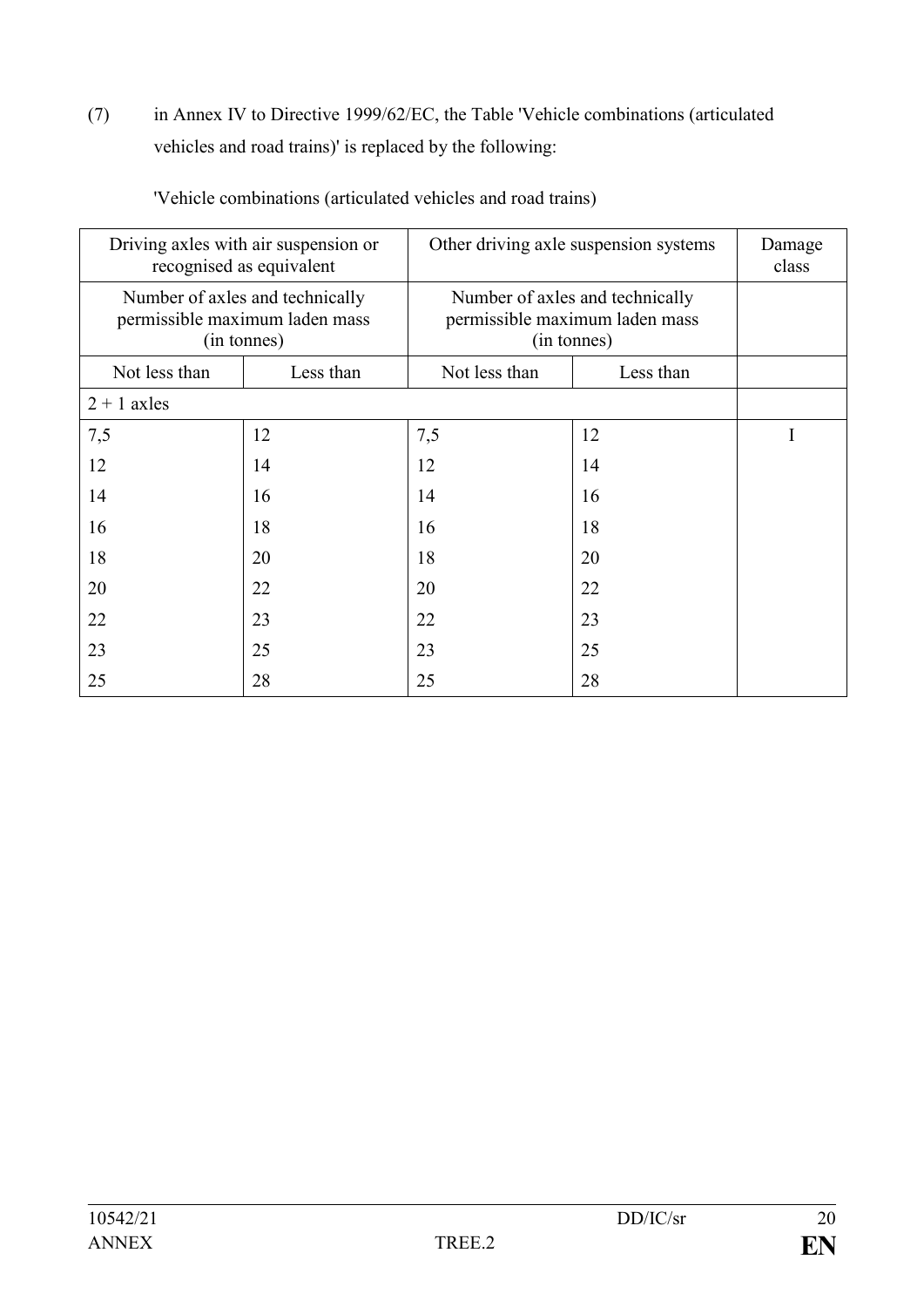|               | Driving axles with air suspension or<br>recognised as equivalent                 |               | Other driving axle suspension systems                                            |              |
|---------------|----------------------------------------------------------------------------------|---------------|----------------------------------------------------------------------------------|--------------|
|               | Number of axles and technically<br>permissible maximum laden mass<br>(in tonnes) |               | Number of axles and technically<br>permissible maximum laden mass<br>(in tonnes) |              |
| Not less than | Less than                                                                        | Not less than | Less than                                                                        |              |
| $2 + 2$ axles |                                                                                  |               |                                                                                  |              |
| 23            | 25                                                                               | 23            | 25                                                                               |              |
| 25            | 26                                                                               | 25            | 26                                                                               |              |
| 26            | 28                                                                               | 26            | 28                                                                               |              |
| 28            | 29                                                                               | 28            | 29                                                                               |              |
| 29            | 31                                                                               | 29            | 31                                                                               | $\mathbf{I}$ |
| 31            | 33                                                                               | 31            | 33                                                                               |              |
| 33            | 36                                                                               | 33            | 36                                                                               | III          |
| 36            | 38                                                                               |               |                                                                                  |              |
| $2 + 3$ axles |                                                                                  |               |                                                                                  | $\mathbf{I}$ |
| 36            | 38                                                                               | 36            | 38                                                                               |              |
| 38            | 40                                                                               |               |                                                                                  |              |
|               |                                                                                  | 38            | 40                                                                               | $\rm III$    |
| $2 + 4$ axles |                                                                                  |               |                                                                                  | $\mathbf{I}$ |
| 36            | 38                                                                               | 36            | 38                                                                               |              |
| 38            | 40                                                                               |               |                                                                                  |              |
|               |                                                                                  | 38            | 40                                                                               | III          |
| $3 + 1$ axles |                                                                                  |               | $\rm II$                                                                         |              |
| $30\,$        | 32                                                                               | 30            | 32                                                                               |              |
| 32            | 35                                                                               |               |                                                                                  |              |
|               |                                                                                  | 32            | 35                                                                               | $\rm III$    |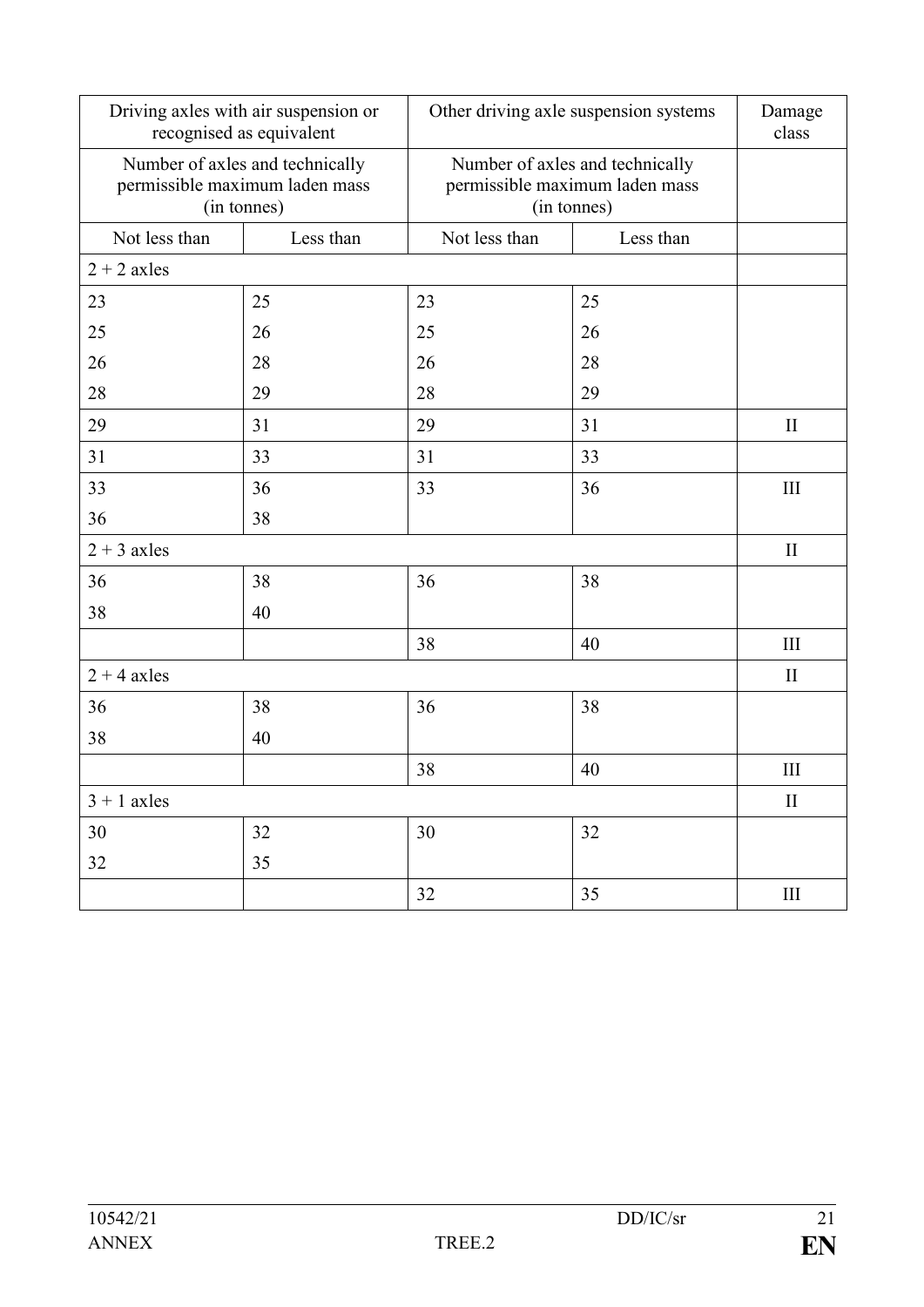|                  | Driving axles with air suspension or<br>recognised as equivalent                 | Other driving axle suspension systems |                                                                                  | Damage<br>class |
|------------------|----------------------------------------------------------------------------------|---------------------------------------|----------------------------------------------------------------------------------|-----------------|
|                  | Number of axles and technically<br>permissible maximum laden mass<br>(in tonnes) |                                       | Number of axles and technically<br>permissible maximum laden mass<br>(in tonnes) |                 |
| Not less than    | Less than                                                                        | Not less than                         | Less than                                                                        |                 |
| $3 + 2$ axles    |                                                                                  |                                       |                                                                                  | $\mathbf{I}$    |
| 36               | 38                                                                               | 36                                    | 38                                                                               |                 |
| 38               | 40                                                                               |                                       |                                                                                  |                 |
|                  |                                                                                  | 38                                    | 40                                                                               | III             |
|                  |                                                                                  | 40                                    | 44                                                                               |                 |
| 40               | 44                                                                               |                                       |                                                                                  |                 |
| $3 + 3$ axles    |                                                                                  |                                       |                                                                                  |                 |
| 36               | 38                                                                               | 36                                    | 38                                                                               | $\bf I$         |
| 38               | 40                                                                               |                                       |                                                                                  |                 |
|                  |                                                                                  | 38                                    | 40                                                                               | $\mathbf{I}$    |
| 40               | 44                                                                               | 40                                    | 44                                                                               |                 |
| 7 axles          |                                                                                  |                                       |                                                                                  |                 |
| 40               | 50                                                                               | 40                                    | 50                                                                               | $\mathbf{I}$    |
| 50               | 60                                                                               | 50                                    | 60                                                                               | III             |
| 60               |                                                                                  | 60                                    |                                                                                  |                 |
| At least 8 axles |                                                                                  |                                       |                                                                                  |                 |
| 40               | 50                                                                               | 40                                    | 50                                                                               | I               |
| 50               | 60                                                                               | 50                                    | 60                                                                               | $\mathbf{I}$    |
| 60               |                                                                                  | 60                                    |                                                                                  | III             |

';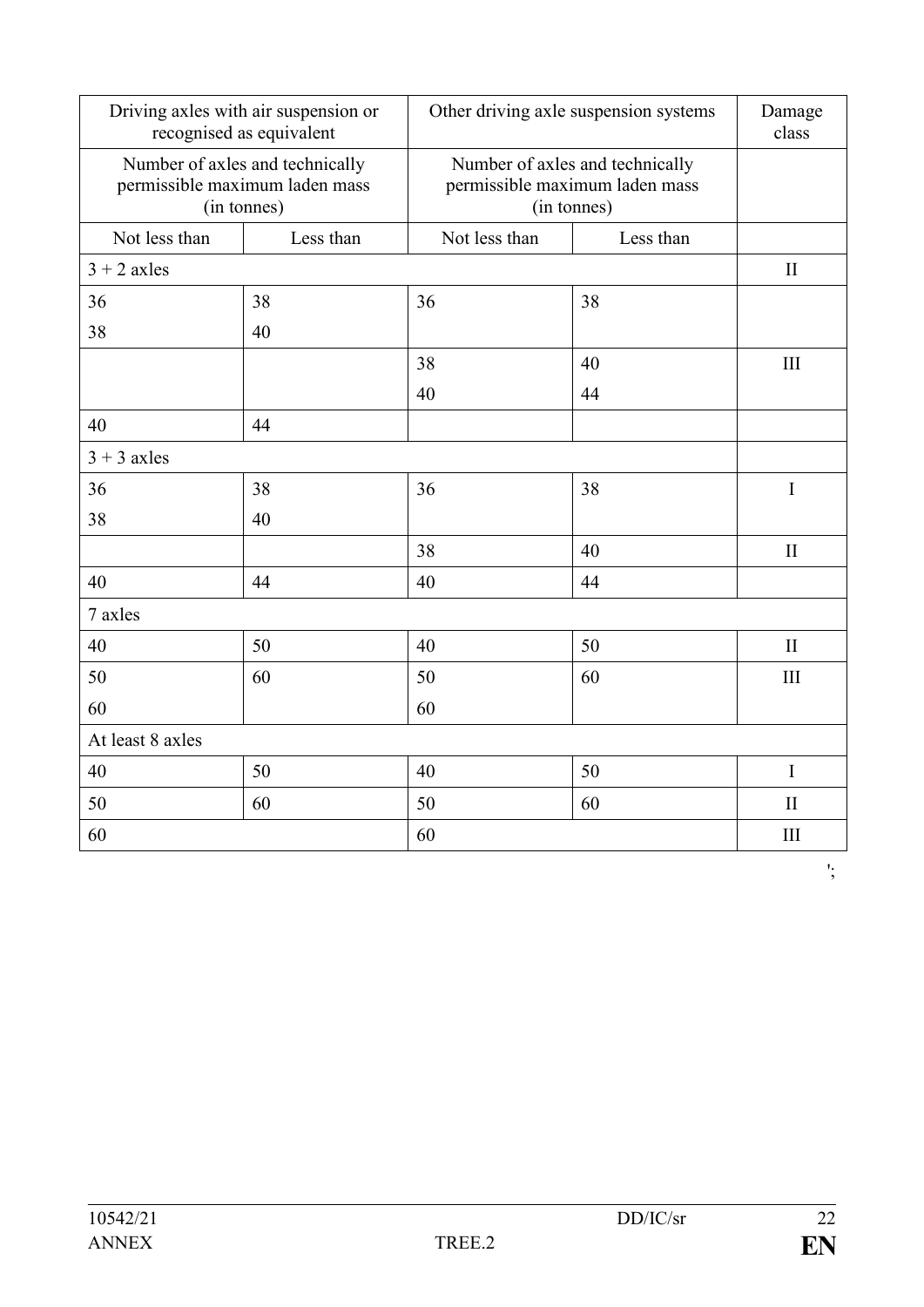(8) the following Annexes are added to Directive 1999/62/EC:

## 'ANNEX V

# MINIMUM REQUIREMENTS FOR LEVYING A CONGESTION CHARGE

This Annex sets out the minimum requirements for levying a congestion charge.

1. The parts of the network subject to congestion charging, vehicles and time periods covered

Member States shall specify precisely:

- (a) the part or parts of their network composed of their share in the trans-European road network and their motorways referred to in Article 7(1), which are to be subject to a congestion charge, in accordance with Article 7da(1) and (3).
- (b) the classification of sections of the network which are subject to the congestion charge as "metropolitan" and "non-metropolitan". Member States shall use the criteria set out in Table 1 for the purposes of determining the classification of each road segment.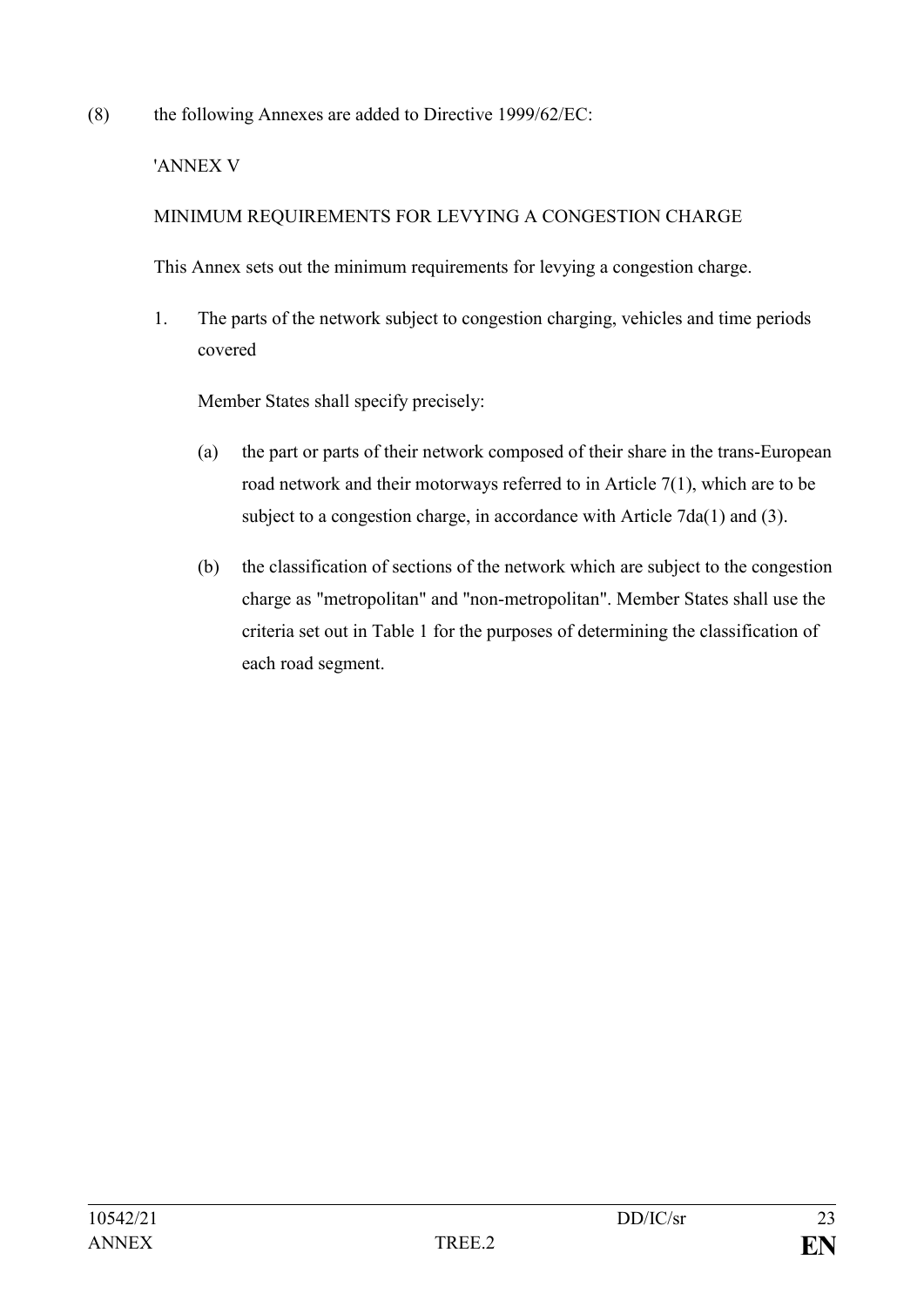Table 1

Criteria for classifying roads on the network referred to in points (a) as "metropolitan" and "non-metropolitan"

| Road category      | Classification criterion                                                                                     |
|--------------------|--------------------------------------------------------------------------------------------------------------|
| "metropolitan"     | Sections of the network running inside<br>agglomerations with a population of<br>250 000 inhabitants or more |
| "non-metropolitan" | Sections of the network which are not<br>qualified as "metropolitan"                                         |

(c) the periods during which the charge applies, for each individual segment. Where different charge levels apply throughout the charging period, Member States shall clearly specify the beginning and the end of each period during which a specific charge is applied.

Member States shall use the equivalence factors provided in Table 2 for the purpose of establishing the proportion between charge levels for different vehicle categories: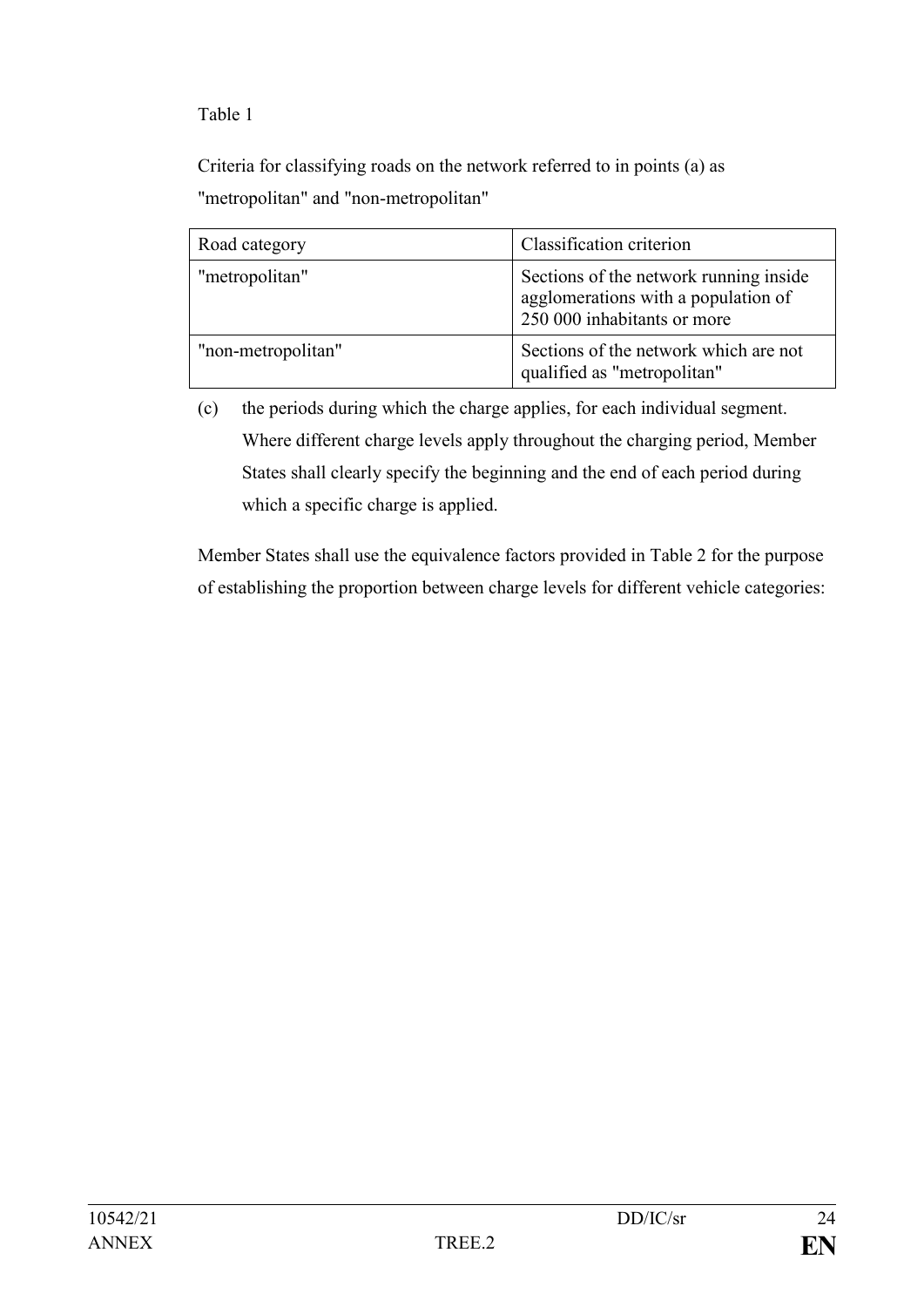# Table 2

Equivalence factors for establishing the proportion between congestion charge levels for different vehicle categories

| Vehicle category                 | Equivalence factor |
|----------------------------------|--------------------|
| Light-duty vehicles              |                    |
| Rigid heavy goods vehicles       |                    |
| Coaches and buses                | 2,5                |
| Articulated heavy goods vehicles | 29                 |

#### 2. Amount of the charge

For each vehicle category, road segment and time period, the Member State or, where appropriate, an independent authority shall determine a single specific amount, set in accordance with the provisions of Section 1 of this Annex, taking into account the corresponding reference value set out in the Table of Annex VI. The resulting charging structure shall be transparent, made public and available to all users on equal terms.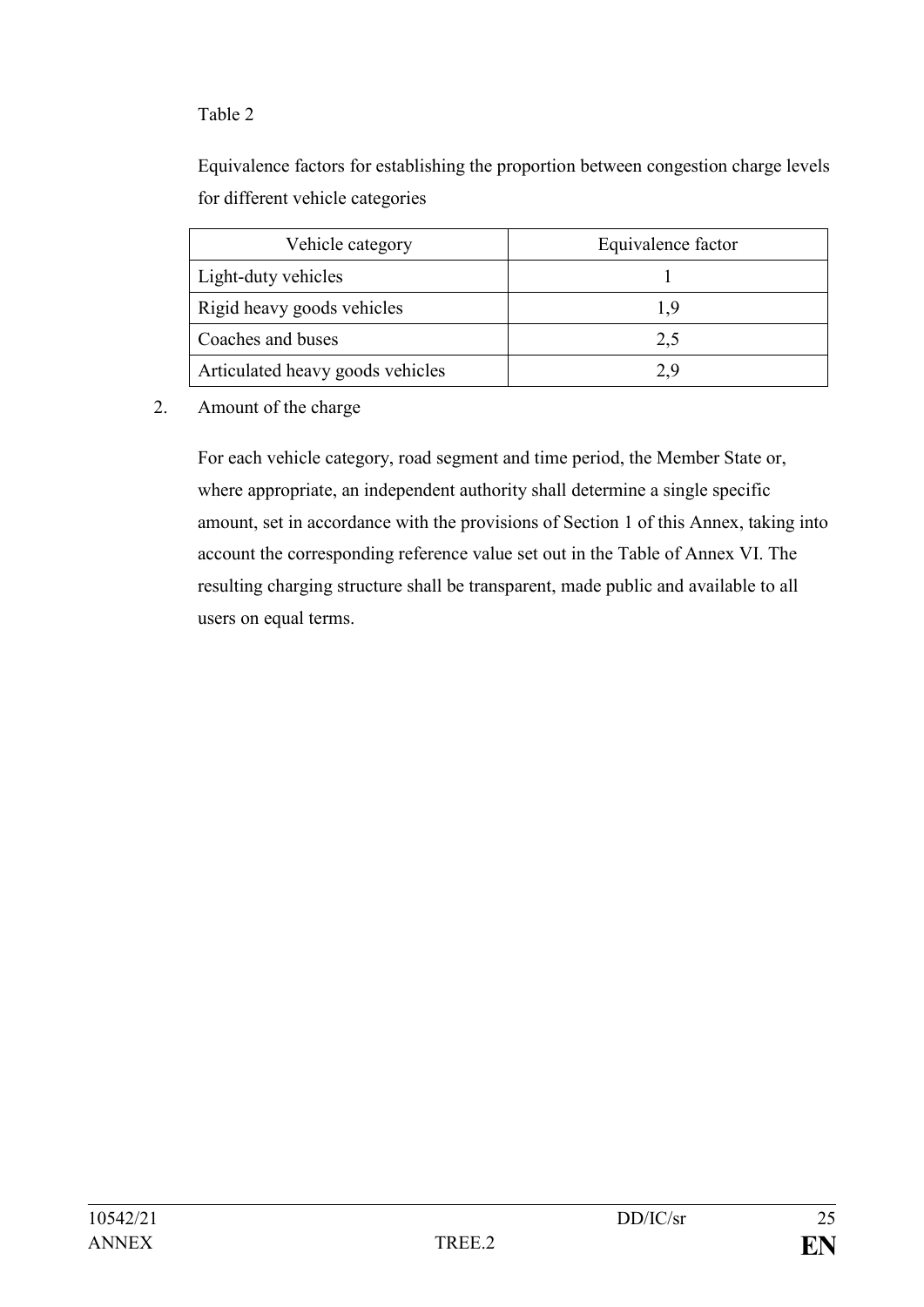Before implementing a congestion charge, the Member State shall publish in a timely manner all of the following:

- (a) all parameters, data and other information necessary to understand how the classification of roads and vehicles and determination of periods of application of the charge are established;
- (b) the complete description of congestion charges applying to each vehicle category on each road segment and for each time period.

Member States shall make available to the Commission all information to be published pursuant to points (a) and (b).

The charge shall be set only after having considered the risk of traffic diversion together with any adverse effects on road safety, the environment and congestion, and any solutions to mitigate these risks.

Where a Member State intends to apply higher congestion charges than the reference values set out in the Table of Annex VI, it shall notify the Commission of the following:

(i) the location of roads subject to congestions charges;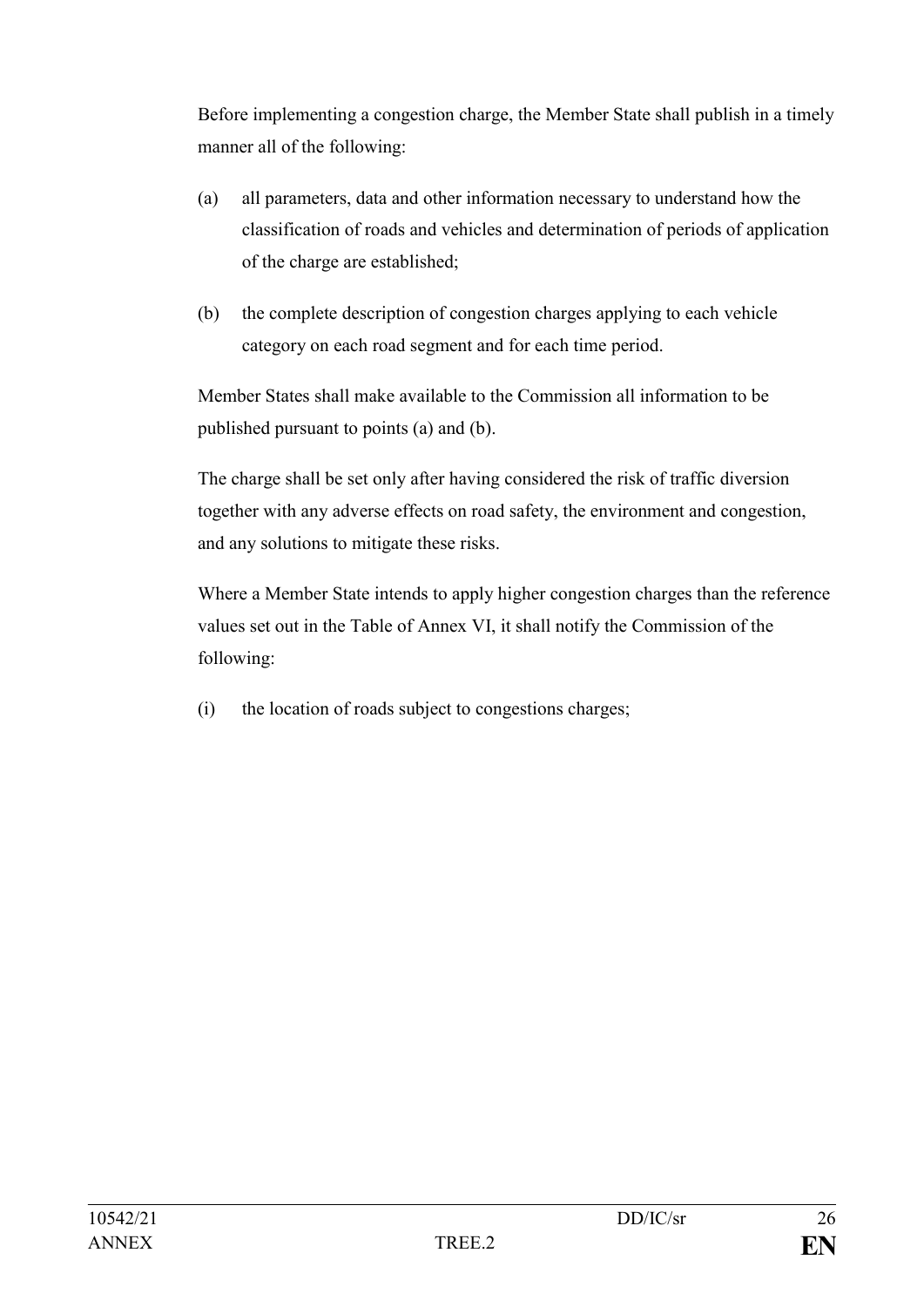- (ii) the classification of roads as "metropolitan" and "non-metropolitan", as specified under point (b) of Section 1;
- (iii) the periods during which the charge applies, as specified under point (c) of Section 1:
- (iv) any partial or full exemption applied to minibuses, buses and coaches.
- 3. Monitoring

The Member State or, where appropriate, an independent authority, shall monitor the effectiveness of the charging scheme in reducing congestion. It shall adjust every three years, where appropriate, the charging structure, charging period(s) and the specific amount of the charge set for each given category of vehicle, type of road and period to the changes in transport supply and demand.

# ANNEX VI

REFERENCE VALUES OF CONGESTION CHARGE

This Annex sets out the reference values of congestion charge.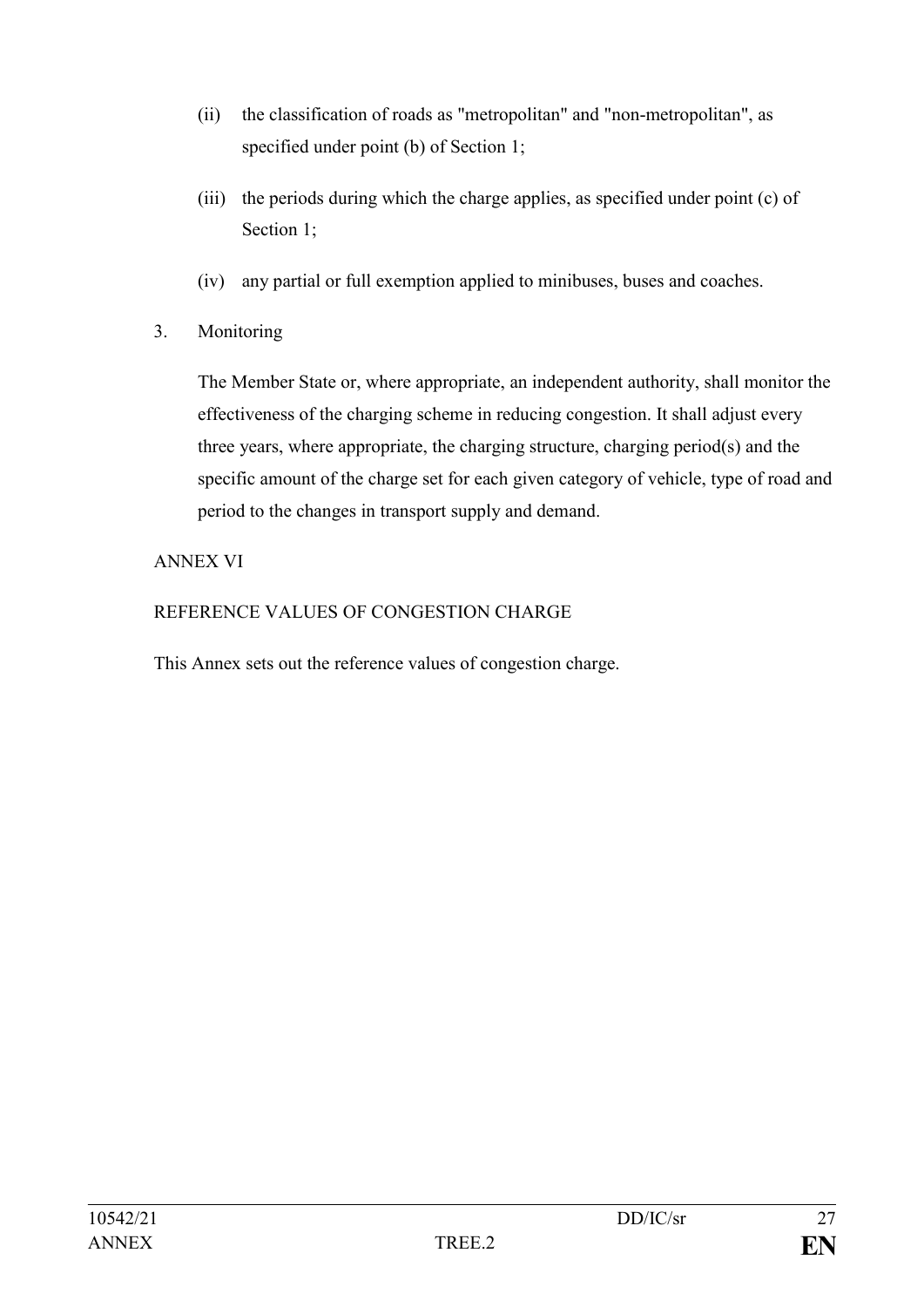The reference values provided for in the Table below shall be applied to light-duty vehicles. Congestion charge for other vehicle categories shall be established by multiplying the charge applied to light-duty vehicles by the equivalence factors provided in the Table of Annex V.

Table

Reference values of congestion charge for light-duty vehicles

| cent/vehicle-kilometre | Metropolitan | Non-metropolitan |
|------------------------|--------------|------------------|
| Motorways              | 25,9         | 23,7             |
| Main roads             | 61.0         | 41.              |

ANNEX VII

## EMISSION PERFORMANCE

This Annex specifies the emission performance for pollutants according to which tolls and user charges shall be differentiated in accordance with Article 7gb(1), point (b).